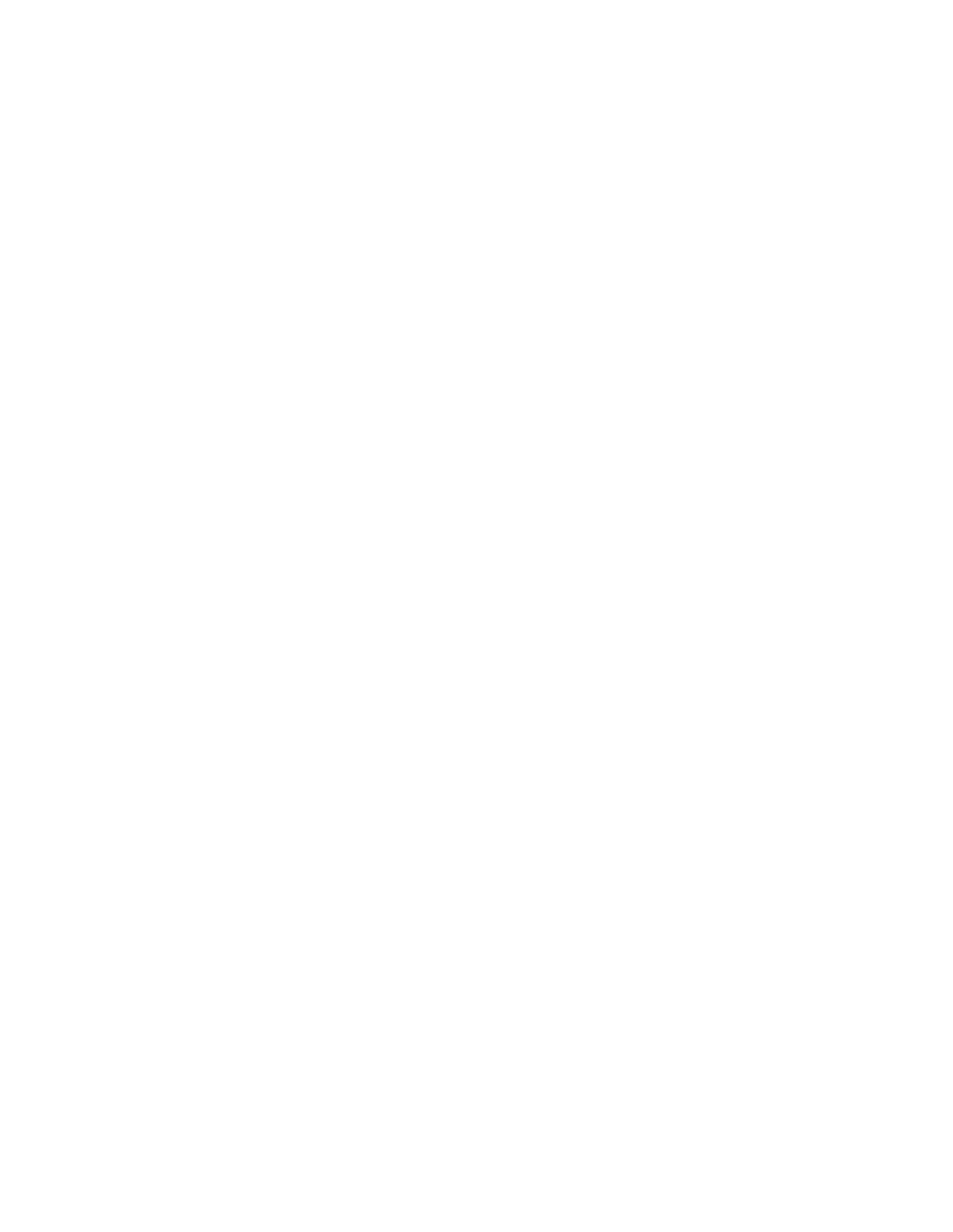

# **Invacare Corporation**

## **Notice of Annual Meeting of Shareholders To Be Held On May 17, 2012**

The Annual Meeting of Shareholders of Invacare Corporation (the "Company") will be held at the Lorain County Community College, Spitzer Conference Center, Grand Room, 1005 North Abbe Road, Elyria, Ohio on Thursday, May 17, 2012, at 10:00 A.M. (EDT), for the following purposes:

- 1. To elect seven directors to the class whose one-year term will expire in 2013;
- 2. To ratify the appointment of Ernst & Young LLP as the Company's independent registered public accounting firm for its 2012 fiscal year;
- 3. To hold an advisory vote to approve the compensation of the Company's named executive officers; and
- 4. To transact any other business as may properly come before the annual meeting.

Holders of common shares and Class B common shares of record as of the close of business on Friday, March 23, 2012 are entitled to vote at the annual meeting. It is important that your shares be represented at the annual meeting. For that reason, we ask that you promptly sign, date and mail the enclosed proxy card in the return envelope provided. Shareholders who attend the annual meeting may revoke their proxy and vote in person.

By Order of the Board of Directors,

Anthony C. LaPlaca **Secretary** 

April 9, 2012

**Important Notice Regarding the Availability of Proxy Materials for the Shareholder Meeting to Be Held on May 17, 2012:**

**The Proxy Statement and the 2011 Annual Report are also available at www.invacare.com/annualreport.**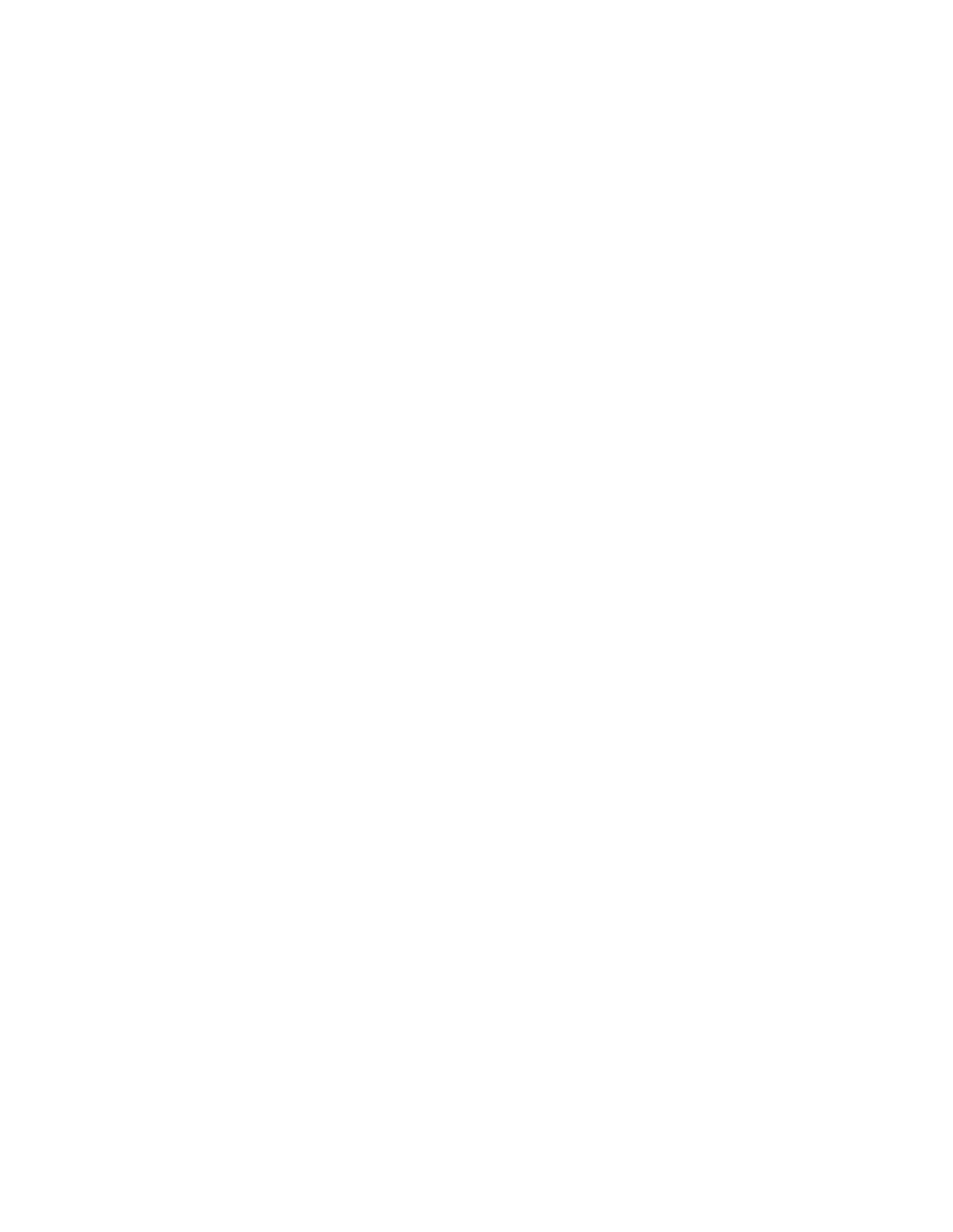

## **Invacare Corporation**

## **Proxy Statement For the Annual Meeting of Shareholders May 17, 2012**

### *Why am I receiving these materials?*

This proxy statement is furnished in connection with the solicitation of proxies by the Board of Directors of Invacare for use at the Annual Meeting of Shareholders to be held on May 17, 2012 and any adjournments or postponements that may occur. The time, place and purposes of the annual meeting are set forth in the Notice of Annual Meeting of Shareholders, which accompanies this proxy statement. This proxy statement is being mailed to shareholders on or about April 9, 2012.

#### *Who is paying for this proxy solicitation?*

The Company will pay the expense of soliciting proxies, including the cost of preparing, assembling and mailing the notice, proxy statement and proxy. In addition to the solicitation of proxies by mail, Invacare's directors, officers or employees, without additional compensation, may make solicitations personally and by telephone. The Company may also reimburse brokerage firms, banks and other agents for the cost of forwarding proxy materials to beneficial owners.

#### *Who is entitled to vote?*

Only shareholders of record at the close of business on March 23, 2012, the record date for the meeting, are entitled to receive notice of and to vote at the annual meeting. On this record date, there were 30,735,171 common shares and 1,084,747 Class B common shares outstanding and entitled to vote.

#### *How many votes do I have?*

On each matter to be voted on, you have one vote for each outstanding common share you own as of March 23, 2012 and ten votes for each outstanding Class B common share you own as of March 23, 2012.

### *How do I vote?*

If you are a shareholder of record, you can vote in person at the annual meeting or you can vote by signing and mailing in your proxy card in the enclosed envelope. If you are a shareholder of record, the proxy holders will vote your shares based on your directions.

If you sign and return your proxy card, but do not properly direct how your shares should be voted on a proposal, the proxy holders will vote "**FOR**" each of the director nominees named in proposal 1, "**FOR**" proposals 2 and 3, and will use their discretion on any other proposals and other matters that may be brought before the annual meeting.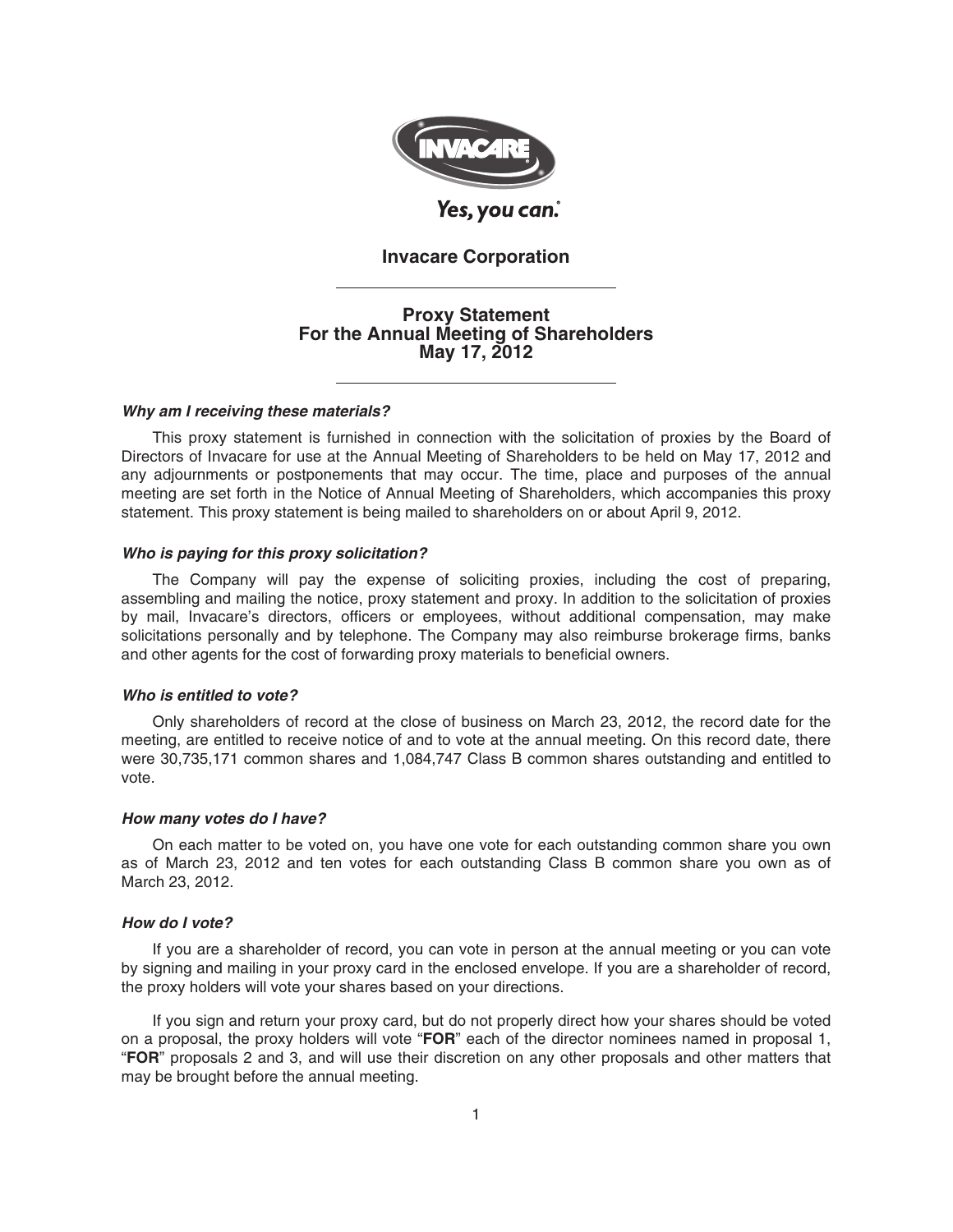If you hold common shares through a broker or nominee, you may vote in person at the annual meeting only if you have obtained a signed proxy from your broker or nominee giving you the right to vote your shares.

#### *How do I vote my common shares held in the Invacare Retirement Savings Plan?*

If you are a participant in the Invacare Retirement Savings Plan, the voting instruction card should be used to instruct the trustee for the Invacare Retirement Savings Plan as to how to vote the number of common shares that you are entitled to vote under the plan. If you do not timely instruct the trustee for the Invacare Retirement Savings Plan as to how to vote the shares credited to your account under the plan, your shares, together with all other uninstructed shares, will be voted in the same proportions that shares for which instructions were received will be voted.

### *What are the voting recommendations of the Board of Directors?*

Our Board of Directors recommends that you vote:

- "**For**" the election of the seven nominated directors to the class whose one-year term will expire in 2013;
- "**For**" the ratification of the appointment of Ernst & Young LLP as the Company's independent registered public accounting firm for its 2012 fiscal year; and
- "**For**" the approval of the compensation of the named executive officers.

### *What vote is required to approve each proposal?*

Except as otherwise provided by Invacare's amended and restated Articles of Incorporation or Code of Regulations, or required by law, holders of common shares and Class B common shares will at all times vote on all matters, including the election of directors, together as one class. The holders of common shares and Class B common shares will vote together as one class on all three proposals described in this proxy statement. No holder of shares of any class has cumulative voting rights in the election of directors.

- Election of Directors (Proposal No. 1). The nominees receiving the greatest number of votes will be elected. A proxy card marked "Withhold Authority" with respect to the election of one or more directors will not be voted with respect to the director or directors indicated. Abstentions and broker non-votes will not be voted for or against or withheld from the election of directors and will not be counted for purposes of determining the number of votes cast in the election of directors. However, please note that our majority voting director resignation procedures under our Code of Regulations require any director nominee who receives a greater number of votes marked "Withhold Authority" than marked "For" his or her election in an uncontested election of directors to promptly tender his or her resignation to the Board following certification of the shareholder vote. Under our procedures, the Governance Committee, or another committee comprised entirely of independent directors or the Board of Directors, will, within 90 days following the certification of the shareholder vote, consider, and the Board will determine, whether to accept the resignation. The Board's determination and explanation of its decision will be promptly disclosed in a press release or Form 8-K submitted to the SEC.
- Ratification of Independent Registered Public Accounting Firm (Proposal No. 2). Ratification of the appointment of Ernst & Young LLP as the Company's independent registered public accounting firm requires the affirmative vote of the holders of a majority of the votes cast on the proposal. Abstentions will not be voted for or against the ratification of the appointment of Ernst & Young LLP and will not be counted in the number of votes cast on the proposal.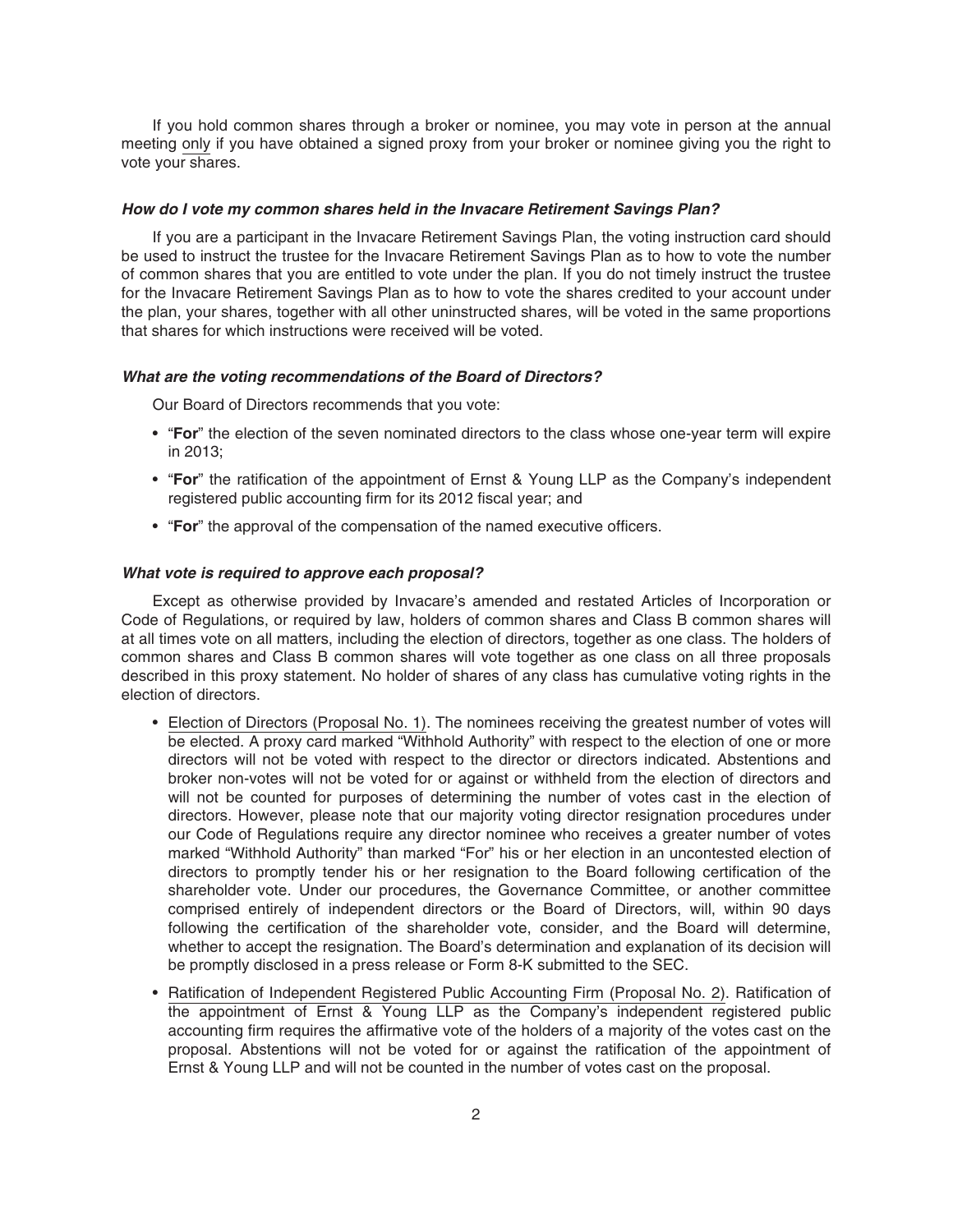• Advisory Vote to Approve Executive Compensation (Proposal No. 3). Advisory approval of the compensation of our named executive officers requires the affirmative vote of the holders of a majority of the votes cast on the proposal. Abstentions and broker non-votes will not be voted for or against approval of our executive compensation and will not be counted in the number of votes cast on the proposal.

#### *What constitutes a quorum?*

A quorum of shareholders will be present at the annual meeting if at least a majority of the aggregate voting power of common shares and Class B common shares outstanding on the record date are represented, in person or by proxy, at the annual meeting. On the record date, 41,582,641 votes were represented by outstanding shares; therefore, shareholders representing at least 20,791,321 votes will be required to establish a quorum. Abstentions and broker non-votes will be counted for the purpose of determining the presence of a quorum.

#### *Can I revoke or change my vote after I submit a proxy?*

Yes. You can revoke your proxy or change your vote at any time before the proxy is exercised at the annual meeting. This can be done by either submitting another properly completed proxy card with a later date, sending a written notice to our Secretary, or by attending the annual meeting and voting in person. You should be aware that simply attending the annual meeting will not automatically revoke your previously submitted proxy; rather you must notify an Invacare representative at the annual meeting of your desire to revoke your proxy and vote in person.

### *Can I access the Notice of Annual Meeting, Proxy Statement and the 2011 Annual Report on the Internet?*

The Notice of Annual Meeting, Proxy Statement and 2011 Annual Report are available on the Internet at www.invacare.com/annualreport. We also will provide a copy of any of these documents to any shareholder free of charge, upon request by writing to: Shareholder Relations Department, Invacare Corporation, One Invacare Way, P.O. Box 4028, Elyria, Ohio 44036-2125.

If you hold your shares in a bank or brokerage account, your bank or broker may also provide you copies of these documents electronically. Please check the information provided in the proxy materials mailed to you by your bank or broker regarding the availability of this service. Brokerage firms have the authority under the New York Stock Exchange rules to vote shares on certain "routine" matters when their customers do not provide voting instructions. However, on other matters, when the brokerage firm has not received voting instructions from its customers, the brokerage firm cannot vote the shares on that matter and a "broker non-vote" occurs. **Proposal 2 is a routine matter, but the other proposals in this proxy statement are non-routine matters. Please be sure to give specific voting instructions to your broker so that your vote can be counted.**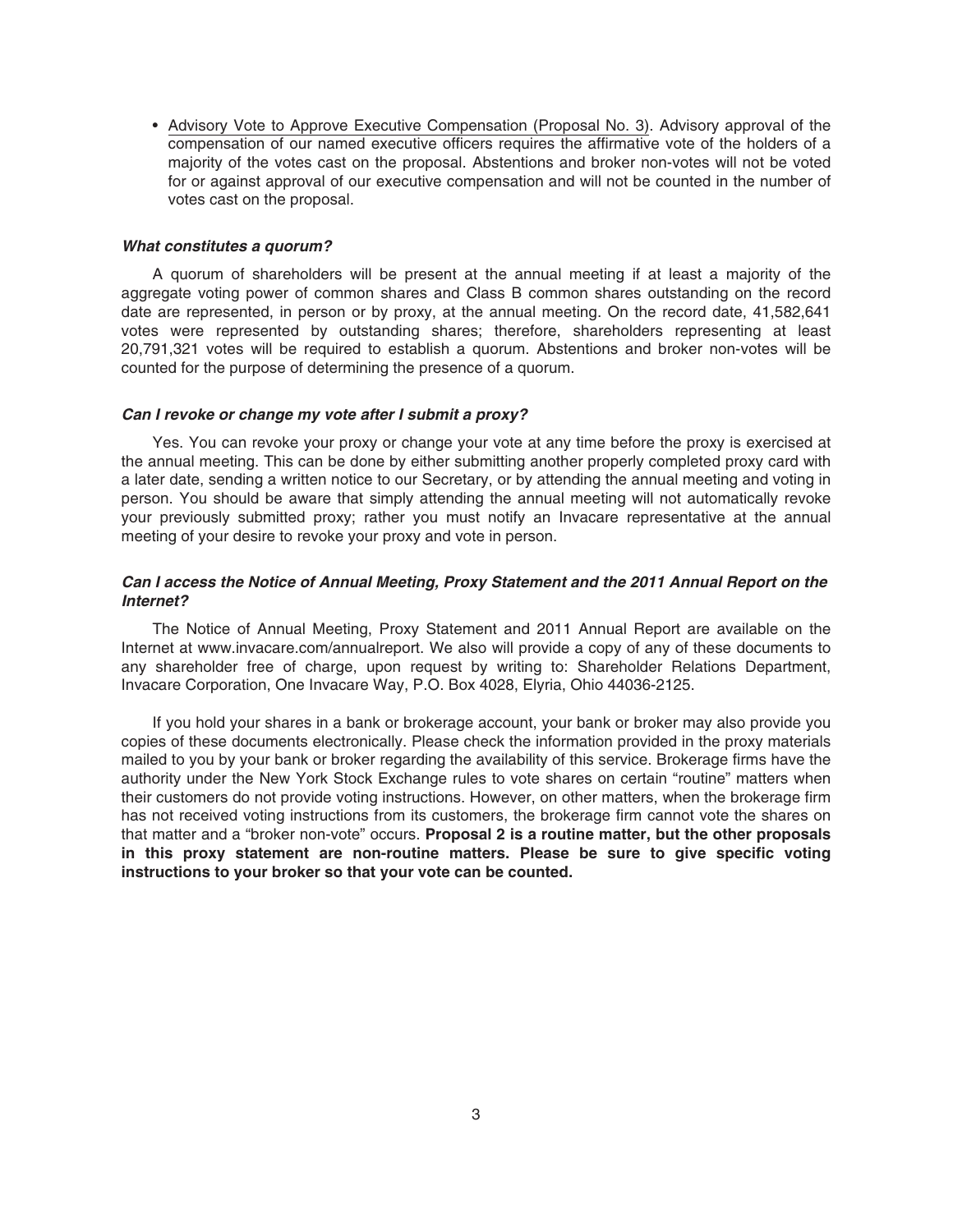### **ELECTION OF DIRECTORS (Proposal No. 1)**

At the 2010 Annual Meeting, Invacare's shareholders approved an amendment to the Code of Regulations to declassify the Board of Directors in stages beginning in 2011, as the directors' terms expire. At the 2012 Annual Meeting, seven directors will be elected to serve a one-year term until the annual meeting in 2013 or until their successors have been duly elected. Five directors elected in the class of directors whose terms expire at the 2013 Annual Meeting of Shareholders will serve the balance of their terms. As previously disclosed, James C. Boland has informed the Board of Directors that he will not stand for reelection and will retire from the Board upon the expiration of his current term at the 2012 Annual Meeting of Shareholders. Effective upon Mr. Boland's retirement, the Board of Directors has fixed the number of directors constituting the Board at twelve. Each of the nominees is presently a director of Invacare and has indicated his willingness to serve another term as a director if elected.

Below is certain biographical information regarding our directors and director nominees, as well as a discussion of the qualifications that led the Board of Directors to conclude that each director and director nominee should serve as a director of the Company. Each of the individuals listed below has a wealth of knowledge, experience and expertise developed over a lifetime of achievement. In the discussion below, we have not detailed all of the numerous factors considered by the Board, but rather have highlighted the primary qualifications that led the Board to conclude that each of the following individuals should serve as a director. The Board of Directors believes that the current Board composition reflects an appropriately diverse group of individuals with relevant knowledge and experience that greatly benefits the Company.

### **Nominees for Terms Expiring in 2013**

**Michael F. Delaney**, 63, has been a director since 1986. From 1983 to October 2003, Mr. Delaney served as the Associate Director of Development of the Paralyzed Veterans of America, a national veterans' service organization in Washington, D.C. Since October 2003, Mr. Delaney served as Associate Director of Corporate Marketing of the Paralyzed Veterans of America until his retirement on July 31, 2009. From November 2009 to February 2010, Mr. Delaney provided consulting services to the Department of Defense in connection with its Congressionally Directed Medical Research Program.

The Board concluded that Mr. Delaney should serve as a director of the Company primarily due to his unique background and experience. Mr. Delaney utilizes a wheelchair and has worked tirelessly for decades on behalf of people with disabilities, provides invaluable insight and perspective to the Board with respect to the Company's products, their use, and possible attributes. He uses his background and training in development and marketing to assist the Company with effective approaches to marketing its products to consumers.

**C. Martin Harris, M.D.**, 55, has been a director since 2003. Since 1996, Dr. Harris has been the Chief Information Officer and Chairman of the Information Technology Division of The Cleveland Clinic Foundation in Cleveland, Ohio and a Staff Physician for The Cleveland Clinic Hospital and The Cleveland Clinic Foundation Department of General Internal Medicine. Additionally, since 2000, he has been Executive Director of e-Cleveland Clinic, a series of e-health clinical programs offered over the internet. Dr. Harris serves on the board of HealthStream Inc. (NASDAQ), Nashville, Tennessee, which provides internet-based learning and research solutions for the training, information, and education needs of the healthcare industry in the United States and on the board of Thermo Fisher Scientific Inc. (NYSE), Waltham, Massachusetts, which provides analytical instruments, equipment, reagents and consumables, software and services for research, manufacturing, analysis, discovery and diagnostics. Dr. Harris was on the Board of Directors of Sewtillion Corporation, an Andover, Massachusetts healthcare software technology company which was sold to Microsoft Corporation in early 2010.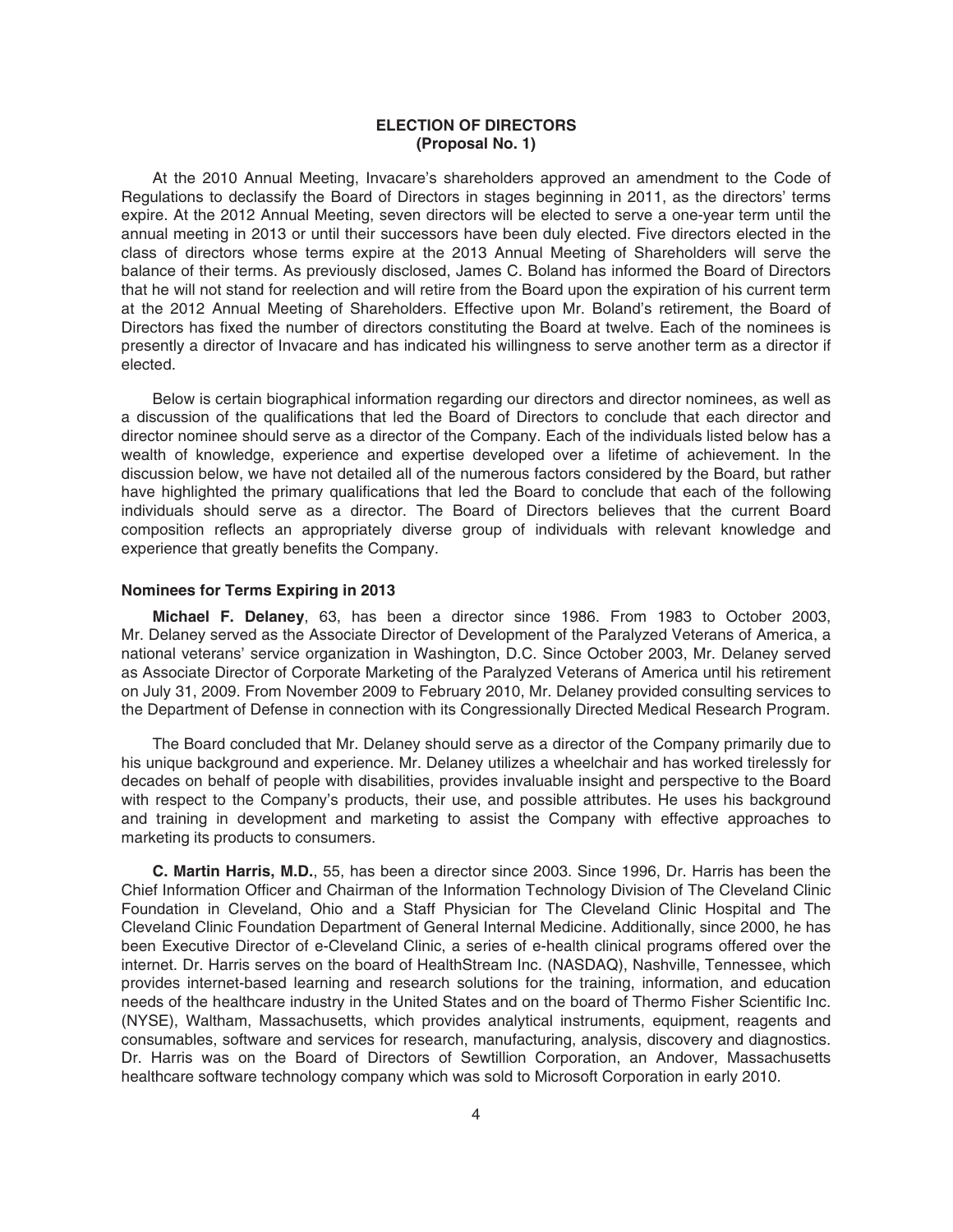The Board concluded that Dr. Harris should serve as a director of the Company primarily due to his experience in the healthcare industry as a physician and leader of healthcare organizations and also his expertise in the use of information technology in the healthcare industry. Dr. Harris is nationally recognized for his leadership in developing and organizing electronic management of medical information, including electronic medical records. Through his work with organizations such as e-Cleveland Clinic and the National Health Information Infrastructure Task Force, Dr. Harris has gained experience which enables him to provide valuable input to the Board, and ultimately the Company, as to the latest developments and trends involving the use of information to enhance healthcare diagnoses, patient outcomes and cost efficiencies. In particular, he is able to assist the Board in staying abreast of developments in technological advances in the home medical equipment industry. Dr. Harris' understanding of information technology developments in the healthcare industry has proven to be instrumental to the Board's management of the Company's own strategy and information technology resources, particularly in connecting the Company's widespread international operations.

**A. Malachi Mixon, III**, 71, has been a director since 1979. Mr. Mixon served as Chief Executive Officer from 1979 through April 2010 and as President until 1996. He has served as Chairman of the Board since 1983. Mr. Mixon serves on the Board of Directors of The Sherwin-Williams Company (NYSE), Cleveland, Ohio, a manufacturer and distributor of coatings and related products, and Park-Ohio Holdings Corp (NASDAQ), Cleveland, Ohio, a provider of supply chain logistics services and a manufacturer of highly engineered products. Mr. Mixon also serves as Chairman Emeritus of the Board of Trustees of The Cleveland Clinic Foundation, Cleveland, Ohio, one of the world's leading academic medical centers. Mr. Mixon previously served on the Board of Directors of The Lamson & Sessions Co. (NYSE), Cleveland, Ohio, a diversified manufacturer and distributor of thermoplastic electrical, consumer, telecommunications and engineered sewer products, from 1990 until the sale of the company in November 2007.

The Board concluded that Mr. Mixon, a founder of Invacare, should serve as a director of the Company primarily due to his role as the leader of the Company since its inception and as a nationally recognized and influential medical equipment industry executive. The Board believes that having Mr. Mixon, who is intimately familiar with the Company's capabilities, customers, strategy, position in the industry and with developments within the industry, serving as a director provides the Board with invaluable Company and industry insight. Mr. Mixon has become a leading national spokesman for medical equipment manufacturers and distributors and one of the visionary forces driving strategy and change across the industry. Mr. Mixon's experience, influence in the industry and in government affairs, and deep knowledge of the Company and its industry provides the Board with the management perspective necessary to successfully oversee the Company and its strategy and business operations.

**Gerald B. Blouch**, 65, has been President and a director of Invacare since November 1996. Effective January 1, 2011, Mr. Blouch became Chief Executive Officer of Invacare, after serving as interim Chief Executive Officer from April 2010 through December 2010. Mr Blouch served as Chief Operating Officer from December 1994 through December 2010. Previously, Mr. Blouch was President — Homecare Division from March 1994 to December 1994 and Senior Vice President — Homecare Division from September 1992 to March 1994. Mr. Blouch served as Chief Financial Officer of Invacare from May 1990 to May 1993 and Treasurer of Invacare from March 1991 to May 1993.

The Board concluded that Mr. Blouch should serve as a director of the Company primarily due to his role as Chief Executive Officer, and his more than twenty years of experience with the Company, which has given Mr. Blouch a deep knowledge and understanding of the Company and the financial and operational aspects of its business, as well as the competitive environment in which it operates. Mr. Blouch has demonstrated his leadership abilities and his commitment to the Company since he was appointed an executive of Invacare in 1990, and his intimate knowledge of all of the major functional areas of the Company is invaluable to the Board.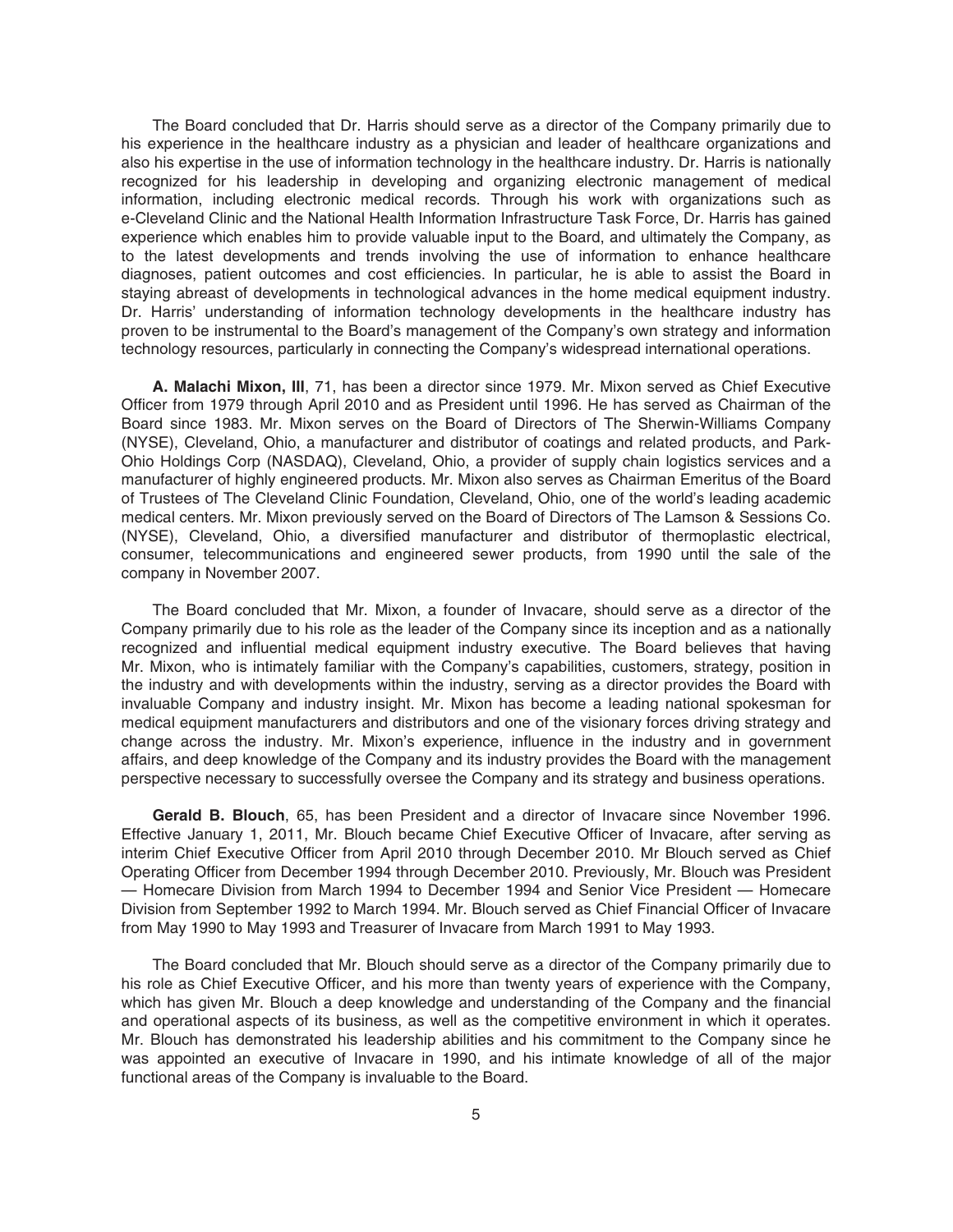**William M. Weber**, 72, has been a director since 1988. Since August 2005, Mr. Weber has served as CEO of Air Enterprises L.L.C., which designs and manufactures custom high end air handling equipment for critical areas in the hospital, drug and educational markets. Mr. Weber also served as a director and Chairman of the Board of Air Enterprises L.L.C. until 2009. From 1994 to 2005, Mr. Weber was President of Roundcap L.L.C. and a principal of Roundwood Capital L.P., a partnership that invested in public and private companies. From 1968 to 1994, Mr. Weber was President of Weber, Wood, Medinger, Inc., Cleveland, Ohio, a commercial real estate brokerage and consulting firm.

The Board concluded that Mr. Weber should serve as a director of the Company primarily due to his lengthy experience in managing diverse private businesses, and his financial expertise, particularly in analyzing financial information across a wide variety of investment profiles. As a long time investor in the Company, Mr. Weber also has great knowledge of and familiarity with Invacare's business and operations. Mr. Weber's financial expertise is of particular value to the Board in evaluating and managing the Company's financial risks and internal controls through his role as Chair of the Audit Committee.

**Charles S. Robb**, 72, has been a director since 2010. Senator Robb served as Lt. Governor of Virginia from 1978 to 1982, as Virginia's 64th governor from 1982 to 1986, and as a United States Senator from 1989 to 2001. Since leaving the Senate, Senator Robb has been a Distinguished Professor of Law and Public Policy at George Mason University and has served as Chairman of the Board of Visitors at the United States Naval Academy and Co-Chairman of the President's Commission on Intelligence Capabilities of the United States Regarding Weapons of Mass Destruction. He has also been a member of the President's Intelligence Advisory Board, the Secretary of State's International Security Advisory Board and the FBI Director's Advisory Board, as well as the Iraq Study Group and several other national security advisory boards and commissions. He is currently Vice Chairman of the Board of Trustees of the MITRE Corporation, a not-for-profit organization that conducts federally funded research and development.

The Board concluded that Senator Robb should serve as a director of the Company primarily due to his extensive experience in both state and federal government and in international affairs. This experience is particularly important today with the current administration's reform of the healthcare system. As the former US Senator from, and former governor of, Virginia and the chairman and/or member of the various organizations listed above, Senator Robb brings a unique perspective to the Board in its evaluation of the Company's management and organization, and in its role and success during the ongoing evolution of the healthcare industry. Additionally, Senator Robb's international experience will be beneficial to the Board as it oversees the Company's global operations and entry into new markets.

**Baiju R. Shah**, 40, has been a director since 2011. Mr. Shah has been President and CEO of BioEnterprise Cleveland since 2004. Prior to that, Mr. Shah was a Senior Vice President of BioEnterprise from 2003 to 2004 and a Vice President from 2002 to 2003. BioEnterprise is a Cleveland-based business formation, recruitment and acceleration initiative designed to grow health care companies and commercialize biomedical technologies. In addition, Mr. Shah participates on several advisory boards including RBS Citizens/Charter One. Prior to BioEnterprise, Mr. Shah worked for McKinsey & Company, where he was a leader in its Growth and Business Building practice.

The Board concluded that Mr. Shah should serve as a director of the Company primarily due to his experience in the healthcare and biomedical industry gained through his leadership of BioEnterprise. The business insight gained through his work at BioEnterprise and at McKinsey & Company, in particular his demonstrated abilities in advancing initiatives to help companies grow and expand, provides Mr. Shah with a perspective on healthcare business and growth initiatives that is invaluable to the Board.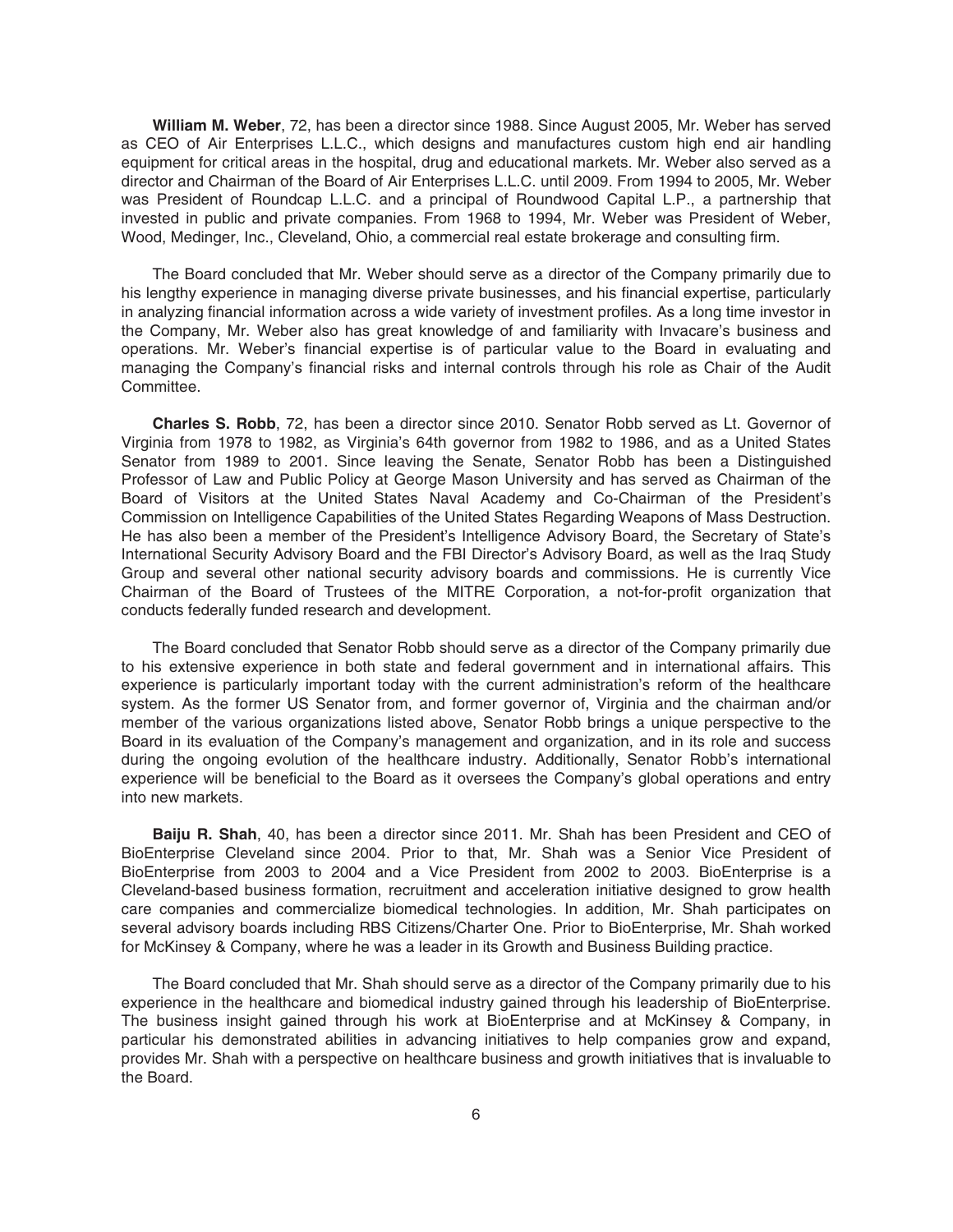#### **Directors Whose Terms Will Expire in 2013**

**James L. Jones**, 68, has been a director since 2010. General Jones is currently President of Jones Group International, a global consultancy. General Jones served as National Security Advisor to United States President Barack Obama from January 2009 to November 2010. Prior to joining President Obama's administration as National Security Advisory, General Jones was a member of the Company's Board of Directors from March 2007 to January 2009. General Jones served as Supreme Allied Commander of NATO (North Atlantic Treaty Organization) and Commander of the United States European Command from January 2003 until December 2006. From July 1999 to January 2003, General Jones was the 32nd Commandant of the United States Marine Corps.

The Board concluded that General Jones should serve as a director of the Company primarily due to his extensive leadership experience, particularly in international and governmental affairs, developed through his long and distinguished career in the U.S. military and government service. General Jones' capabilities and insights into government and international affairs and management make him a uniquely valuable resource to the Board of Directors in overseeing and evaluating the Company's strategic direction.

**Dan T. Moore, III**, 72, has been a director since 1980. Mr. Moore has been President of Dan T. Moore Co. since 1970 and is Chairman of seven advanced materials manufacturing companies: Soundwich, Inc., Team Wendy LLC, Impact Armor Technologies LLC, NatGasCar LLC, Delaware Dynamics LLC, Polyfill LLC and Tennessee Iron Products. He is a director of Park-Ohio Holdings Corp (NASDAQ), Cleveland, Ohio, a provider of supply chain logistics services and a manufacturer of engineered products. Mr. Moore is also a Trustee of The Cleveland Clinic Foundation, vice chairman of Cleveland State University and serves as a vice president on the Cleveland Metroparks Board of Park Commissioners. Mr. Moore served as a director of Hawk Corporation, Cleveland, Ohio, a supplier of friction products for brakes, clutches, and transmissions used in aerospace, industrial and specialty applications from 1989 until its sale in December 2010.

The Board concluded that Mr. Moore should serve as a director of the Company primarily due to the leadership capabilities, business acumen and operations experience he has demonstrated over years of managing and serving as a director of numerous manufacturing companies. Mr. Moore is a recognized and successful entrepreneur and a founding investor of Invacare. His skills and experience, coupled with his familiarity with the Company and its operations through his long tenure as a director of the Company, is of particular value to the Board in setting corporate strategy and goals and in evaluating the Company's product and operational challenges and opportunities.

**Joseph B. Richey, II, 75, has been a director since 1980 and, in September 1992, was named** President-Invacare Technologies and Senior Vice President-Electronic and Design Engineering. Previously, Mr. Richey was Senior Vice President-Product Development from July 1984 to September 1992, and Senior Vice President and General Manager-North American Operations from September 1989 to September 1992. Mr. Richey is also a member of the Board of Trustees of Case Western Reserve University and The Cleveland Clinic Foundation. Mr. Richey previously served on the Board of Directors of Steris Corporation (NYSE), Mentor, Ohio, a developer of infection prevention and surgical products and services from 1987 to July 2009.

The Board concluded that Mr. Richey, a founder of Invacare and the driving force behind the Company's product development for over thirty years, should serve as a director of the Company primarily due to his integral role in the Company's innovation, research and development and product design and planning. Mr. Richey's experience and understanding of the Company's product development capabilities and opportunities provides valuable perspective to the Board in its evaluation of the Company's business operations and prospects, and in the innovation and improvement in the Company's ever-diversifying product lines.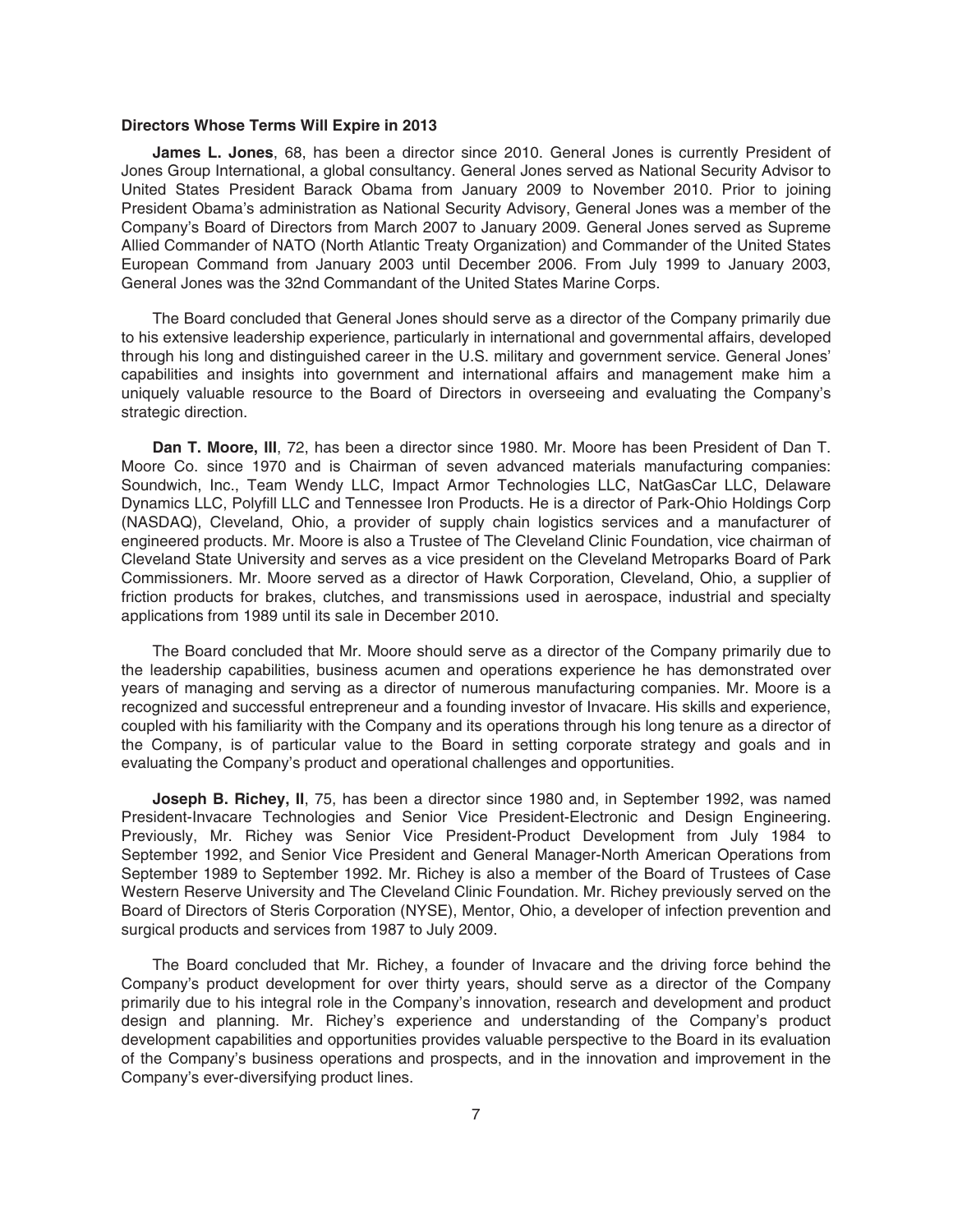**Dale C. LaPorte**, 70, has been a director since 2009. Mr. LaPorte served as Senior Vice President — Business Development and General Counsel of the Company from December 2005 to December 2008. Prior to joining the Company, Mr. LaPorte was a partner at Calfee, Halter & Griswold LLP, an Ohio-based law firm, from 1974 to 2005 and served as chairman of that firm from 2000 to 2004. Mr. LaPorte serves as a member of the Board of Trustees of PNC Mutual Funds and the board of directors of Morrison Products, Inc., a manufacturer of air moving equipment for original equipment manufacturers in the heating, ventilation, air conditioning and refrigeration industry.

The Board concluded that Mr. LaPorte should serve as a director of the Company primarily due to his lengthy experience as counsel to the Company, skills in project management, expertise in corporate governance and business development matters, as well as his business acumen and judgment. Mr. LaPorte's skills are a vital asset to the Board, particularly at a time when sound risk management and exemplary governance practices are essential.

**Ellen O. Tauscher**, 60, was elected as a director on February 9, 2012. Ms. Tauscher currently provides expert advice to the State Department on arms control, missile defense and civil nuclear cooperation. Previously, in March 2009, Ms. Tauscher was nominated by President Obama to serve as Under Secretary of State for Arms Control and International Security and served from her Senate confirmation in June 2009 to February 6, 2012. Prior to joining the State Department, Ms. Tauscher served from January 1997 to June 2009 as a member of the U.S. House of Representatives from California's 10th Congressional District. While a member of Congress, Ms. Tauscher served on the House Armed Services Committee, the House Transportation and Infrastructure Committee and most recently as Chairman of the House Armed Services Subcommittee on Strategic Forces. Prior to serving in Congress, Ms. Tauscher worked in investment banking and the financial industry in various roles for Bache Halsey Stuart Shields, Bear Stearns & Co., Drexel Burnham Lambert and as an officer of the American Stock Exchange. From 1977 to 1980, Ms. Tauscher was a member of the New York Stock Exchange representing Bache, Halsey Stuart Shields.

The Board concluded that Ms. Tauscher should serve as a director of the Company primarily due to her extensive experience in international and governmental affairs, developed through her outstanding career in the service of the U.S. State Department and as a member of Congress. Ms. Tauscher's government service, coupled with her experience in the financial industry, makes her a valuable resource to the Board in overseeing the Company's global strategy, strategic direction and operating performance.

### **Invacare's Board of Directors recommends that shareholders vote "FOR" the election of the seven directors to the class whose one-year term will expire in 2013.**

### **RATIFICATION OF APPOINTMENT OF INDEPENDENT REGISTERED PUBLIC ACCOUNTING FIRM (Proposal No. 2)**

The Audit Committee has appointed Ernst & Young LLP to continue as the Company's independent registered public accounting firm and to audit its financial statements for the year ended December 31, 2012. The Audit Committee and the Board of Directors are asking you to ratify this appointment. During the year ended December 31, 2011, Ernst & Young LLP served as the Company's principal auditors and provided tax and other services. See "Independent Registered Public Accounting Firm." Representatives of Ernst & Young LLP are expected to be present at the annual meeting and will have an opportunity to make a statement if they so desire and will be available to respond to appropriate questions.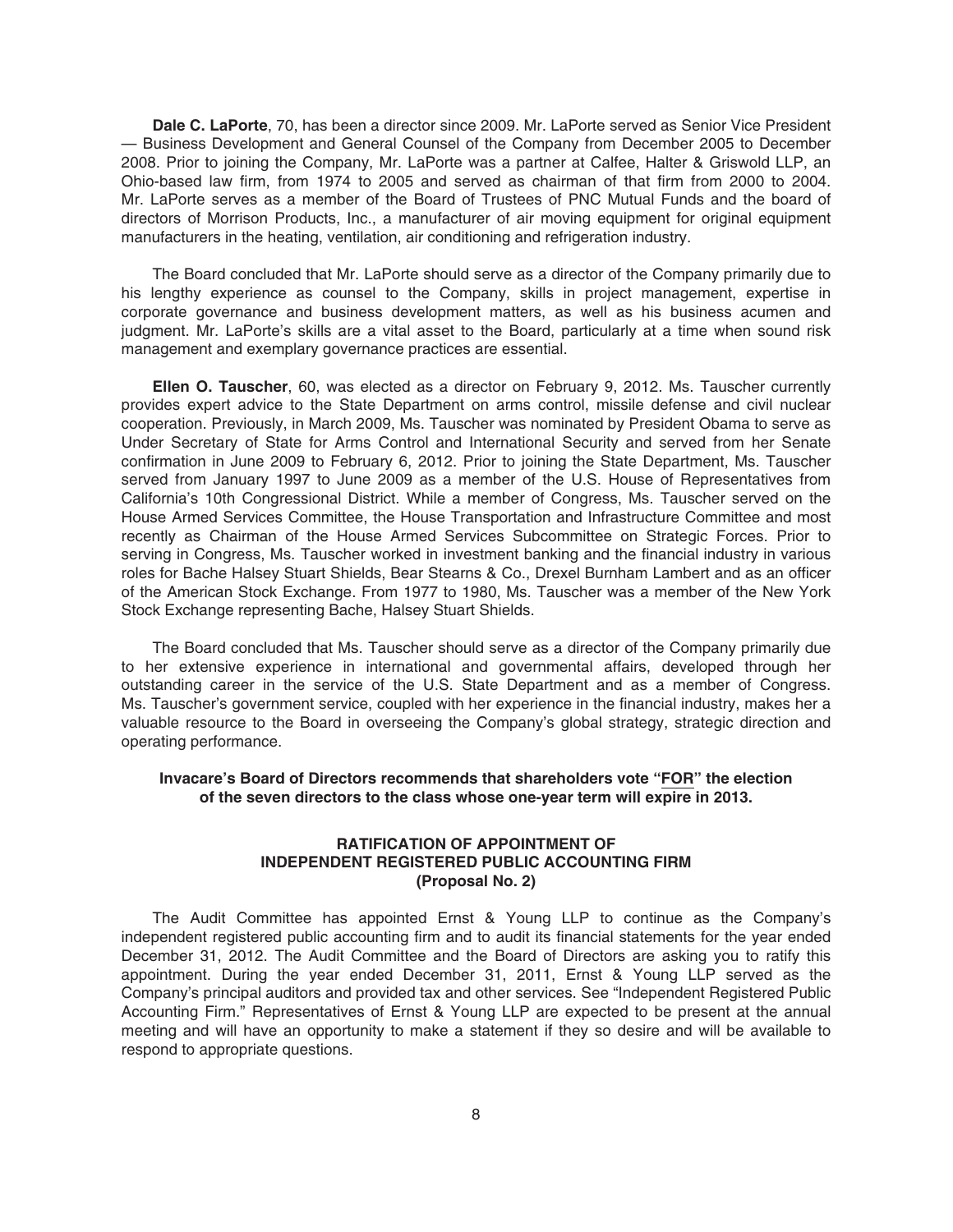## **Invacare's Board of Directors unanimously recommends that shareholders vote "FOR" the ratification of the appointment of Ernst & Young LLP as the Company's independent registered public accounting firm.**

## **ADVISORY VOTE TO APPROVE EXECUTIVE COMPENSATION (Proposal No. 3)**

Under the Dodd-Frank Wall Street Reform and Consumer Protection Act enacted in July 2010, (the "Dodd-Frank Act"), the Company's shareholders are entitled to vote at the Annual Meeting to approve the compensation of the named executive officers, as disclosed in this proxy statement pursuant to the Securities and Exchange Commission's compensation disclosure rules. Pursuant to the Dodd-Frank Act, the shareholder vote on executive compensation is an advisory vote only, and it is not binding on the Company or the Board of Directors.

At the 2011 Annual Meeting of Shareholders, the Company provided its shareholders with the opportunity to cast an advisory vote to approve the compensation of its named executive officers as disclosed in the proxy statement for the 2011 Annual Meeting, and the Company's shareholders overwhelmingly approved the proposal, with more than 98% of the votes cast on the proposal in favor of approval. At the 2011 annual meeting, the Company also asked its shareholders to indicate if the Company should hold an advisory vote on the compensation of its named executive officers every one, two or three years, with the Board of Directors recommending an annual advisory vote. As the Board of Directors views it as a good corporate governance practice, and because at the 2011 Annual Meeting more than 90% of the votes cast on the proposal were in favor of an annual advisory vote, the Company is again asking its shareholders to approve the compensation of its named executive officers as disclosed in this proxy statement in accordance with the SEC's rules.

This proposal, commonly known as a "say-on-pay" proposal, gives the shareholders the opportunity to express their views on the Company's named executive officers' compensation. This vote is not intended to address any specific item of compensation, but rather the overall compensation of the Company's named executive officers and the philosophy, policies and practices described in this proxy statement. Accordingly, the Company will ask its shareholders to vote "FOR" the following resolution at the annual meeting:

"RESOLVED, that the Company's shareholders approve, on an advisory basis, the compensation of the named executive officers, as disclosed in the Company's Proxy Statement for the 2012 Annual Meeting of Shareholders pursuant to the compensation disclosure rules of the Securities and Exchange Commission, including the compensation discussion and analysis, the compensation tables and any related material disclosed in this proxy statement."

The say-on-pay vote is advisory, and therefore not binding on the Company, the Compensation and Management Development Committee or the Board of Directors. The Compensation and Management Development Committee values the opinions of the shareholders, and to the extent there is any significant vote against the named executive officer compensation as disclosed in this proxy statement, the Company will consider its shareholders' concerns, and the Compensation and Management Development Committee will evaluate whether any actions are necessary to address those concerns.

### **Invacare's Board of Directors unanimously recommends that shareholders vote "FOR" the approval of the compensation of the named executive officers, as disclosed in this proxy statement.**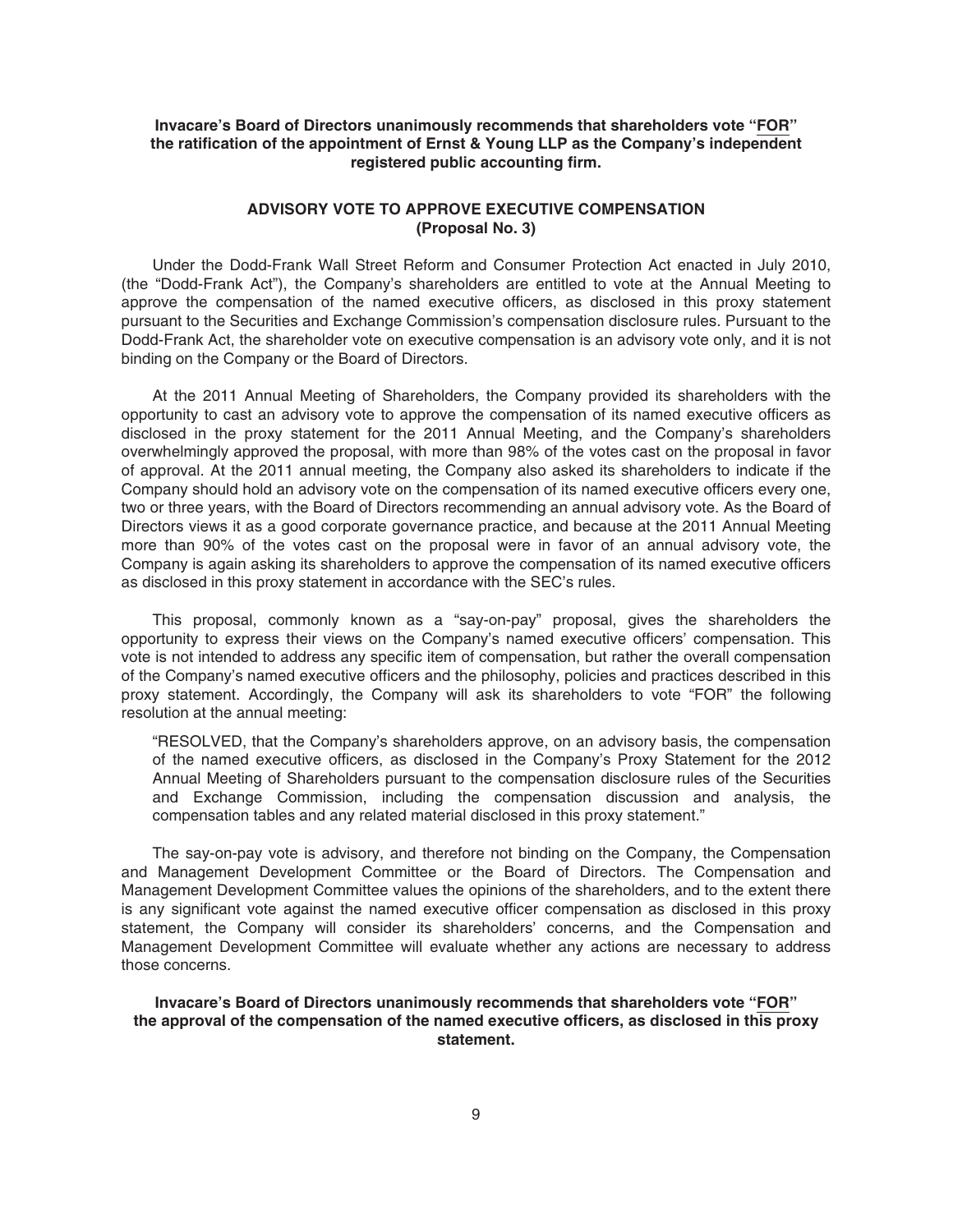### **SHARE OWNERSHIP OF PRINCIPAL HOLDERS AND MANAGEMENT**

### *Who are the largest holders of Invacare's outstanding common shares and what is their total voting power?*

The following table shows, as of February 23, 2012, the beneficial share ownership of each person or group known by Invacare to beneficially own more than 5% of either class of common shares of Invacare:

|                                                                                                                          |               | <b>Common Shares</b><br><b>Beneficially Owned</b>       |                     | <b>Class B</b><br><b>Common Shares</b><br><b>Beneficially Owned*</b> | <b>Percentage of Total</b><br><b>Voting Power</b><br><b>Beneficially Owned</b> |  |
|--------------------------------------------------------------------------------------------------------------------------|---------------|---------------------------------------------------------|---------------------|----------------------------------------------------------------------|--------------------------------------------------------------------------------|--|
| Name and business address of<br>beneficial owner                                                                         | <b>Shares</b> | Percentage<br>Number of of Outstanding<br><b>Shares</b> | Number<br>of Shares | Percentage<br>of Outstanding<br><b>Shares</b>                        |                                                                                |  |
| A. Malachi Mixon, III 1,462,180 4.2%<br>One Invacare Way,<br>Elyria, Ohio 44035(1)(2)                                    |               |                                                         | 703,912             | 64.9%                                                                | 18.7%                                                                          |  |
| Joseph B. Richey, II 795,022<br>One Invacare Way,<br>Elyria, Ohio 44035(3)                                               |               | 2.3                                                     | 376,262             | 34.7                                                                 | 10.2                                                                           |  |
| BlackRock, Inc. 3,388,044<br>40 E. 52nd Street<br>New York, NY 10022(4)(5)                                               |               | 10.0                                                    |                     |                                                                      | 7.6                                                                            |  |
| Heartland Advisors, Inc  3,172,535<br>789 North Water Street<br>Milwaukee, WI 53202(4)(6)                                |               | 9.4                                                     |                     |                                                                      | 7.1                                                                            |  |
| Dimensional Fund Advisors LP.  2,160,109<br>Palisades West, Building One<br>6300 Bee Cave Road<br>Austin, TX 78746(4)(7) |               | 6.4                                                     |                     |                                                                      | 4.8                                                                            |  |
| The Vanguard Group, Inc. 2,100,721<br>100 Vanguard Blvd.<br>Malvern, PA 19355(4)(8)                                      |               | 6.2                                                     |                     |                                                                      | 4.7                                                                            |  |
| Allianz Global Investors of America,<br>Newport Center Drive, Suite 250<br>Newport Beach, CA 92660(4)(9)                 |               | 5.6                                                     |                     |                                                                      | 4.3                                                                            |  |

All holders of Class B common shares are entitled to convert any or all of their Class B common shares to common shares at any time, on a share-for-share basis. In addition, Invacare may not issue any additional Class B common shares unless the issuance is in connection with share dividends on, or share splits of, Class B common shares.

(1) The number of common shares beneficially owned by Mr. Mixon includes 878,675 common shares that may be acquired upon the exercise of stock options during the 60 days following February 23, 2012. For the purpose of calculating the percentage of outstanding common shares and voting power beneficially owned by Mr. Mixon, the common shares which he had the right to acquire during that period upon the exercise of stock options are considered to be outstanding. The number of common shares shown as beneficially owned by Mr. Mixon also includes (i) 18,956 common shares owned by the trustee for the Invacare Retirement Savings Plan, (ii) 13,669 common shares owned of record by Mr. Mixon's spouse, (iii) 12,288 common shares owned by the trustee for a 1997 grantor retained annuity trust created by Mr. Mixon, (iv) 12,289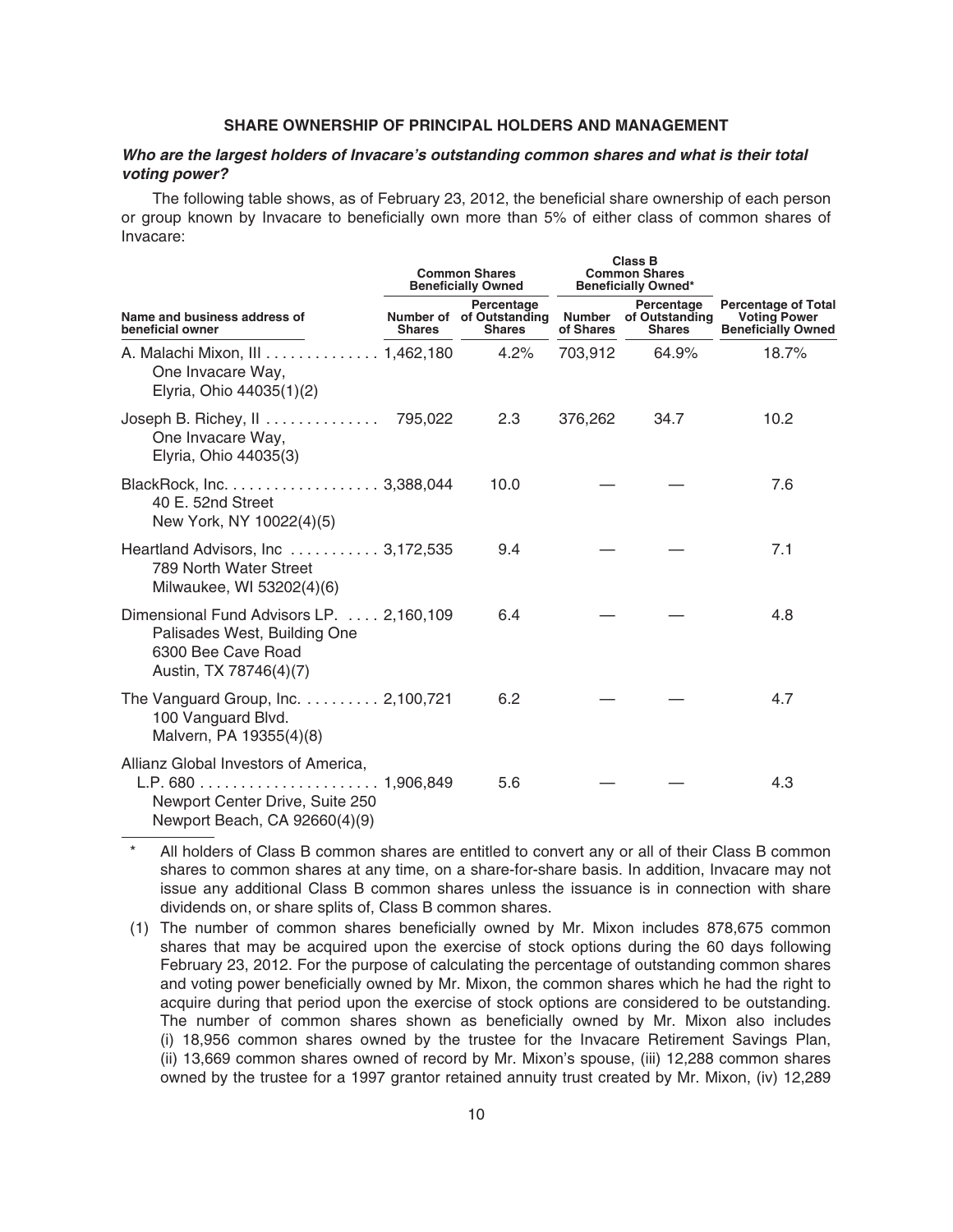common shares owned by the trustee for a 1997 grantor retained annuity trust created by Mr. Mixon's spouse, (v) 129,970 common shares owned by the trustee for a 2009 grantor retained annuity trust created by Mr. Mixon, and (vi) 129,970 common shares owned by the trustee for a 2009 grantor retained annuity trust created by Mr. Mixon's spouse. Mr. Mixon disclaims beneficial ownership of the shares held by his spouse and the grantor retained annuity trusts created by his spouse.

- (2) The number of Class B common shares shown as beneficially owned by Mr. Mixon includes (i) 123,500 Class B common shares owned by the trustee for a 2011 grantor retained annuity trust created by Mr. Mixon, and (ii) 123,500 Class B common shares owned by the trustee for a 2011 grantor retained annuity trust created by Mr. Mixon's spouse. Mr. Mixon disclaims beneficial ownership of the shares held by the grantor retained annuity trusts created by Mr. Mixon's spouse.
- (3) Includes 119,025 common shares, which may be acquired upon the exercise of stock options during the 60 days following February 23, 2012. For the purpose of calculating the percentage of outstanding common shares and voting power beneficially owned by Mr. Richey, the common shares which he had the right to acquire during that period upon the exercise of stock options are considered to be outstanding.
- (4) The number of common shares beneficially owned is based upon a Schedule 13G or 13G/A filed by the holder with the SEC to reflect share ownership as of December 31, 2011, provided that the ownership percentages have been calculated by the Company based on the Company's issued and outstanding shares as of February 23, 2012.
- (5) Based on a Schedule 13G/A filed on January 10, 2012, by BlackRock, Inc., which has sole voting and dispositive power over 3,388,044 of the shares.
- (6) Based on a Schedule 13G/A filed on January 9, 2012 by Heartland Advisors, Inc., which does not have sole voting power over 3,147,035 shares and has shared dispositive power over 3,172,535 shares.
- (7) Based on a Schedule 13G/A filed February 14, 2012, which reports that Dimensional Fund Advisors LP ("DFA") may be deemed to be the beneficial owner of 2,160,109 common shares as a result of acting as investment advisor to or manager of various companies, trusts and accounts (the "DFA Funds"). In its role as investment advisor or manager, DFA possesses sole voting power for 2,111,805 shares and sole dispositive power for 2,160,109 shares that are owned by the DFA Funds. DFA disclaims beneficial ownership of those common shares because they are owned by the DFA Funds.
- (8) Based on a Schedule 13G/A filed on February 8, 2012 by The Vanguard Group, Inc., which has sole voting power over 46,133 of the shares, sole dispositive power over 2,054,588 of the shares and shared dispositive power over 46,133 of the shares.
- (9) Based on a Schedule 13G/A filed February 13, 2012, which reports that Allianz Global Investors of America, L.P. is the parent holding company of Allianz Global Investors Management Partners LLC, Nicholas-Applegate Capital Management LLC, Oppenheimer Capital LLC and NFJ Investment Group LLC. Nicholas-Applegate Capital Management LLC has sole voting and dispositive power over no shares and NFJ Investment Group LLC has sole voting over 1,878,149 shares and dispositive power over 1,906,849 shares.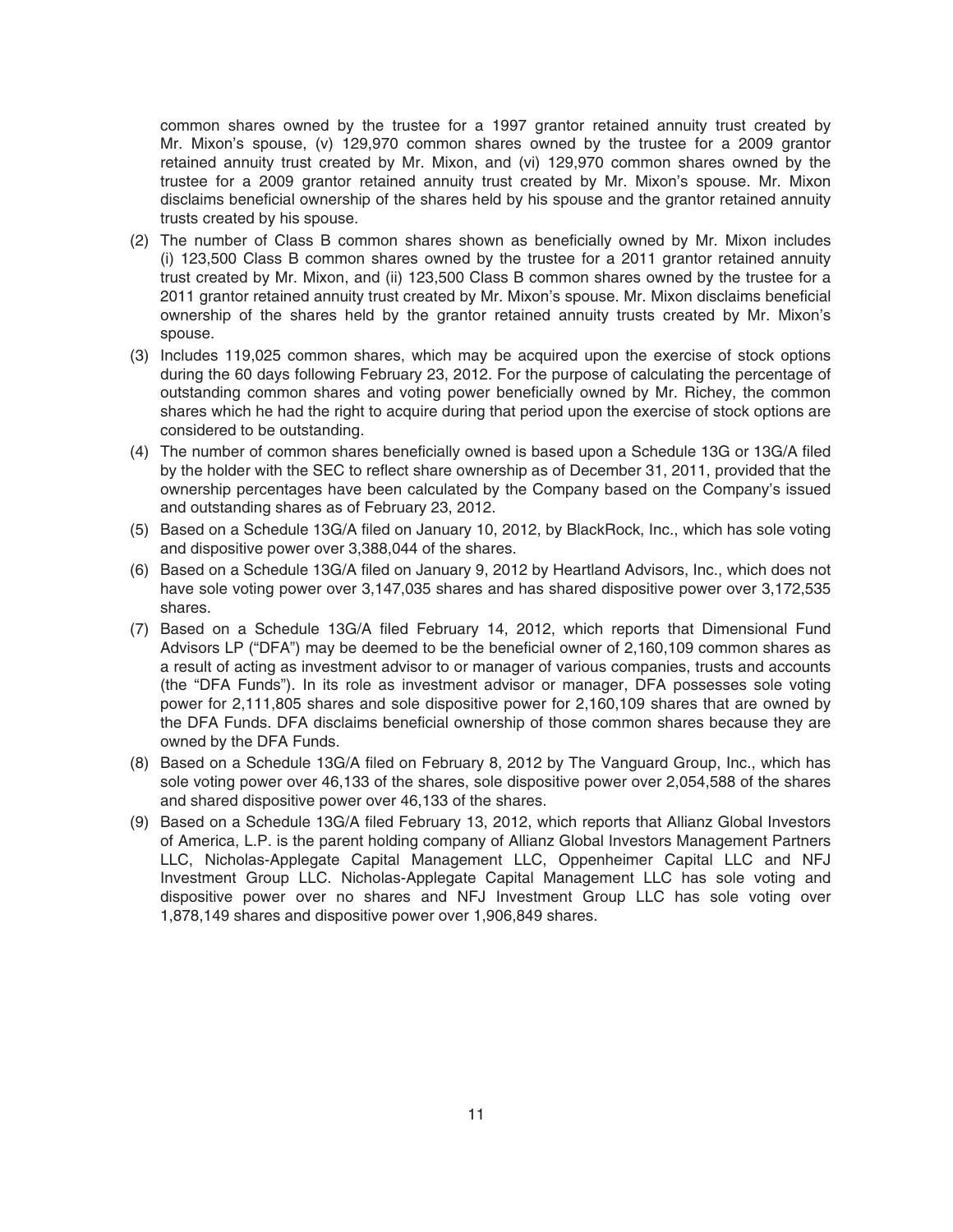## *How many common shares do each of Invacare's directors and executive officers hold and what is their level of total voting power?*

The following table sets forth, as of February 23, 2012, the beneficial share ownership of all directors, our five highest paid executive officers, and all directors and executive officers as a group:

|                                                                                     |                                      | <b>Common Shares</b><br><b>Beneficially Owned</b> |                                      | <b>Class B</b><br><b>Common Shares</b><br><b>Beneficially Owned**</b> | Percentage of<br><b>Total Voting Power</b><br><b>Beneficially Owned</b> |  |
|-------------------------------------------------------------------------------------|--------------------------------------|---------------------------------------------------|--------------------------------------|-----------------------------------------------------------------------|-------------------------------------------------------------------------|--|
| Name of beneficial owner                                                            | <b>Number</b><br>οf<br><b>Shares</b> | Percentage<br>of Outstanding<br><b>Shares</b>     | <b>Number</b><br>οf<br><b>Shares</b> | Percentage<br>of Outstanding<br><b>Shares</b>                         |                                                                         |  |
| Gerald B. Blouch $(3)$                                                              | 572,682                              | 1.7%                                              |                                      |                                                                       | 1.3%                                                                    |  |
| James C. Boland $(3)$                                                               | 61,366                               |                                                   |                                      |                                                                       | $\star$                                                                 |  |
| Michael F. Delaney $(3)$                                                            | 43,609                               | $\ast$                                            |                                      |                                                                       | $\ast$                                                                  |  |
| Robert K. Gudbranson(3)                                                             | 93,997                               | $^\star$                                          |                                      |                                                                       | $\star$                                                                 |  |
| C. Martin Harris, M.D. $(3)$                                                        | 37,630                               | $^\star$                                          |                                      |                                                                       | *                                                                       |  |
| James L. Jones $(3)$                                                                | 8,200                                | $\star$                                           |                                      |                                                                       | *                                                                       |  |
| Dale C. LaPorte(3)                                                                  | 37,019                               | $\star$                                           |                                      |                                                                       | $^\star$                                                                |  |
| A. Malachi Mixon, III(1)                                                            | 1,462,180                            | 4.2                                               | 703,912                              | 64.9                                                                  | 18.7                                                                    |  |
| Dan T. Moore, $III(3)$                                                              | 128,130                              | $^\star$                                          |                                      |                                                                       |                                                                         |  |
| Joseph B. Richey, $II(2)$                                                           | 795,022                              | 2.3                                               | 376,262                              | 34.7                                                                  | 10.2                                                                    |  |
| Charles S. $Robb(3)$                                                                | 17,026                               | $\star$                                           |                                      |                                                                       | $\star$                                                                 |  |
| Baiju R. Shah $(3)(4)$                                                              | 4,805                                | $\star$                                           |                                      |                                                                       | *                                                                       |  |
| Louis F.J. Slangen(3)                                                               | 171,689                              | $^\star$                                          |                                      |                                                                       | $\ast$                                                                  |  |
| Ellen O. Tauscher $(3)(5)$                                                          |                                      | $\star$                                           |                                      |                                                                       | *                                                                       |  |
| William M. Weber $(3)(6)$<br>All executive officers and                             | 103,380                              | $\star$                                           |                                      |                                                                       | $\star$                                                                 |  |
| Directors as a group<br>$(16 \text{ persons})(3) \dots \dots \dots \dots 3,683,908$ |                                      | 10.3                                              | 1,080,174                            | 99.6                                                                  | 31.1                                                                    |  |

Less than  $1\%$ .

- (1) See Footnote 1 and Footnote 2 to the preceding table.
- (2) See Footnote 3 to the preceding table.
- (3) The common shares beneficially owned by Invacare's executive officers and directors as a group include an aggregate of 1,827,458 common shares which may be acquired upon the exercise of stock options during the 60 days following February 23, 2012. For the purpose of calculating the percentage of outstanding common shares and voting power beneficially owned by each of Invacare's executive officers and directors, and all of them as a group, common shares which they had the right to acquire upon the exercise of stock options within 60 days of February 23, 2012 are considered to be outstanding. The number of common shares that may be acquired upon the exercise of such stock options for the noted individuals is as follows: Mr. Blouch, 355,150 shares; Mr. Boland, 38,242 shares; Mr. Delaney, 25,096 shares; Mr. Gudbranson, 64,975 shares; Dr. Harris, 29,049 shares; General Jones, 4,519; Mr. LaPorte, 5,893 shares; Mr. Mixon, 878,675 shares; Mr. Moore, 25,412 shares; Mr. Richey, 119,025 shares; Senator Robb, 10,545 shares; Mr. Shah, 1,124 shares; Mr. Slangen, 129,925 shares; Ms. Tauscher, 0 shares; and Mr. Weber, 31,053 shares.
- (4) Baiju R. Shah was elected as a director of the Company effective May 19, 2011.
- (5) Ellen O. Tauscher was elected as a director of the Company effective February 9, 2012.
- (6) All shares are pledged in a margin account.

All holders of Class B common shares are entitled to convert any or all of their Class B common shares to common shares at any time, on a share-for-share basis. In addition, Invacare may not issue any additional Class B common shares unless the issuance is in connection with share dividends on, or share splits of, Class B common shares.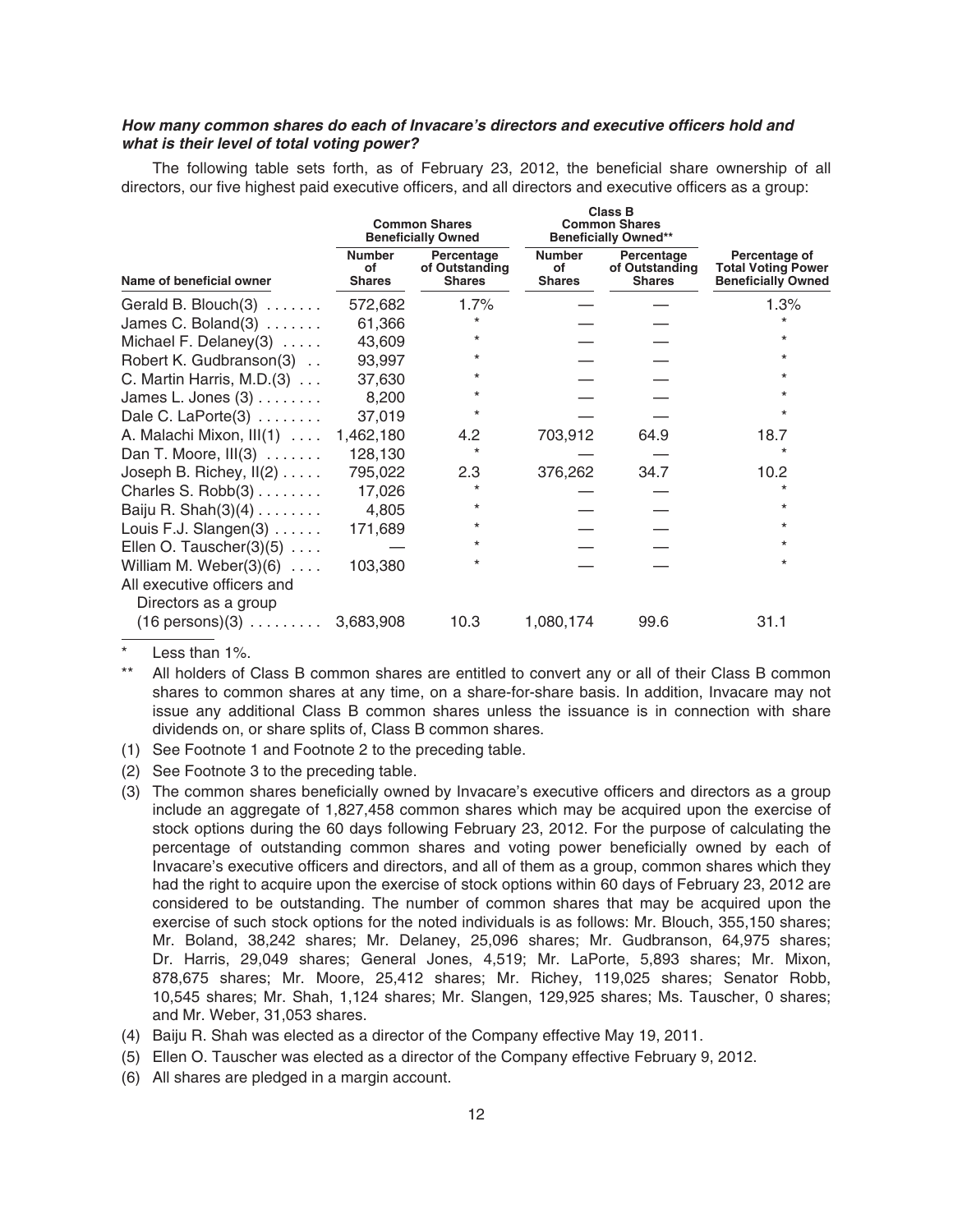#### **Section 16(a) Beneficial Ownership Reporting Compliance**

The rules of the SEC require us to disclose late filings of reports of stock ownership, and changes in stock ownership, by our directors and executive officers. The Company believes that all of its officers and Directors complied with all filing requirements applicable to them with respect to transactions during the fiscal year ended December 31, 2011.

## **CORPORATE GOVERNANCE**

#### *How many times did the Board meet in 2011?*

During the fiscal year ended December 31, 2011, the Board of Directors held four regular meetings, including an annual two-day strategic planning meeting, and seven special meetings. Each director attended at least 75% of the aggregate of (1) the total number of meetings of the Board of Directors held during the period he or she served as a director and (2) the total number of meetings held by committees of the Board on which he or she served. Board members are expected to attend Invacare's annual meeting of shareholders. Each director then serving on the Board attended last year's annual shareholders meeting.

The non-management directors meet in executive sessions after the end of each of the regularly scheduled Board meetings. Independent directors meet in executive sessions at least once per year. The Company's Lead Director, who is currently James C. Boland, presides over executive sessions.

### *What codes of ethics apply to directors, officers and employees?*

We have adopted a Code of Business Conduct and Ethics that applies to all directors, officers and employees. We also have adopted a separate Financial Code of Ethics that applies to our Chief Executive Officer (our principal executive officer), our Chief Financial Officer (our principal financial officer and principal accounting officer) and our controller or persons performing similar functions. You can find both codes on our website at www.invacare.com by clicking on the Investor Relations tab and then the Corporate Governance link. We will post any amendments to the codes, as well as any waivers that are required to be disclosed pursuant to the rules of the Securities and Exchange Commission and the New York Stock Exchange, within four business days, on our website.

### *Has the Board adopted corporate governance guidelines?*

The Board has adopted Corporate Governance Guidelines. The Corporate Governance Guidelines contain principles that, along with the charters of the standing committees of the Board of Directors, provide the framework for Invacare's corporate governance. Among other things, the Corporate Governance Guidelines establish principles relating to:

- the composition of the Board of Directors, including independence and other qualification requirements;
- responsibilities and functions of the Board of Directors, such as meeting, orientation and continuing education guidelines;
- responsibilities of the executive Chairman of the Board, the Chief Executive Officer and the Lead Director;
- the establishment and functioning of Board committees;
- executive sessions of non-management directors;
- succession planning;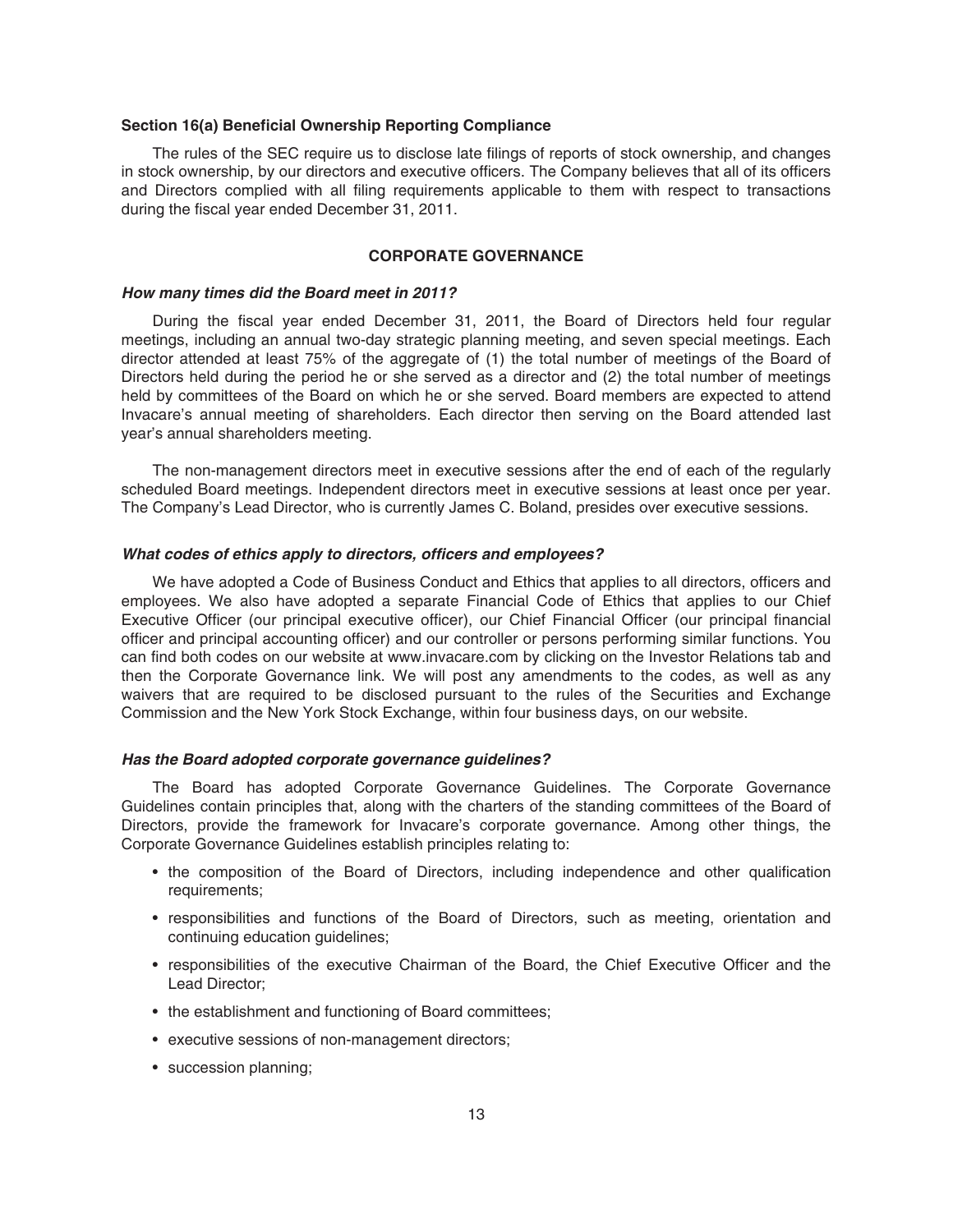- Board access to management, and evaluation of the Board and the Chief Executive Officer;
- communication and interaction by the Board with shareholders and other interested parties;
- share ownership guidelines for directors and executive officers;
- engagement by an independent committee of the Board with shareholder proponents following a majority vote on a shareholder proposal; and
- periodic self-assessment by the Board and each Board committee.

A copy of the Corporate Governance Guidelines can be found on Invacare's website at www.invacare.com by clicking on the link for Investor Relations.

| <b>Director</b>              | Audit<br><b>Committee</b> | Nominating<br><b>Committee</b> | <b>Compensation and</b><br><b>Management</b><br><b>Development</b><br>Committee | Investment<br><b>Committee</b> | Governance<br>Committee |
|------------------------------|---------------------------|--------------------------------|---------------------------------------------------------------------------------|--------------------------------|-------------------------|
| Gerald B. Blouch             |                           |                                |                                                                                 |                                |                         |
| James C. Boland $+ \ldots$ . | $\star$                   |                                | $***$                                                                           |                                | $***$                   |
| Michael F. Delaney           |                           | $\star$                        |                                                                                 | $\star$                        |                         |
| C. Martin Harris, M.D.       |                           | $***$                          |                                                                                 |                                | $\star$                 |
| Dale C. LaPorte              |                           |                                |                                                                                 | $***$                          |                         |
| James L. Jones               |                           |                                | $\star$                                                                         |                                |                         |
| A. Malachi Mixon, III        |                           |                                |                                                                                 |                                |                         |
| Dan T. Moore, III            | $\star$                   | $\star$                        | $\star$                                                                         |                                |                         |
| Joseph B. Richey, $   \dots$ |                           |                                |                                                                                 |                                |                         |
| Charles S. Robb              |                           |                                |                                                                                 | $\star$                        |                         |
| William M. Weber             | $***$                     |                                |                                                                                 |                                | $\star$                 |
| Baiju R. Shah                |                           |                                |                                                                                 | $\star$                        |                         |
| Ellen O. Tauscher            | $\star$                   |                                | $\star$                                                                         |                                |                         |

*Who are the current members of the different Board committees?*

**Member** 

\*\* Chairperson

**Lead Director** 

#### *What are the principal functions of the Board committees?*

The Board has an Audit Committee; a Nominating Committee; a Compensation and Management Development Committee; an Investment Committee; and a Governance Committee.

Audit Committee. The Audit Committee assists the Board in monitoring (i) the integrity of Invacare's financial statements, (ii) the independence, performance and qualifications of Invacare's internal and independent auditors, and (iii) Invacare's compliance with legal and regulatory requirements. The specific functions and responsibilities of the Audit Committee are set forth in the Audit Committee Charter adopted by the Board of Directors, a copy of which is available at www.invacare.com by clicking on the Investor Relations tab and then the Corporate Governance link. The Audit Committee met eight times during 2011.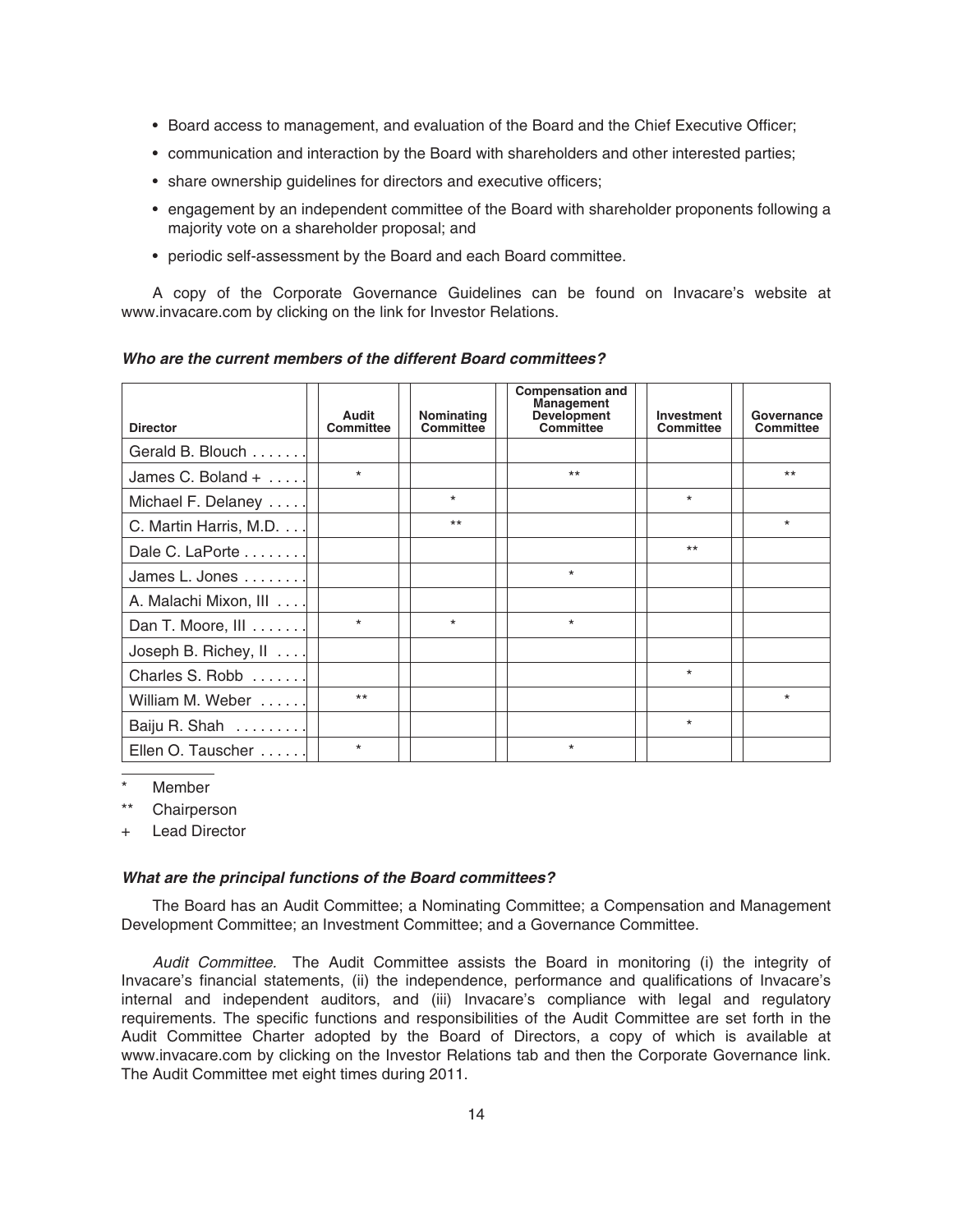Our Board has determined that each member of the Audit Committee satisfies the current independence standards of the New York Stock Exchange listing standards and Section 10A(m)(3) of the Securities Exchange Act of 1934, as amended. The Board also has determined that each of James C. Boland, Dan T. Moore, III and William M. Weber qualifies as an "audit committee financial expert" as that term is defined in Item 407(d)(5) of Regulation S-K, and each of Messrs. Boland, Moore and Weber and Ms. Tauscher satisfies the New York Stock Exchange accounting and financial management expertise requirements. Mr. Boland currently serves on the audit committees of four publicly-traded companies. The Board has determined that Mr. Boland's simultaneous service on the audit committees of four publicly-traded companies will not impair his ability to effectively serve on Invacare's Audit Committee.

Nominating Committee. The Nominating Committee assists the Board in identifying and recommending individuals qualified to become directors and will consider all qualified nominees recommended by shareholders. Each of the current members of the Nominating Committee is independent within the meaning of the New York Stock Exchange listing standards and Invacare's Corporate Governance Guidelines. The Board of Directors has adopted a charter for the Nominating Committee, which is available at www.invacare.com by clicking on the Investor Relations tab and then the Corporate Governance link. The Nominating Committee met two times during 2011.

Compensation and Management Development Committee. The Compensation and Management Development Committee assists the Board in developing and implementing (i) executive compensation programs that are fair and equitable and that are effective in the recruitment, retention and motivation of executive talent required to successfully meet Invacare's strategic objectives and (ii) a management succession plan that meets Invacare's present and future needs. See "Compensation Discussion and Analysis" below for additional information on the committee and its activities. Each of the current members of the Compensation and Management Development Committee is independent within the meaning of the New York Stock Exchange listing standards and Invacare's Corporate Governance Guidelines. The Board of Directors has adopted a charter for the Compensation and Management Development Committee, which is available at www.invacare.com by clicking on the Investor Relations tab and then the Corporate Governance link. The Compensation and Management Development Committee met three times during 2011.

Investment Committee. The Investment Committee assists the Board in monitoring the performance and attributes of investment funds chosen for the Invacare Retirement Savings Plan and other plans designated by the Board or the Investment Committee. The Board of Directors has adopted a charter for the Investment Committee, which is available at www.invacare.com by clicking on the Investor Relations tab and then the Corporate Governance link. The Investment Committee met two times during 2011.

Governance Committee. The Governance Committee assists the Board on all matters relating to corporate governance of the Company, including, but not limited to, the development and implementation of the Company's corporate governance policies and guidelines. Each of the current members of the Governance Committee is independent within the meaning of the New York Stock Exchange listing standards and Invacare's Corporate Governance Guidelines. The Board of Directors has adopted a charter for the Governance Committee, which is available at www.invacare.com by clicking on the Investor Relations tab and then the Corporate Governance link. The Governance Committee met two times during 2011.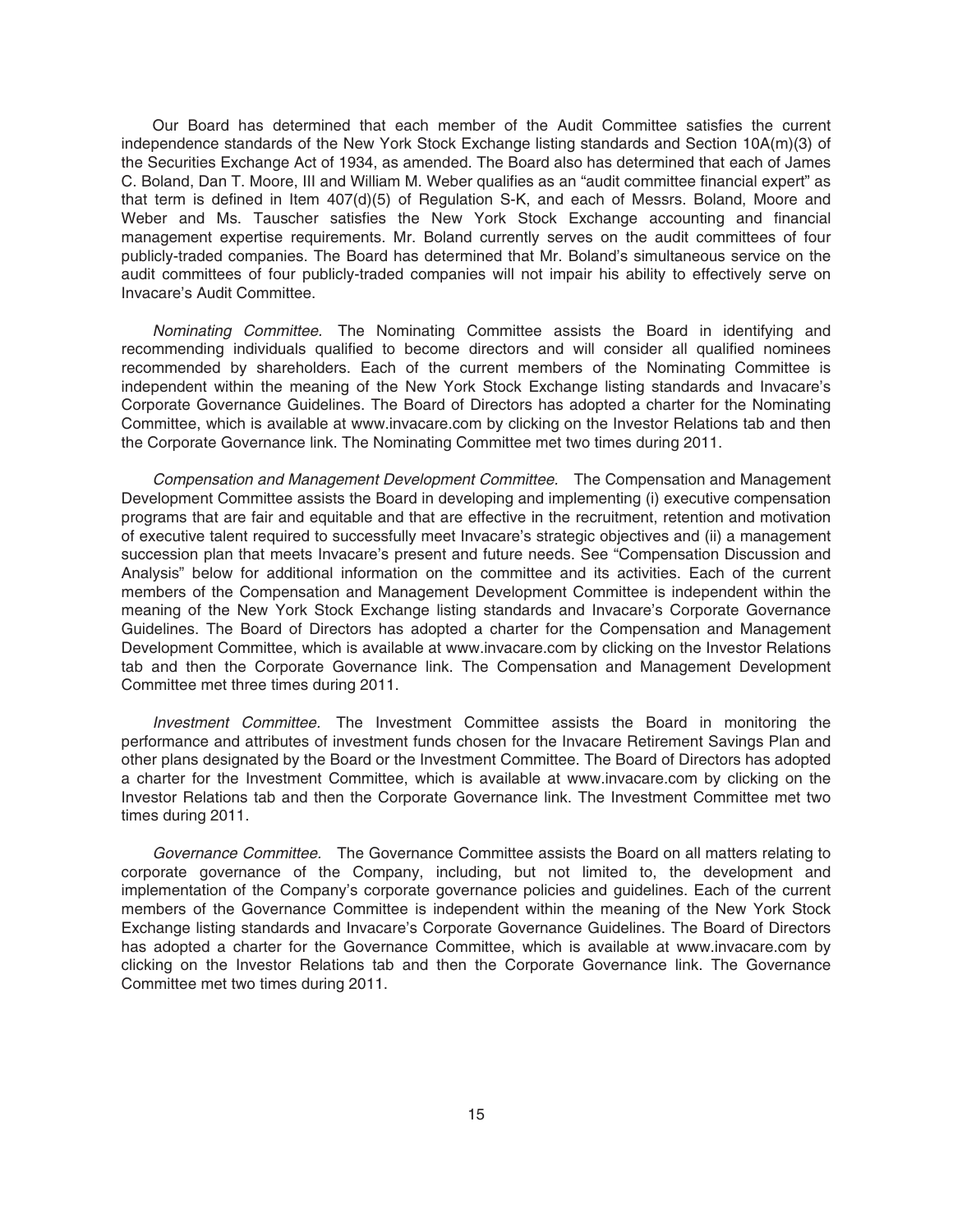#### *How does the Board manage potential risks?*

Risk is inherent in any business and our management is responsible for the day-to-day management of risks that we face. The Board, on the other hand, has responsibility for the oversight of risk management. In its risk oversight role, the Board has the responsibility to evaluate the risk management process to ensure its adequacy and to seek assurances that it is implemented properly by management.

The Board believes that full and open communication between management and the Board of Directors is essential for effective risk management and oversight. At each meeting, the Board of Directors receives presentations from senior management on business operations, financial results and strategic matters, including a quarterly assessment of the sensitivity of the various business, financial, operational, information technology, compliance and human capital risks faced by the Company, and discusses our strategies, key challenges, and risks and opportunities. Relevant members of senior management attend significant portions of the Board's quarterly meetings, as well as many of the Board committee meetings, in order to address any questions or concerns raised by the Board on risk management-related and other matters.

The Board's committees assist the Board in fulfilling its oversight responsibilities in certain areas of risk. The Audit Committee assists the Board in fulfilling its oversight responsibilities with respect to risk management in the areas of financial reporting, internal controls and compliance with legal and regulatory requirements. Enterprise risk assessment reports are regularly provided by management and our internal auditors to the Audit Committee. The Compensation and Management Development Committee assists the Board in fulfilling its oversight responsibilities with respect to the management of risks arising from our compensation policies and programs and succession planning for executive officers. The Governance Committee assists the Board in fulfilling its oversight responsibilities with respect to the management of risks associated with Board organization and structure, code of conduct, insider trading, conflict of interest policies and corporate governance. The Nominating Committee assists the Board in overseeing the membership and independence of the Board of Directors. While these committees are responsible for evaluating certain risks and overseeing the management of those risks, the entire Board is regularly informed about those risks and committee activities through committee reports.

#### *Does the Board have a Lead Director?*

The Company has an independent Lead Director who is responsible for coordinating the activities of the independent directors, including the following specific responsibilities:

(i) advising the Chairman of the Board as to an appropriate schedule of Board meetings, seeking to ensure that the independent directors can perform their duties responsibly while not interfering with the flow of Company operations;

(ii) providing the Chairman of the Board with input as to the preparation for the agendas for the Board and Committee meetings;

(iii) advising the Chief Executive Officer (with input from the Chairman of the Board) as to the quality, quantity and timeliness of the flow of information from Company management that is necessary for the independent directors to effectively and responsibly perform their duties; although Company management is responsible for the preparation of materials for the Board, the Lead Director may specifically request the inclusion of certain material;

(iv) interviewing, along with the Chairman of the Board and the chair of the Nominating Committee, all Board candidates, and making recommendations to the Nominating Committee and the Board;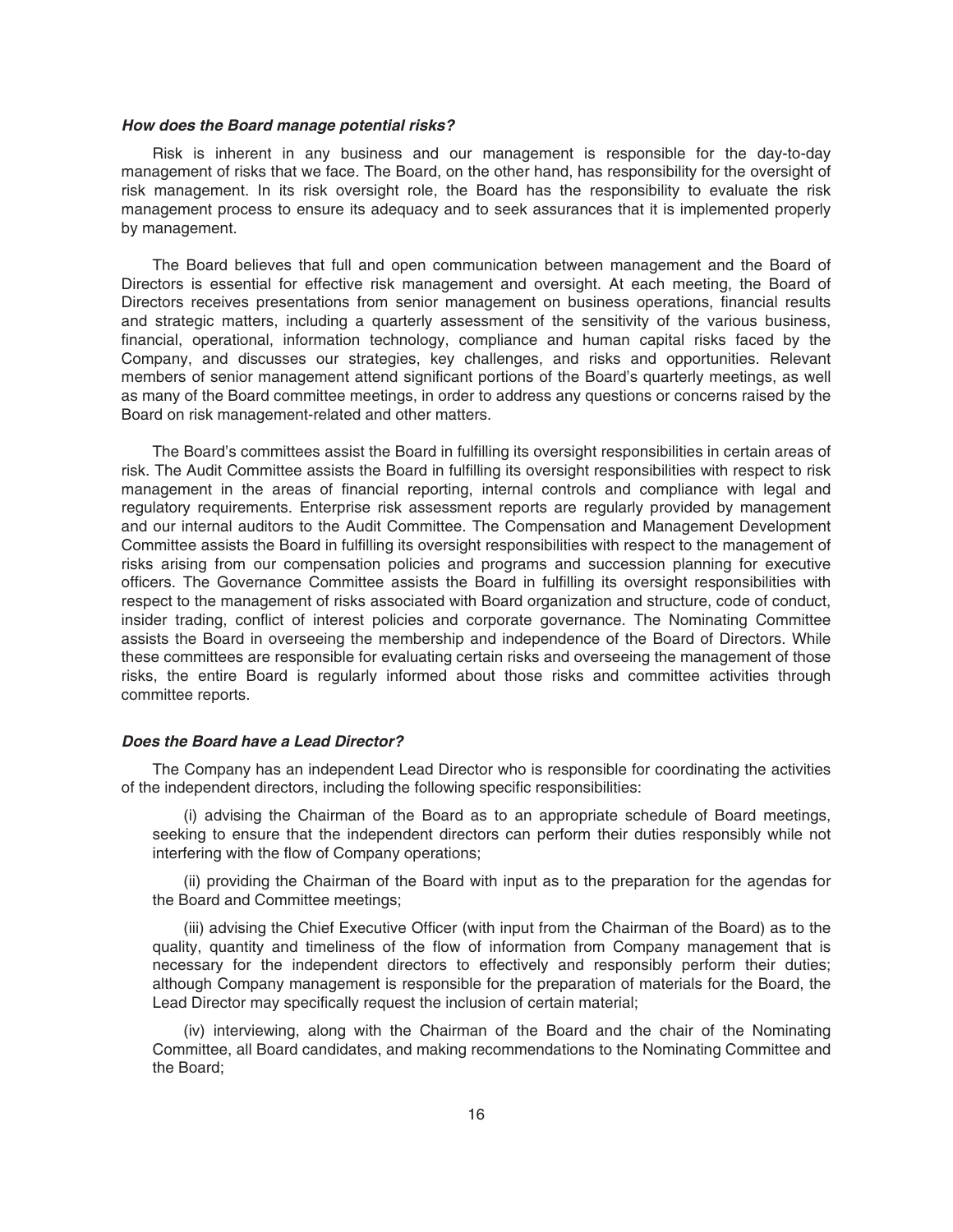(v) assisting the Board and Company officers in assuring compliance with and implementation of the Company's Corporate Governance Guidelines;

(vi) recommending revisions to the Corporate Governance Guidelines as appropriate;

(vii) coordinating and developing the agenda for and moderating executive sessions of the Board's independent directors; acting as principal liaison between the independent directors, the Chairman of the Board and/or the Chief Executive Officer on sensitive issues;

(viii) evaluating, along with the members of the Compensation and Management Development Committee, the performance of both the Chairman of the Board and the Chief Executive Officer; meeting with the Chairman of the Board and the Chief Executive Officer to discuss the Committee's evaluation of performance;

(ix) discussing with the Chairman of the Board, the Chief Executive Officer and the Governance Committee the membership of the various Board Committees, as well as selection of the Committee chairs;

(x) responding to the concerns of any directors, whether or not these concerns are discussed with the full Board;

(xi) with input from the Chairman of the Board, assisting the Governance Committee in its role in connection with the annual self-evaluation process of the Board and its committees;

(xii) acting as a resource for, and counsel to, the Chairman of the Board; and

(xiii) performing other responsibilities as delegated by the Board.

A description of the responsibilities of the Lead Director also is included as Exhibit C to Invacare's Corporate Governance Guidelines, which is available at www.invacare.com by clicking on the link for Investor Relations. James C. Boland serves as the Lead Director of the Board of Directors and will retire from the Board of Directors at the 2012 Annual Meeting. Upon Mr. Boland's retirement, the independent directors will appoint his successor as Lead Director.

#### *Why are the positions of Chairman of the Board and Chief Executive Officer split?*

Gerald B. Blouch was named Invacare's President and Chief Executive Officer effective January 1, 2011. Mr. Blouch succeeded A. Malachi Mixon, III as Chief Executive Officer, allowing Mr. Mixon to focus his efforts on overseeing the activities of the Board of Directors and the Company's government relations and research and product innovation as the Company's executive Chairman of the Board. The Board believes this structure is optimal for the Company because it allows Mr. Blouch, who previously served as President and Chief Operating Officer for many years, to focus on the Company's strategic issues and the day-to-day operation of the business, while enabling Mr. Mixon to focus on leadership of the Board of Directors while still leading the Company in areas where he is uniquely qualified to contribute. The Board believes that the separate roles of Chief Executive Officer and executive Chairman of the Board provide an effective leadership model that capitalizes on the skills, expertise and experience of both Mr. Mixon and Mr. Blouch. The Board's independent directors bring experience, oversight, and expertise from outside the Company and industry, while the executive Chairman of the Board and the Chief Executive Officer bring company and industry specific experience and expertise. One of the key responsibilities of the Board is to oversee and guide management's strategic direction and hold management accountable for the execution of strategy once it is developed. The Board believes the separate roles of Chief Executive Officer and executive Chairman of the Board, together with an independent Lead Director having the duties described above, is in the best interests of the shareholders because it strikes an appropriate balance for the Company; with the CEO and executive Chairman of the Board, there is effective leadership and a focus on strategic development and execution, while the Lead Director helps assure independent oversight and management.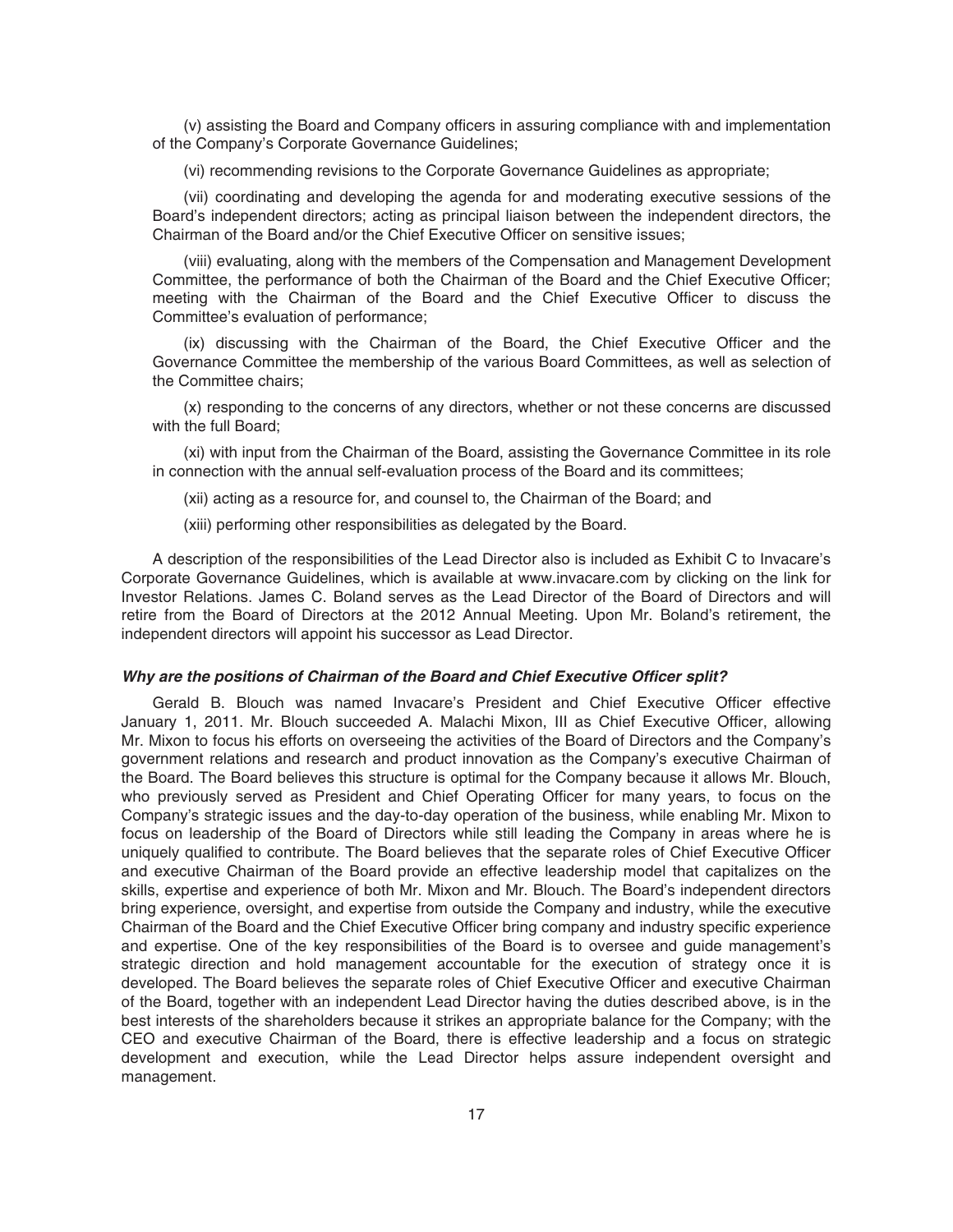#### *How does the Board determine whether non-employee directors are independent?*

To be considered independent under the New York Stock Exchange independence criteria under Section 303A (the "NYSE Standards"), the Board of Directors must determine that a director does not have a direct or indirect material relationship with Invacare. The Board of Directors has adopted the following guidelines (set forth in the Corporate Governance Guidelines) to assist it in making such determinations:

A director will be considered independent if he or she, at any time that is considered relevant under the NYSE Standards (subject to any applicable transition rules of the NYSE Standards):

(i) has not been employed by Invacare or its affiliates;

(ii) has not had an immediate family member who has been employed by Invacare or its affiliates as an executive officer;

(iii) has not received, and has not had an immediate family member who has received, more than such annual amount of direct compensation from Invacare as may be considered relevant from time to time under the NYSE Standards, other than director and committee fees and pension or other forms of deferred compensation for prior service (provided such deferred compensation is not in any way contingent on continued service);

(iv) has not been a partner of Invacare's present internal or external auditor;

(v) has not had an immediate family member who has been a partner of Invacare's present internal or external auditor;

(vi) has not had an immediate family member who has been a partner or employee of a present or former internal or external auditor of Invacare who worked on Invacare's audit;

(vii) has not been a partner or employee of a present or former internal or external auditor of Invacare who worked on Invacare's audit;

(viii) has not been employed, and has not had an immediate family member who has been employed, as an executive officer of another company where any of Invacare's present executives serve on that company's compensation committee; and

(ix) has not been an executive officer or an employee of another company, and has not had an immediate family member who has been an executive officer of another company, that does business with Invacare and makes payments to, or receives payments from, Invacare for property or services in an amount that, in the most recent fiscal year, exceeds the greater of \$1 million or 2% of such other company's consolidated gross revenues.

Additionally, the following commercial and charitable relationships will be considered immaterial relationships and a director will be considered independent if he or she does not have any of the relationships described in clauses  $(i)$  —  $(ix)$  above, and:

(i) is not an executive officer of another company, and does not have an immediate family member who is an executive officer of another company, that is indebted to the Company, or to which Invacare is indebted, where the total amount of either company's indebtedness to the other is more than 5% of the total consolidated assets of the other company and exceeds \$100,000 in the aggregate; and

(ii) does not serve, and does not have an immediate family member who serves, as an officer, director or trustee of a foundation (other than Invacare's foundation), university, charitable or other not for profit organization, and Invacare's, or Invacare foundation's, annual discretionary charitable contributions (any matching of employee charitable contributions will not be included in the amount of contributions for this purpose) to the organization, in the aggregate, are more than 5% percent of that organization's total annual revenues (or charitable receipts in the event such organization does not generate revenues).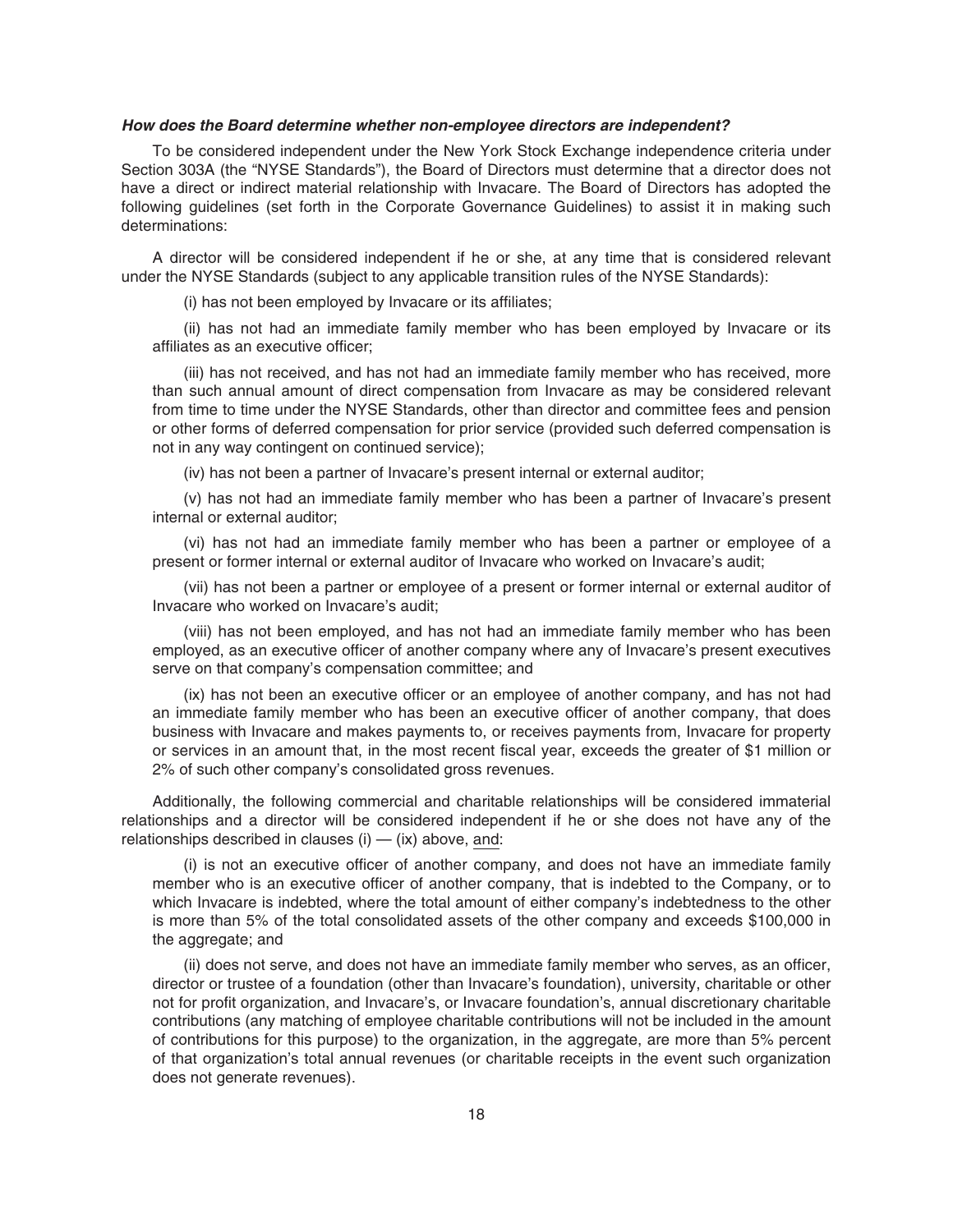In the event that a director has a relationship of the type described in clauses (i) or (ii) in the immediately preceding paragraph that falls outside of the "safe harbor" thresholds set forth in such clauses (i) and (ii), or if the director had any such relationship during the prior three years that fell outside of such "safe harbor" thresholds, then in any such case, the Board of Directors annually shall determine whether the relationship is material or not, and therefore, whether the director would be independent or not. If any relationship does not meet the categorical standards of immateriality set forth in clauses (i) and (ii) in the immediately preceding paragraph, Invacare will explain in its next proxy statement the basis for any Board of Directors determination that such relationship is immaterial.

In addition, any director serving on the Audit Committee of Invacare may not be considered independent if he or she directly or indirectly receives any compensation from Invacare other than director and committee fees and pension or other forms of deferred compensation for prior service (provided such compensation is not in any way contingent on continued service).

The Board examined the transactions and relationships between Invacare and its affiliates and each of the directors, any of their immediate family members and their affiliates. Based on this review, the Board affirmatively determined that each of Messrs. Boland, Delaney, Jones, Moore, Robb, LaPorte and Weber, Dr. Harris and Ms. Tauscher is independent and does not have any direct or indirect material relationship with Invacare pursuant to the categorical standards set forth in Invacare's Corporate Governance Guidelines.

#### *How are proposed director nominees identified, evaluated and recommended for nomination?*

The Nominating Committee will seek candidates for an open director position by soliciting suggestions from Committee members, the executive Chairman of the Board, incumbent directors, senior management or others. The Committee also may retain a third-party executive search firm to identify candidates from time to time. Additionally, the Committee will consider any unsolicited recommendation for a potential candidate to the Board from Committee members, the Chairman of the Board, other Board members, management and shareholders. The Committee will accept shareholder recommendations regarding potential candidates for the Board, provided that shareholders send their recommendations to the Chairperson of the Nominating Committee, c/o Executive Offices, Invacare Corporation, One Invacare Way, Elyria, Ohio 44036, with the following information:

- The name and contact information for the candidate;
- A brief biographical description of the candidate, including his or her employment for at least the last five years, educational history, and a statement that describes the candidate's qualifications to serve as a director;
- A statement describing any relationship between the candidate and the nominating shareholder, and between the candidate and any employee, director, customer, supplier, vendor or competitor of Invacare; and
- The candidate's signed consent to be a candidate and to serve as a director if nominated and elected, including being named in Invacare's proxy statement.

Once the Nominating Committee has identified a prospective candidate, the Committee makes a determination whether to conduct a full evaluation of the candidate. This initial determination is based primarily on the Board's need to fill a vacancy or desire to expand the size of the Board, the likelihood that the candidate can meet the Nominating Committee's evaluation criteria set forth below, as well as compliance with all other legal and regulatory requirements. The Nominating Committee will rely on public information about a candidate, personal knowledge of any committee or Board member or member of management regarding the candidate, as well as any information submitted to the Committee by the person recommending a candidate for consideration. The Nominating Committee, after consultation with the Chairman of the Board, will decide whether additional consideration of the candidate is warranted.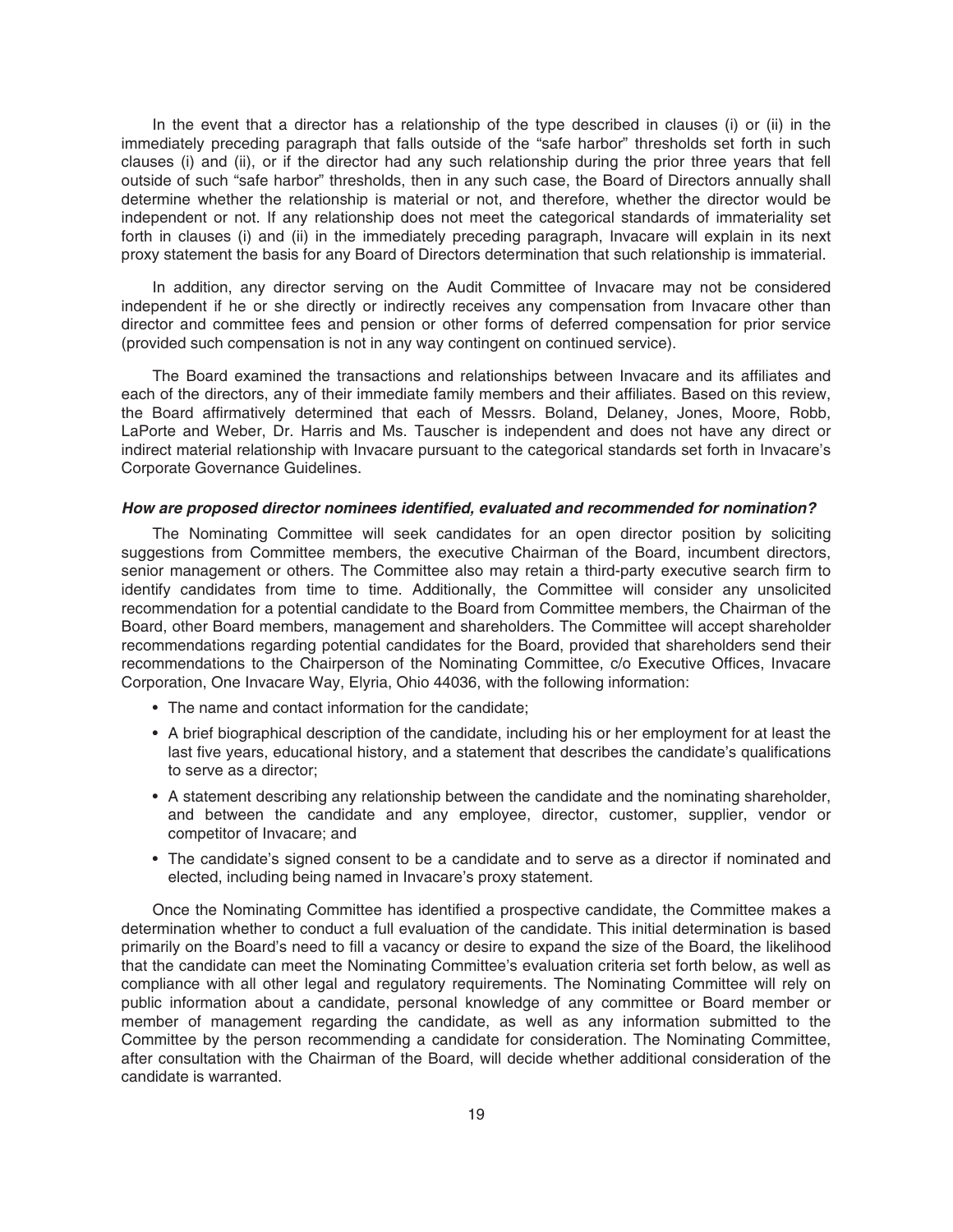If additional consideration is warranted, the Nominating Committee may request the candidate to complete a questionnaire that seeks additional information about the candidate's independence, qualifications, experience and other information that may assist the Committee in evaluating the candidate. The Committee may interview the candidate in person or by telephone and also may ask the candidate to meet with senior management. The Committee then evaluates the candidate against the standards and qualifications set out in the Nominating Committee's charter. While the Board does not maintain a policy regarding the diversity of its members, the Nominating Committee charter specifies that a director should have a range of experience and knowledge relevant to the Company, and that such relevant experience and knowledge may be gained through diverse or unique life experiences. The Nominating Committee and the Board believe that the current Board composition reflects a diverse group of individuals with relevant knowledge and experience that greatly benefits the Company. Additionally, the Nominating Committee shall consider other relevant factors as it deems appropriate (including independence issues and familial or related party relationships).

Before nominating an existing director for re-election at an annual meeting, the Committee will consider:

- The director's value to the Board; and
- Whether the director's re-election would be consistent with Invacare's governance guidelines.

After completing the Nominating Committee's evaluation of new candidates or existing directors whose terms are expiring, if the Committee believes the candidate would be a valuable addition to the Board or the existing director is a valued member of the Board, then the Nominating Committee will make a recommendation to the full Board that such candidate or existing director should be nominated by the Board. The Board will be responsible for making the final determination regarding prospective nominees after considering the recommendation of the Committee. These procedures were adhered to with respect to nominees for election at this meeting, who were unanimously recommended by the Nominating Committee and the entire Board of Directors.

#### *How can shareholders and other interested parties communicate with the Board?*

Shareholders and other interested parties may communicate their concerns directly to the entire Board or specifically to non-management directors of the Board. Such communications may be confidential or anonymous, if so designated, and may be submitted in writing to the following address: Shareholder Communication, c/o Executive Offices, Invacare Corporation, One Invacare Way, Elyria, Ohio 44036. The status of all outstanding concerns addressed to the entire Board or only to non-management directors will be reported to the Chairman of the Board or to the chair of the Governance Committee, respectively, on a quarterly basis.

### *Certain Relationships and Related Transactions*

The Company has adopted a written policy for the review of transactions with related persons. The policy generally requires review, approval or ratification of transactions involving amounts exceeding \$120,000 in which the Company is a participant and in which a director, director-nominee, executive officer, or a significant shareholder of the Company, or an immediate family member of any of the foregoing persons, has a direct or indirect material interest. These transactions must be reported for review by the Governance Committee. Following review, the Governance Committee determines whether to approve or ratify these transactions, taking into account, among other factors it deems appropriate, whether they are on terms no less favorable to the Company than those available with other unaffiliated parties and the extent of the related person's interest in the transaction. The Chairman of the Governance Committee has the authority to approve or ratify any related party transaction in which the aggregate amount involved is expected to be less than \$1,000,000. The policy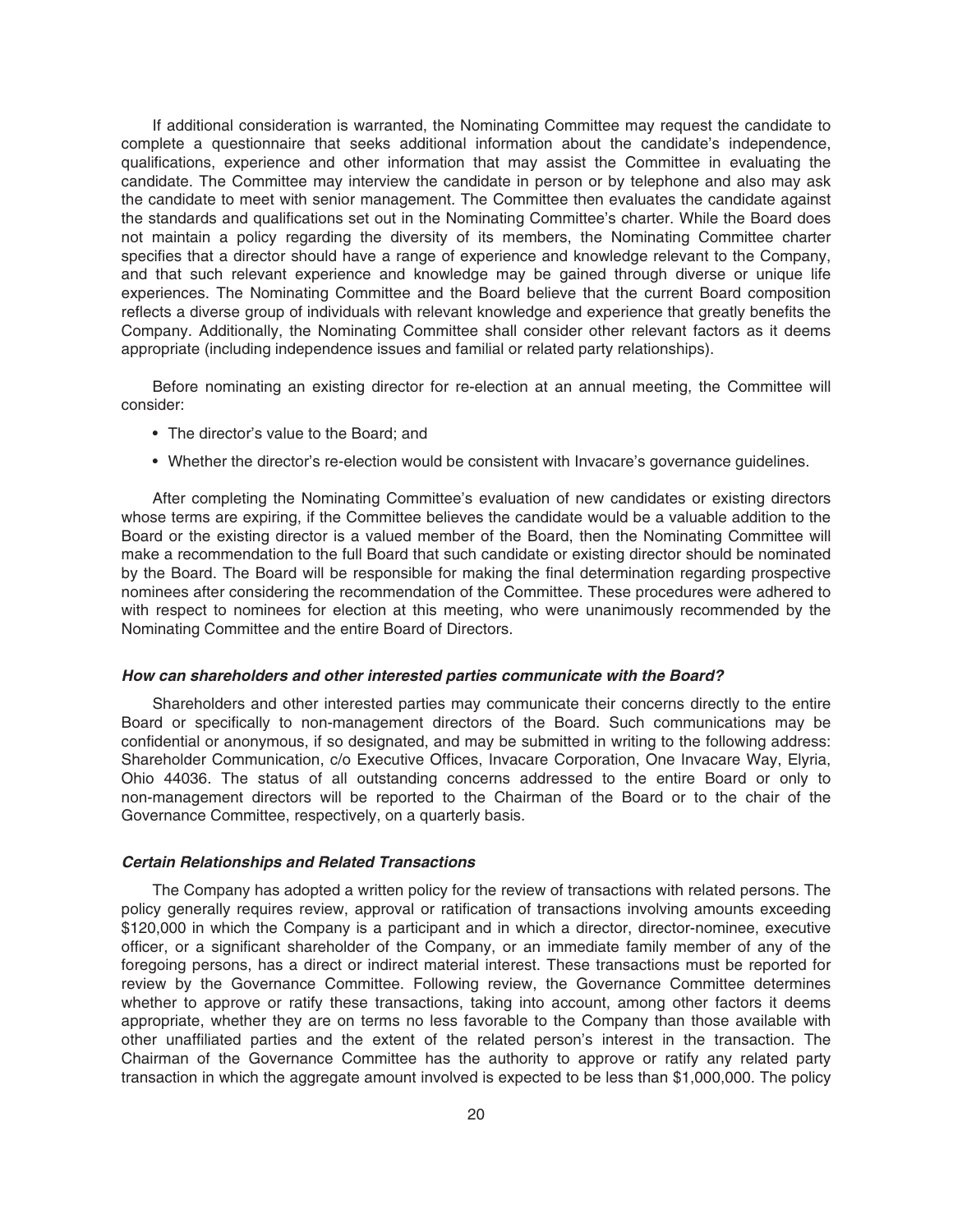provides for standing pre-approval of certain related party transactions, even if the amounts involved exceed \$120,000, including certain transactions involving: compensation paid to executive officers and directors of the Company; other companies or charitable organizations where the amounts involved do not exceed \$1,000,000 or 2% of the organization's total annual revenues or receipts; proportional benefits to all shareholders; rates or charges determined by competitive bids; services as a common or contract carrier or public utility; and banking-related services.

During 2011, Invacare purchased travel services from a third party private aircraft charter company. One of the aircraft available for use by the charter company is owned by an entity owned by Mr. Mixon. Invacare paid approximately \$670,000 to the charter company in 2011 for use of the aircraft owned by Mr. Mixon. Invacare has confirmed that the transactions were on terms no less favorable than those Invacare would expect to obtain from unrelated parties.

The relationship described above has been reviewed and ratified in accordance with the Company's policy for review of transactions with related persons.

### **AUDIT COMMITTEE AND RELATED MATTERS**

The following Report of the Audit Committee does not constitute soliciting material and should not be deemed filed or incorporated by reference into any other Company filing under the Securities Act of 1933, as amended, or the Securities Exchange Act of 1934, as amended, except to the extent the Company specifically incorporates this Report by reference therein.

### **Report of the Audit Committee**

The Audit Committee assists the Board of Directors in its oversight and monitoring of:

- the integrity of the Company's financial statements;
- the independence, performance and qualifications of the Company's internal auditors and independent registered public accounting firm; and
- the Company's compliance with legal and regulatory requirements.

The Audit Committee's activities are governed by a written charter adopted by the Board of Directors which is available on the Company's website (www.invacare.com) by clicking on the Investor Relations tab and then the Corporate Governance link.

Each member of the Audit Committee satisfies the independence requirements set forth in the New York Stock Exchange listing standards and Rule 10A-3 of the Securities Exchange Act of 1934, as amended.

Management has the primary responsibility for the Company's financial statements and the reporting process, including the system of internal and disclosure controls. Ernst & Young LLP, the Company's independent registered public accounting firm for 2011, audited the annual financial statements prepared by management and expressed an opinion on the conformity of those financial statements with accounting principles generally accepted in the United States. Ernst & Young LLP also audited the Company's internal control over financial reporting as of December 31, 2011, and issued an opinion with respect to the Company's internal control over financial reporting as of December 31, 2011.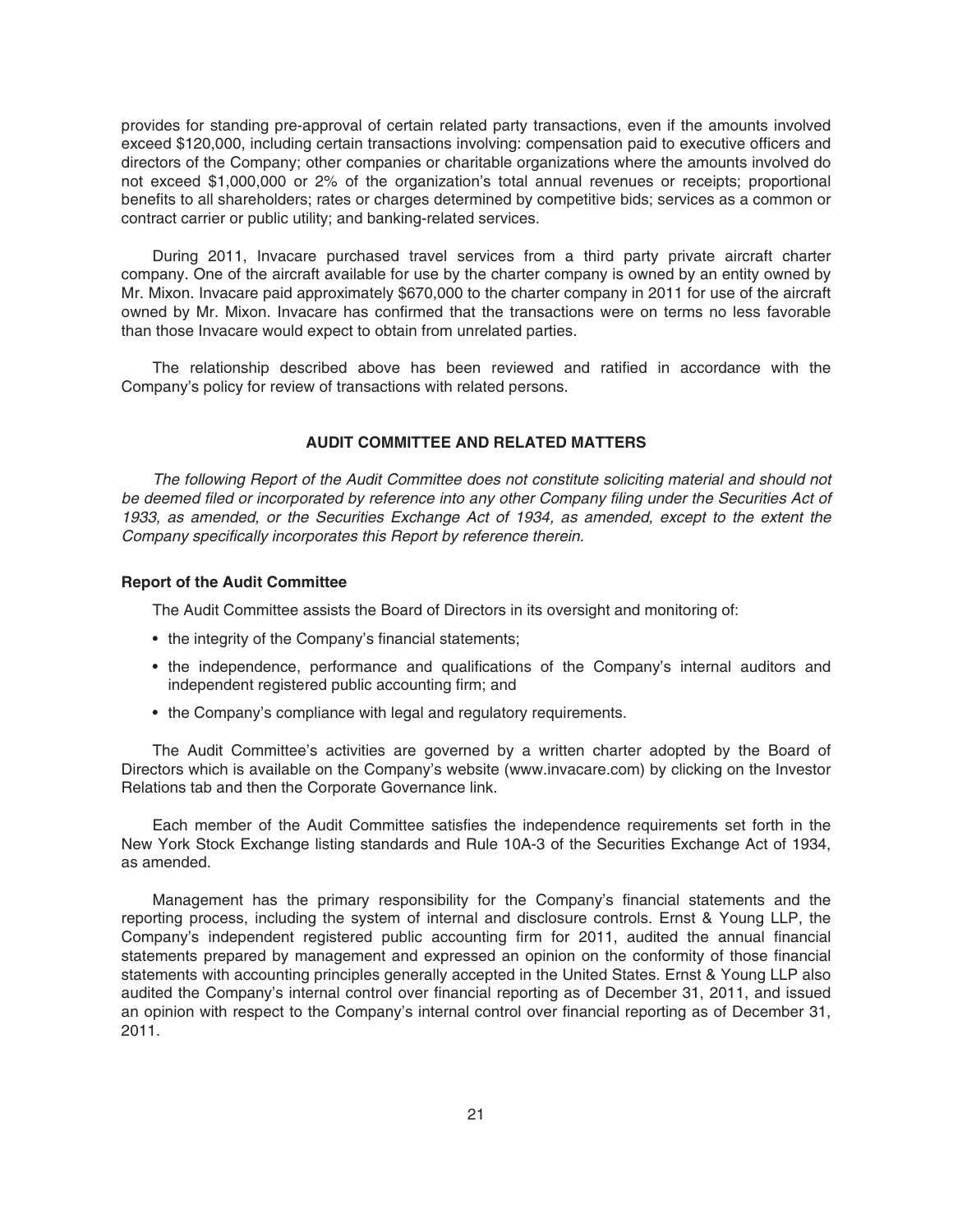The Company's Vice President of Internal Audit, together with a nationally-recognized third party firm, conducts the Company's internal audit processes. During 2011, the Audit Committee met with the third party firm, the Vice President of Internal Audit and Ernst & Young LLP, with and without management present, to discuss their examinations, their continuing evaluation of the Company's internal and disclosure controls and the overall quality of the Company's internal procedures and controls over financial reporting.

As part of its oversight responsibilities described above, the Audit Committee met and held discussions with management, with Ernst & Young LLP and with its internal auditors relative to the Company's financial reporting. Management represented to the Audit Committee that the Company's financial statements were prepared in accordance with accounting principles generally accepted in the United States, and the Audit Committee reviewed and discussed the audited financial statements with management and Ernst & Young LLP, including a discussion of the quality, not just the acceptability, of the accounting principles, the reasonableness of specific judgments and the clarity of disclosures in the financial statements. The Audit Committee also discussed with Ernst & Young LLP such other matters as are required to be discussed with the Audit Committee by Statement on Auditing Standards No. 61, as amended by Statement on Auditing Standards No. 90, (Communication with Audit Committees).

In addition, Ernst & Young LLP provided to the Audit Committee the written disclosures and letter required by PCAOB Ethics and Independence Rule 3526 (Communications With Audit Committees Concerning Independence), and by all relevant professional and regulatory standards, related to the auditors' independence. The Audit Committee discussed with Ernst & Young LLP its independence from the Company and its management and considered the compatibility of non-audit services with the independence of Ernst & Young LLP.

Based on the reviews and discussions referred to above, the Audit Committee recommended to the Board of Directors, and the Board of Directors has approved, that the audited financial statements be included in the Company's Annual Report on Form 10-K for the year ended December 31, 2011 for filing with the Securities and Exchange Commission.

The Audit Committee has appointed Ernst & Young LLP as the Company's independent registered public accounting firm for its 2012 fiscal year, and the Company is seeking ratification of such appointment at the 2012 Annual Meeting of Shareholders.

### AUDIT COMMITTEE

William M. Weber, Chairman James C. Boland Dan T. Moore, III Ellen O. Tauscher

### **Independent Registered Public Accounting Firm**

The Audit Committee and the Board of Directors have selected Ernst & Young LLP to continue as the Company's independent registered public accounting firm and to audit the financial statements of Invacare for the fiscal year ending December 31, 2012. The Audit Committee is asking shareholders to ratify this appointment.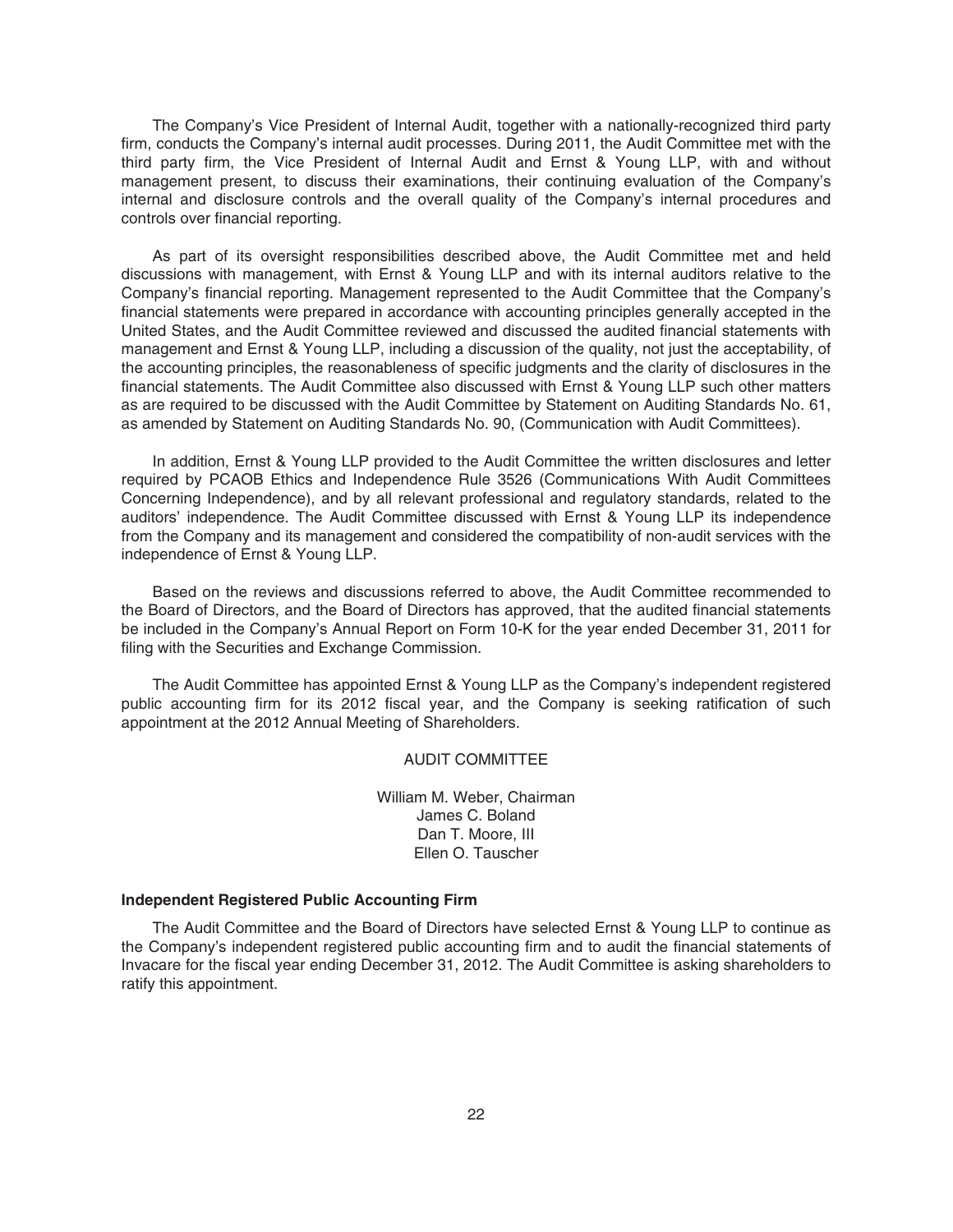Fees for services rendered by Ernst & Young LLP were:

|                         | 2011        | 2010        |
|-------------------------|-------------|-------------|
|                         | \$3,412,400 | \$3,391,000 |
|                         | 2.800       | 11,000      |
| Tax Fees                |             |             |
| Tax Compliance Services | 1.050.000   | 786,000     |
|                         | 578,600     | 771,000     |
|                         | 1.628.600   | 1,557,000   |
|                         |             |             |
| Total                   | \$5,043,800 | \$4,959,000 |

Audit Fees. Fees for audit services include fees associated with the audit of the Company's annual financial statements and review of the Company's quarterly financial statements, including fees for statutory audits that are required domestically and internationally and fees related to the completion and delivery of the auditors' attestation report on internal control over financial reporting required under Section 404 of the Sarbanes-Oxley Act. Audit fees also include fees associated with providing consents and review of documents filed with the SEC, other services in connection with statutory and regulatory filings or engagements, as well as accounting consultations billed as audit consultations and other accounting and financial reporting consultation and research work necessary to comply with generally accepted auditing standards.

Audit-Related Fees. Fees for audit-related services principally include fees associated with accounting consultations, audits in connection with proposed or completed acquisitions and other accounting advisory assistance.

Tax Fees. Fees for tax services include fees associated with tax compliance, advice and planning services.

#### **Pre-Approval Policies and Procedures**

The Audit Committee has adopted a policy that requires advance approval for all audit, auditrelated, tax services, and other services performed by our independent registered public accounting firm. The policy provides for pre-approval by the Audit Committee of specifically defined audit and non-audit services. Unless the specific service has been previously pre-approved with respect to that year, the Audit Committee must approve the permitted service before the independent registered public accounting firm is engaged to perform it. The Audit Committee has delegated to the Chairperson of the Audit Committee authority to approve certain permitted services, provided that the Chairperson reports any such decisions to the Audit Committee at its next scheduled meeting. During 2011, no services were provided to the Company by Ernst & Young LLP other than in accordance with the pre-approval policies and procedures described above.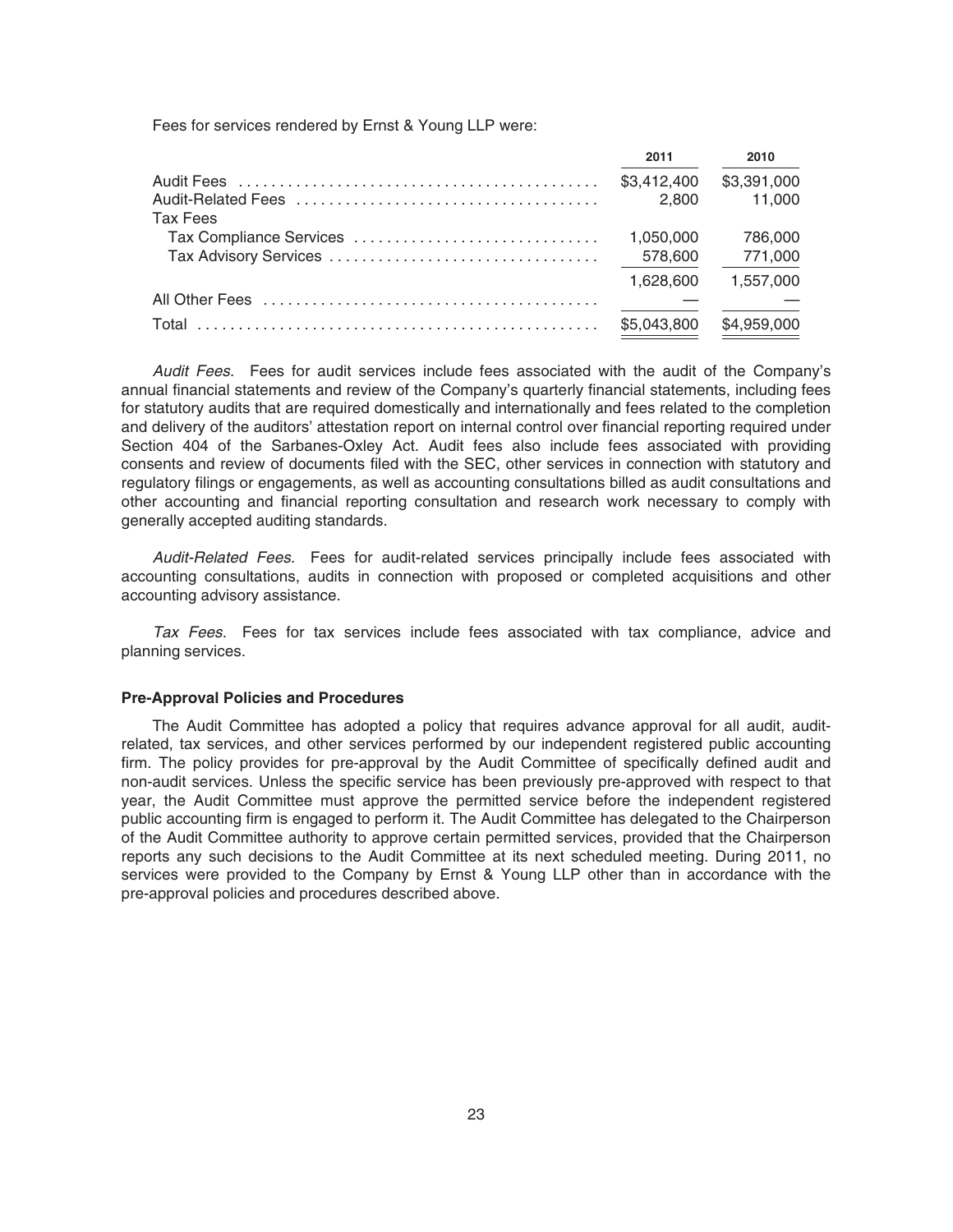### **EXECUTIVE COMPENSATION**

### **Compensation Discussion and Analysis**

### **Executive Summary**

This Compensation Discussion and Analysis describes our compensation programs and how they apply to our executives, including:

- A. Malachi Mixon, III, executive Chairman of the Board;
- Gerald B. Blouch, President and Chief Executive Officer;
- Robert K. Gudbranson, Senior Vice President and Chief Financial Officer;
- Joseph B. Richey, II, President, Invacare Technologies and Senior Vice President, Electronics and Design Engineering; and
- Louis F.J. Slangen, Senior Vice President, Corporate Marketing and Chief Product Officer.

These five executives are referred to in this proxy statement as the "Named Executive Officers" and they are included in the Summary Compensation Table.

In 2011, Invacare continued its execution of a number of key business initiatives and, at the same time, responded to the uncertain healthcare industry landscape. At the beginning of the year, Mr. Blouch was named President and Chief Executive Officer (after serving in those capacities on an interim basis since April 2010), and Mr. Mixon was named Chairman of the Board of the Company, after having served for decades in a long and storied career as the Company's Chief Executive Officer. Later in 2011, much of the Company's management resources were focused on responding to regulatory compliance matters, in particular the request by the U.S. Food and Drug Administration ("FDA") that the Company enter into a consent decree of injunction relating to the Company's corporate facility and its wheelchair manufacturing facility in Elyria, Ohio.

Global economic conditions and uncertainty in the healthcare industry have posed challenges to the Company's business over the last few years; however, the overall design of the compensation program has remained fairly constant over that time. The compensation program is designed to further the Company's business goals, core values and shareholder interests by enabling the Company to attract and retain the talented executive leadership necessary for the growth and success of the Company's business and motivating its executives to exert the maximum possible effort to further the interests of shareholders.

The major components of the Company's executive compensation program are base salary, annual cash bonuses, long-term equity compensation through stock options and restricted stock, and other employee and executive benefits. The Compensation Committee uses market compensation information to ensure that the executive compensation program is competitive relative to companies with which Invacare competes for executive talent.

Several significant developments are reflected in the compensation reported for 2011 for the Named Executive Officers, including:

- The Company completed its first full year with Mr. Blouch in the roles of President and Chief Executive Officer and Mr. Mixon in the role of Chairman of the Board, with both of them being compensated under the new structures established by the Compensation Committee late in 2010;
- The Company's 2011 adjusted earnings per share increased by 11.4% from 2010 and equaled the target performance goal established by the Compensation Committee under the Executive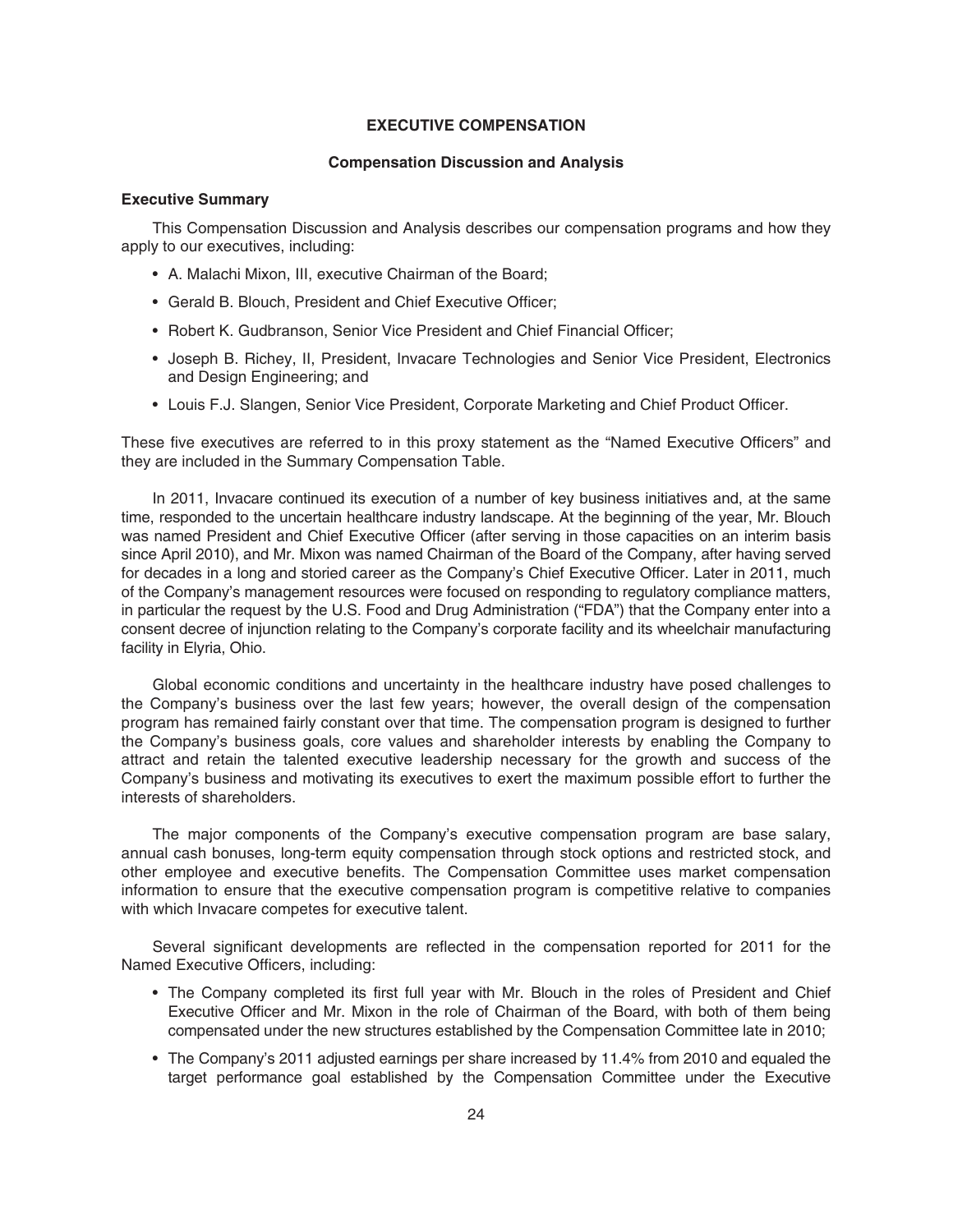Incentive Bonus Plan for 2011. In addition, the Company met its target performance goal of SKU complexity reduction in furtherance of its globalization initiative and achieved organic sales growth of 1.7%, which resulted in the executives earning approximately 71% of their target bonus amount attributable to that performance goal. As a result, the Named Executive Officers earned annual cash bonuses under the Executive Incentive Bonus Plan for 2011;

- Three of the five Named Executive Officers received merit salary-related awards in 2011 in recognition of their individual performance over the year. Mr. Gudbranson received a merit salary increase of 4% and an additional increase of 3.2% in order to maintain his salary level relative to market compensation. Messrs. Slangen and Richey were provided lump sum merit awards equal to 3% and 2%, respectively, of their salaries, in order to recognize their performance without increasing their respective annual base salary levels;
- In granting long-term equity compensation awards, the Compensation Committee continued its practice of awarding a mix of stock options and restricted stock weighted more heavily toward stock options, which the Compensation Committee views as performance-based, and which reinforce executives' focus on increasing shareholder value, while still addressing retention and dilution considerations; and
- In light of business challenges faced by the Company and as part of a broader Company expense reduction effort, the Compensation Committee, based on the recommendation of management, determined to reduce the discretionary quarterly contributions made by the Company into the Invacare Retirement Savings Plan and DC Plus Plan and to suspend the contributions by the Company and reduce the interest accrual rate under the SERP, all effective as of July 1, 2011.

Impact of Last Year's Say on Pay Vote. At the 2011 Annual Meeting, the Company's shareholders approved the compensation of the Company's Named Executive Officers, with more than 98% of the votes cast in favor of the proposal commonly known as "say on pay." Also, more than 90% of the votes cast with respect to the frequency of say on pay at the 2011 Annual Meeting indicated the shareholders' preference for an annual say on pay vote. Immediately following the 2011 Annual Meeting, the Board of Directors determined that future say on pay votes would be held annually until the next vote on the frequency of say on pay votes.

The Compensation Committee considered the results of the 2011 say on pay vote and believes that the approval of the proposal indicated that shareholders are supportive of the Company's executive compensation program and its philosophy and objectives. The Compensation Committee will continue to consider the views of the Company's shareholders among the many factors it takes into account in making executive compensation decisions.

### **Objectives of the Compensation Program**

Invacare's compensation of key management is designed to further the Company's business goals, core values and shareholder interests by attracting and retaining the talented executive leadership necessary for the growth and success of the Company's business and motivating its executives to exert the maximum possible effort to further the interests of shareholders. To this end, the Company's executive compensation is intended to:

- reward its executives for sustained financial and operating performance and leadership excellence;
- align their interests with those of the Company's shareholders; and
- encourage them to remain with the Company for long and productive careers.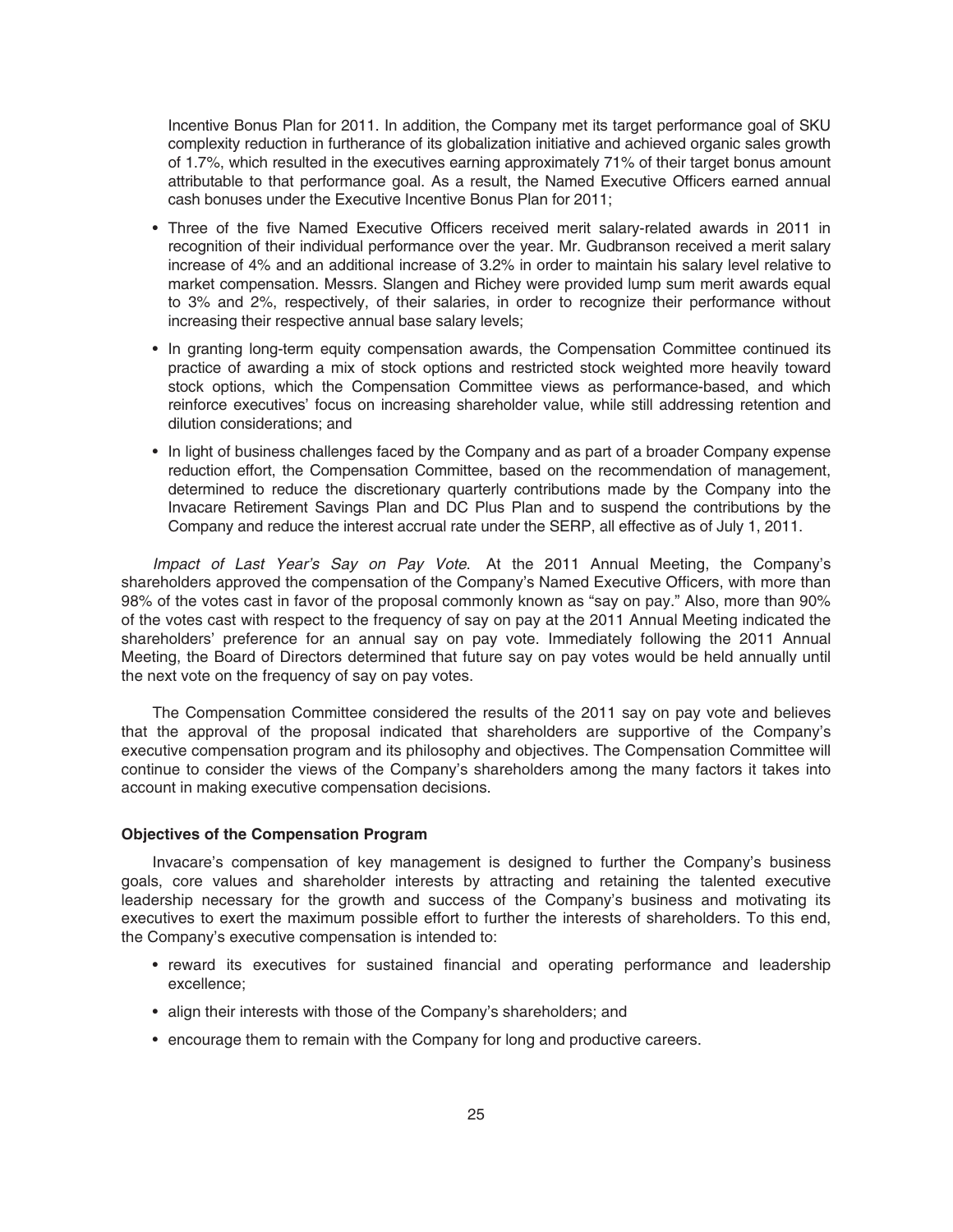#### **Design of the Compensation Program**

The major components of the Company's executive compensation program, the primary purpose of each component and the form of compensation of each component are described in the following table.

| Component                                              | <b>Primary Purpose</b>                                                                                                                                                                                              | Form of Compensation                                                                                                                                                                                                                                                                                          |  |  |
|--------------------------------------------------------|---------------------------------------------------------------------------------------------------------------------------------------------------------------------------------------------------------------------|---------------------------------------------------------------------------------------------------------------------------------------------------------------------------------------------------------------------------------------------------------------------------------------------------------------|--|--|
| <b>Base Salary</b>                                     | Provides base compensation<br>for day-to-day performance of<br>job responsibilities; recognizes<br>individual skills, competencies,<br>experience and tenure with the<br>Company.                                   | Fixed, short-term cash<br>compensation.                                                                                                                                                                                                                                                                       |  |  |
| <b>Annual Bonus</b>                                    | Incentivizes and rewards<br>performance over the year<br>based on achieving aggressive<br>annual performance goals.                                                                                                 | Variable or performance-<br>based, short-term cash<br>compensation.                                                                                                                                                                                                                                           |  |  |
| <b>Stock Options</b>                                   | Encourages improvement in<br>the long-term performance of<br>the Company, particularly<br>share price appreciation,<br>thereby aligning interests of<br>executives with the interests of<br>shareholders.           | Variable or performance-<br>based, long-term equity<br>compensation.                                                                                                                                                                                                                                          |  |  |
| <b>Restricted Stock</b>                                | Attracts and retains executives<br>and further aligns interests of<br>executives with the interests of<br>shareholders.                                                                                             | Fixed, long-term equity<br>compensation.                                                                                                                                                                                                                                                                      |  |  |
| <b>Other Employee and Executive</b><br><b>Benefits</b> | Provides a broad-based<br>executive compensation<br>program for employee<br>retention, retirement and<br>health; provides management<br>continuity in the event of an<br>actual or threatened change in<br>control. | Employee benefit plans,<br>programs and arrangements<br>generally available to all<br>employees; executive<br>retirement and savings<br>programs; limited perquisites,<br>executive life insurance<br>program and executive long-<br>term disability program;<br>severance and change in<br>control benefits. |  |  |

The executives are compensated principally by using a combination of fixed and performancebased compensation and annual and long-term compensation, which are delivered in cash and equitybased awards. The Compensation Committee does not have a specific policy on the desired mix between fixed and variable, short and long-term, and cash and equity compensation.

The Compensation Committee uses compensation data from pay surveys and from its comparative group, which is referred to as "market compensation" in this section, as well as input from the Compensation Committee's independent compensation consultant, from each of the Chairman, the CEO and the Senior Vice President of Human Resources, to assist it in determining whether Invacare's compensation is competitive and reasonable. While the Compensation Committee considers market compensation practices, it strives to incorporate flexibility in the Company's compensation programs and in the assessment process in order to respond to and adjust for, if appropriate, the evolving business environment, including market conditions which may be beyond management's control.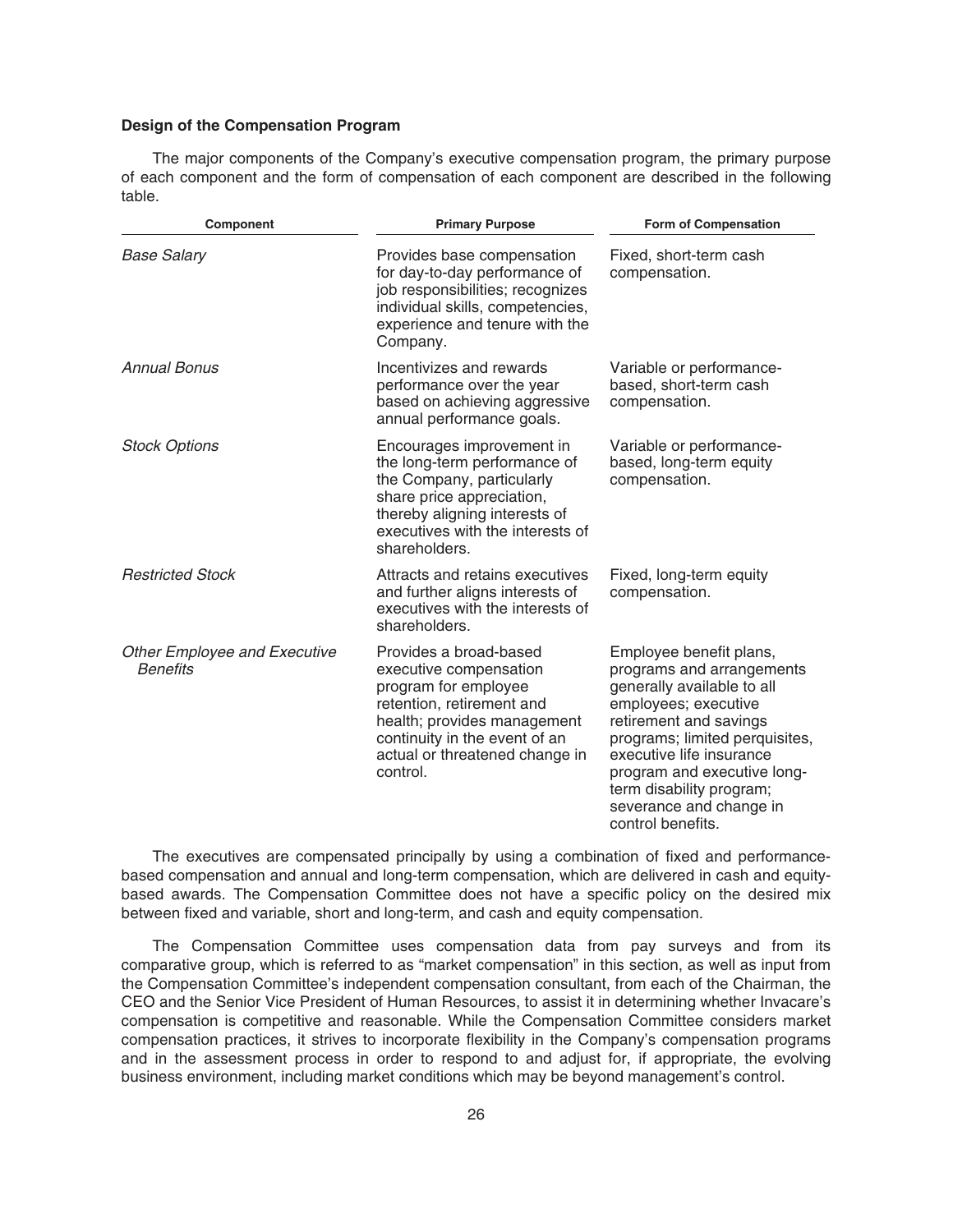#### **Compensation Decisions in 2011**

The Compensation Committee's decisions are based on its assessment of each executive's performance during the year against a variety of factors which may include corporate and personal goals, leadership qualities, operational performance, business responsibilities, career with the Company, current compensation arrangements and long-term potential to enhance shareholder value. Among the factors which may be considered are key financial measurements, strategic objectives, product improvement and innovation, individual achievements, organizational leadership and high integrity. In annually setting an executive's target compensation, the Company does not necessarily adhere to rigid formulas or react immediately to short-term changes in business performance.

Beginning January 1, 2011, Mr. Blouch was named Invacare's President and Chief Executive Officer, and Mr. Mixon assumed the role of Chairman of the Board. In his role as Chairman of the Board, Mr. Mixon is an executive officer of the Company who leads the Company's government relations activities and oversees the Company's research and product innovation strategies. Mr. Mixon also is responsible for overseeing and directing the activities of the Board of Directors. Mr. Blouch's primary role is to plan, formulate and coordinate the development and execution of the Company's strategy, policies, goals and objectives. Mr. Mixon, a founder of Invacare, and Mr. Blouch both have long experience with the Company, which has given each of them a deep knowledge and understanding of the Company and the financial and operational aspects of its business, as well as the competitive environment in which it operates.

In light of these changes, the Compensation Committee implemented new executive compensation programs for Mr. Mixon and Mr. Blouch for 2011 which reflect their new roles and responsibilities. The Compensation Committee retained the independent compensation consultant to identify the compensation paid to executive Chairs and to Chief Executive Officers at companies which have a separate executive Chairman and CEO that are comparable in size to Invacare. The independent compensation consultant identified a group of 46 relevant companies (which group is different than the comparative group used annually by the Compensation Committee in its review of Named Executive Officer compensation) and found that the executive Chairs at those companies typically received a base salary, participated in the company's annual cash bonus incentive plan and were eligible for long-term incentive compensation awards, usually in the form of stock options and restricted stock, and that the executive Chairs' total compensation was generally less than that of the companies' Chief Executive Officer. The Compensation Committee sought to implement compensation programs for Mr. Mixon and Mr. Blouch that would (1) be competitive with market compensation and reflective of each executive's tenure with the Company, experience and skills, the new responsibilities assumed by Mr. Blouch as CEO and the continued responsibilities and role of Mr. Mixon as Chairman and (2) over a multi-year period, result in increased total compensation for Mr. Blouch and reduced total compensation for Mr. Mixon so that their respective compensation levels relative to one another become consistent with market compensation for executive Chairs relative to Chief Executive Officers.

For each of the major components of the Company's executive compensation program, the following table summarizes the Company's target level of compensation relative to market compensation and the Company's actual level of compensation relative to market compensation for 2011.

| <b>Component</b>   | <b>Target Level</b>                                                                                                                                   | <b>Actual Level for 2011</b>                                                                |  |  |
|--------------------|-------------------------------------------------------------------------------------------------------------------------------------------------------|---------------------------------------------------------------------------------------------|--|--|
| <b>Base Salary</b> | 50th percentile of market<br>compensation, with more<br>experienced executives<br>between the 50th and 75th<br>percentiles of market<br>compensation. | CEO and CFO at 50th<br>percentile; other Named<br>Executive Officers at 75th<br>percentile. |  |  |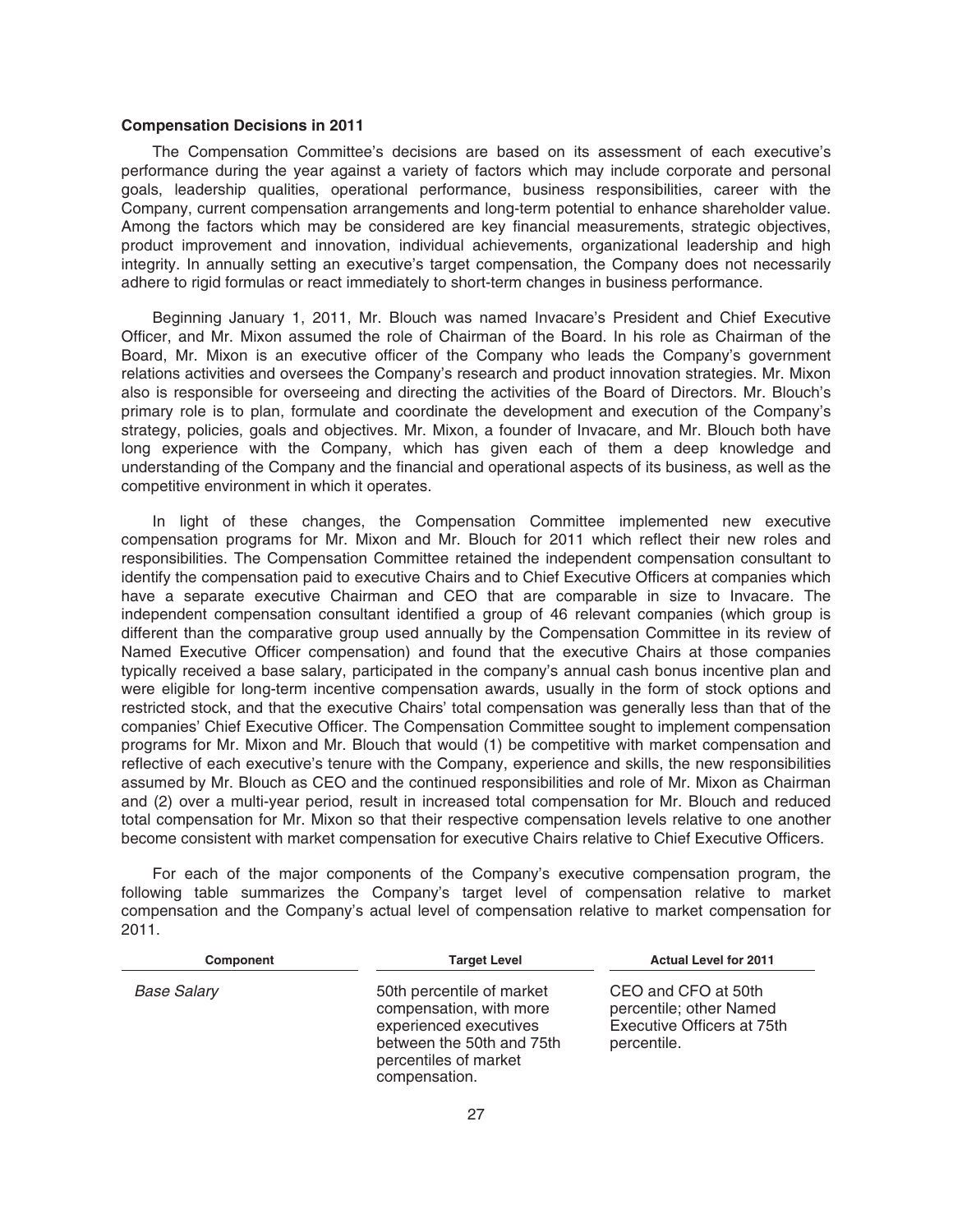| Component                                                                  | <b>Target Level</b>                                                | <b>Actual Level for 2011</b>                                                                |
|----------------------------------------------------------------------------|--------------------------------------------------------------------|---------------------------------------------------------------------------------------------|
| Annual Bonus                                                               | 75th percentile of market<br>compensation.                         | All Named Executive Officers<br>at 75th percentile.                                         |
| <b>Total Cash Compensation (Base</b><br>Salary + Annual Bonus)             | 75th percentile of market<br>compensation.                         | CEO and CFO at 50th<br>percentile; other Named<br>Executive Officers at 75th<br>percentile. |
| <b>Equity Compensation Awards</b><br>(Stock Options + Restricted<br>Stock) | At or slightly below 50th<br>percentile of market<br>compensation. | All Named Executive Officers<br>below 50th percentile.                                      |

Base Salary. Base salary provides executives with a base level of income. The Company establishes salary levels reflective of the executive's skills, competencies, experience and individual performance. As a result, changes in salary focus primarily on an assessment of the executive's performance in relation to the executive's responsibilities. In addition, the Compensation Committee reviews market compensation data, which provides a comparison of the executive's salary level relative to the salary levels of the executive's peers.

In establishing 2011 salary levels for the Named Executive Officers, the Compensation Committee reviewed market compensation data, as well as recommendations from Messrs. Mixon and Blouch regarding Messrs. Richey, Gudbranson and Slangen. The Compensation Committee also considered:

- how each executive performed in relation to the executive's responsibilities during the previous year;
- each executive's potential future contributions to the Company; and
- each executive's particular talents, unique skills, experience, length of service to the Company and depth of industry knowledge.

For 2011, the Compensation Committee reduced Mr. Mixon's base salary by 23% and increased Mr. Blouch's base salary by 22% in connection with the new roles and responsibilities that they each assumed. The Compensation Committee intends, over a multi-year period, to further modify Mr. Mixon's compensation in order to achieve a base salary level at or around the 50th percentile of market compensation. The Compensation Committee determined that Messrs. Gudbranson, Richey and Slangen should receive merit salary-related awards in recognition of their individual performance over the prior year. In addition, the Compensation Committee's review of market compensation data indicated that the salary levels of Messrs. Richey and Slangen were above the market median, in large part due to their long tenure with the Company, and that Mr. Gudbranson's salary level was below the market median. Accordingly, the Compensation Committee approved a salary increase of 7.2% for Mr. Gudbranson, comprised of a 4% merit increase and a 3.2% increase to maintain his salary level relative to market compensation. After considering, in particular, their length of service, their salary levels relative to market compensation and the recommendation of the independent compensation consultant, the Compensation Committee approved lump sum cash merit awards in lieu of salary increases to Messrs. Slangen and Richey equal to 3% and 2%, respectively, of salary, in order maintain their respective total cash compensation levels relative to their peers in the market compensation data without increasing their salaries. The lump sum amounts are reported in the Bonus column of the Summary Compensation Table.

Annual Cash Bonus. The Company provides each executive with an opportunity to earn an annual cash bonus under the Company's shareholder-approved Executive Incentive Bonus Plan. All of the Company's executives participate in the bonus plan. The annual bonus plan is intended to provide an opportunity and incentive to compensate the executives for achieving challenging annual performance goals that are indicative of overall Company performance.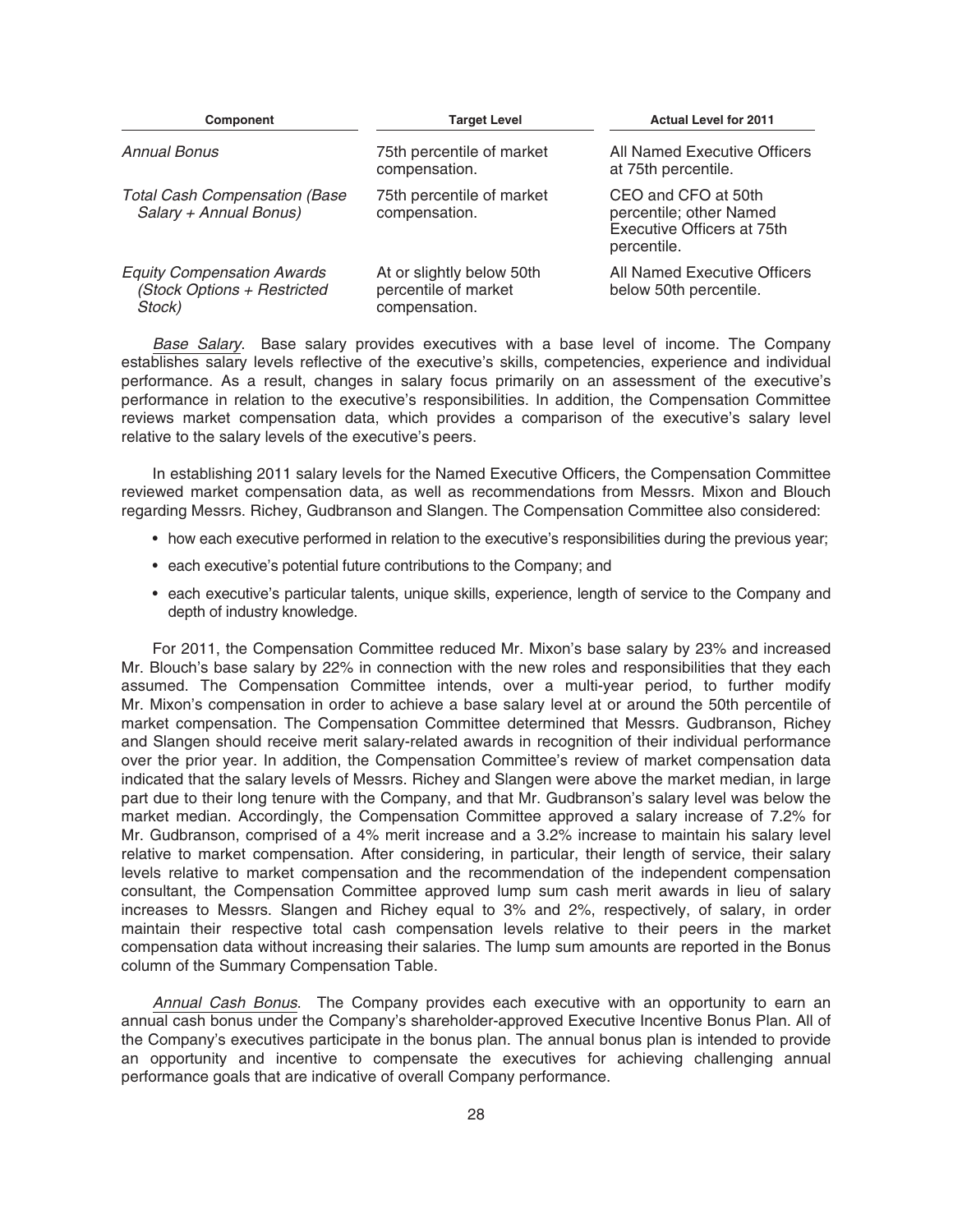Each year, the Compensation Committee reviews and approves annual bonus plan performance goals. For 2011, the Compensation Committee approved potential payouts under the bonus plan, of which 40% were based on adjusted earnings per share targets, 30% were based on organic sales growth targets and 30% were based on SKU complexity reduction targets relating to the Company's globalization business initiative. The Compensation Committee and senior management believe that adjusted earnings per share represents important bottom-line financial results that investors use to evaluate the Company's performance, that can directly influence the Company's stock price, and that provides a clear measurement of the Company's core earnings. They also believe that organic sales growth is an important indicator of the Company's future earnings potential and that SKU reduction is a critical step in achieving the Company's globalization plans by reducing complexity, each of which the Company expects will help promote long-term shareholder value. A "SKU" is a "stock keeping unit," which is used to identify the various products and components the Company sells. More SKUs lead to more complicated production processes, as more supplies, designs, inventory and tracking resources are required. Reducing the number of SKUs in use simplifies production, leading to greater efficiencies that should enhance profitability. In light of these factors, the Compensation Committee determined that, of the various financial measurements that could be used, adjusted earnings per share, organic sales growth and SKU reduction were the most appropriate metrics for measuring the Company's operating performance for 2011 for purposes of the Executive Incentive Bonus Plan, and that significant improvements in those metrics should result in the executive receiving commensurate bonus rewards.

In determining appropriate targets for 2011 adjusted earnings per share, organic sales growth and SKU reduction, the Compensation Committee reviewed and discussed several items, including previous years' results, the Company's forecasted annual operating plan, the globalization strategy and the recommendations of senior management. The Compensation Committee sought to establish performance goals which would:

- reflect a meaningful improvement in overall business performance over the previous year;
- be challenging, but achievable; and
- if achieved, support paying executives total cash compensation targeted at the 75th percentile of market compensation.

The table below shows, for each of the Company's three performance goals, (1) the applicable threshold, target and maximum performance level, (2) the percentage of the weighted portion of the executive's target bonus amount that would be earned at the corresponding performance level and (3) the actual performance level achieved for 2011.

|                                                                                                                                                                                 | <b>Adjusted Earnings</b><br>Per Share(1)<br>Weight: 40% of Bonus |                                            | <b>Organic Net Sales</b><br>Weight: 30% of Bonus |                                                          | % SKU Reduction<br>Weight: 30% of Bonus |                                                   |
|---------------------------------------------------------------------------------------------------------------------------------------------------------------------------------|------------------------------------------------------------------|--------------------------------------------|--------------------------------------------------|----------------------------------------------------------|-----------------------------------------|---------------------------------------------------|
| <b>Performance Level</b>                                                                                                                                                        | <b>Performance</b><br>Goal (\$)                                  | $%$ of<br>Target<br><b>Bonus</b><br>Earned | <b>Performance</b><br>Goal (\$ in<br>millions)   | $%$ of<br><b>Target</b><br><b>Bonus</b><br><b>Earned</b> | <b>Performance</b><br>Goal              | $%$ of<br>Target<br><b>Bonus</b><br><b>Earned</b> |
| <threshold <="" td=""><td>&lt; 1.85</td><td><math>0\%</math></td><td><math>&lt;</math>1,722.1</td><td><math>0\%</math></td><td><math>&lt;</math>20%</td><td>0%</td></threshold> | < 1.85                                                           | $0\%$                                      | $<$ 1,722.1                                      | $0\%$                                                    | $<$ 20%                                 | 0%                                                |
| Threshold $(2)$                                                                                                                                                                 | 1.85                                                             | 2.5                                        | 1.722.1                                          | 50                                                       | $<$ 20                                  | $\Omega$                                          |
| Target                                                                                                                                                                          | 2.05                                                             | 100                                        | 1.791.0                                          | 100                                                      | 20                                      | 100                                               |
|                                                                                                                                                                                 | >2.20                                                            | 150                                        | ≥1.825.4                                         | 150                                                      | $\geq 30$                               | 150                                               |
| 2011 Result                                                                                                                                                                     | 2.05                                                             | 100                                        | 1.751.7                                          | 71.25(3)                                                 | 20                                      | 100                                               |
|                                                                                                                                                                                 |                                                                  |                                            | Overall Funding Level (% of Target) 91.38%       |                                                          |                                         |                                                   |

(1) Adjusted earnings per share is net earnings, excluding the impact of restructuring charges, amortization of the convertible debt discount recorded in interest, asset write-downs related to goodwill and intangibles, loss on debt extinguishment including debt finance charges and fees,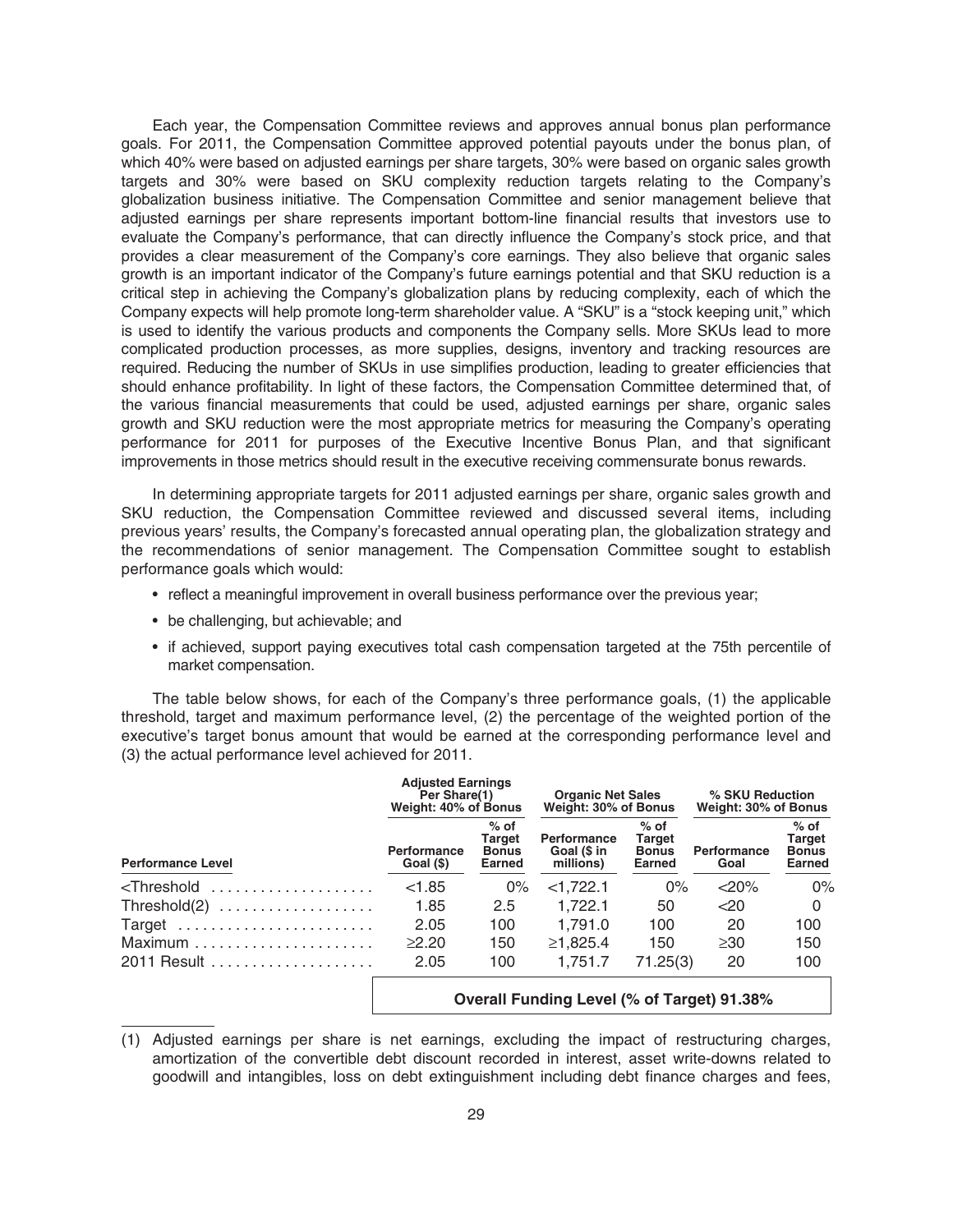one time tax benefit as a result of a tax settlement in Germany in 2011 and changes in tax valuation allowances, divided by adjusted weighted average shares outstanding — assuming dilution, excluding the dilutive impact of convertible debt.

- (2) The threshold amount for adjusted earnings per share for 2011 equals a one cent per share improvement over actual 2010 results. The threshold amount for organic net sales equals actual 2010 results. The bonus plan provides that if earnings per share performance for 2011 is equal to or below the performance achieved for 2010, no amounts would be paid under the bonus plan, even with respect to those portions of the target bonus amount relating to organic sales growth and SKU reduction.
- (3) Calculated on a straight-line basis between threshold and target amounts.

The Compensation Committee believes these were demanding goals, the achievement of which would represent significant improvement in the Company's performance:

- the target and maximum adjusted earnings per share levels are equivalent to a 11% and 20% increase, respectively, over 2010 actual results, and a 17% and 26% increase, respectively, over the target and maximum adjusted earnings per share levels established for 2010; and
- the target and maximum organic sales levels are equivalent to a 4% and 6% increase, respectively, over 2010 actual results.

The Compensation Committee determines target and maximum bonus levels for each executive when the executive first becomes eligible to participate in the Executive Incentive Bonus Plan. The Compensation Committee then annually reviews target and maximum annual bonus levels for each executive as a percentage of the executive's salary. Total annual cash compensation for Messrs. Blouch and Gudbranson is targeted at or near the market median, as both of them have been in their current roles for a relatively short period of time. The other Named Executive Officers have been in their respective roles for relatively long periods of time and, in recognition of the experience and deep industry knowledge that each of those executives brings to their respective roles, the Compensation Committee targets total annual cash compensation opportunity for each of them at or near the 75th percentile of market compensation. Taking into account the same factors discussed above with respect to base salary, the Compensation Committee also considers whether the executive's individual performance and level of responsibilities warrant a change in the bonus target percentage from the previous level. The Compensation Committee does not take into account awards earned under other reward programs in determining annual bonus opportunities.

In establishing the 2011 target bonuses for each of the Named Executive Officers, the Compensation Committee reviewed the target amounts as a percentage of salary that had been established for Messrs. Mixon and Blouch in late 2010 and that had been used for each of the other executives in prior years and determined to make no change. While their respective percentages were unchanged, the target dollar amounts for Mr. Mixon decreased by 23% and increased by 29% for Mr. Blouch, in connection which the changes in their respective roles and responsibilities in 2011. The following table shows the 2011 threshold, target, maximum and actual cash bonus levels, as a percentage of salary, for each Named Executive Officer based upon the Company achieving threshold, target and maximum performance goals, and upon the actual results achieved by the Company for 2011.

|                                | <b>Incentive Amount as a</b><br><b>Percentage of Salary</b> |                                 |  |  |  |  |
|--------------------------------|-------------------------------------------------------------|---------------------------------|--|--|--|--|
| <b>Named Executive Officer</b> |                                                             | Threshold Target Maximum Actual |  |  |  |  |
|                                |                                                             |                                 |  |  |  |  |
|                                | 100.                                                        | 150.0 91.38                     |  |  |  |  |
|                                |                                                             | 1.88 75 112.5 68.54             |  |  |  |  |
|                                |                                                             | 75 112.5 68.54                  |  |  |  |  |
|                                |                                                             | 75 112.5 68.54                  |  |  |  |  |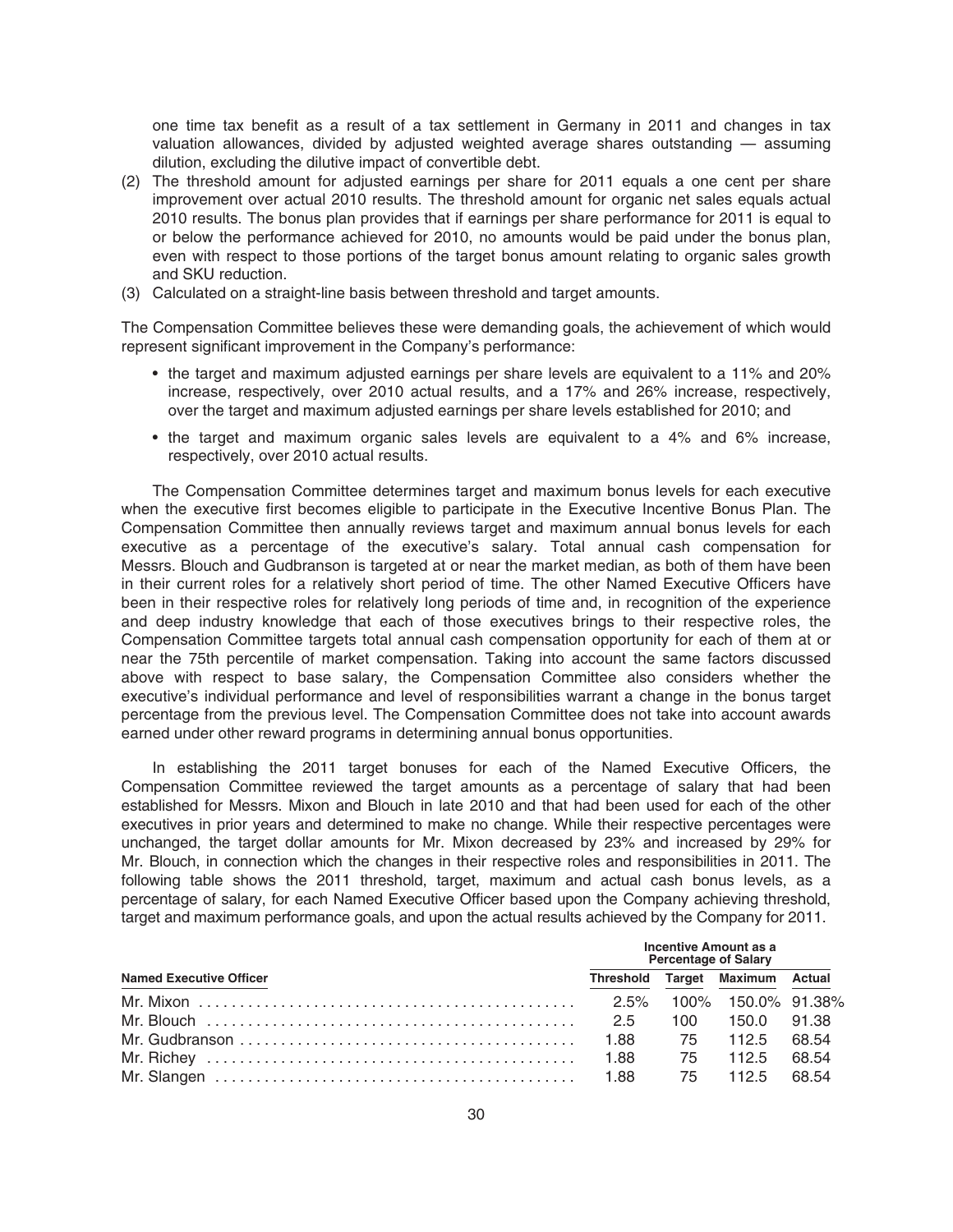The bonus amounts paid to each Named Executive Officer for 2011 were based solely on the calculation of the Company's performance relative to the performance goals established under the bonus plan and application of the individual bonus targets described above, and were not based on any subjective analysis or exercise of discretion by the Compensation Committee.

In December 2011, the FDA proposed to the Company a consent decree of injunction relating to inspectional observations at the Company's corporate facility and its wheelchair manufacturing facility in Elyria, Ohio, after which the Company's stock price declined substantially. Notwithstanding this event, the Company was able to achieve targeted levels of performance for adjusted earnings per share and SKU reduction, and organic sales growth at a level that resulted in the executives earning approximately 71% of their target bonus amount attributable to that performance goal. Accordingly, bonus amounts were paid under the 2011 bonus plan in accordance with the structure of the plan established by the Compensation Committee in early 2011. The Compensation Committee believes that making those payouts upon the achievement of stated objectives, even when an extraordinary event affects the Company, is important to maintaining the retention value of the Company's compensation program. The Compensation Committee also believes that the achievement of goals set out under the plan in 2011 will enhance shareholder value over time, and that the executives should be rewarded for achieving those goals.

Long-Term Equity Compensation Awards. The Company's long-term equity compensation program in 2011 provided grants of stock options and restricted stock under the Company's 2003 Performance Plan. The Compensation Committee approved a long-term equity compensation program for 2011 with values weighted 60% in stock options, which the Compensation Committee views as performance-based compensation, and 40% in restricted stock. The mix of equity awards is intended to provide an appropriate balance of increasing shareholder value, addressing executive retention and managing shareholder dilution and compensation expense.

In making equity awards in 2011, the Compensation Committee reviewed information provided by its independent compensation consultant regarding the median market value of long-term compensation awards. Minimum and maximum grant guidelines for each Named Executive Officer were developed around target grants equal to or slightly below the market median according to each executive's salary and target cash compensation level, organizational level, reporting relationships and job responsibilities to maintain internal equity in the grants among all equity award recipients and to provide the Company with some latitude to recognize individual performance and the recipient's role in contributing to the creation of long-term shareholder value. The assumed values for stock option grants are based on the Company's stock price at the time of grant and are determined using the Black-Scholes option valuation model, the same model used by the Company to determine its accounting cost with respect to the options.

The Compensation Committee then considered each Named Executive Officer's performance utilizing the same factors considered in setting the executive's base salary levels, the capacity remaining available for grants under the 2003 Performance Plan and the relevant market overhang and the tax deductibility of the awards. The Compensation Committee also considered the recommendations of the Chairman and of the CEO with respect to awards to other Named Executive Officers, and the recommendations of the Chairman regarding awards to the CEO. No particular weight was assigned to any one of these areas. Outstanding long-term equity awards granted in prior years and held by an executive generally are not considered when the Compensation Committee makes its determinations regarding new grants of long-term equity compensation.

The long-term equity compensation granted in 2011 to the Named Executive Officers resulted in annual grants of stock options and restricted stock at combined values within the targeted range for each of these individuals. Awards granted in 2011 to each of the Named Executive Officers are set forth in the Grants of Plan-Based Awards for Fiscal Year 2011 Table.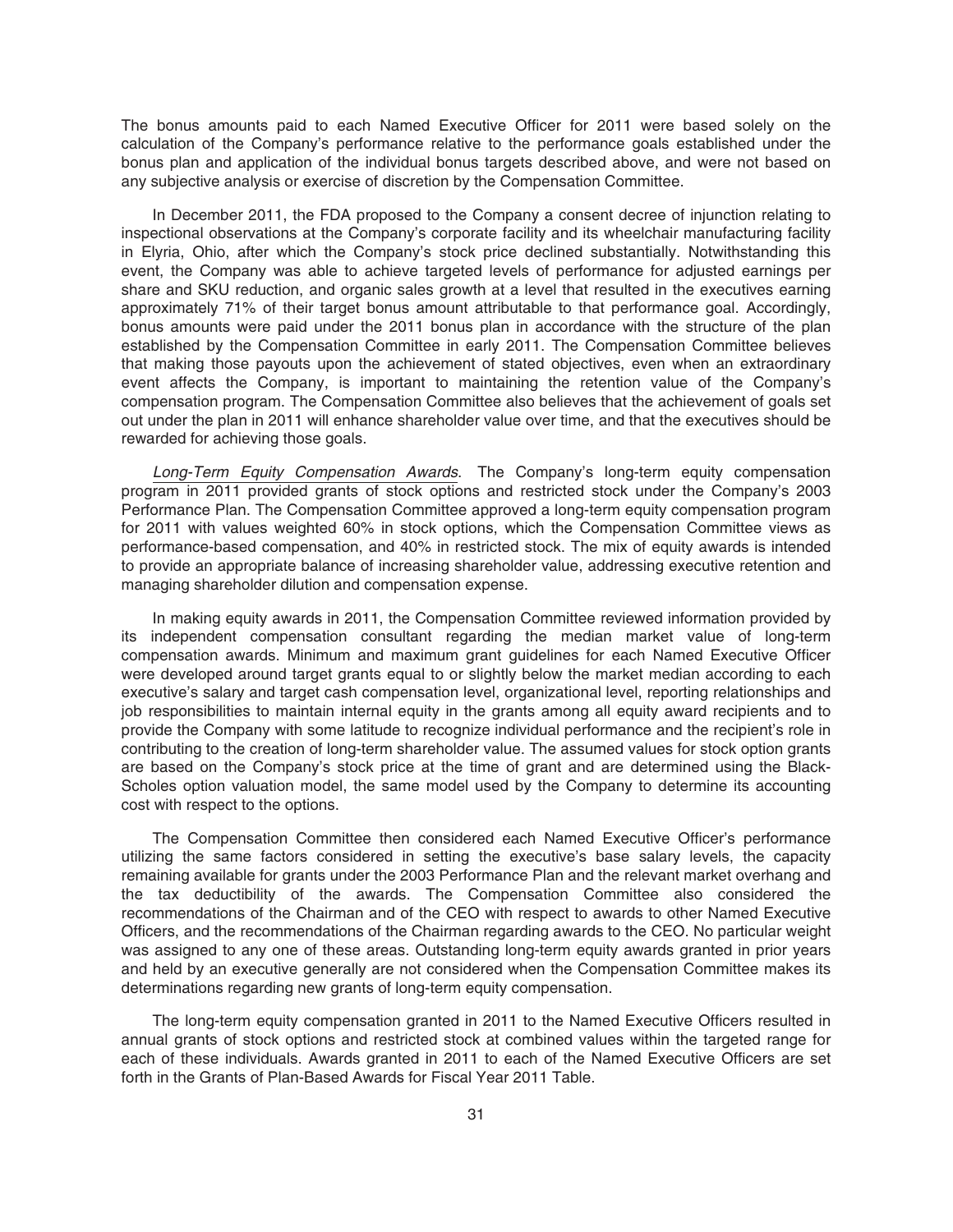Stock Options. The stock options granted in 2011 were issued under the 2003 Performance Plan as non-qualified options with an exercise price equal to the Company's closing price on the New York Stock Exchange on the date of grant. The stock options become exercisable ratably over a four-year period to support retention, and they expire after ten years to reward long-term stock price appreciation. The Compensation Committee views the stock options as being performance-based compensation, as the recipient recognizes value in the stock option only to the extent that the Company's stock price appreciates over the price of the Company's stock on the date of grant.

Restricted Stock. The restricted stock granted in 2011 was issued at no cost to the recipient and vests ratably over four years to strengthen the retention value of the award. In order to enhance their retention value, the terms of the restricted stock allow the holder, subject to certain restrictions, to surrender a portion of the vested shares to the Company to cover any minimum tax withholding obligation. The grants of restricted stock provide that the holders of that restricted stock will be entitled to receive cash dividends declared and paid by the Company on the Company's outstanding common shares only to the extent that the restricted stock is vested at the time of the dividend.

The Summary Compensation Table shows the aggregate grant date fair value of the stock options and restricted stock awarded to each of the Named Executive Officers over the past three years. While, in accordance with SEC rules, the grant date fair value of those awards is included in the total compensation reported in the Summary Compensation Table for the Named Executive Officers, those amounts are not necessarily indicative of the actual value of the awards to the recipients. The following table shows, for each Named Executive Officer, the equity awards received by the executive during the past three years, the combined grant date fair value of those awards, the estimated value to the executive of those awards as of a recent date and a comparison of the two values expressed as a percentage of the grant date fair value. In each case, the estimated value to the executive is significantly lower than the grant date fair value as a result of the relative decline in the Company's stock price over the same period.

|                                          |                      |                                           | <b>Number of Shares</b><br><b>Underlying Awards</b> |                                   | <b>Combined</b>                          |                                             | <b>Estimated</b><br><b>Current Value</b> |
|------------------------------------------|----------------------|-------------------------------------------|-----------------------------------------------------|-----------------------------------|------------------------------------------|---------------------------------------------|------------------------------------------|
| <b>Named Executive</b><br><b>Officer</b> | Year                 | <b>Share Price on</b><br>Date of Grant(1) | <b>Stock</b><br><b>Options</b>                      | <b>Restricted</b><br><b>Stock</b> | <b>Fair Value on</b><br>Date of Grant(2) | <b>Estimated</b><br><b>Current Value(3)</b> | % of Fair Value<br>on Date of Grant      |
| Mr. Mixon                                | 2011<br>2010<br>2009 | \$24.45<br>25.24<br>20.48                 | 61.300<br>99,000<br>146.500                         | 16.200<br>27,200<br>44.540        | \$<br>991,926<br>1,467,638<br>1,942,074  | \$280,098<br>470,288<br>770,097             | 28%<br>32<br>40                          |
| Mr. Blouch 2011                          | 2010<br>2009         | 24.45<br>25.24<br>20.48                   | 99.700<br>50,000<br>55,500                          | 26,400<br>11.600<br>17,440        | 1.614.564<br>687,284<br>747,336          | 456.456<br>200,564<br>301,538               | 28<br>29<br>40                           |
| Mr. Gudbranson 2011                      | 2010<br>2009         | 24.45<br>25.24<br>20.48                   | 22,000<br>22,000<br>30,500                          | 5.800<br>6,100<br>8,900           | 355,650<br>327.544<br>396,687            | 100.282<br>105,469<br>153,881               | 28<br>32<br>39                           |
| Mr. Richey 2011                          | 2010<br>2009         | 24.45<br>25.24<br>20.48                   | 11.200<br>12,000<br>16,500                          | 3.000<br>3,300<br>4,800           | 182.214<br>177.972<br>214,299            | 51,870<br>57,057<br>82,992                  | 28<br>32<br>39                           |
| $\ldots$ . 2011<br>Mr. Slangen           | 2010<br>2009         | 24.45<br>25.24<br>20.48                   | 11.200<br>12,000<br>16,500                          | 3.000<br>3,300<br>5,360           | 182.214<br>177,972<br>225,768            | 51,870<br>57,057<br>92.674                  | 28<br>32<br>41                           |

(1) Closing price per share of the Company's common shares on the New York Stock Exchange on the date of grant.

(2) Aggregate grant date fair value of the stock options and restricted stock, calculated in accordance with ASC 718, Compensation — Stock Compensation.

(3) Estimated value of stock options and restricted stock to the executive as of February 23, 2012, calculated based on the closing price per share of \$17.29 of the Company's common shares on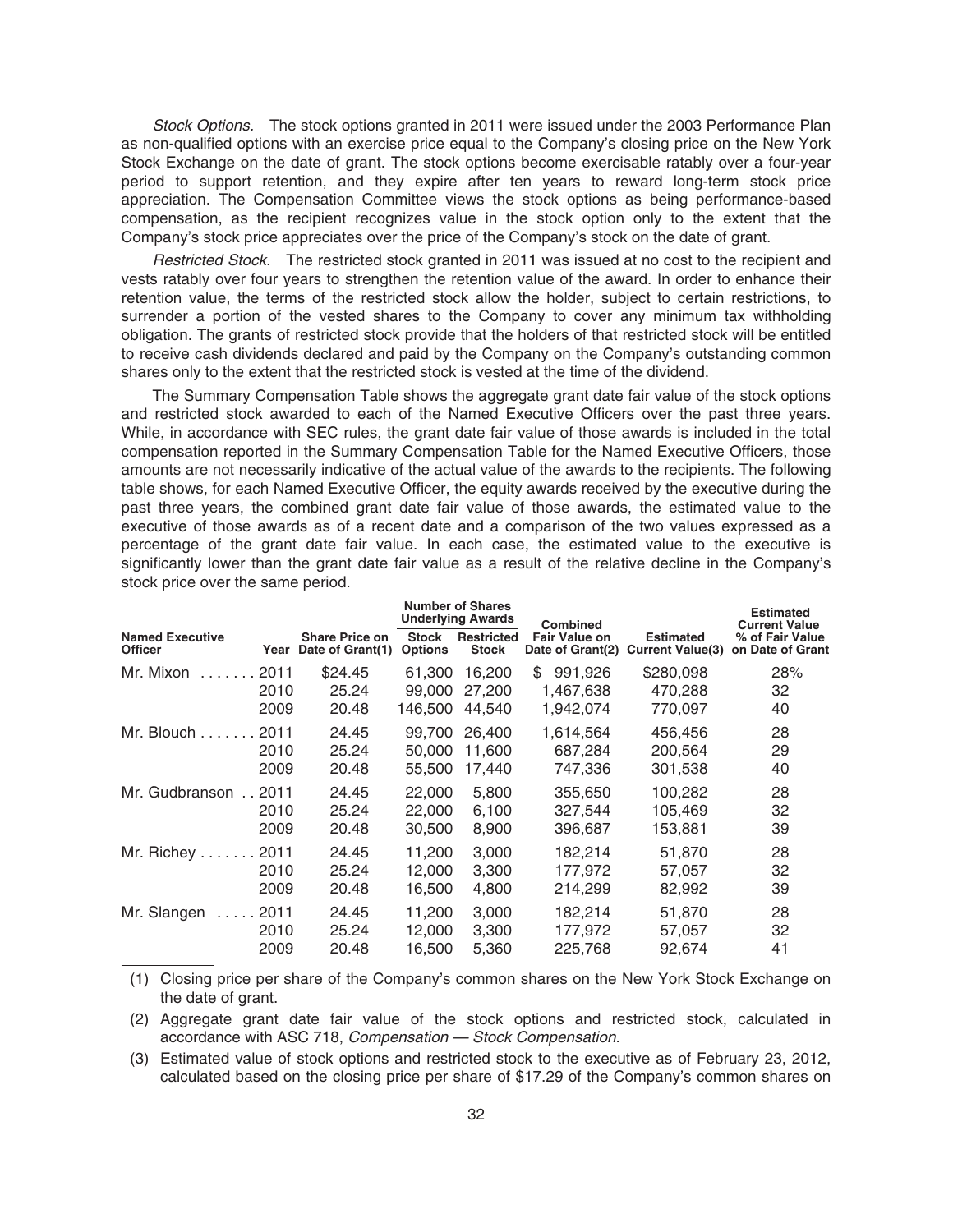the New York Stock Exchange on February 23, 2012. Since all stock options referenced in this table have an exercise price per share in excess of \$17.29, all such stock options are assumed to have a value of zero for purposes of this comparison.

#### **Other Arrangements**

The Compensation Committee believes that the benefits summarized below are vital to the attraction and retention of talented executives and, thus, to the long-term success of the Company.

Deferred Compensation and Savings Plans. The Company maintains the plans described below to provide executives with the opportunity to address long-term financial and retirement planning with a degree of certainty and provide financial stability in the event the executives are impacted by unforeseeable factors that are beyond their control.

The Company maintains the Invacare Retirement Savings Plan, a qualified 401(k) defined contribution plan, for its employees, to which the Company has the discretion to make matching and quarterly contributions on behalf of the employees, including each of the Named Executive Officers. The amounts of the contributions made by the Company on behalf of each Named Executive Officer to the Invacare Retirement Savings Plan are set forth in a footnote to the Summary Compensation Table, which contributions are consistent with the benefits provided to all other participants in the plan up to the regulatory limits imposed on the plan for highly compensated employees.

The Company provides its highly compensated employees, including the Named Executive Officers, with the opportunity to participate in the Deferred Compensation Plus Plan ("DC Plus Plan"), a non-qualified contributory savings plan, which allows the executives to defer compensation above the amount permitted to be contributed to the Invacare Retirement Savings Plan. Thus, the DC Plus Plan provides the executives with the opportunity to save additional pre-tax funds for retirement up to the amount that the executive otherwise would have been able to save under the Invacare Retirement Savings Plan but for the regulatory limits imposed on that plan for highly compensated employees. In addition to individual deferrals, the Company has the discretion to provide matching contributions and additional quarterly contributions for participating executives which are similar in percentage to the Company contributions made to employees who participate in the Invacare Retirement Savings Plan. The amounts of the contributions made by the Company on behalf of each Named Executive Officer to the DC Plus Plan are set forth in the Non-Qualified Deferred Compensation Table and a footnote to the Summary Compensation Table. The terms of the DC Plus Plan are further described following the Non-Qualified Deferred Compensation for Fiscal Year 2011 Table.

The Company also provides a Supplemental Executive Retirement Plan, or "SERP," in which the Named Executive Officers participate, to supplement other savings plans offered by the Company and to provide replacement compensation for the executive in retirement. The purpose of this plan is to provide for basic life and income security needs and recognize career contributions. The change in the present value of the accumulated benefit obligation to each Named Executive Officer is set forth in the Summary Compensation Table. The present value of the aggregate accumulated benefit obligation to each Named Executive Officer under the SERP is included in the Pension Benefits for Fiscal Year 2011 Table, and the terms of the SERP are further described following that table.

In light of business challenges faced by the Company and as part of a broader Company expense reduction effort, the Compensation Committee, based on the recommendation of management, determined in 2011 to (1) reduce the discretionary quarterly contributions by the Company for all participants in the Invacare Retirement Savings Plan and DC Plus Plan from 4% to 1% of total cash compensation and (2) suspend the contributions by the Company for all participants in the SERP and reduce the interest accrual rate under the SERP from 6% to zero, all effective as of July 1, 2011 (resulting in a net 50% reduction in SERP contributions by the Company for 2011). The suspension and reductions will remain in effect indefinitely.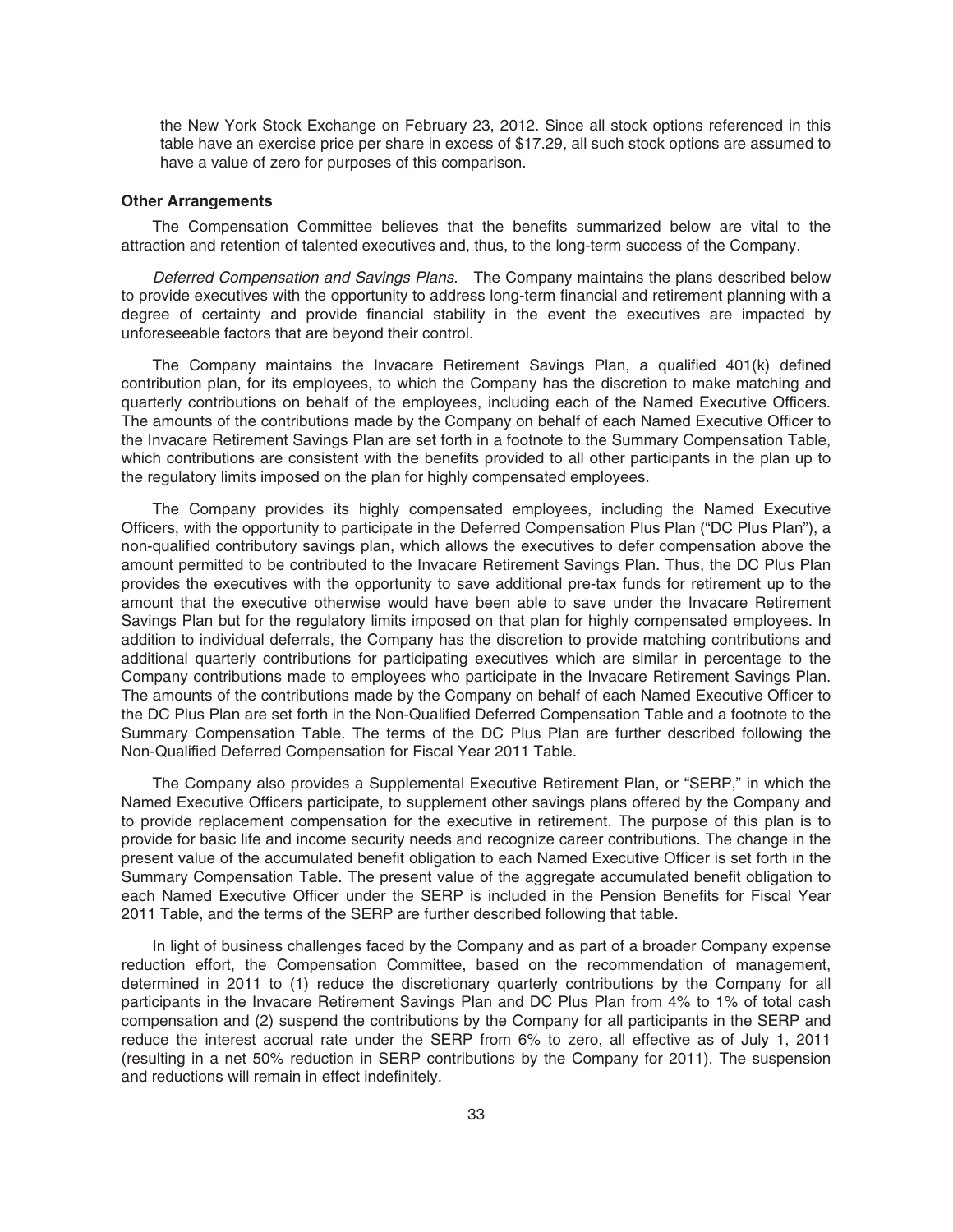Perquisites. Consistent with prior years, the Company provided its Named Executive Officers certain limited perquisites in 2011, which the Compensation Committee believes are reasonable, commensurate with the types of benefits and perquisites provided to similarly situated executives within other companies of comparable size and useful in attracting and retaining executives. They are not tied to individual or Company performance. These perquisites include the payment of premiums on specified excess liability insurance, an annual physical exam and health screening, and the availability of the Company's sporting event tickets for personal use, but do not include any gross-ups by the Company for associated tax liability. Perquisites are reported in the Summary Compensation Table.

Other Benefits. The Company offers certain other benefits to its executives in order to remain competitive with market benefit plan compensation, as described below.

The Named Executive Officers participate in the Invacare Executive Disability Income Plan. The plan, together with the coverage provided under the long-term disability plan provided by the Company to all of its employees, provides the executives with total disability coverage of up to 70% of the executive's annual salary up to a maximum of \$25,000 per month for long-term disability coverage. The Company is self-insured for long-term disability coverage for Mr. Mixon. In addition, if the Company is unable to secure enough coverage to pay the full \$25,000 per month benefit for Messrs. Blouch, Gudbranson, Richey and Slangen, then the Company would self-insure any shortfall in coverage to ensure that those executives receive their full benefit. The Company also maintains a death benefit only life insurance plan in which Messrs. Blouch, Gudbranson, Richey and Slangen participate, which is described in Other Potential Post-Employment Compensation. In addition, the Company also provides other benefits such as medical, dental and life insurance to each Named Executive Officer in a flexible benefits plan, which also is provided to all other eligible U.S. based employees of the Company.

In March 2000, in recognition of his long service and contributions to the success of the Company, the Compensation Committee established a Chairman and CEO Retirement Program for Mr. Mixon, which is described in Other Potential Post-Employment Compensation. In addition, Mr. Mixon has been granted a right of first refusal to assume the Company's rights and obligations with respect to the corporate suites and tickets it leases or has rights to at Cleveland-area professional sports arenas in the event that the Company determines not to renew one or more of the leases or the seat rights.

Severance Benefits. The Company has entered into agreements with Messrs. Blouch, Gudbranson, Richey and Slangen that provide for the payment of certain severance benefits upon terminations of employment other than terminations following a change of control of the Company. These agreements provide some level of income continuity should an executive's employment be terminated without cause by the Company or by the executive for good reason. These agreements are further described under Other Potential Post-Employment Compensation.

Change in Control Benefits. Each Named Executive Officer also has entered into an agreement with the Company that provides for certain benefits generally payable in the event of a termination following a change in control of the Company. The Company believes that these agreements help retain executives and provide for management continuity in the event of an actual or threatened change in control. They also help to ensure that the interests of executives remain aligned with shareholders' interests during a time when their continued employment may be in jeopardy. Finally, they provide some level of income continuity should an executive's employment be terminated without cause. The agreements provide for the payment and provision of certain benefits to the executives if there is a change in control of the Company and for additional benefits if there is a termination of the executive's employment with the surviving entity within three years after the change in control. These agreements are further described under Other Potential Post-Employment Compensation.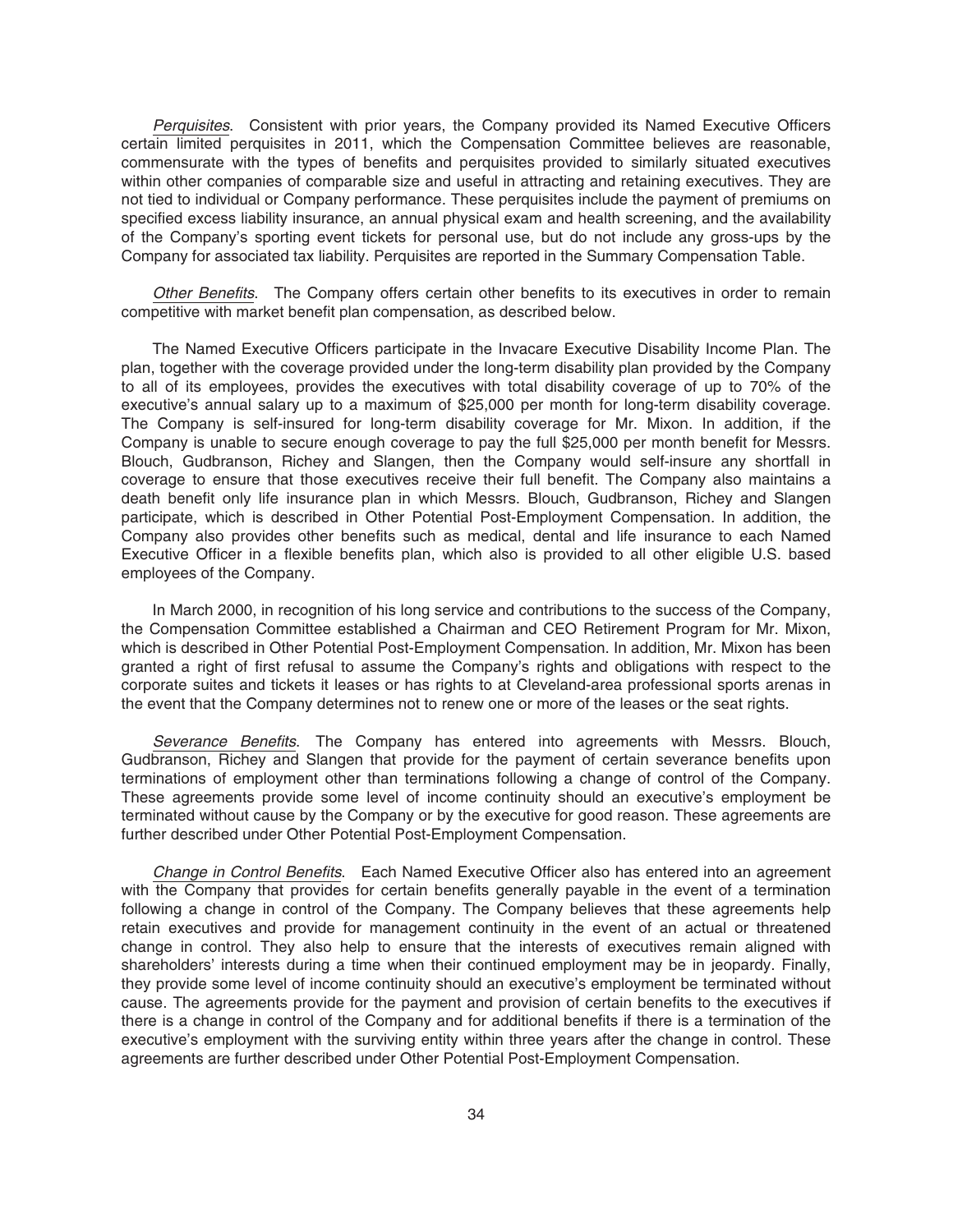#### **Policies, Guidelines and Practices Related to Compensation**

Role of the Compensation Committee. The Compensation Committee is comprised of independent directors and is responsible for the approval and administration of the Company's existing and proposed executive compensation plans. You may learn more about the responsibilities of the Compensation Committee by reading the Compensation Committee's charter, which is available on the Company's website at www.invacare.com by clicking on the "Investor Relations" tab and then the "Corporate Governance" link. Additional information about the Compensation Committee is also included in this proxy statement under the caption "Corporate Governance — What are the principal functions of the Board committees?"

Role of the Compensation Committee's Independent Compensation Consultant. During 2011, the Compensation Committee retained and was advised by Pay Governance LLC, as an outside independent compensation consultant with respect to executive compensation matters. This engagement was a continuation of the Compensation Committee's work with Pay Governance LLC in 2010.

The independent compensation consultant's primary role is to analyze the competitiveness of, and provide recommendations to the Compensation Committee and management on, the structure and amounts of each element of the annual compensation to be paid to the Company's executives. During 2011, the independent compensation consultant participated in two of the Compensation Committee's meetings. The independent compensation consultant's services included ongoing review, comment, consulting support, advice and/or recommendations related to:

- selected draft and final materials provided to the members of the Compensation Committee in connection with Compensation Committee meetings during 2011;
- compensation for the Chairman, the CEO and the other Named Executive Officers, including comparative and peer group information;
- annual and long-term incentive opportunities;
- policies and data related to governance and disclosure of executive compensation;
- conducting a risk assessment of the Company's compensation policies and practices for its employees; and
- emerging trends in executive compensation.

Pay Governance LLC does not provide the Company with any other consulting or other services outside of those associated with advising the Compensation Committee on the Company's executive compensation programs. In making its decision to retain the independent compensation consultant for 2011, the Compensation Committee considered the level of the consultant's fees, the expertise and quality of services it has provided to Invacare in the past and the anticipated ability of the consultant to provide objective and independent assistance and advice to the Compensation Committee and to Company management.

Role of Executive Officers. The Chairman of the Board, the President and Chief Executive Officer and the Senior Vice President of Human Resources participate in meetings of the Compensation Committee to provide insight into the performance of individual executives and the impact of their respective contributions to the Company's overall performance and to make recommendations as to the structure and implementation of elements of executive compensation. The Chairman of the Board and the CEO assess the performance of each of the Company's other Named Executive Officers, and each of them provides recommendations to the Compensation Committee as to a proposed structure and targeted amounts of salary, cash bonus awards and equity incentive awards for such executive officers. The Chairman of the Board assesses the performance of the CEO.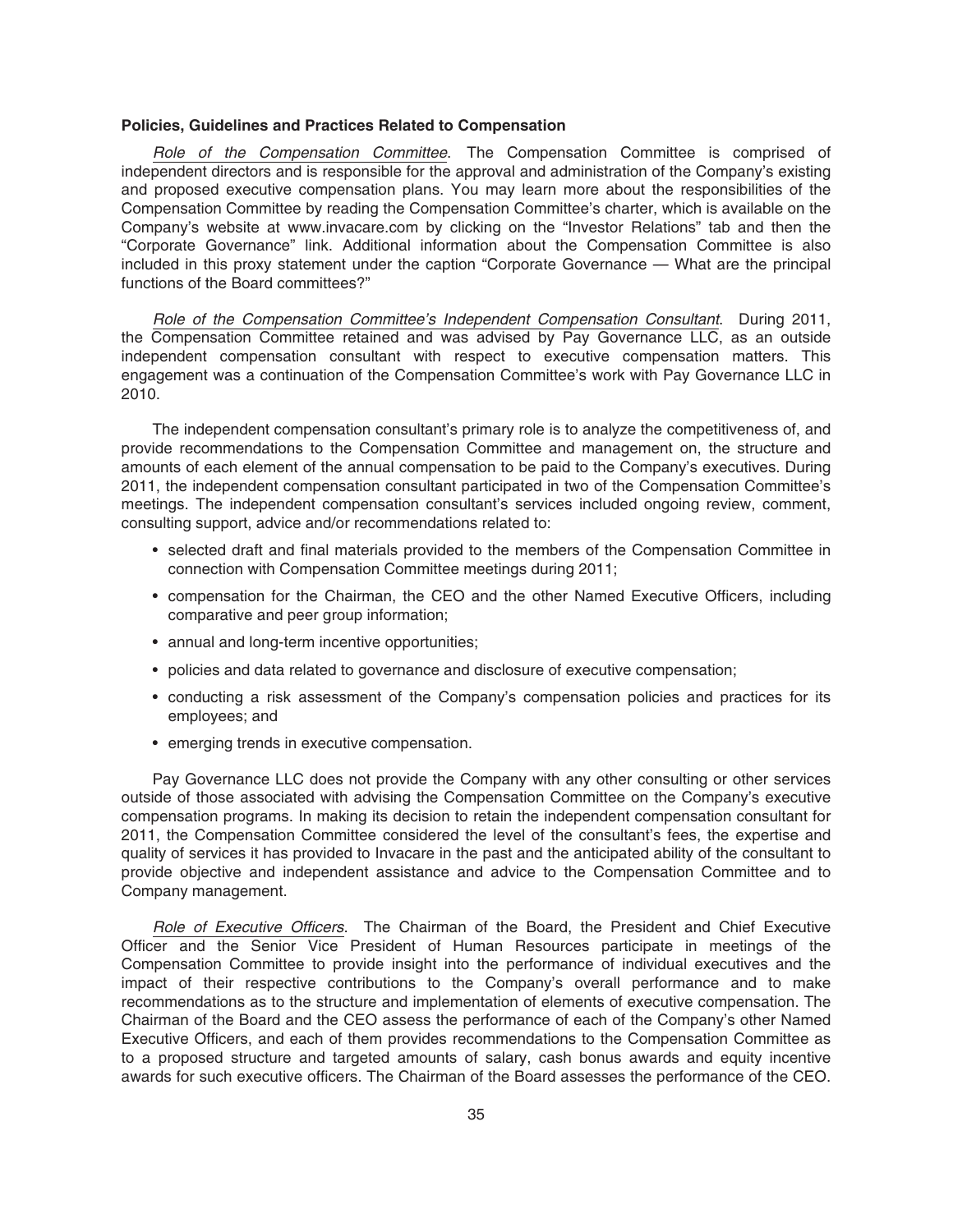In preparing these recommendations, the Chairman of the Board and the CEO review market compensation data provided by the independent compensation consultant and recommendations of the Senior Vice President of Human Resources. Prior to Compensation Committee meetings, these officers meet with the Chairman of the Compensation Committee to preview and discuss their recommendations and respond to questions. The Chairman of the Board and the CEO do not submit recommendations with respect to their own compensation. Neither the Chairman of the Board nor the CEO is present when the Compensation Committee meets to review and discuss the performance of and compensation for those executives.

The Chairman of the Board and the CEO also provide the Compensation Committee with recommendations, and participate in discussions with the Compensation Committee regarding suggested performance targets associated with the Company's annual cash bonus program. After the end of the year, the Chairman of the Board and the CEO meet with the Compensation Committee to review overall company performance relative to performance targets.

Market Compensation — Survey Data and Comparative Information. In order to gauge the competitiveness of Invacare's executive compensation levels and help ensure that the Company is positioned to attract and retain qualified executives in the face of competitive pressures, the Compensation Committee retains the independent compensation consultant to identify annually the compensation paid to executives who are comparable to Invacare's executives. This information is referred to in this section as "market compensation." The market compensation is derived from a combination of survey data and comparative information from a group of health care equipment and supply companies, as described below.

Survey Data. The independent compensation consultant annually reviews survey data from nationally recognized compensation and human resources consulting firms and identifies the compensation levels with respect to annual base salaries, cash bonus awards and long-term incentive awards for each executive position paid by multi-national, diversified manufacturing companies with revenues ranging from \$1.8 billion to \$3 billion. The Compensation Committee bases its compensation decisions, in part, on survey data relating to compensation levels at companies with revenues similar to the Company's revenue for the most recently completed year. Survey data relating to compensation levels at companies with higher revenues than the Company are used to provide the Compensation Committee with perspective on how the compensation program could change as revenue grows. The independent compensation consultant uses regression analysis to adjust for differences in company size in determining competitive compensation levels for a company with revenue similar to the Company's. This analysis assists the independent compensation consultant in translating data from companies within the surveys into information that can be more directly compared to the compensation levels for a company more comparable in size to Invacare. The companies represented in the survey data include more companies than those represented in the peer group in the stock performance graph included in the Company's 2011 annual report, which reflects the Company's view that a broad range of companies of comparable size compete with Invacare for senior executive talent.

Comparative Information. In addition to survey data, the independent compensation consultant also annually prepares comparative information regarding annual base salaries, cash bonus awards and long-term incentive awards for the named executive officers of a peer group of 21 companies. All of the peer group companies are in the health care equipment and supply industry, which the Compensation Committee considers to be its primary market for executive talent, particularly for executives in key operations positions. In addition, peers are selected based on revenue, market capitalization and number of employees, and generally have revenue and market capitalization ranging from \$1 billion to \$4 billion and a number of employees ranging from 3,000 to 12,000. While Invacare's annual revenue and number of employees approximated the medians of the companies in the group, its market capitalization was below the median due to the relative decline in the Company's stock price.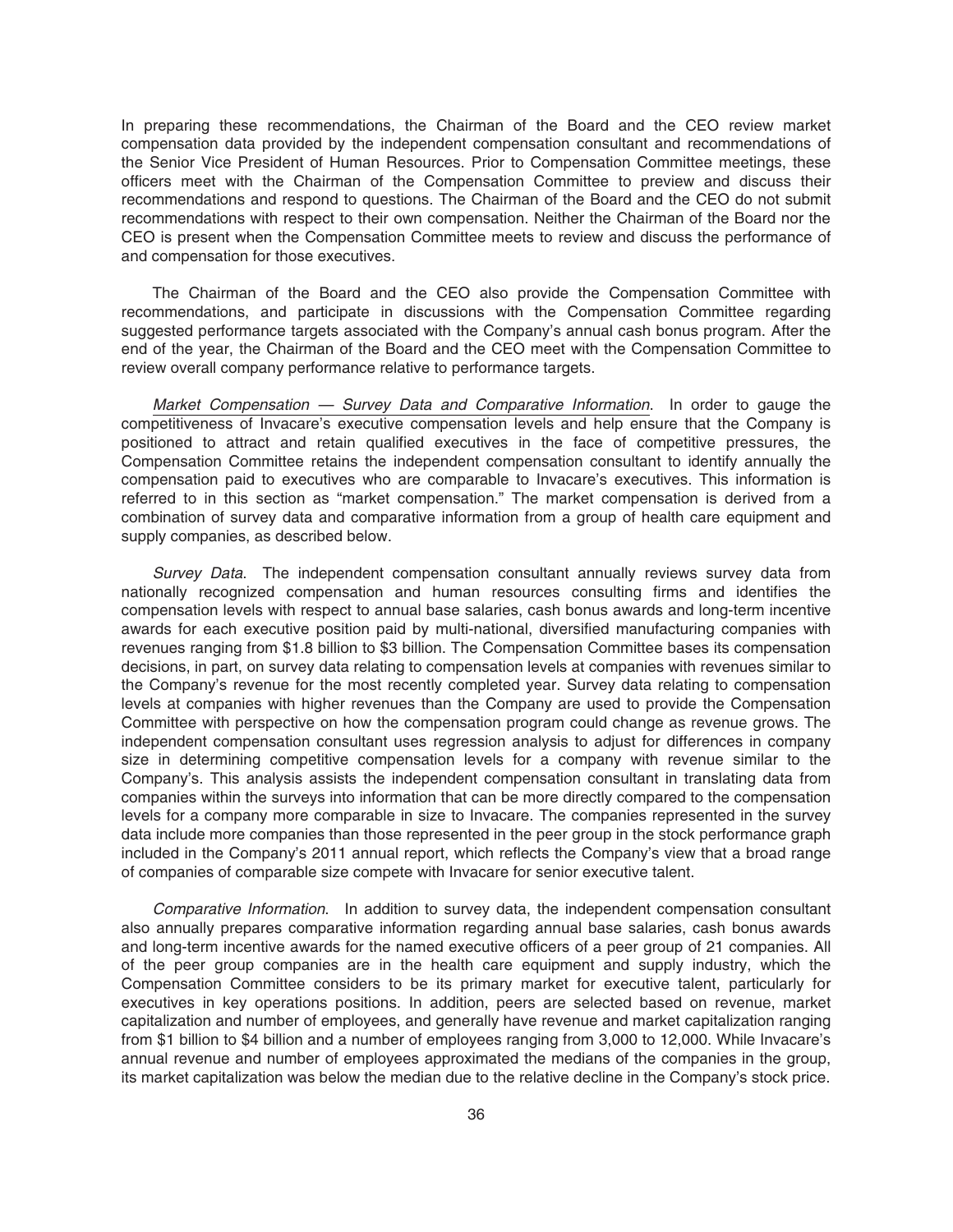| Beckman Coulter, Inc.       | Hill-Rom Holdings, Inc.   | ResMed Inc.                        |
|-----------------------------|---------------------------|------------------------------------|
| Bio-Rad Laboratories, Inc.  | Hologic, Inc.             | St. Jude Medical, Inc.             |
| C.R. Bard, Inc.             | Idexx Laboratories, Inc.  | <b>STERIS Corporation</b>          |
| <b>CONMED Corporation</b>   | Kinetic Concepts, Inc.    | Teleflex Incorporated              |
| The Cooper Companies, Inc.  | Lincare Holdings Inc.     | Varian Medical Systems, Inc.       |
| DENTSPLY International Inc. | Patterson Companies, Inc. | West Pharmaceutical Services, Inc. |
| Edwards Lifesciences Corp.  | PSS World Medical, Inc.   | Zimmer Holdings, Inc.              |

The companies in this group are regularly reviewed and changed from time to time to account for acquisitions, mergers and other business-related changes. The 2011 group of companies is unchanged from the group used in 2010, except for the removal of Advanced Medical Optics, Inc. from the group due to an acquisition.

Executive Compensation Adjustment and Recapture Policy. If the Board of Directors or any appropriate Board committee has determined that any fraud or intentional misconduct by a participant in the Executive Incentive Bonus Plan was a significant contributing factor to the Company having to restate all or a portion of its financial statement(s), the Board or committee may take such actions as it deems necessary, in its discretion, to remedy the misconduct and prevent its recurrence. In determining what remedies to pursue, the Board or committee will take into account all relevant factors, including whether the restatement was the result of fraud or intentional misconduct. Under the bonus plan, the Board may, to the extent permitted by applicable law, in appropriate cases, require reimbursement of any bonus or incentive compensation paid to the participant for any fiscal period commencing on or after January 1, 2008 if and to the extent that (a) the amount of incentive compensation was calculated based upon the achievement of certain financial results that were subsequently reduced due to a restatement, (b) the participant engaged in any fraud or intentional misconduct that significantly contributed to the need for the restatement, and (c) the amount of the bonus or incentive compensation that would have been awarded to the participant had the financial results been properly reported would have been lower than the amount actually awarded. In addition, the Board may dismiss the participant, authorize legal action, or take such other action to enforce the participant's obligations to the Company as it may deem appropriate in view of all the facts surrounding the particular case.

The Board of Directors, at the recommendation of the Compensation Committee, adopted a policy providing the Board of Directors with the discretion to recover any equity compensation awarded to a participant on or after January 1, 2008 if the Board of Directors or any appropriate committee has determined that any fraud or intentional misconduct by the participant was a significant contributing factor to the Company having to restate all or a portion of its financial statement(s).

Equity Grant Practices. As has been its practice, the Compensation Committee expects to make annual grant determinations in August or September of each year, following the expected release of earnings for the second fiscal quarter in late July or early August, without regard to whether the Company otherwise is in possession of material non-public information.

Equity-based grants also are made occasionally during the course of the year to new hires or to current employees in connection with a promotion. The terms of outstanding stock options or restricted stock also may be amended by the Compensation Committee as part of a termination or retirement package offered to a departing employee. Any two of the President and CEO, the Chief Financial Officer and the Senior Vice President of Human Resources may, subject to the approval and ratification of the Compensation Committee, grant stock options or restricted stock to an employee, other than an executive officer, in connection with an offer of employment or promotion, and they may amend any outstanding stock option or restricted stock grant made to an employee, other than an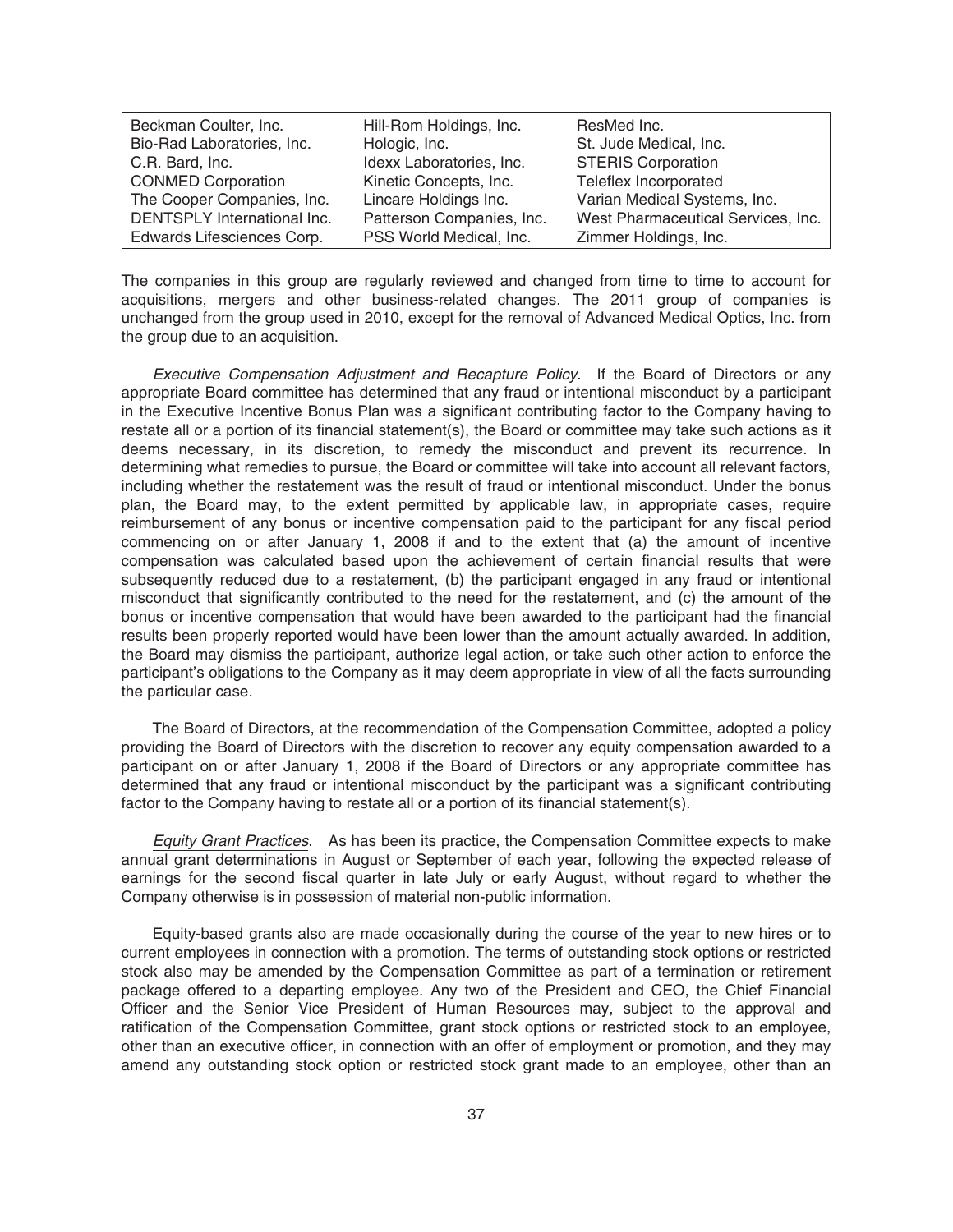executive officer, in connection with a termination or retirement package, which amendments may include acceleration of vesting or extension of the employee's exercise rights up to the final termination date of the stock option or final vesting date of the restricted stock.

Equity Run Rate. In determining the total number of stock options and shares of restricted stock to be awarded each year, the Compensation Committee attempts to strike a reasonable balance between the benefits achieved by providing incentives to a wide range of key employees of the Company and the shareholder dilution that results from an equity incentive plan. While the Compensation Committee has not set a formal limit on the number of awards which may be granted in any year, over the past five years, the average annual "run rate" of equity awards granted by the Company was 2.3%. For these purposes, "run rate" is defined as the number of equity awards granted in a particular year compared to the total number of outstanding shares. As of December 31, 2011, the Company's outstanding equity awards were 14.0% of total shares outstanding while shares available for future awards under the 2003 Performance Plan amounted to another 6.0% of total shares outstanding. The Compensation Committee believes that the percentage of equity awards outstanding is higher than desired but is principally attributable to the length of the vesting period for equity awards (four years) and the exercise prices of a substantial portion of the outstanding stock options being above the Company's stock price over the last few years, which has generally resulted in fewer stock options being exercised. As of December 31, 2011, there were 4,455,365 stock options outstanding under the 2003 Performance Plan and its predecessor plans of which 19,308 or 0.4% were exercisable at prices less than the market price of Invacare common shares on that date. In order to reduce the amount of shareholder dilution attributable to grants of equity-based incentives, since 2005, the Compensation Committee has granted top level executives a significant component of restricted stock in lieu of a potentially greater number of stock options that might otherwise have been granted to this same group.

Tax Matters. Section 162(m) of the Internal Revenue Code generally provides that certain compensation in excess of \$1 million per year paid to a public company's chief executive officer and any of its four other highest paid executive officers is not deductible to the company unless the compensation qualifies for an exception. Section 162(m) provides an exception to the deductibility limit for "performance-based compensation" if certain procedural requirements, including shareholder approval of the material terms of the performance goal, are satisfied.

To the extent practicable in view of its compensation philosophy, the Company seeks to structure its executive compensation to satisfy the requirements for the performance-based compensation exception under Section 162(m). Nevertheless, based upon the Company's current compensation structure, the Compensation Committee believes that it is in the best interests of the Company and its shareholders for the Compensation Committee to retain flexibility in awarding discretionary incentive compensation that may not qualify for the exception for performance-based compensation. The Compensation Committee will continue to review and evaluate, as necessary, the impact of Section 162(m) on the Company and intends to make a determination with respect to this issue on an annual basis.

The Compensation Committee also considers the impact of Section 409A of the Internal Revenue Code, and the Company generally seeks to structure its compensation arrangements with its employees to comply with or qualify for an exemption from Section 409A to avoid possible adverse tax consequences that may result from noncompliance.

Stock Ownership Guidelines. The Company maintains stock ownership guidelines for its directors, Named Executive Officers and other executives for the purpose of aligning the interests of directors and key executives with those of the shareholders of the Company. The guidelines also reinforce the primary reason for offering long-term compensation awards. Moreover, it holds those executives most responsible for creating shareholder value more accountable than other employees.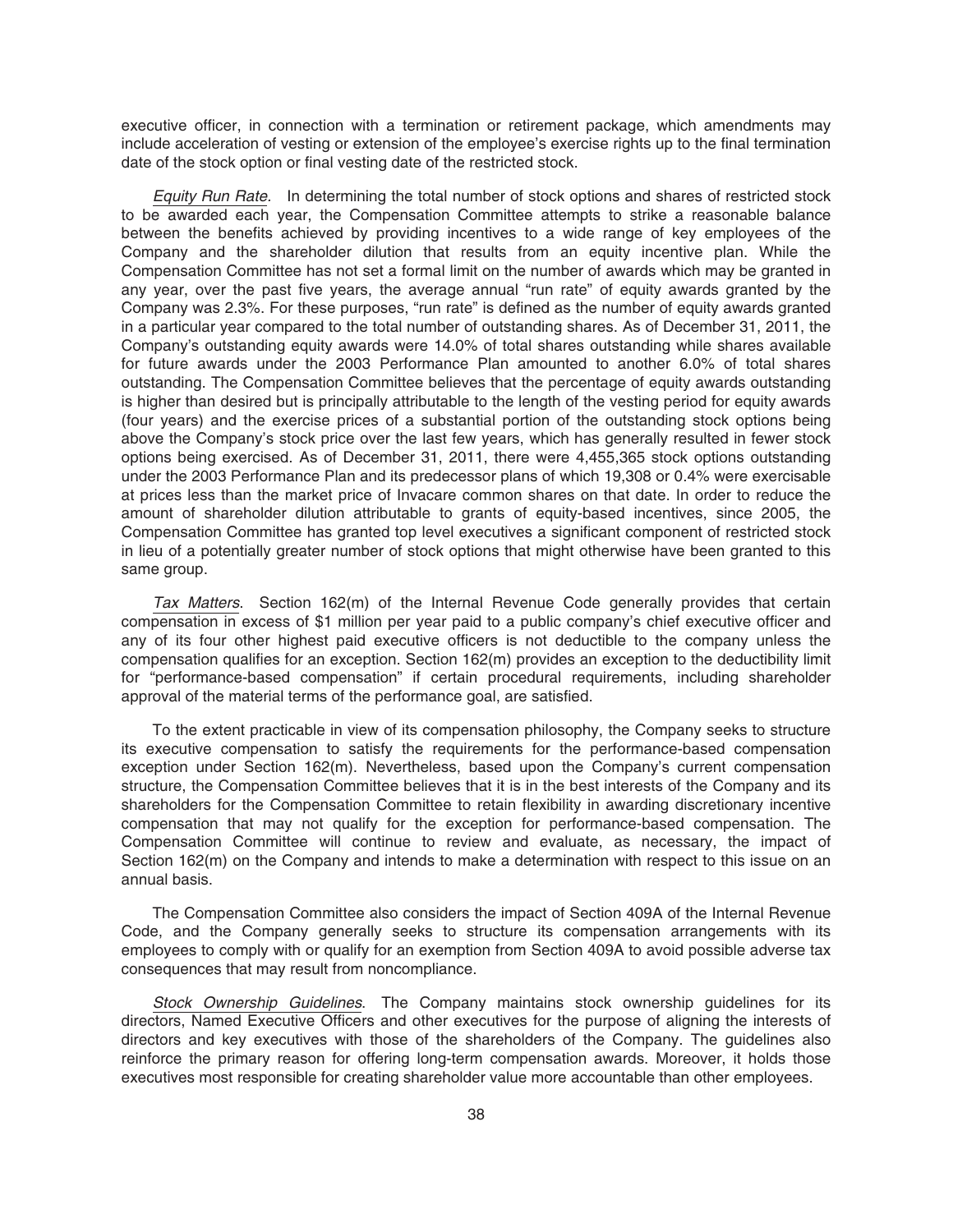Under the current guidelines of the stock ownership program, executives are expected to own shares equal in value to the following levels:

- Chairman of the Board five times base salary
- President and CEO five times base salary
- CFO two times base salary
- Senior Vice Presidents two times base salary

The number of shares required to be held by each executive is established by multiplying the applicable executive's salary by the applicable multiple and dividing by the Company's average daily stock price for the previous year. The number of shares required to be held by each non-employee director is 7,500 shares. "Stock ownership" is defined to include shares held directly or indirectly by the director or executive, all unvested restricted stock held by the director or executive and 30% of the shares underlying unexercised stock options held by the director or executive that are "in the money" by at least 20%. For purposes of this policy, ownership of the Company's Class B common shares is treated as ownership of common shares. Directors and executive officers are expected to reach their respective ownership levels under the stock ownership guidelines over five (5) years from their date of hire or promotion, and maintain that level of stock ownership afterward. All of the directors and Named Executive Officers have either met the guidelines or are pursuing plans to meet the guidelines.

Derivatives Trading. As part of its policy relating to the trading of Invacare securities by Company insiders, the Company prohibits an insider from trading in any interest or position relating to the future price of the Company securities, such as a put, call or short sale.

### **Risk Assessment**

The Compensation Committee, with the assistance of the independent compensation consultant, conducted a risk assessment of the Company's compensation policies and practices for its employees, including those related to the executive compensation programs discussed above. The Compensation Committee, in conducting the assessment, analyzed associated risks and considered mitigating factors. Based upon the assessment, the Compensation Committee believes that the Company's compensation policies and practices do not encourage excessive or unnecessary risk-taking and are not reasonably likely to have a material adverse effect on the Company.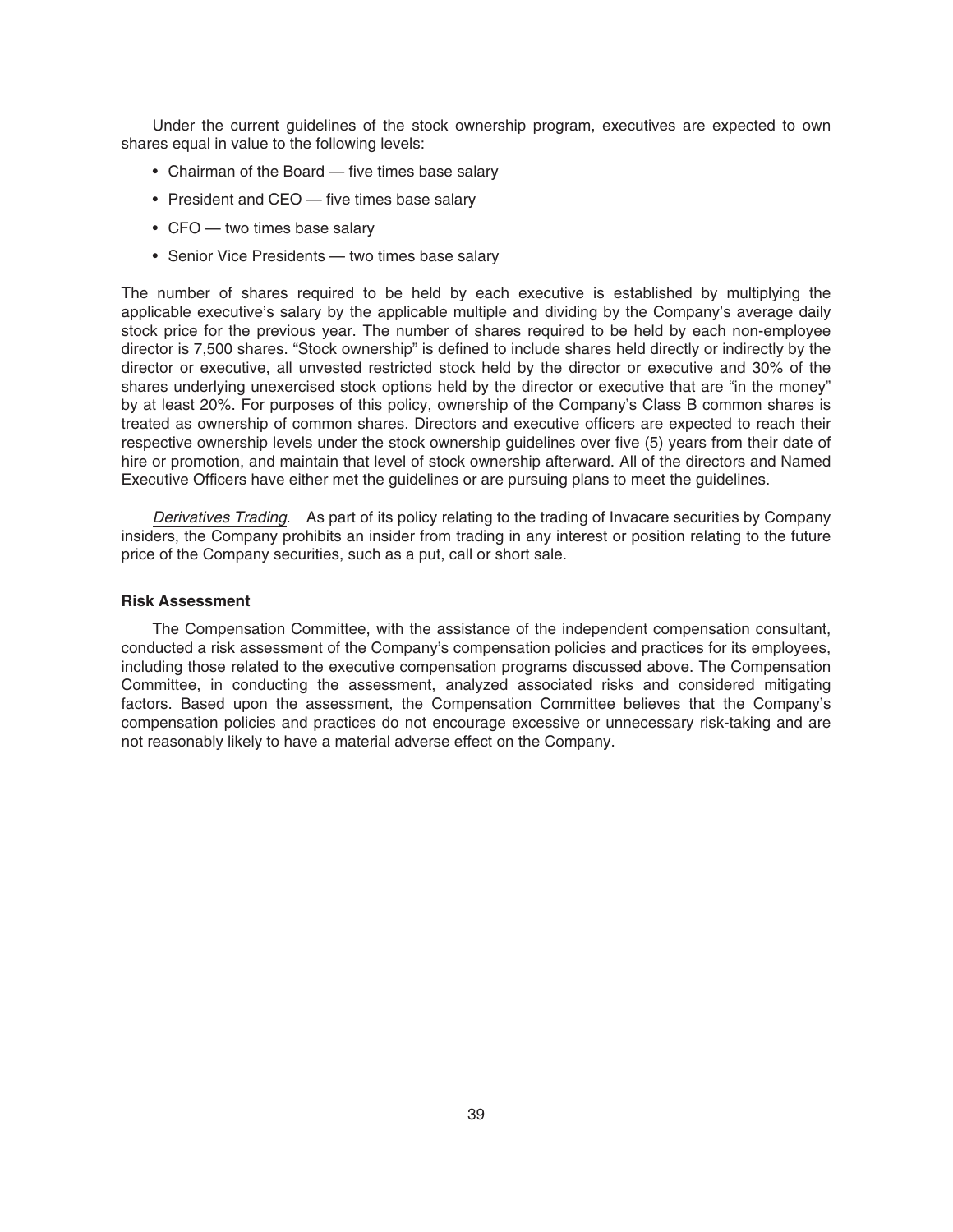### **Report of the Compensation and Management Development Committee on Executive Compensation**

The Compensation Committee has reviewed and discussed the Compensation Discussion and Analysis required by Item 402(b) of Regulation S-K with the Company's management. Based on that review and discussion, the Committee recommended to the Board of Directors that the Compensation Discussion and Analysis be included in the Company's Annual Report on Form 10-K and in the Company's definitive proxy statement prepared in connection with its 2012 Annual Meeting of Shareholders.

### COMPENSATION AND MANAGEMENT DEVELOPMENT COMMITTEE

James C. Boland, Chairperson James L. Jones Dan T. Moore, III Ellen O. Tauscher

The above Report of the Compensation and Management Development Committee does not constitute soliciting material and should not be deemed filed with the Commission or subject to Regulation 14A or 14C (other than as provided in Item 407 of Regulation S-K) or to the liabilities of Section 18 of the Exchange Act, except to the extent that the Company specifically requests that the information in this Report be treated as soliciting material or specifically incorporates it by reference into a document filed under the Securities Act of 1933, as amended (the "Securities Act"), or the Exchange Act. If this Report is incorporated by reference into the Company's Annual Report on Form 10-K, such disclosure will be furnished in such Annual Report on Form 10-K and will not be deemed incorporated by reference into any filing under the Securities Act or the Exchange Act as a result of furnishing the disclosure in this manner.

### **Compensation Committee Interlocks and Insider Participation**

No member of the Compensation Committee was at any time during 2011 or at any other time an officer or employee of the Company or any of its subsidiaries. James C. Boland, James L. Jones and Dan T. Moore, III were the non-employee directors who served on the Compensation Committee during 2011. Ellen O. Tauscher was appointed to the Compensation Committee effective upon her appointment to the Board of Directors on February 9, 2012.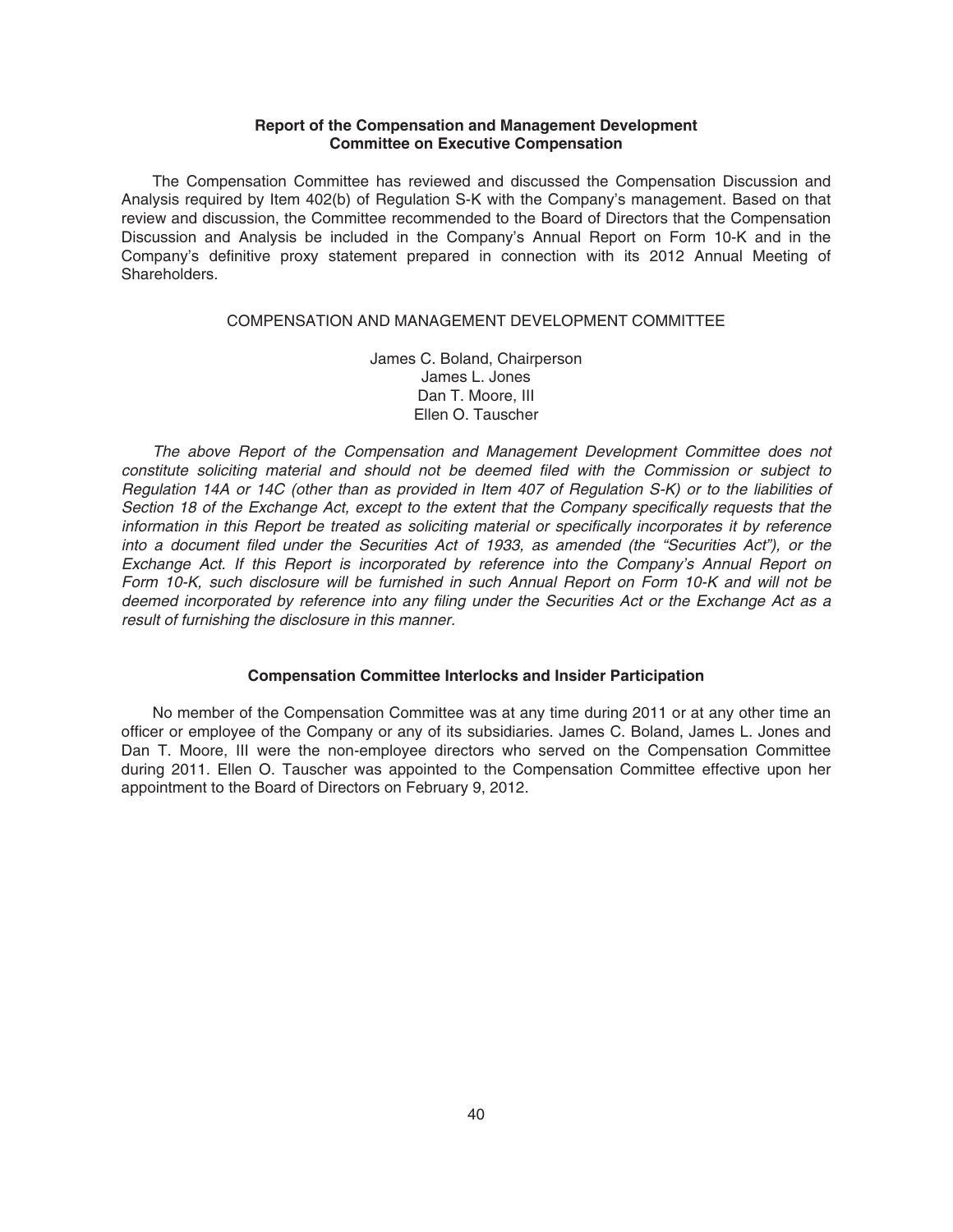#### **Summary Compensation Table**

The following table presents the total compensation to the Chairman of the Board, the Chief Executive Officer, the Chief Financial Officer and the two other most highly compensated executive officers of the Company in 2011, 2010 and 2009 (the "Named Executive Officers").

**Change in**

| <b>Name and Principal</b><br><b>Position</b>                                                                                                       | Year                 | <b>Salary</b><br>(\$)(1)                    | <b>Bonus</b><br>(\$)(2)                           | <b>Stock</b><br>Awards<br>(\$)(3)                   | Option<br><b>Awards</b><br>(\$)(4) | Non-<br><b>Equity</b><br>Incentive<br>Plan<br>Compen-<br>sation<br>(\$)(5) | Change in<br><b>Pension Value</b><br>and<br>Nongualified<br><b>Deferred</b><br>Compensation<br><b>Earnings</b><br>(\$)(6) | <b>All Other</b><br>Compensation<br>\$)(7)                           | Total<br>$($ \$)                    |
|----------------------------------------------------------------------------------------------------------------------------------------------------|----------------------|---------------------------------------------|---------------------------------------------------|-----------------------------------------------------|------------------------------------|----------------------------------------------------------------------------|---------------------------------------------------------------------------------------------------------------------------|----------------------------------------------------------------------|-------------------------------------|
| A. Malachi Mixon, III<br>Chairman of the Board<br>and Former Chief<br><b>Executive Officer</b>                                                     | 2011                 | 850,000<br>2010 1,106,000<br>2009 1,106,000 |                                                   | $-396,090$<br>33,200 686,528                        | 595,876                            | 776,730<br>781,110 1,437,800<br>$-912,279$ 1,029,895 1,327,200             | 315,854<br>664,413<br>333,162                                                                                             | 161, 175(8)<br>174,329(8)<br>135,365(8)                              | 3,095,725<br>4,883,380<br>4,843,901 |
| <b>Gerald B. Blouch</b><br>President and<br><b>Chief Executive Officer</b>                                                                         | 2011<br>2010<br>2009 | 850,000<br>694,000                          |                                                   | $-645.480$<br>694,000 287,800 292,784<br>$-357,171$ | 969,149<br>394.500<br>390,165      | 776,730<br>857.090<br>791,160                                              | 301,289<br>575,221<br>235,821                                                                                             | 110.992(9)<br>103,572(9)<br>95,885(9)                                | 3,653,640<br>3,204,967<br>2,564,202 |
| <b>Robert K. Gudbranson</b><br><b>Chief Financial Officer</b>                                                                                      | 2011<br>2010<br>2009 | 400,000<br>364,300<br>338,500               |                                                   | $-141,810$<br>$-153,964$<br>$-182,272$              | 213,854<br>173,580<br>214,415      | 274,160<br>355,193<br>304,650                                              | 68,196<br>129,502<br>226,215                                                                                              | 52,146(10) 1,150,166<br>51,942(10) 1,228,481<br>45,972(10) 1,312,024 |                                     |
| Joseph B. Richey, II<br>President - Invacare<br><b>Technologies and Senior</b><br>Vice President -<br><b>Electronics and Design</b><br>Engineering | 2011<br>2010<br>2009 | 435.000<br>435,000<br>435,000               | 8.700<br>8,700<br>$\hspace{0.1mm}-\hspace{0.1mm}$ | 73,350<br>83,292<br>98,304                          | 108,871<br>94.680<br>115,995       | 298,149<br>424,125<br>391,500                                              | 45,579<br>104,316<br>49,892                                                                                               | 38,721(11) 1,008,370<br>41,146(11) 1,191,259<br>38,029(11) 1,128,720 |                                     |
| Louis F.J. Slangen<br>Senior Vice President<br>- Corporate Marketing<br>and Chief Product Officer                                                  | 2011<br>2010<br>2009 | 398,000<br>398,000<br>398,000               | 12.000<br>11,900                                  | 73.350<br>83.292<br>109,773                         | 108.871<br>94,680<br>115,995       | 272,789<br>388,050<br>358,200                                              | 103,510<br>361,643<br>148,735                                                                                             | 64,001(12) 1,032,521<br>58,146(12) 1,395,711<br>53,915(12) 1,184,618 |                                     |

- (1) Of the amounts disclosed in this column, the following Named Executive Officers deferred the following portions of such amounts into the DC Plus Plan during 2011: (i) Mr. Mixon: \$25,500; (ii) Mr. Blouch: \$25,500; (iii) Mr. Gudbranson: \$0; (iv) Mr. Richey: \$0; and (v) Mr. Slangen: \$12,300; during 2010: (i) Mr. Mixon: \$113,920; (ii) Mr. Blouch: \$27,654; (iii) Mr. Gudbranson: \$0; (iv) Mr. Richey: \$0; and (v) Mr. Slangen: \$12,297; and during 2009: (i) Mr. Mixon: \$55,300; (ii) Mr. Blouch: \$27,760; (iii) Mr. Gudbranson: \$0; (iv) Mr. Richey: \$0; and (v) Mr. Slangen: \$11,940.
- (2) The amounts disclosed in this column for Messrs. Richey and Slangen represent merit cash awards for 2011 and 2010 paid in lieu of merit salary increases.
- (3) The values reported in this column represent the aggregate grant date fair value, calculated in accordance with ASC 718, Compensation - Stock Compensation, of all restricted stock awarded to each officer during the fiscal year. For a summary of the terms of these awards, see the Grants of Plan-Based Awards Table that follows. For a description of the assumptions made in computing the values reported in this column, see Shareholders' Equity Transactions in the Notes to Consolidated Financial Statements contained in the Company's Annual Report on Form 10-K for the fiscal year ended December 31, 2011.
- (4) The values reported in this column represent the aggregate grant date fair value, calculated in accordance with ASC 718, Compensation — Stock Compensation, of all stock options awarded to each officer during the fiscal year. For a summary of the terms of these awards, see the Grants of Plan-Based Awards Table that follows. For a description of the assumptions made in computing the values reported in this column, see Shareholders' Equity Transactions in the Notes to Consolidated Financial Statements contained in the Company's Annual Report on Form 10-K for the fiscal year ended December 31, 2011.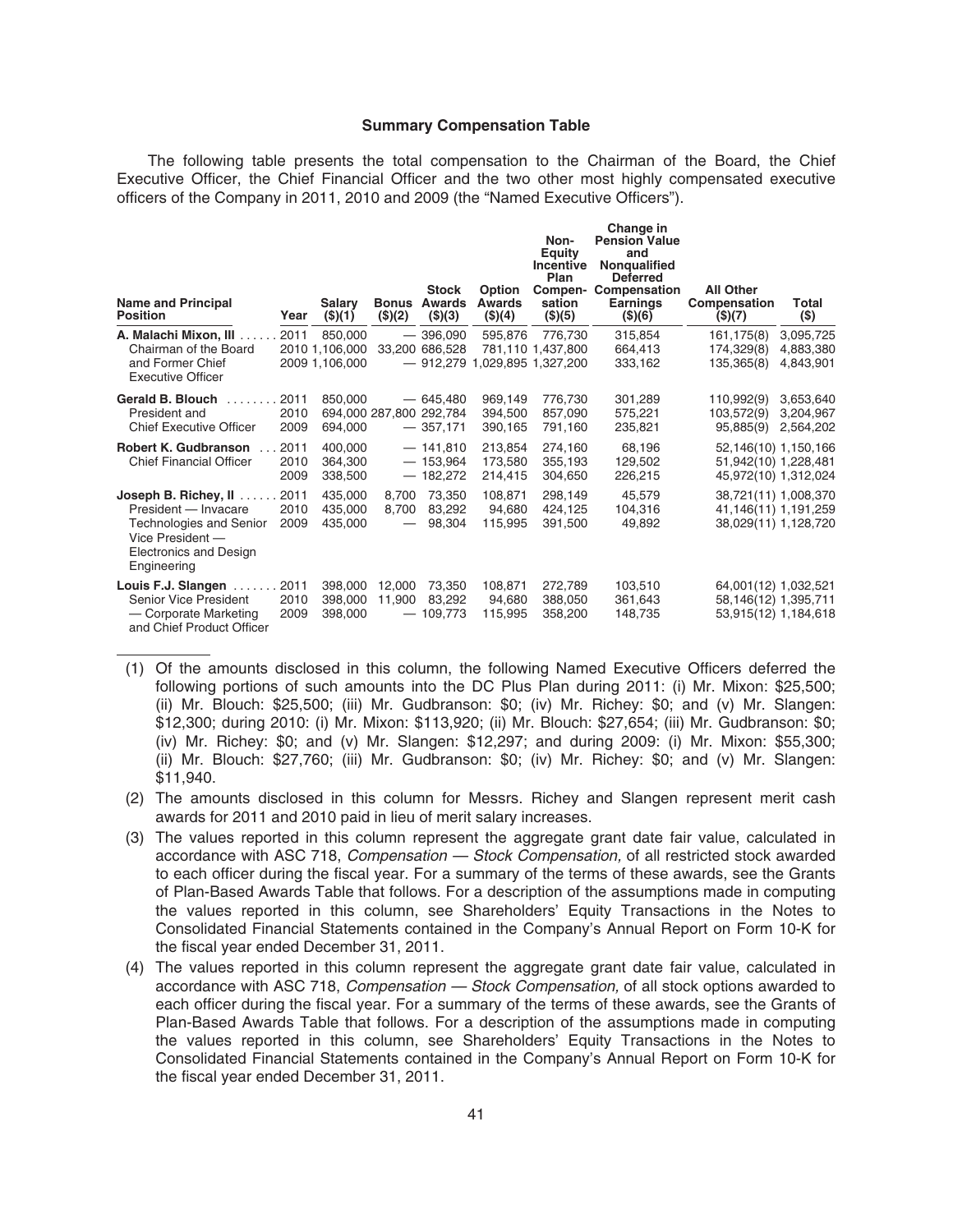- (5) The amounts for 2011 in this column represent compensation payable under the Executive Incentive Bonus Plan. Of the amounts disclosed in this column, the following Named Executive Officers deferred the following portions of such amounts into the DC Plus Plan during 2011: (i) Mr. Mixon: \$143,780; (ii) Mr. Blouch: \$27,513; (iii) Mr. Gudbranson: \$0; (iv) Mr. Richey: \$0; and (v) Mr. Slangen: \$11,642; and during 2010: (i) Mr. Mixon: \$66,360; (ii) Mr. Blouch: \$0; (iii) Mr. Gudbranson: \$0; (iv) Mr. Richey: \$0; and (v) Mr. Slangen: \$10,746; and during 2009: (i) Mr. Mixon: \$0; (ii) Mr. Blouch: \$0; (iii) Mr. Gudbranson: \$0; (iv) Mr. Richey: \$0; and (v) Mr. Slangen: \$0. For a description of the 2011 bonus opportunities established by the Compensation Committee under the Executive Incentive Bonus Plan, see footnote (3) to the Grants of Plan-Based Awards For Fiscal Year 2011 Table that follows.
- (6) The amounts reported in this column represent the amounts accrued as expense by the Company in 2011, 2010 and 2009 in accordance with the requirements of ASC 715, Compensation — Retirement Benefits, as they relate to the change in present value of the accumulated benefit obligation to the named executives under the SERP. No above market or preferential earnings on nonqualified deferred compensation were earned by any officer in 2011, 2010 or 2009. As a result of the changes to the SERP adopted at the beginning of 2009, the amounts in this column for 2011, 2010 and 2009 represent the amounts contributed to the SERP by the Company on behalf of the Named Executive Officer during such fiscal year. For a further description of the terms of the SERP, see Supplemental Executive Retirement Plan following the Pension Benefits for Fiscal Year 2011 Table. For a description of the changes made relating to the Company's contributions to the SERP during 2011, see Compensation Discussion and Analysis.
- (7) Compensation reported in this column includes (i) the value of dividends earned on outstanding restricted stock awards; (ii) the value of Company contributions made in 2011, 2010 and 2009 on behalf of the officer to the Invacare Retirement Savings Plan and the DC Plus Plan; (iii) the value of premiums paid by the Company under the Company's Executive Disability Income Plan (or, in the case of Mr. Mixon, the value of the self-insured coverage provided by the Company to Mr. Mixon under the plan); and (iv) the incremental cost to the Company of perquisites provided by the Company, which include: the payment of premiums on excess liability insurance, an annual physical exam and health screening, and the availability of corporate sporting event tickets for personal use. Perquisites are valued on the basis of the aggregate incremental cost to the Company of providing the perquisite to the applicable officer. The value of personal use of corporate suites or tickets is the price shown on the ticket for the event and does not include annual fees or charges attributable to suite rental or ticket availability.
- (8) Other compensation for Mr. Mixon includes (i) in 2011, \$14,700 contributed by the Company to the Invacare Retirement Savings Plan and \$114,767 contributed by the Company to the DC Plus Plan; (ii) in 2010, \$14,700 contributed by the Company to the Invacare Retirement Savings Plan and \$101,871 contributed by the Company to the DC Plus Plan; and (ii) in 2009, \$14,700 contributed by the Company to the Invacare Retirement Savings Plan and \$78,243 contributed by the Company to the DC Plus Plan.
- (9) Other compensation for Mr. Blouch includes (i) in 2011, \$14,700 contributed by the Company to the Invacare Retirement Savings Plan and \$73,007 contributed by the Company to the DC Plus Plan; (ii) in 2010, \$14,700 contributed by the Company to the Invacare Retirement Savings Plan and \$60,253 contributed by the Company to the DC Plus Plan; and (ii) in 2009, \$14,700 contributed by the Company to the Invacare Retirement Savings Plan and \$47,854 contributed by the Company to the DC Plus Plan.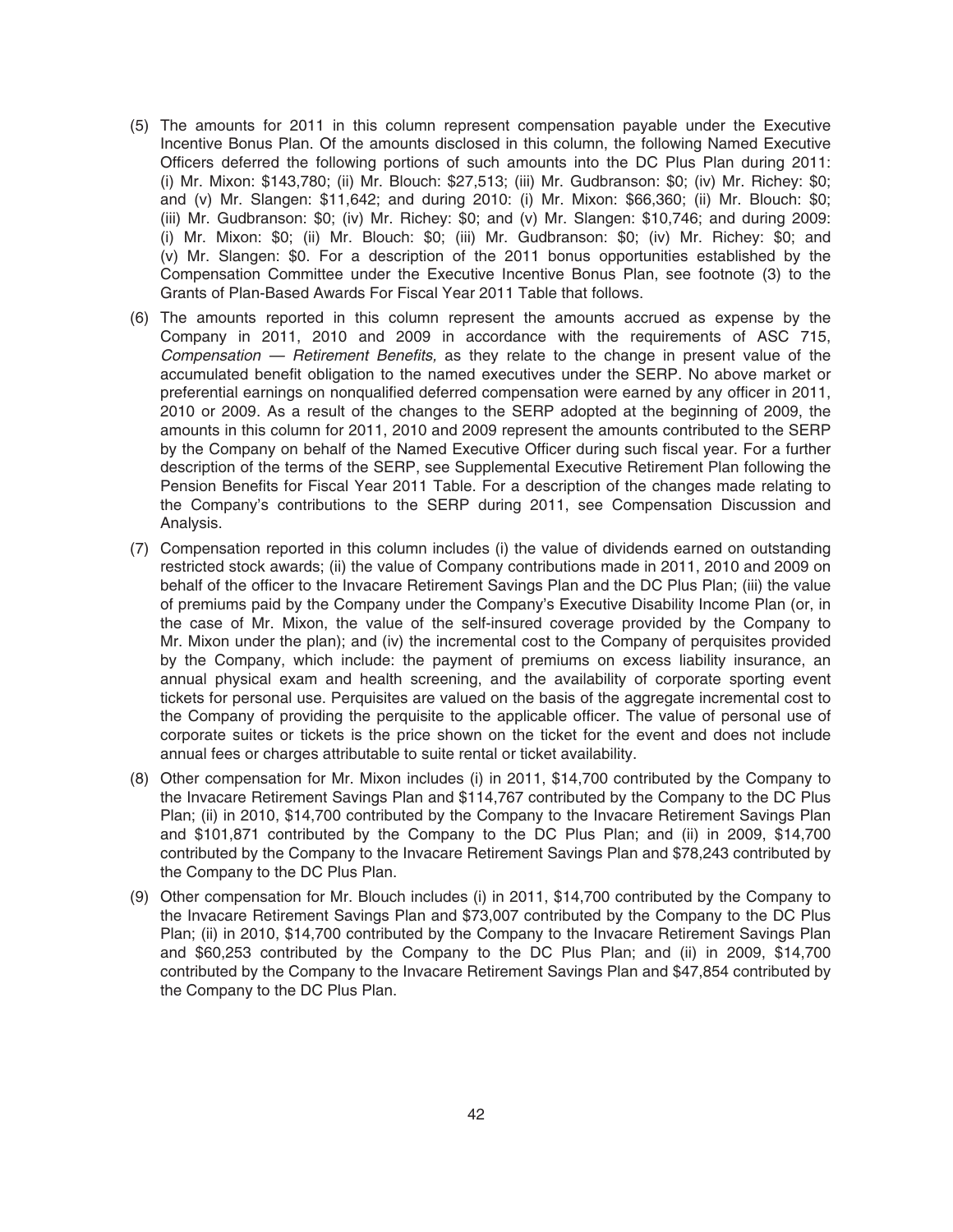- (10) Other compensation for Mr. Gudbranson includes (i) in 2011, \$14,700 contributed by the Company to the Invacare Retirement Savings Plan and \$17,472 contributed by the Company to the DC Plus Plan; (ii) in 2010, \$14,700 contributed by the Company to the Invacare Retirement Savings Plan and \$16,958 contributed by the Company to the DC Plus Plan; and (iii) in 2009, \$14,700 contributed by the Company to the Invacare Retirement Savings Plan and \$10,713 contributed by the Company to the DC Plus Plan.
- (11) Other compensation for Mr. Richey includes (i) in 2011, \$9,800 contributed by the Company to the Invacare Retirement Savings Plan and \$21,651 contributed by the Company to the DC Plus Plan; (ii) in 2010, \$9,800 contributed by the Company to the Invacare Retirement Savings Plan and \$23,608 contributed by the Company to the DC Plus Plan; and (iii) in 2009, \$9,800 contributed by the Company to the Invacare Retirement Savings Plan and \$20,650 contributed by the Company to the DC Plus Plan.
- (12) Other compensation for Mr. Slangen includes (i) in 2011, \$14,700 contributed by the Company to the Invacare Retirement Savings Plan and \$28,759 contributed by the Company to the DC Plus Plan; (ii) in 2010, \$14,700 contributed by the Company to the Invacare Retirement Savings Plan and \$23,284 contributed by the Company to the DC Plus Plan; and (ii) in 2009, \$14,700 contributed by the Company to the Invacare Retirement Savings Plan and \$17,961 contributed by the Company to the DC Plus Plan.

### **Grants of Plan-Based Awards For Fiscal Year 2011**

The following table shows, for the Named Executive Officers, plan-based awards to those officers during 2011, including restricted stock awards and stock option grants, as well as other incentive plan awards.

|                                      |                      | <b>Estimated Future Payouts Under</b> | <b>Non-Equity Incentive Plan</b><br><b>Awards</b> |                         | <b>All Other</b><br><b>Stock</b><br>Awards:<br>Number of<br><b>Shares of</b><br>Stock or<br><b>Units</b><br>(# ) | <b>All Other</b><br>Option<br>Awards:<br>Number of<br><b>Securities</b><br>Underlying<br><b>Options</b><br>$(\#)$ | Exercise<br>or Base<br>Price of<br>Option<br><b>Awards</b><br>(S/Sh) | Grant<br>Date Fair<br>Value of<br><b>Stock</b><br>and<br><b>Option</b> |
|--------------------------------------|----------------------|---------------------------------------|---------------------------------------------------|-------------------------|------------------------------------------------------------------------------------------------------------------|-------------------------------------------------------------------------------------------------------------------|----------------------------------------------------------------------|------------------------------------------------------------------------|
| Name                                 | Grant<br>Date        | <b>Threshold</b><br>$($)$             | Target<br>$($ \$                                  | <b>Maximum</b><br>$($)$ |                                                                                                                  |                                                                                                                   |                                                                      | <b>Awards</b><br>(S/Sh)                                                |
| <b>A. Malachi Mixon, III</b> 8/18/11 |                      |                                       |                                                   |                         | 16,200(1)                                                                                                        |                                                                                                                   |                                                                      | 24.45                                                                  |
|                                      | 8/18/11<br>3/9/11(3) | 21,250                                |                                                   | 850,000 1,275,000       |                                                                                                                  | 61,300(2)                                                                                                         | 24.45                                                                | 9.72                                                                   |
| Gerald B. Blouch  8/18/11            |                      |                                       |                                                   |                         | 26,400(1)                                                                                                        |                                                                                                                   |                                                                      | 24.45                                                                  |
|                                      | 8/18/11<br>3/9/11(3) | 21,250                                |                                                   | 850,000 1,275,000       |                                                                                                                  | 99,700(2)                                                                                                         | 24.45                                                                | 9.72                                                                   |
| Robert K. Gudbranson  8/18/11        |                      |                                       |                                                   |                         | 5,800(1)                                                                                                         |                                                                                                                   |                                                                      | 24.45                                                                  |
|                                      | 8/18/11<br>3/9/11(3) | 7,500                                 | 300,000                                           | 450,000                 |                                                                                                                  | 22,000(2)                                                                                                         | 24.45                                                                | 9.72                                                                   |
| Joseph B. Richey, II 8/18/11         |                      |                                       |                                                   |                         | 3,000(1)                                                                                                         |                                                                                                                   |                                                                      | 24.45                                                                  |
|                                      | 8/18/11<br>3/9/11(3) | 8,156                                 | 326,250                                           | 489,375                 |                                                                                                                  | 11,200(2)                                                                                                         | 24.45                                                                | 9.72                                                                   |
| Louis F.J. Slangen 8/18/11           |                      |                                       |                                                   |                         | 3,000(1)                                                                                                         |                                                                                                                   |                                                                      | 24.45                                                                  |
|                                      | 8/18/11              |                                       |                                                   |                         |                                                                                                                  | 11,200(2)                                                                                                         | 24.45                                                                | 9.72                                                                   |
|                                      | 3/9/11(3)            | 7,463                                 | 298,500                                           | 447,750                 |                                                                                                                  |                                                                                                                   |                                                                      |                                                                        |

<sup>(1)</sup> Restricted shares granted pursuant to the Invacare Corporation 2003 Performance Plan (the "2003 Plan"). These shares vest in 25% increments over four years, commencing November 15, 2012.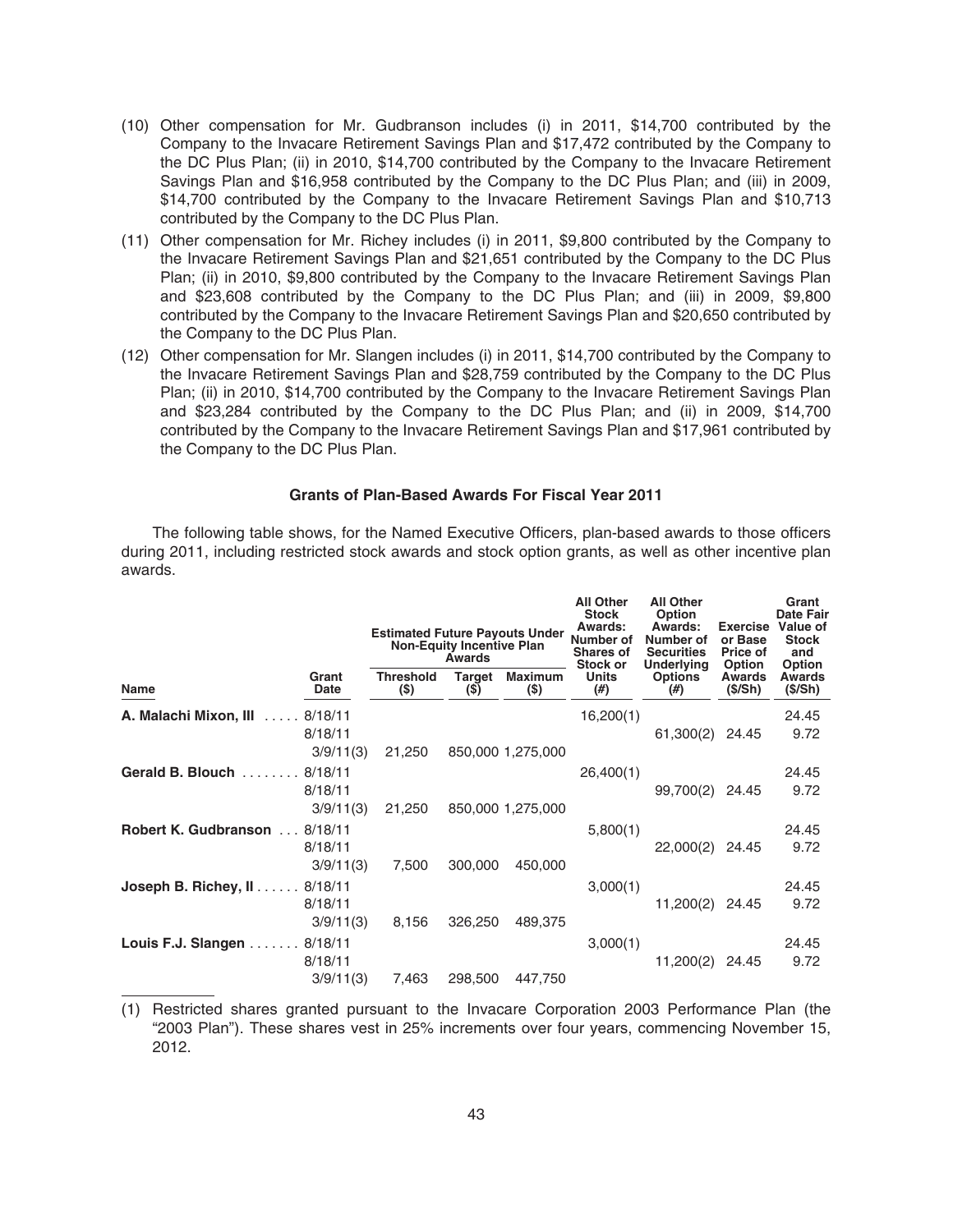- (2) Stock options to purchase common shares of the Company granted under the 2003 Plan. These options become exercisable in 25% increments over four years, commencing September 30, 2012 and expire on August 18, 2021.
- (3) On March 9, 2011, the Compensation Committee established performance goals under the Executive Incentive Bonus Plan for the purpose of providing financial incentives for 2011 to certain key employees, including all of the officers included in the above table. See the Annual Cash Bonus discussion in Compensation Discussion and Analysis above for a description of the terms of these awards.

### *Restricted Stock and Stock Options*

Each of the stock option grants and restricted stock awards set forth in the above table was awarded under the 2003 Plan. Under the 2003 Plan, the stock option and restricted stock award agreements entered into in connection with the awards, the Compensation Committee may make certain adjustments to the awards and the awards may be terminated or amended, as further described below.

Adjustments. In the event of a recapitalization, stock dividend, stock split, reverse stock split, distribution to shareholders (other than cash dividends), or similar transaction, the Compensation Committee can adjust, in any manner that it deems equitable, the number and class of shares that may be issued under the 2003 Plan and the number and class of shares, and the exercise price, applicable to outstanding awards.

Termination of Awards. The Compensation Committee may cancel any awards if, without the Company's prior written consent, the participant (1) within 18 months after the date such participant terminates employment with the Company, renders services for an organization, or engages in a business, that is (in the judgment of the Compensation Committee) in competition with the Company, or (2) discloses to anyone outside of Invacare, or uses for any purpose other than Invacare's business, any confidential information relating to the Company. In addition, the Compensation Committee may, subject to certain conditions in the 2003 Plan and in its discretion, require the participant to return the economic value of any award that the participant realized or obtained prior to and after such participant engaged in any of the above activities.

Amendment of Awards. The Compensation Committee may, in its discretion, amend the terms of any award under the 2003 Plan, including to waive, in whole or in part, any restrictions or conditions applicable to, or to accelerate the vesting of, any award. This authority is subject to certain restrictions. In particular, the Compensation Committee may not amend an award in a manner that impairs the rights of any participant without his or her consent, or to reprice any stock options or stock appreciation rights at a lower exercise price, unless in accordance with an adjustment in the context of certain transactions described above.

In addition, in the event of a change in control of the Company, as defined in the 2003 Plan, unless the Board of Directors determines otherwise, (1) all outstanding stock options and any outstanding stock appreciation rights will become fully exercisable, and (2) all restrictions and conditions applicable to restricted stock and other awards exercisable for common shares of the Company will be deemed to have been satisfied. Any other determination by the Board of Directors that is made after the occurrence of the change in control will not be effective unless a majority of the Directors then in office are "continuing directors" and the determination is approved by a majority of the "continuing directors" for this purpose (or is approved by a committee comprised solely of such "continuing directors"). "Continuing directors" are Directors who were in office prior to the change in control or were recommended or elected to succeed "continuing directors" by a majority of the "continuing directors" then in office (or by a committee comprised solely of such "continuing directors" then in office).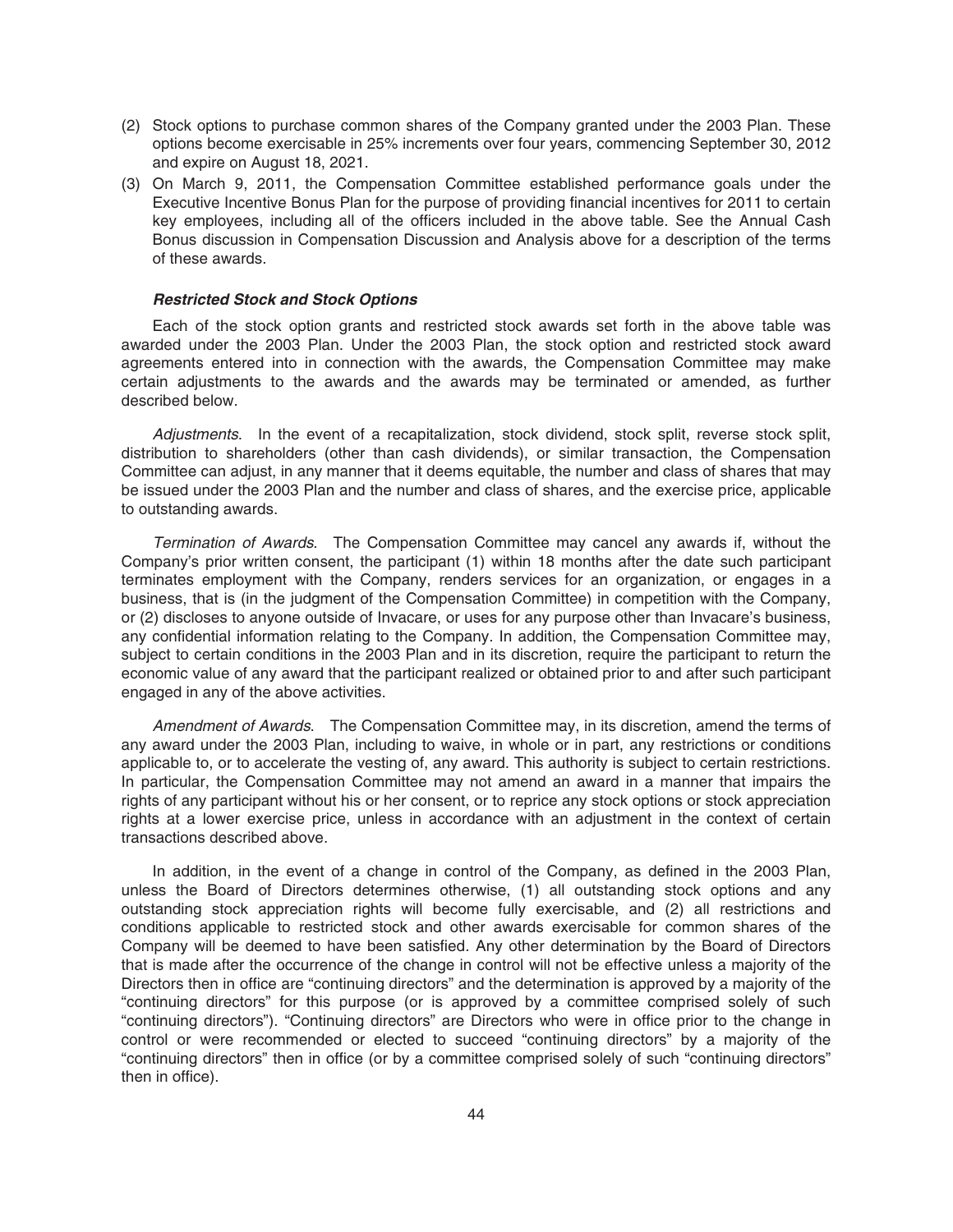If the Board of Directors or any appropriate committee has determined that any fraud or intentional misconduct by a participant in the 2003 Plan was a significant contributing factor to the Company having to restate all or a portion of its financial statement(s), the Board or committee may take, in its discretion, such actions as it deems necessary to remedy the misconduct and prevent its recurrence. In determining what remedies to pursue, the Board or committee will take into account all relevant factors, including whether the restatement was the result of fraud or intentional misconduct. The Board may, to the extent permitted by applicable law, in all appropriate cases, require forfeiture of any equity compensation awarded to the participant for any fiscal period commencing on or after January 1, 2008 if and to the extent that (1) the amount awarded was calculated, or the vesting of the award was, based upon the achievement of certain financial results that were subsequently reduced due to a restatement, (2) the participant engaged in any fraud or intentional misconduct that significantly contributed to the need for the restatement, and (3) the amount or vesting of the equity compensation award that would have been awarded to the participant had the financial results been properly reported would have been lower than the amount actually awarded. In addition, the Board may terminate the participant's employment, authorize legal action, or take such other action to enforce the participant's obligations to the Company as the Board may deem appropriate in view of all the facts surrounding the particular case.

#### *Executive Incentive Bonus Plan*

The Executive Incentive Bonus Plan was unanimously approved and adopted by the Compensation Committee as of March 2, 2005, was approved and adopted by the shareholders of the Company on May 25, 2005, and was reapproved by the shareholders of the Company on May 20, 2010 at the 2010 Annual Meeting. See the Compensation Discussion and Analysis for a discussion of awards under the Executive Incentive Bonus Plan during 2011.

Purpose. The Executive Incentive Bonus Plan is intended to provide an incentive to the Company's executive officers to improve the Company's operating results and to enable the Company to recruit and retain key officers by making the Company's overall compensation program competitive with compensation programs of other companies with which the Company competes for executive talent.

Administration. The plan is administered by the Compensation Committee, which generally has the authority to determine the manner in which the Executive Incentive Bonus Plan will operate, to interpret the provisions of the plan and to make all determinations under the plan.

Eligibility and Participation. All officers of the Company are eligible to be selected to participate in the Executive Incentive Bonus Plan. The Compensation Committee has the discretion to select those officers who will participate in the plan in any given year. A participant must be employed by the Company on the payment date in order to receive an award under the Executive Incentive Bonus Plan, unless the officer's employment terminated prior to the payment date as a result of death, disability, or retirement, or unless the Compensation Committee determines otherwise. For 2011, the Compensation Committee determined that the eligible participants under the plan included Messrs. Mixon, Blouch, Gudbranson, Richey and Slangen, as well as the Company's Senior Vice President, General Counsel and Secretary, the Senior Vice President of Human Resources and the Senior Vice President of Global Commercial Operations.

Awards under the Executive Incentive Bonus Plan. Awards under the plan are designed to ensure that the compensation of the Company's officers is commensurate with their responsibilities and contribution to the success of the Company based on market levels indicated by compensation data obtained from time to time by the Company or the independent compensation consultant engaged by the Compensation Committee. For each calendar year or other predetermined performance period, the Compensation Committee will establish a target bonus for each eligible officer, payable if specified performance goals are satisfied for such performance period.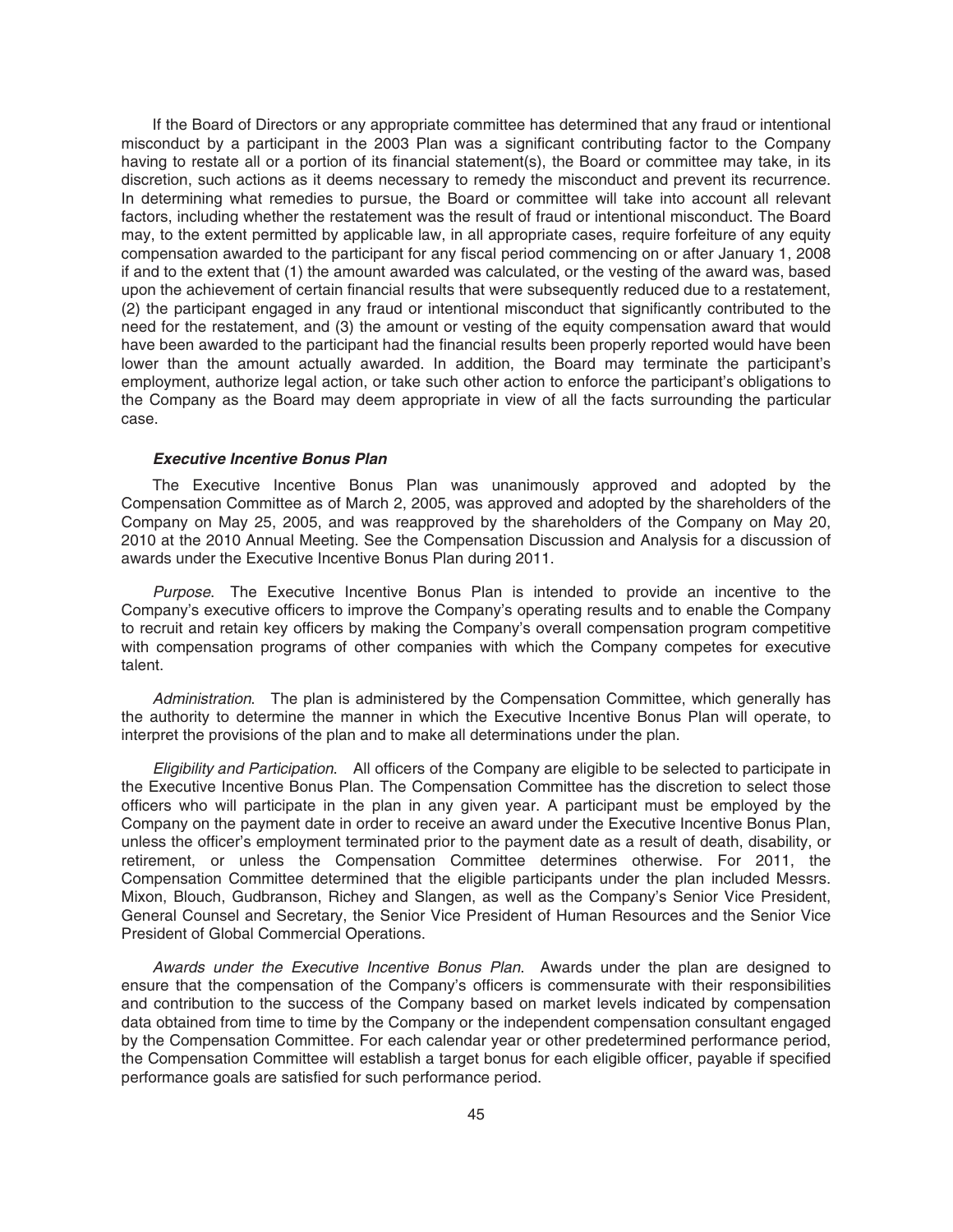Performance Goals. The performance goal for each performance period will provide for a targeted level or levels of performance using one or more of the following predetermined measurements: stock price, net sales, income from operations, earnings before income tax, earnings per share, cost controls, return on assets, and return on net assets employed. For 2011, the bonus award was based upon satisfaction of three targets: (i) an adjusted earnings per share target, (ii) an organic sales growth target, and (iii) a SKU complexity reduction target, as further described in the footnotes to the Grants of Plan-Based Awards For Fiscal Year 2011 Table and in Compensation Discussion and Analysis.

The performance goal for a performance period is established in writing by the Compensation Committee on or before the latest date permissible to enable the bonus award to qualify as "performance based compensation" under Section 162(m) of the Internal Revenue Code. During this same time period, the Compensation Committee may adjust or modify the calculation of a performance goal for the performance period in order to prevent the dilution or enlargement of the rights of participants (1) in the event of, or in anticipation of, any unusual or extraordinary corporate item, transaction, event or development; (2) in recognition of, or in anticipation of, any other unusual or nonrecurring events affecting the Company, or the financial statements of the Company, or in response to, or in anticipation of, changes in applicable laws, regulations, accounting principles or business conditions; and (3) in view of the Compensation Committee's assessment of the Company's business strategy, performance of comparable organizations, economic and business conditions, and any other circumstances deemed relevant by the Compensation Committee. The Compensation Committee may establish various levels of bonus depending upon relative performance toward a performance goal.

The target bonus payable to any officer for a performance period is a specified percentage of the officer's base salary for the performance period, but in no event will the bonus payable to any officer for a performance period exceed \$5,000,000. This maximum bonus amount was set in part to permit the Executive Incentive Bonus Plan to accommodate continued growth of the Company and also to comply with the requirements of Section 162(m) of the Internal Revenue Code. The Board of Directors believes that this limit will provide the Compensation Committee with sufficient flexibility to reward exceptional contributions toward the Company's success.

In the event of a change in control of the Company, the amount payable to each eligible participant in the plan at the time of such change in control would be equal to the greater of (1) the target bonus that would have been paid if the performance goal for the calendar year in which the change in control occurs had been achieved, or (2) the bonus that would have been paid to the participant if the performance goal that was actually achieved during the portion of the calendar year which occurs prior to the change in control is annualized for the entire calendar year.

If the Board of Directors or any appropriate committee has determined that any fraud or intentional misconduct by a participant in the Executive Incentive Bonus Plan was a significant contributing factor to the Company having to restate all or a portion of its financial statement(s), the Board or committee may take, in its discretion, such actions as it deems necessary to remedy the misconduct and prevent its recurrence. In determining what remedies to pursue, the Board or committee will take into account all relevant factors, including whether the restatement was the result of fraud or intentional misconduct. The Board may, to the extent permitted by applicable law, in all appropriate cases, require reimbursement of any bonus or incentive compensation paid to the participant for any fiscal period commencing on or after January 1, 2008 if and to the extent that (1) the amount of incentive compensation was calculated based upon the achievement of certain financial results that were subsequently reduced due to a restatement, (2) the participant engaged in any fraud or intentional misconduct that significantly contributed to the need for the restatement, and (3) the amount of the bonus or incentive compensation that would have been awarded to the participant had the financial results been properly reported would have been lower than the amount actually awarded. In addition,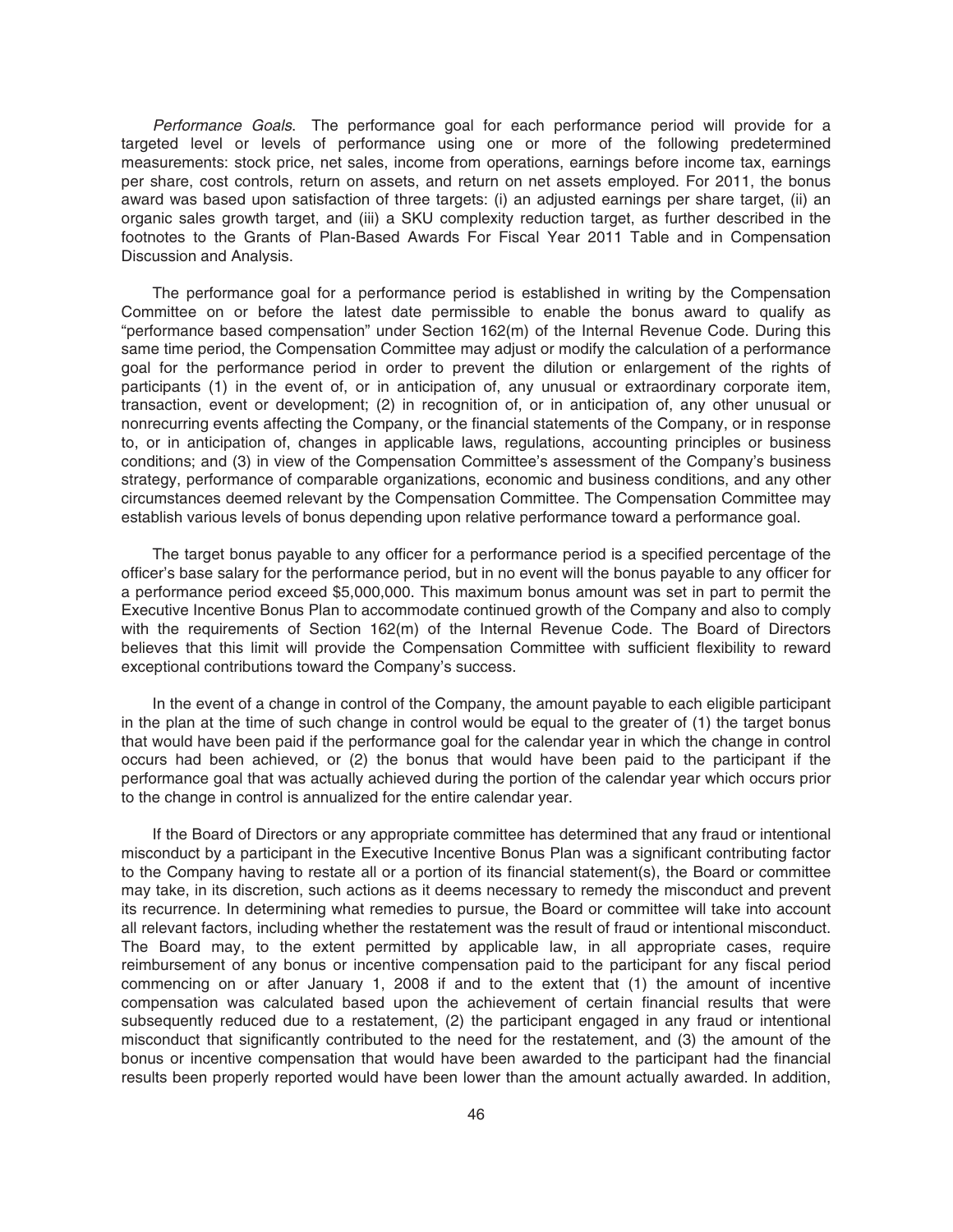the Board may terminate the participant's employment, authorize legal action, or take such other action to enforce the participant's obligations to the Company as the Board may deem appropriate in view of all the facts surrounding the particular case.

Amendment and Termination. The Company reserves the right, exercisable by the Compensation Committee, to amend the Executive Incentive Bonus Plan at any time and in any respect, or to terminate the plan in whole or in part at any time and for any reason. Amendments will be subject to the approval of the Company's shareholders in such manner and with such frequency as is required under Section 162(m) of the Internal Revenue Code.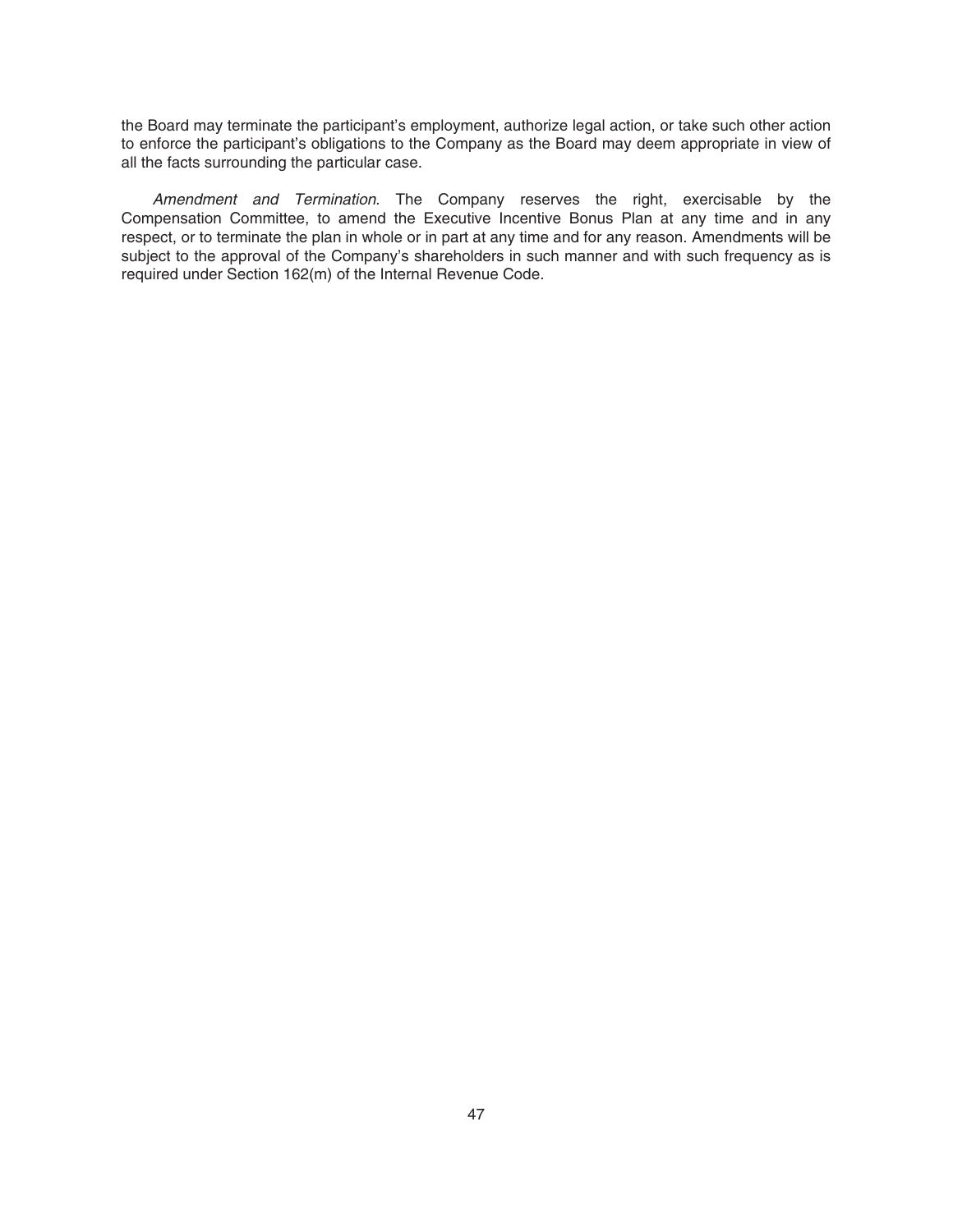## **Outstanding Equity Awards at December 31, 2011**

The following table shows, for the Named Executive Officers, outstanding equity awards held by such officers at December 31, 2011.

|                       | <b>Option Awards</b>                                                                                     |                                                                                                                                                      |                                                                                                                                                                                    |                                             |                                            | <b>Stock Awards</b>                                                                                          |                                                                                                       |                                                                                                                                                                                                                                  |                                                                                                                                                                                           |
|-----------------------|----------------------------------------------------------------------------------------------------------|------------------------------------------------------------------------------------------------------------------------------------------------------|------------------------------------------------------------------------------------------------------------------------------------------------------------------------------------|---------------------------------------------|--------------------------------------------|--------------------------------------------------------------------------------------------------------------|-------------------------------------------------------------------------------------------------------|----------------------------------------------------------------------------------------------------------------------------------------------------------------------------------------------------------------------------------|-------------------------------------------------------------------------------------------------------------------------------------------------------------------------------------------|
| Name                  | <b>Number</b><br>οf<br><b>Securities</b><br><b>Underlying</b><br>Unexercised<br><b>Options</b><br>$(\#)$ | Number of<br><b>Securities</b><br><b>Underlying</b><br><b>Unexercised</b><br><b>Options</b><br>(# <sup>2</sup> )<br><b>Exercisable Unexercisable</b> | <b>Equity</b><br><b>Incentive</b><br>Plan<br>Awards:<br>Number of<br><b>Securities</b><br><b>Underlying</b><br><b>Unexercised</b><br><b>Unearned</b><br><b>Options</b><br>$^{(#)}$ | Option<br><b>Exercise</b><br>Price<br>$($)$ | <b>Option</b><br><b>Expiration</b><br>Date | Number of<br><b>Shares or</b><br>Units of<br><b>Stock That</b><br><b>Have Not</b><br><b>Vested</b><br>$(\#)$ | Market<br>Value of<br><b>Shares or</b><br>Units of<br><b>Stock</b><br>That<br><b>Vested</b><br>$(\$)$ | <b>Equity</b><br><b>Incentive</b><br>Plan<br><b>Awards:</b><br>Number<br>of<br><b>Unearned Unearned</b><br>Shares,<br>Units or<br><b>Other</b><br><b>Rights</b><br>That<br>Have Not Have Not Have Not<br><b>Vested</b><br>$(\#)$ | <b>Equity</b><br>Incentive<br>Plan<br>Awards:<br><b>Market or</b><br><b>Payout</b><br>Value of<br>Shares,<br>Units or<br><b>Other</b><br><b>Rights</b><br>That<br><b>Vested</b><br>$(\$)$ |
| A. Malachi Mixon, III | 122,400                                                                                                  |                                                                                                                                                      |                                                                                                                                                                                    | 36.40                                       | 8/21/12                                    |                                                                                                              |                                                                                                       |                                                                                                                                                                                                                                  |                                                                                                                                                                                           |
|                       | 137,900                                                                                                  |                                                                                                                                                      |                                                                                                                                                                                    | 37.70                                       | 8/20/13                                    |                                                                                                              |                                                                                                       |                                                                                                                                                                                                                                  |                                                                                                                                                                                           |
|                       | 142,000                                                                                                  |                                                                                                                                                      |                                                                                                                                                                                    | 44.30                                       | 8/24/14                                    |                                                                                                              |                                                                                                       |                                                                                                                                                                                                                                  |                                                                                                                                                                                           |
|                       | 120,800                                                                                                  |                                                                                                                                                      |                                                                                                                                                                                    | 41.87                                       | 9/8/15                                     |                                                                                                              |                                                                                                       |                                                                                                                                                                                                                                  |                                                                                                                                                                                           |
|                       | 88,100                                                                                                   |                                                                                                                                                      |                                                                                                                                                                                    | 22.66                                       | 8/23/16                                    |                                                                                                              |                                                                                                       |                                                                                                                                                                                                                                  |                                                                                                                                                                                           |
|                       | 88,100                                                                                                   |                                                                                                                                                      |                                                                                                                                                                                    | 23.71                                       | 8/22/17                                    |                                                                                                              |                                                                                                       |                                                                                                                                                                                                                                  |                                                                                                                                                                                           |
|                       |                                                                                                          |                                                                                                                                                      |                                                                                                                                                                                    |                                             |                                            | 10,650(1)                                                                                                    | 162,839                                                                                               |                                                                                                                                                                                                                                  |                                                                                                                                                                                           |
|                       | 81,375                                                                                                   | 27,125(2)                                                                                                                                            |                                                                                                                                                                                    | 25.79                                       | 8/20/18                                    |                                                                                                              |                                                                                                       |                                                                                                                                                                                                                                  |                                                                                                                                                                                           |
|                       |                                                                                                          |                                                                                                                                                      |                                                                                                                                                                                    |                                             |                                            | 22,270(3)                                                                                                    | 340,508                                                                                               |                                                                                                                                                                                                                                  |                                                                                                                                                                                           |
|                       | 73,250                                                                                                   | 73,250(4)                                                                                                                                            |                                                                                                                                                                                    | 20.48                                       | 8/19/19                                    |                                                                                                              |                                                                                                       |                                                                                                                                                                                                                                  |                                                                                                                                                                                           |
|                       |                                                                                                          |                                                                                                                                                      |                                                                                                                                                                                    |                                             |                                            | 20,400(5)                                                                                                    | 311,916                                                                                               |                                                                                                                                                                                                                                  |                                                                                                                                                                                           |
|                       | 24,750                                                                                                   | 74,250(6)                                                                                                                                            |                                                                                                                                                                                    | 25.24                                       | 8/18/20                                    |                                                                                                              |                                                                                                       |                                                                                                                                                                                                                                  |                                                                                                                                                                                           |
|                       |                                                                                                          |                                                                                                                                                      |                                                                                                                                                                                    |                                             |                                            | 16,200(7)                                                                                                    | 247,698                                                                                               |                                                                                                                                                                                                                                  |                                                                                                                                                                                           |
|                       |                                                                                                          | 61,300(8)                                                                                                                                            |                                                                                                                                                                                    | 24.45                                       | 9/2/21                                     |                                                                                                              |                                                                                                       |                                                                                                                                                                                                                                  |                                                                                                                                                                                           |
| Gerald B. Blouch      | 55,000                                                                                                   |                                                                                                                                                      |                                                                                                                                                                                    | 36.40                                       | 8/21/12                                    |                                                                                                              |                                                                                                       |                                                                                                                                                                                                                                  |                                                                                                                                                                                           |
|                       | 58,700                                                                                                   |                                                                                                                                                      |                                                                                                                                                                                    | 37.70                                       | 8/20/13                                    |                                                                                                              |                                                                                                       |                                                                                                                                                                                                                                  |                                                                                                                                                                                           |
|                       | 56,300                                                                                                   |                                                                                                                                                      |                                                                                                                                                                                    | 44.30                                       | 8/24/14                                    |                                                                                                              |                                                                                                       |                                                                                                                                                                                                                                  |                                                                                                                                                                                           |
|                       | 45,400                                                                                                   |                                                                                                                                                      |                                                                                                                                                                                    | 41.87                                       | 9/8/15                                     |                                                                                                              |                                                                                                       |                                                                                                                                                                                                                                  |                                                                                                                                                                                           |
|                       | 35,500                                                                                                   |                                                                                                                                                      |                                                                                                                                                                                    | 22.66                                       | 8/23/16                                    |                                                                                                              |                                                                                                       |                                                                                                                                                                                                                                  |                                                                                                                                                                                           |
|                       | 35,500                                                                                                   |                                                                                                                                                      |                                                                                                                                                                                    | 23.71                                       | 8/22/17                                    |                                                                                                              |                                                                                                       |                                                                                                                                                                                                                                  |                                                                                                                                                                                           |
|                       |                                                                                                          |                                                                                                                                                      |                                                                                                                                                                                    |                                             |                                            | 3,725(1)                                                                                                     | 56,955                                                                                                |                                                                                                                                                                                                                                  |                                                                                                                                                                                           |
|                       | 28,500                                                                                                   | 9,500(2)                                                                                                                                             |                                                                                                                                                                                    | 25.79                                       | 8/20/18                                    |                                                                                                              |                                                                                                       |                                                                                                                                                                                                                                  |                                                                                                                                                                                           |
|                       |                                                                                                          |                                                                                                                                                      |                                                                                                                                                                                    |                                             |                                            | 8,720(3)                                                                                                     | 133,329                                                                                               |                                                                                                                                                                                                                                  |                                                                                                                                                                                           |
|                       | 27,750                                                                                                   | 27,750(4)                                                                                                                                            |                                                                                                                                                                                    | 20.48                                       | 8/19/19                                    |                                                                                                              |                                                                                                       |                                                                                                                                                                                                                                  |                                                                                                                                                                                           |
|                       |                                                                                                          |                                                                                                                                                      |                                                                                                                                                                                    |                                             |                                            | 8,700(5)                                                                                                     | 133,023                                                                                               |                                                                                                                                                                                                                                  |                                                                                                                                                                                           |
|                       | 12,500                                                                                                   | 37,500(6)                                                                                                                                            |                                                                                                                                                                                    | 25.24                                       | 8/18/20                                    |                                                                                                              |                                                                                                       |                                                                                                                                                                                                                                  |                                                                                                                                                                                           |
|                       |                                                                                                          |                                                                                                                                                      |                                                                                                                                                                                    |                                             |                                            | 26,400(7)                                                                                                    | 403,656                                                                                               |                                                                                                                                                                                                                                  |                                                                                                                                                                                           |
|                       |                                                                                                          | 99,700(8)                                                                                                                                            |                                                                                                                                                                                    | 24.45                                       | 9/2/21                                     |                                                                                                              |                                                                                                       |                                                                                                                                                                                                                                  |                                                                                                                                                                                           |
|                       |                                                                                                          |                                                                                                                                                      |                                                                                                                                                                                    |                                             |                                            |                                                                                                              |                                                                                                       |                                                                                                                                                                                                                                  |                                                                                                                                                                                           |
| Robert K. Gudbranson  | 20,625                                                                                                   | 6,875(9)                                                                                                                                             |                                                                                                                                                                                    | 22.38                                       | 4/1/18                                     |                                                                                                              |                                                                                                       |                                                                                                                                                                                                                                  |                                                                                                                                                                                           |
|                       | 16,725                                                                                                   | 5,575(2)                                                                                                                                             |                                                                                                                                                                                    | 25.79                                       | 8/20/18                                    |                                                                                                              |                                                                                                       |                                                                                                                                                                                                                                  |                                                                                                                                                                                           |
|                       |                                                                                                          |                                                                                                                                                      |                                                                                                                                                                                    |                                             |                                            | 625(10)<br>2,200(1)                                                                                          | 9,556                                                                                                 |                                                                                                                                                                                                                                  |                                                                                                                                                                                           |
|                       | 15,250                                                                                                   | 15,250(4)                                                                                                                                            |                                                                                                                                                                                    | 20.48                                       | 8/19/19                                    |                                                                                                              | 33,638                                                                                                |                                                                                                                                                                                                                                  |                                                                                                                                                                                           |
|                       |                                                                                                          |                                                                                                                                                      |                                                                                                                                                                                    |                                             |                                            | 4,450(3)                                                                                                     | 68,041                                                                                                |                                                                                                                                                                                                                                  |                                                                                                                                                                                           |
|                       | 5,500                                                                                                    | 16,500(6)                                                                                                                                            |                                                                                                                                                                                    | 25.24                                       | 8/18/20                                    |                                                                                                              |                                                                                                       |                                                                                                                                                                                                                                  |                                                                                                                                                                                           |
|                       |                                                                                                          |                                                                                                                                                      |                                                                                                                                                                                    |                                             |                                            | 4,575(5)                                                                                                     | 69,952                                                                                                |                                                                                                                                                                                                                                  |                                                                                                                                                                                           |
|                       |                                                                                                          | 22,000(8)                                                                                                                                            |                                                                                                                                                                                    | 24.45                                       | 9/2/21                                     |                                                                                                              |                                                                                                       |                                                                                                                                                                                                                                  |                                                                                                                                                                                           |
|                       |                                                                                                          |                                                                                                                                                      |                                                                                                                                                                                    |                                             |                                            | 5,800(7)                                                                                                     | 88,682                                                                                                |                                                                                                                                                                                                                                  |                                                                                                                                                                                           |
|                       |                                                                                                          |                                                                                                                                                      |                                                                                                                                                                                    |                                             |                                            |                                                                                                              |                                                                                                       |                                                                                                                                                                                                                                  |                                                                                                                                                                                           |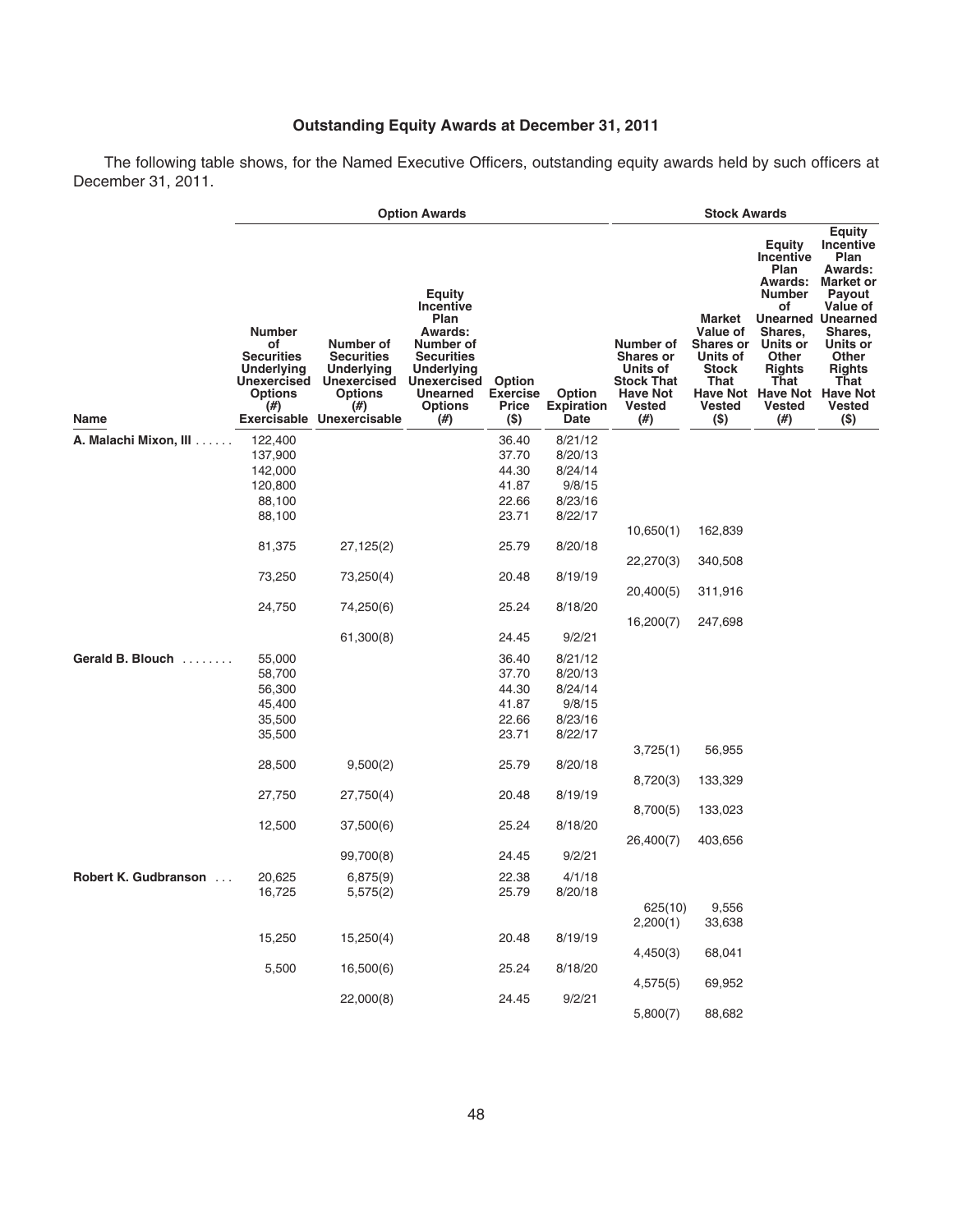|                                 |                                                                                                              | <b>Stock Awards</b>                                                                                                              |                                                                                                                                                                                             |                                                             |                                            |                                                                                                                         |                                                                                                        |                                                                                                                                                                                               |                                                                                                                                                                                                                 |
|---------------------------------|--------------------------------------------------------------------------------------------------------------|----------------------------------------------------------------------------------------------------------------------------------|---------------------------------------------------------------------------------------------------------------------------------------------------------------------------------------------|-------------------------------------------------------------|--------------------------------------------|-------------------------------------------------------------------------------------------------------------------------|--------------------------------------------------------------------------------------------------------|-----------------------------------------------------------------------------------------------------------------------------------------------------------------------------------------------|-----------------------------------------------------------------------------------------------------------------------------------------------------------------------------------------------------------------|
| <b>Name</b>                     | <b>Number</b><br>οf<br><b>Securities</b><br><b>Underlying</b><br><b>Unexercised</b><br><b>Options</b><br>(#) | Number of<br><b>Securities</b><br><b>Underlying</b><br><b>Unexercised</b><br><b>Options</b><br>(# )<br>Exercisable Unexercisable | <b>Equity</b><br><b>Incentive</b><br>Plan<br>Awards:<br>Number of<br><b>Securities</b><br><b>Underlying</b><br><b>Unexercised</b><br><b>Unearned</b><br><b>Options</b><br>(# <sup>2</sup> ) | <b>Option</b><br><b>Exercise</b><br><b>Price</b><br>$($ \$) | Option<br><b>Expiration</b><br><b>Date</b> | Number of<br><b>Shares or</b><br>Units of<br><b>Stock That</b><br><b>Have Not</b><br><b>Vested</b><br>(# <sup>2</sup> ) | Market<br>Value of<br><b>Shares or</b><br>Units of<br><b>Stock</b><br>That<br><b>Vested</b><br>$($ \$) | <b>Equity</b><br>Incentive<br>Plan<br><b>Awards:</b><br><b>Number</b><br>of<br>Shares.<br>Units or<br>Other<br><b>Rights</b><br>That<br>Have Not Have Not Have Not<br><b>Vested</b><br>$(\#)$ | <b>Equity</b><br>Incentive<br>Plan<br>Awards:<br><b>Market or</b><br>Payout<br>Value of<br><b>Unearned Unearned</b><br>Shares,<br>Units or<br><b>Other</b><br><b>Rights</b><br>That<br><b>Vested</b><br>$($ \$) |
| Joseph B. Richey, $\mathbf{II}$ | 17,000                                                                                                       |                                                                                                                                  |                                                                                                                                                                                             | 36.40                                                       | 8/21/12                                    |                                                                                                                         |                                                                                                        |                                                                                                                                                                                               |                                                                                                                                                                                                                 |
|                                 | 15,400                                                                                                       |                                                                                                                                  |                                                                                                                                                                                             | 37.70                                                       | 8/20/13                                    |                                                                                                                         |                                                                                                        |                                                                                                                                                                                               |                                                                                                                                                                                                                 |
|                                 | 25,900                                                                                                       |                                                                                                                                  |                                                                                                                                                                                             | 44.30                                                       | 8/24/14                                    |                                                                                                                         |                                                                                                        |                                                                                                                                                                                               |                                                                                                                                                                                                                 |
|                                 | 22,400                                                                                                       |                                                                                                                                  |                                                                                                                                                                                             | 41.87                                                       | 9/8/15                                     |                                                                                                                         |                                                                                                        |                                                                                                                                                                                               |                                                                                                                                                                                                                 |
|                                 | 9,000                                                                                                        |                                                                                                                                  |                                                                                                                                                                                             | 22.66                                                       | 8/23/16                                    |                                                                                                                         |                                                                                                        |                                                                                                                                                                                               |                                                                                                                                                                                                                 |
|                                 | 9,000                                                                                                        |                                                                                                                                  |                                                                                                                                                                                             | 23.71                                                       | 8/22/17                                    |                                                                                                                         |                                                                                                        |                                                                                                                                                                                               |                                                                                                                                                                                                                 |
|                                 |                                                                                                              |                                                                                                                                  |                                                                                                                                                                                             |                                                             |                                            | 1,200(1)                                                                                                                | 18,348                                                                                                 |                                                                                                                                                                                               |                                                                                                                                                                                                                 |
|                                 | 9,075                                                                                                        | 3,025(2)                                                                                                                         |                                                                                                                                                                                             | 25.79                                                       | 8/20/18                                    |                                                                                                                         |                                                                                                        |                                                                                                                                                                                               |                                                                                                                                                                                                                 |
|                                 |                                                                                                              |                                                                                                                                  |                                                                                                                                                                                             |                                                             |                                            | 2,400(3)                                                                                                                | 36,696                                                                                                 |                                                                                                                                                                                               |                                                                                                                                                                                                                 |
|                                 | 8,250                                                                                                        | 8,250(4)                                                                                                                         |                                                                                                                                                                                             | 20.48                                                       | 8/19/19                                    |                                                                                                                         |                                                                                                        |                                                                                                                                                                                               |                                                                                                                                                                                                                 |
|                                 |                                                                                                              |                                                                                                                                  |                                                                                                                                                                                             |                                                             |                                            | 2,475(5)                                                                                                                | 37,843                                                                                                 |                                                                                                                                                                                               |                                                                                                                                                                                                                 |
|                                 | 3,000                                                                                                        | 9,000(6)                                                                                                                         |                                                                                                                                                                                             | 25.24                                                       | 8/18/20                                    |                                                                                                                         |                                                                                                        |                                                                                                                                                                                               |                                                                                                                                                                                                                 |
|                                 |                                                                                                              |                                                                                                                                  |                                                                                                                                                                                             |                                                             |                                            | 3,000(7)                                                                                                                | 45,870                                                                                                 |                                                                                                                                                                                               |                                                                                                                                                                                                                 |
|                                 |                                                                                                              | 11,200(8)                                                                                                                        |                                                                                                                                                                                             | 24.45                                                       | 9/2/21                                     |                                                                                                                         |                                                                                                        |                                                                                                                                                                                               |                                                                                                                                                                                                                 |
| Louis F.J. Slangen              | 21,800                                                                                                       |                                                                                                                                  |                                                                                                                                                                                             | 36.40                                                       | 8/21/12                                    |                                                                                                                         |                                                                                                        |                                                                                                                                                                                               |                                                                                                                                                                                                                 |
|                                 | 21,500                                                                                                       |                                                                                                                                  |                                                                                                                                                                                             | 37.70                                                       | 8/20/13                                    |                                                                                                                         |                                                                                                        |                                                                                                                                                                                               |                                                                                                                                                                                                                 |
|                                 | 25,900                                                                                                       |                                                                                                                                  |                                                                                                                                                                                             | 44.30                                                       | 8/24/14                                    |                                                                                                                         |                                                                                                        |                                                                                                                                                                                               |                                                                                                                                                                                                                 |
|                                 | 22,400                                                                                                       |                                                                                                                                  |                                                                                                                                                                                             | 41.87                                                       | 9/8/15                                     |                                                                                                                         |                                                                                                        |                                                                                                                                                                                               |                                                                                                                                                                                                                 |
|                                 | 9,000                                                                                                        |                                                                                                                                  |                                                                                                                                                                                             | 22.66                                                       | 8/23/16                                    |                                                                                                                         |                                                                                                        |                                                                                                                                                                                               |                                                                                                                                                                                                                 |
|                                 | 9,000                                                                                                        |                                                                                                                                  |                                                                                                                                                                                             | 23.71                                                       | 8/22/17                                    |                                                                                                                         |                                                                                                        |                                                                                                                                                                                               |                                                                                                                                                                                                                 |
|                                 |                                                                                                              |                                                                                                                                  |                                                                                                                                                                                             |                                                             |                                            | 1,200(1)                                                                                                                | 18,348                                                                                                 |                                                                                                                                                                                               |                                                                                                                                                                                                                 |
|                                 | 9,075                                                                                                        | 3,025(2)                                                                                                                         |                                                                                                                                                                                             | 25.79                                                       | 8/20/18                                    |                                                                                                                         |                                                                                                        |                                                                                                                                                                                               |                                                                                                                                                                                                                 |
|                                 |                                                                                                              |                                                                                                                                  |                                                                                                                                                                                             |                                                             |                                            | 2,680(3)                                                                                                                | 40,977                                                                                                 |                                                                                                                                                                                               |                                                                                                                                                                                                                 |
|                                 | 8,250                                                                                                        | 8,250(4)                                                                                                                         |                                                                                                                                                                                             | 20.48                                                       | 8/19/19                                    |                                                                                                                         |                                                                                                        |                                                                                                                                                                                               |                                                                                                                                                                                                                 |
|                                 |                                                                                                              |                                                                                                                                  |                                                                                                                                                                                             |                                                             |                                            | 2,475(5)                                                                                                                | 37,843                                                                                                 |                                                                                                                                                                                               |                                                                                                                                                                                                                 |
|                                 | 3,000                                                                                                        | 9,000(6)                                                                                                                         |                                                                                                                                                                                             | 25.24                                                       | 8/18/20                                    |                                                                                                                         |                                                                                                        |                                                                                                                                                                                               |                                                                                                                                                                                                                 |
|                                 |                                                                                                              |                                                                                                                                  |                                                                                                                                                                                             |                                                             |                                            | 3,000(7)                                                                                                                | 45,870                                                                                                 |                                                                                                                                                                                               |                                                                                                                                                                                                                 |
|                                 |                                                                                                              | 11,200(8)                                                                                                                        |                                                                                                                                                                                             | 24.45                                                       | 9/2/21                                     |                                                                                                                         |                                                                                                        |                                                                                                                                                                                               |                                                                                                                                                                                                                 |

(1) These restricted shares vest on November 15, 2012.

(2) These stock options become exercisable in 25% increments over four years commencing September 30, 2009.

(3) These restricted shares vest in 25% increments over four years commencing November 15, 2010.

(4) These stock options become exercisable in 25% increments over four years commencing September 30, 2010.

(5) These restricted shares vest in 25% increments over four years commencing November 15, 2011.

(6) These stock options become exercisable in 25% increments over four years commencing September 30, 2011.

(7) These restricted shares vest in 25% increments over four years commencing November 15, 2012.

(8) These stock options become exercisable in 25% increments over four years commencing September 30, 2012.

(9) These stock options become exercisable in 25% increments over four years commencing March 31, 2009.

(10) These restricted shares vest in 25% increments over four years commencing May 15, 2009.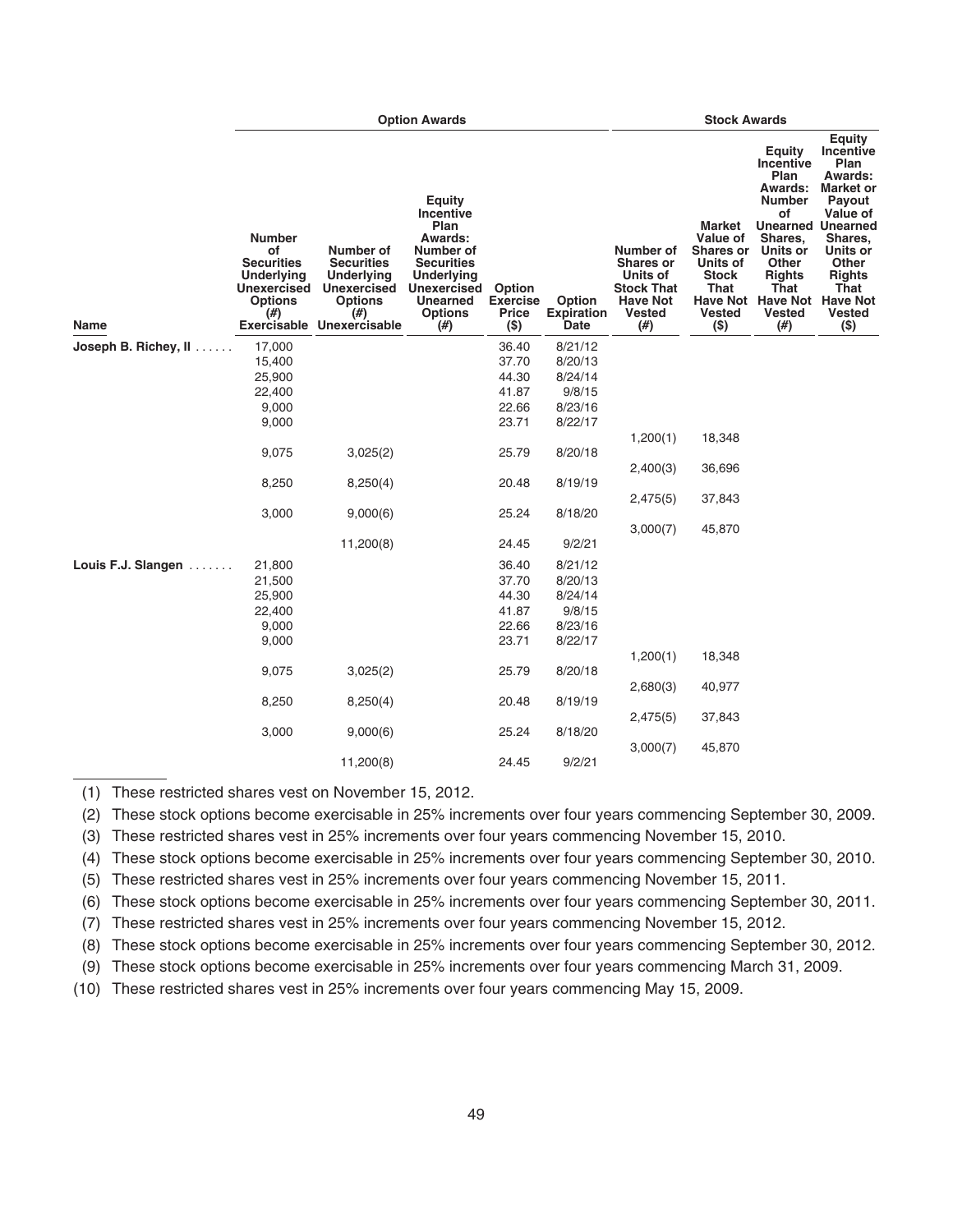### **Option Exercises and Stock Vested During Fiscal Year 2011**

The following table shows, for the Named Executive Officers, information regarding each exercise of a stock option and each vesting of restricted stock during 2011.

|                      |                                                                        | <b>Option Awards</b>                          | <b>Stock Awards</b>                                                     |                                                |  |
|----------------------|------------------------------------------------------------------------|-----------------------------------------------|-------------------------------------------------------------------------|------------------------------------------------|--|
| <b>Name</b>          | Number of<br><b>Shares</b><br><b>Acquired</b><br>on Exercise<br>$(\#)$ | <b>Value Realized</b><br>on Exercise<br>$($)$ | Number of<br><b>Shares</b><br><b>Acquired</b><br>on Vesting<br>$^{(#)}$ | <b>Value Realized</b><br>on Vesting<br>$($ \$) |  |
|                      |                                                                        |                                               | 8,800<br>10,650<br>11,135<br>6,800                                      | 186,560<br>225,780<br>236,062<br>144,160       |  |
|                      |                                                                        |                                               | 3,550<br>3,725<br>4,360<br>2,900                                        | 75,260<br>78,970<br>92,432<br>61,480           |  |
| Robert K. Gudbranson |                                                                        |                                               | 625<br>2,200<br>2,225<br>1,525                                          | 20,619<br>46,640<br>47,170<br>32,330           |  |
| Joseph B. Richey, II |                                                                        |                                               | 900<br>1,200<br>1,200<br>825                                            | 19,080<br>25,440<br>25,440<br>17,490           |  |
| Louis F.J. Slangen   |                                                                        |                                               | 900<br>1,200<br>1,340<br>825                                            | 19,080<br>25,440<br>28,408<br>17,490           |  |

## **Pension Benefits for Fiscal Year 2011**

The following table presents certain information for each of the Named Executive Officers with respect to the SERP.

| Name                  | Plan Name(1) | <b>Number of Years</b><br><b>Credited Service</b><br>$^{(#)}$ | <b>Present</b><br>Value of<br><b>Accumulated</b><br>Benefit<br>(\$)(2) | <b>Payments During</b><br>Last Fiscal Year<br>(\$)(3) |
|-----------------------|--------------|---------------------------------------------------------------|------------------------------------------------------------------------|-------------------------------------------------------|
| A. Malachi Mixon, III | <b>SERP</b>  | 31                                                            | 11,173,014(4)                                                          |                                                       |
| Gerald B. Blouch      | <b>SERP</b>  | 20                                                            | 5,710,871                                                              | 7.004                                                 |
| Robert K. Gudbranson  | <b>SERP</b>  | 8(5)                                                          | 736.065                                                                | 2,500                                                 |
| Joseph B. Richey, II  | <b>SERP</b>  | 27                                                            | 1,673,180                                                              |                                                       |
| Louis F.J. Slangen    | <b>SERP</b>  | 24                                                            | 2,569,402                                                              | 1.909                                                 |

(1) The SERP is the Company's original Supplemental Executive Retirement Plan, as amended and restated into a cash balance plan which is intended to work in tandem with the original plan to operate effectively as one plan, as further described below under Supplemental Executive Retirement Plan (collectively, the "SERP").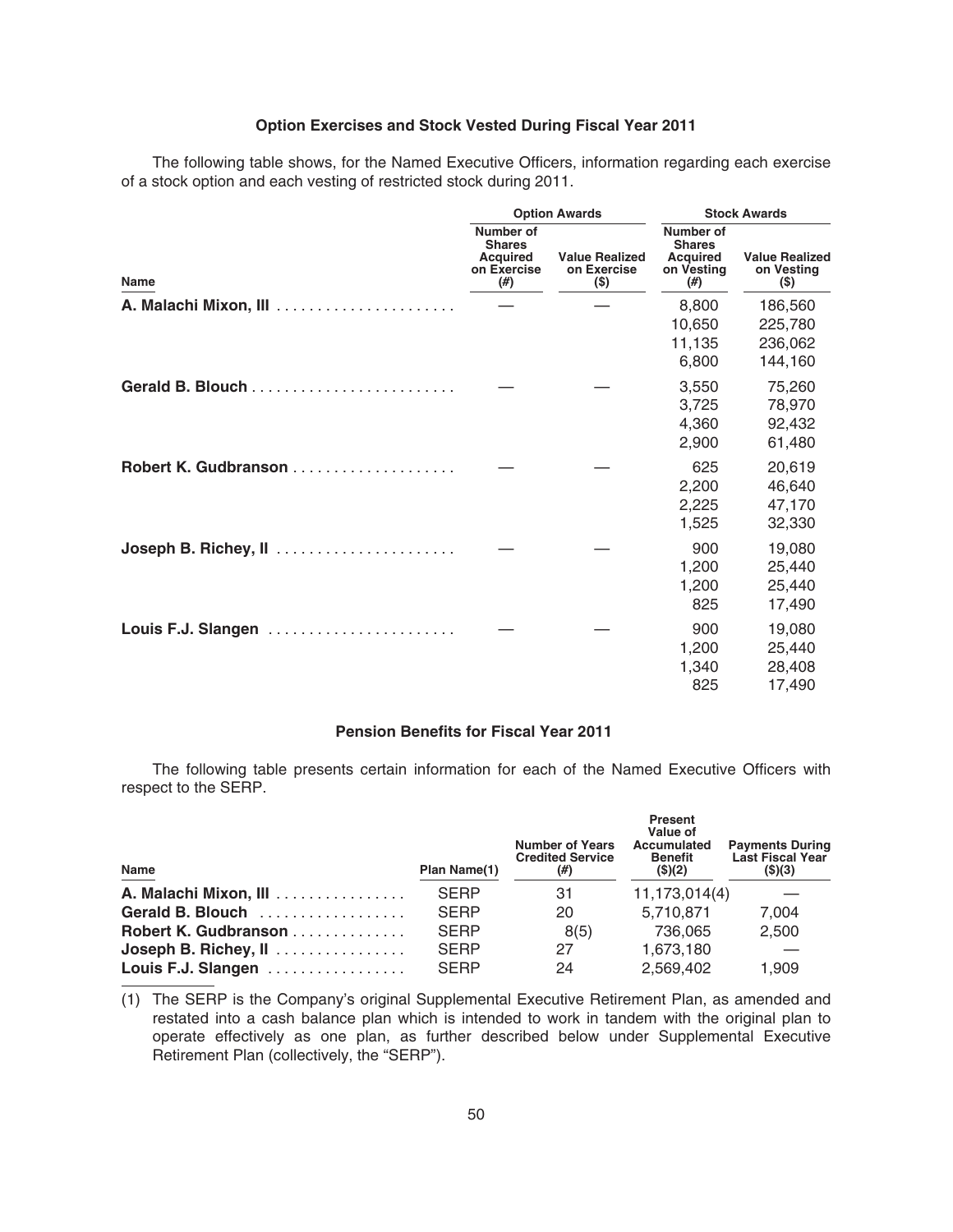- (2) This column presents the actuarial present value of each officer's accumulated benefit under the SERP, computed as of the same pension plan measurement date used for financial statement reporting purposes. For purposes of this calculation, (i) Named Executive Officers are assumed to have worked until the normal retirement age as defined in the SERP, which is the attainment of age 65 and (ii) Messrs. Mixon and Richey are assumed to have retired at December 31, 2011, at ages 71 and 75, respectively.
- (3) Payments during the last fiscal year are equal to taxable distributions made from the executive's account balance under the plan to cover his or her FICA tax obligations due on the vested accrued benefit obligations as of December 31, 2011, and the related income tax on such distributions.
- (4) In recognition of Mr. Mixon's successful completion of management succession planning and his past contributions to the Company, in 2000, the Compensation Committee waived the "Company contribution offset" to his SERP balance.
- (5) In consideration of his rejoining the Company in 2008, Mr. Gudbranson was credited with five years of service under the SERP.

#### *Supplemental Executive Retirement Plan*

In 1995, the Company established the Supplemental Executive Retirement Plan for certain executive officers to supplement other savings plans offered by the Company so as to provide a specific level of replacement compensation for retirement. In order to comply with Section 409A of the Code, the Supplemental Executive Retirement Plan has been amended and restated, effective as of December 31, 2008, as the Invacare Corporation Cash Balance Supplemental Executive Retirement Plan, which is referred to in this proxy statement as the "SERP."

Prior to amendment, the SERP provided for an annual benefit equal to 50% of a participant's annual base salary and target bonus on the April 1 immediately preceding or coincident with the date of termination. The benefit was reduced if the participant had less than 15 years of service with the Company. As amended, the SERP provides a benefit stated as a hypothetical account balance. Current participants, who were participants in the SERP prior to amendment, receive annual credits in the amount and for a maximum number of years as specified in their participation agreements. For such participants, the annual credits, together with annual interest credits, were structured with the intent to result in a benefit at normal retirement age that is substantially equivalent to the benefit that would have been provided at normal retirement age under the SERP prior to amendment. Future participants would receive annual credits that are a specified percentage (ranging from 8% to 35%, based on age at date of entry) of their annual base salary and target bonus for each year of employment, plus annual interest credits. The annual credits for such participants would not be made for any year in which the participant's account balance at June 30 is equal to or greater than 3.65 times that year's base salary and target bonus. Effective July 1, 2011, the Compensation Committee suspended the contributions by the Company to the SERP (see Compensation Discussion and Analysis).

Normal retirement age is age 65 or attainment of age 62 with 15 years of service with the Company. Annual interest credits at the established interest crediting rate will continue as long as the participant retains an account under the SERP. The interest crediting rate was initially set at 6% per year, compounded annually, and may be changed from time to time by the Compensation Committee. Effective July 1, 2011, the Compensation Committee reduced the interest crediting rate to 0% (see Compensation Discussion and Analysis). A participant will vest in his benefit in 20% increments over 5 years; however, payment of a participant's benefit generally will be made no earlier than normal retirement age, even if a participant terminates employment with a vested benefit prior to reaching normal retirement age. Also, retirement benefits generally are delayed until at least the later of the seventh month or the January after termination of employment. Upon entry into the SERP, a participant can make an election to receive his benefit, when it is ultimately paid, either in the form of a lump sum payment or in annual installments over a period not to exceed 25 years.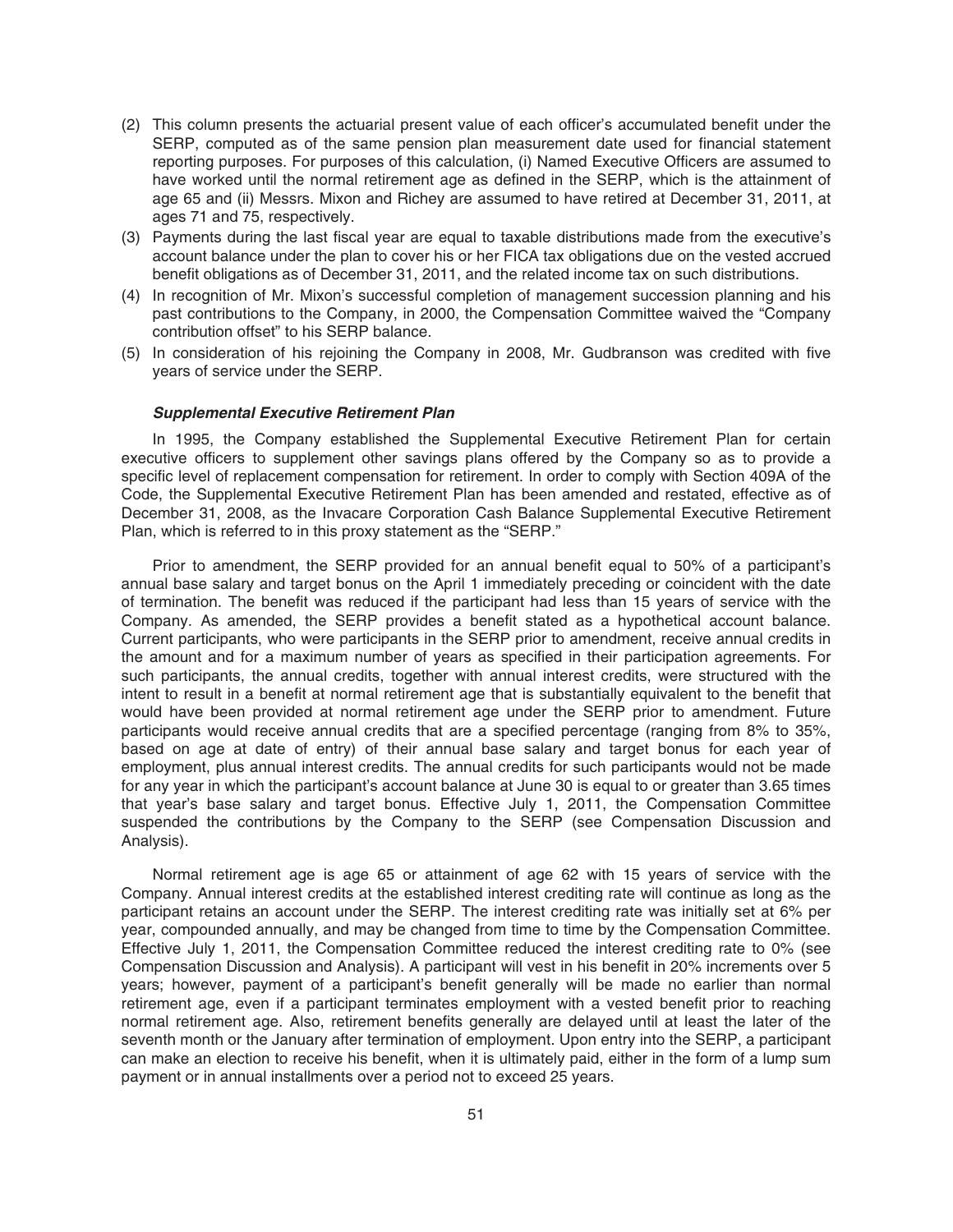Notwithstanding the foregoing, if a participant's employment is terminated within two years following a "change in control" (as such term is defined in the SERP), the participant's account will become fully vested. In addition, his or her account will be credited with such additional amount as is necessary to bring the balance of the account to an amount equal to 3.65 times the greater of base salary plus target bonus for the year of termination or the preceding year, discounted from normal retirement age to the date of termination of employment (if earlier) at the interest crediting rate compounded annually. Payment of the benefit to such participant shall be made six months after termination of employment. Furthermore, if a participant dies prior to distribution of his or her benefits, a lump sum payment of the greater of his account balance or his base salary and target bonus at the time of death will be paid to his beneficiary within 30 days after death. If a participant's employment is terminated by reason of "disability" (as defined in the SERP), the participant will be entitled to an enhanced retirement benefit of not less than 3.65 times base salary plus target bonus, prorated for less than 15 years of service.

The SERP is a nonqualified plan and, thus, the benefits accrued under this plan would be subject to the claims of the Company's general creditors if the Company were to file for bankruptcy. The benefits will be paid (1) from an irrevocable grantor trust which has been partially funded from the Company's general funds and/or (2) directly from the Company's general funds.

### **Nonqualified Deferred Compensation for Fiscal Year 2011**

The following table presents information for each of the Named Executive Officers regarding contributions, earnings, withdrawals and balances under the DC Plus Plan.

| Name                  | <b>Executive</b><br><b>Contributions</b><br>in 2011<br>$($ \$) $(1)$ | Company<br><b>Contributions</b><br>in 2011<br>$($ \$)(2) | Aggregate<br>Earnings<br>in 2011<br>$($ \$) $($ 3 $)$ | Aggregate<br>Withdrawals/<br><b>Distributions</b><br>(\$) | Aggregate<br><b>Balance at</b><br>December 31.<br>2011<br>(\$)(4) |
|-----------------------|----------------------------------------------------------------------|----------------------------------------------------------|-------------------------------------------------------|-----------------------------------------------------------|-------------------------------------------------------------------|
| A. Malachi Mixon, III | 169,280                                                              | 114,767                                                  | (2,389)                                               |                                                           | 1,350,022                                                         |
| Gerald B. Blouch      | 53,013                                                               | 73,007                                                   | 27.581                                                |                                                           | 1,382,171                                                         |
| Robert K. Gudbranson  |                                                                      | 17,472                                                   | 10(8)                                                 |                                                           | 45,145                                                            |
| Joseph B. Richey, II  |                                                                      | 21.651                                                   | (2,078)                                               |                                                           | 140,400                                                           |
| Louis F.J. Slangen    | 23,942                                                               | 28,759                                                   | (5,731)                                               |                                                           | 1,873,430                                                         |

- (1) The amounts reported in this column represent the portion of the officer's salary and/or bonus, as reported in the "Salary" and "Non-Equity Incentive Plan Compensation" columns of the Summary Compensation Table, that was deferred into the plan.
- (2) The amounts reported in this column have been included with respect to each officer in the "All Other Compensation" column of the Summary Compensation Table above, as described in footnotes (7), (8), (9), (10), (11) and (12) to that table.
- (3) No portion of the amounts reported in this column that represent accrued interest has been included in the "Change in Pension Value and Nonqualified Deferred Compensation Earnings" column of the Summary Compensation Table, since none of the amounts reported in this column represent above-market or preferential interest or earnings accrued on the applicable plan. Please see the discussion below under DC Plus Plan for a description of how earnings under the plan are calculated.
- (4) Other than Company contributions (and the earnings thereon) made by the Company on behalf of each Named Executive Officer, the account balances shown in this column are solely attributable to deferrals by the Named Executive Officers of previously earned compensation and the earnings on these amounts.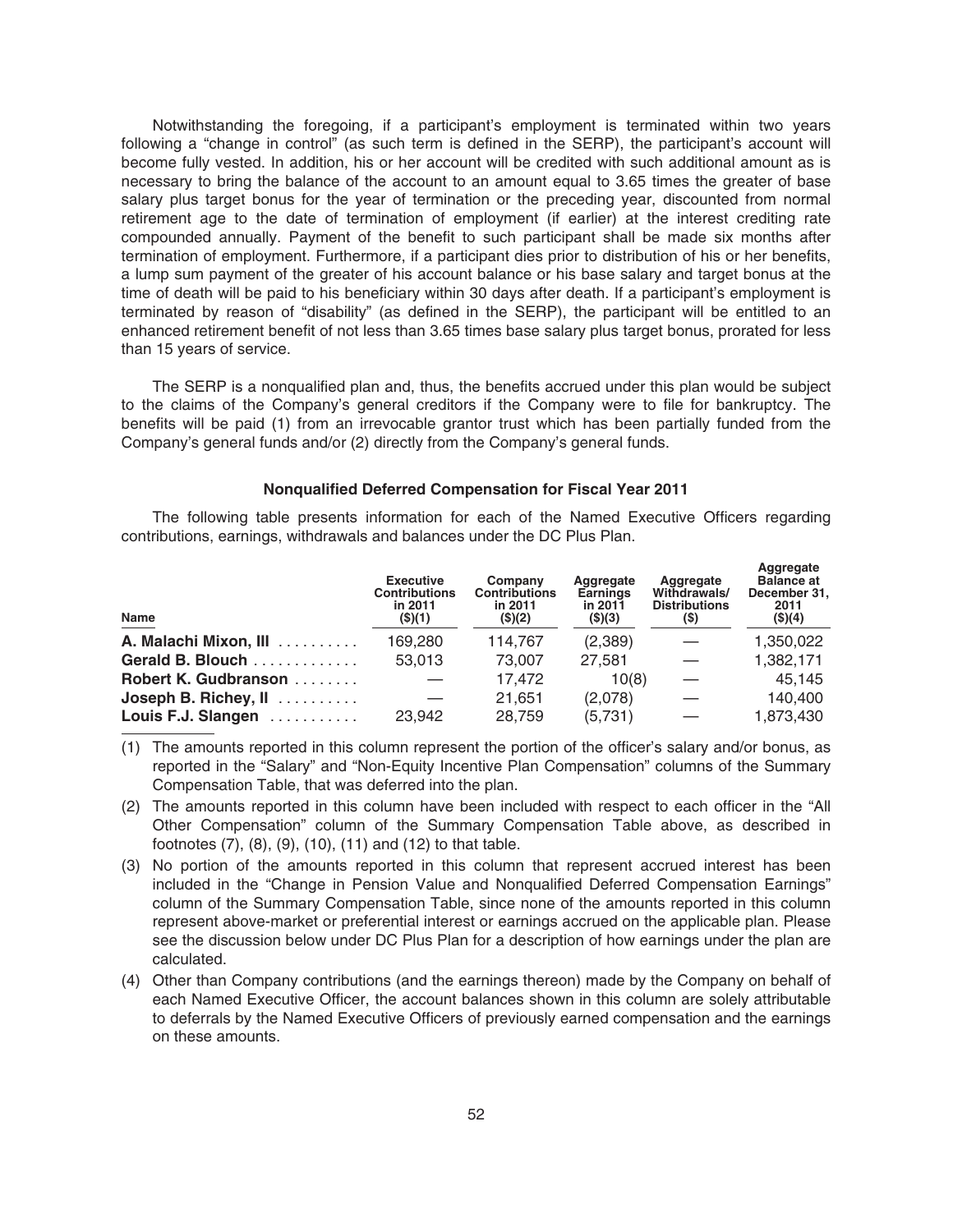### *DC Plus Plan*

The DC Plus Plan is a non-qualified contributory savings plan for highly compensated employees. The program is offered to allow participants to defer compensation above the amount allowed in the Invacare Retirement Savings Plan, the Company's qualified retirement plan, and to provide participants with additional pre-tax savings opportunities. The DC Plus Plan is the successor to a prior non-qualified plan, the 401(k) Plus Plan. In 2004, the Company froze what was originally established as the 401(k) Plus Plan and prohibited further deferrals and contributions to that plan for compensation earned after December 31, 2004. It then adopted the DC Plus Plan, effective January 1, 2005, in order to address the requirements of Section 409A of the Code. All benefits of the participants earned and vested in the 401(k) Plus Plan as of December 31, 2004 remain preserved under and subject to the existing plan provisions. These plans are referred to in this proxy statement collectively as the "DC Plus Plan."

The DC Plus Plan allows participants to defer all or any portion of their annual cash bonus compensation and up to 50% of their salary into the plan. The Company has the discretion to provide matching contribution credits on amounts deferred, in accordance with the matching contribution percentage formula provided under the Retirement Savings Plan. The Company also has the discretion to provide for quarterly contribution credits on amounts of compensation in excess of the qualified plan compensation limit, in accordance with the quarterly contribution formula under the Retirement Savings Plan. For 2011, if the participant deferred at least 3% of compensation to the DC Plus Plan, the match was 2% of compensation deferred under the DC Plus Plan. During the first half of 2011, quarterly contributions were 4% of compensation in excess of the qualified plan compensation limit, without regard to the amount of deferrals made under the DC Plus Plan; however, effective July 1, 2011, the quarterly contribution rate was reduced to 1% (see Compensation Discussion and Analysis). Effective January 1, 2011, the DC Plus Plan was amended to permit the Company to enter into agreements with individual executives to provide for special discretionary contributions to be made on behalf of the executive in the amount specified in the agreement, which contributions would be made in lieu of the executive's participation in the SERP.

Participants may allocate contributions among an array of funds representing a full range of risk/ return profiles, including Company common shares reflected in phantom share units. Employee deferrals and contributions by the Company for the benefit of each employee are credited with earnings, gains or losses based on the performance of investment funds selected by the employee. Earnings under the DC Plus Plan in 2011 were based on the following funds, which had the following annual returns in 2011: Fidelity VIP Money Market SVC, 0.03%; PIMCO VIT Total Return Admin, 3.61%; PIMCO VIT Real Return Admin, 11.67%; T Rowe Price Equity Income I, -0.73%; Fidelity VIP Index 500 Initial, 2.04%; T. Rowe Price Blue Chip Growth, 1.52%; Janus Aspen Perkins Mid Cap Value Instl, -2.64%; Morgan Stanley UIF Mid Cap Growth I, -7.12%; Royce Capital Small Cap, -3.28%; Alger American Small Cap Growth, -3.18%; MFS VIT II International Value Initial, -1.52%; American Fund IS International 2, -13.96%; and Invacare common shares, -49.22%. This array of funds is comparable to the array of funds offered for investment under the Invacare Retirement Savings Plan. Participants do not have any direct interest in or ownership of the funds. Participants' contributions are always 100% vested and employer contributions vest according to a five year graduated scale.

Distributions under the DC Plus Plan may be made only upon termination of the participant's employment, death, or hardship, or at the time specified by the participant at the time of deferral in accordance with the terms of the plan. In contrast, amounts held under the original 401(k) Plus Plan may still be distributed at any time at the election of the participant, subject to the forfeiture by the participant of 5% of the amount distributed. All distributions under the DC Plus Plan are in the form of cash. Distributions due to termination of employment are made within 90 days after termination of employment (or the seventh month after termination of employment in the case of key employees (as that term is defined in the Code)). Distributions are paid in the form of a lump sum, except that a participant may elect to have payment made in annual installments over a period of up to 15 years if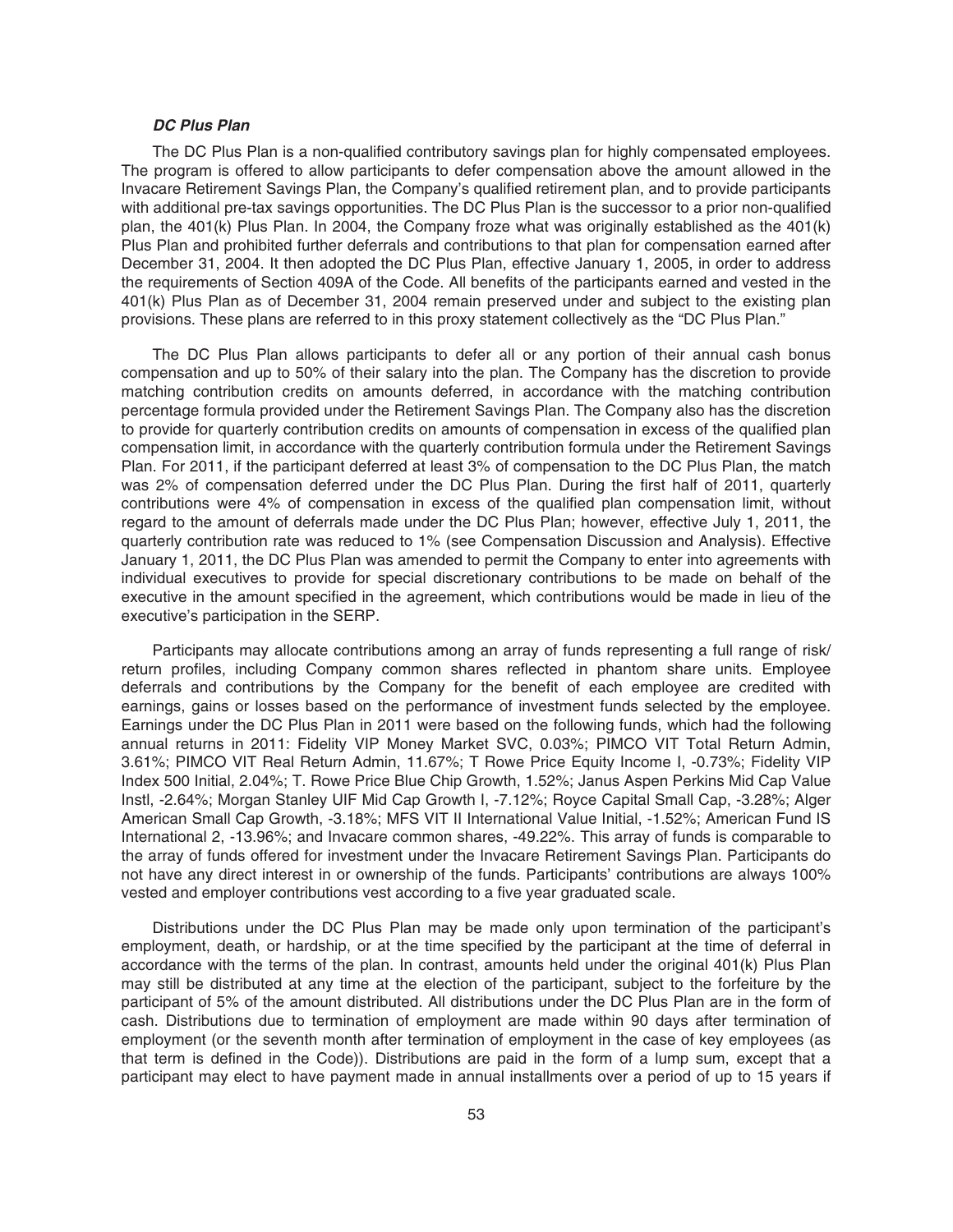termination occurs after retirement age (age 55 with 10 years of service) and the account is over a minimum amount. Elections to participate in the DC Plus Plan must be made by the employee in accordance with the requirements of the plan and applicable law.

#### **Other Potential Post-Employment Compensation**

### **Severance and Change of Control Benefits**

Upon termination of employment for certain reasons (other than a termination following a change of control of the Company) severance benefits may be paid to the Named Executive Officers. The severance benefits payable to Mr. Blouch are addressed in his Severance Protection Agreement, discussed below, and the severance benefits payable to Messrs. Gudbranson, Richey and Slangen are addressed in the description of each of their respective letter agreements below. Mr. Mixon is not covered under a general severance agreement, but is entitled to receive benefits under a change of control agreement (discussed below under Change of Control Agreements) like all of the other Named Executive Officers and under a Chairman Retirement Program (discussed below under Chairman Retirement Program).

### *Severance Protection Agreement*

In 2002, the Company entered into a Severance Protection Agreement with Mr. Blouch. Under the terms of the agreement, if Mr. Blouch's employment is terminated by reason of death or disability, by the Company for cause (as defined in the agreement) or by Mr. Blouch other than for good reason (as defined in the agreement), he or his estate is entitled to receive payment of any compensation and benefits accrued but unpaid at the time of such termination. If Mr. Blouch's employment is terminated by the Company other than for cause or by Mr. Blouch for good reason (but not due to death or disability), he then is entitled to receive the following benefits:

- compensation equal to three times the amount of his then applicable annual base salary, to be paid in a lump sum no later than six months and a day following termination or, if earlier, by the 15th day of the third month following the calendar year in which termination occurred ("Shortterm Date");
- 75% of his target bonus for the year in which employment ends, to be paid in a lump sum no later than the Short-term Date;
- any then-outstanding stock option grant or stock award shall immediately vest in full as of the date of termination of employment; and
- the exercise period of any unexercised stock option shall be extended until two years after the date of termination of employment (unless the option expires earlier by its terms). In addition, Mr. Blouch may exercise all options by means of a cashless exercise program, so long as (a) the program is permitted under applicable law, and (b) the Company is not required to recognize additional compensation expense as a result of the exercise.

In accordance with the terms described above, assuming that Mr. Blouch's employment with the Company was terminated by the Company other than for cause or by Mr. Blouch for good reason (but not due to death or disability) as of December 31, 2011, the amounts and/or values of the benefits he would be entitled to receive are as follows: (1) \$2,550,000 in respect of three times his applicable base salary; (2) \$637,500 in respect of 75% of his applicable target bonus; and (3) \$726,963 in respect of the present value of acceleration of vesting of outstanding unvested stock option grants and restricted stock awards and of the extension of the exercise periods of outstanding unexercised stock options, for a total of \$3,914,463. The agreement also provides that, if applicable, Mr. Blouch would be entitled to a lump sum payment as necessary to "gross up," on an after-tax basis, Mr. Blouch's compensation for all excise taxes and any penalties and interest imposed by Section 4999 of the Code.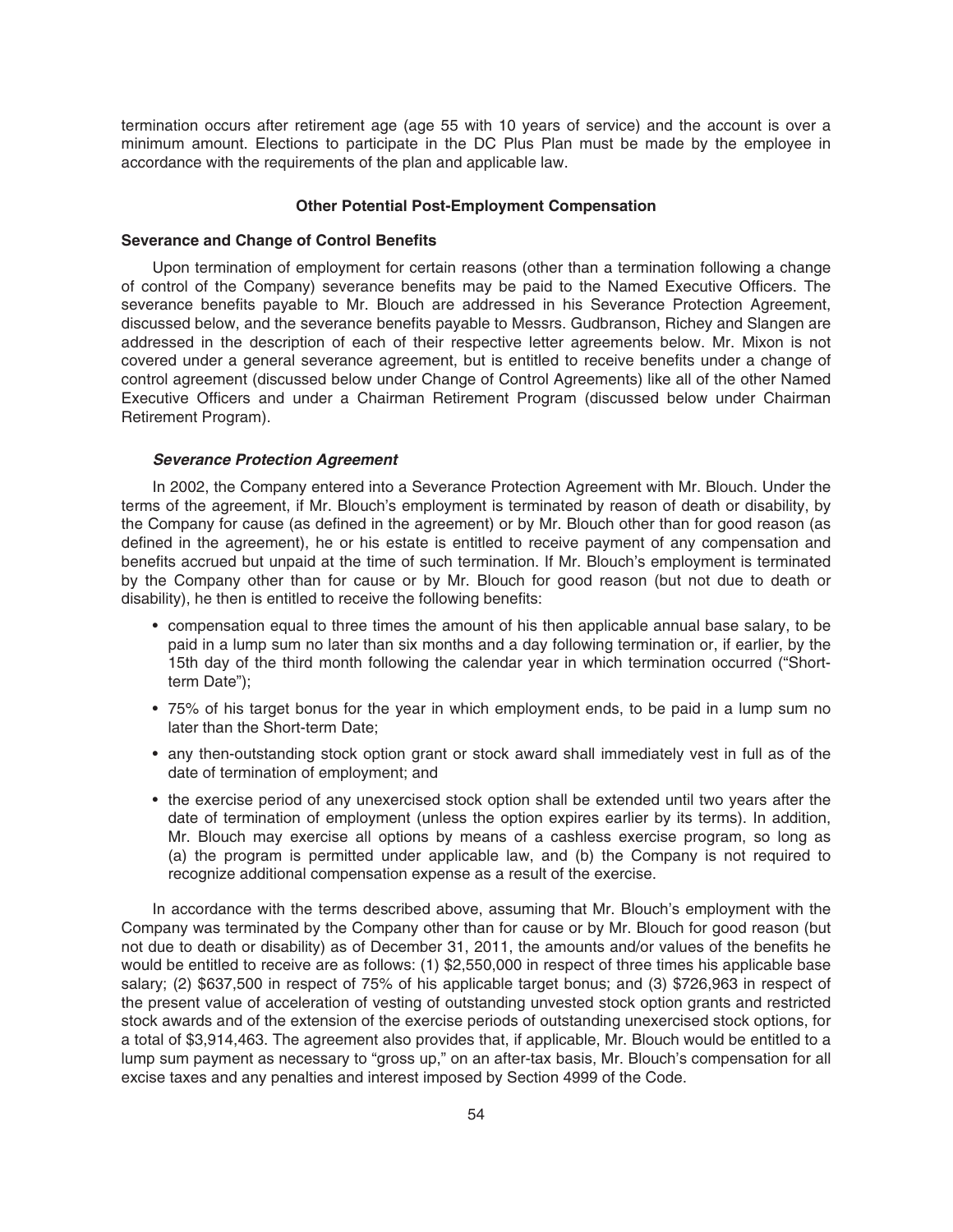The agreement contains provisions which restrict Mr. Blouch's ability to engage in any business that is competitive with the Company's business, or to solicit Company employees, customers or suppliers for a period of two years following the date of termination of his employment or two years after the last payment due to Mr. Blouch pursuant to the severance provisions described above, whichever is later. The agreement also contains provisions requiring Mr. Blouch to maintain the confidentiality of non-public Company information during and after his employment and to assign to the Company any rights that he may have in any intellectual property developed in the course of his employment. The agreement will automatically terminate upon a change in control (as defined in the agreement).

#### *Other Severance Arrangements*

The Company has entered into letter agreements with each of Messrs. Gudbranson, Richey and Slangen which provide that, upon a termination of employment other than by the Company for cause, each executive will be entitled to continuation of his then-applicable base salary for one year, to receive a pro rata portion of his target bonus for the year in which his employment ends based on the date of termination, and to continuation of health insurance benefits until the earlier of the end of the severance period or such time as he obtains employment that provides such coverage.

In accordance with the terms described above, assuming that the employment of each of Messrs. Gudbranson, Richey and Slangen was terminated by the Company other than for cause as of December 31, 2011, and assuming that these individuals were not entitled to benefits under their change of control agreements, the amounts and/or values of the benefits they each would be entitled to receive are as follows: (1) Mr. Gudbranson would be entitled to \$400,000 in respect of the continuation of his current base salary for one year, \$300,000 in respect of his target bonus for the year and \$13,693 in respect of the continuation of his current health insurance benefits for one year, for a total of \$713,693; (2) Mr. Richey would be entitled to \$435,000 in respect of the continuation of his current base salary for one year, \$326,250 in respect of his target bonus for the year and \$4,587 in respect of the continuation of his current health insurance benefits for one year, for a total of \$765,837; and (3) Mr. Slangen would be entitled to \$398,000 in respect of the continuation of his current base salary for one year, \$298,500 in respect of his target bonus for the year and \$13,164 in respect of the continuation of his current health insurance benefits for one year, for a total of \$709,664.

The Company also has entered into a technical information and non-competition agreement with each of Messrs. Gudbranson, Richey and Slangen which contain provisions requiring each executive to maintain the confidentiality of non-public Company information during and after his employment and to assign to the Company any rights that he may have in any intellectual property developed in the course of his employment. The agreements also contain provisions which restrict each executive's ability to engage in any business that is competitive with the Company's business, or to solicit Company employees, customers or suppliers for a period of two years following the date of termination of his employment; provided that, if the executive is unable to obtain employment consistent with his training and education solely because of the non-competition provisions of the agreement, the provisions will be effective only for so long as the Company makes monthly payments to the executive equal to his monthly base salary at the time of termination of his employment with the Company (including payment of premiums for health and life insurance as generally provided to the Company's employees).

### *Change of Control Agreements*

The Company has entered into change of control agreements with its executive officers, including each of the Named Executive Officers. The agreements continue through December 31 of each year and are automatically extended in one-year increments unless the Company gives prior notice of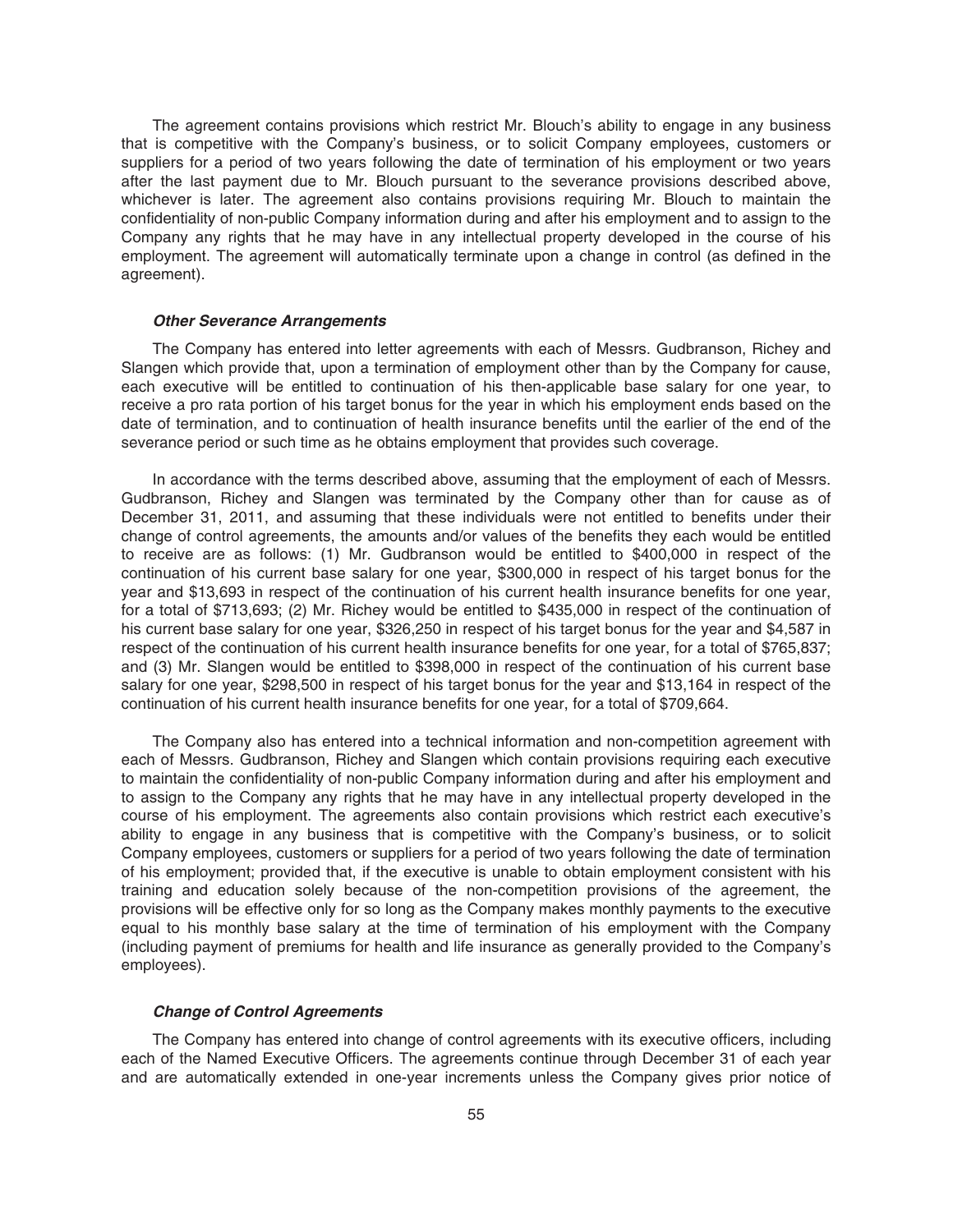termination at least one year in advance. These agreements are intended to ensure the continuity of management and the continued dedication of the executives during any period of uncertainty caused by the possible threat of a takeover. Except for the payments described in the next paragraph, Invacare's change of control agreements are so-called "double trigger" agreements in that they do not provide for benefits unless there is both a change of control of the Company and an executive is terminated without cause (as defined in the agreement) or resigns for good reason (as defined in the agreement) within three years after the change of control.

In the event that there is a change of control of the Company (as defined in the agreement), then on the first anniversary of the change of control, each covered executive (a) who is still employed by the Company, (b) whose employment was involuntarily terminated after the Change in Control for any reason other than cause (as defined in the agreement), death or disability, or (c) who terminated employment for good reason (as defined in the agreement) is entitled to receive a payment equal to the sum of (x) the highest annual base salary paid by the Company to the executive since the effective date of the agreement; and (y) the higher of the executive's target bonus in the year in which the change of control occurs or the target bonus in the preceding year (such sum being hereinafter referred to as "Base Compensation"). Assuming a change of control of the Company as of December 31, 2011, if each of the Named Executive Officers was entitled to the payment equal to his Base Compensation described in this paragraph, he would be entitled to receive the following: (1) Mr. Mixon: \$1,700,000; (2) Mr. Blouch: \$1,700,000; (3) Mr. Gudbranson: \$700,000; (4) Mr. Richey: \$761,250; and (5) Mr. Slangen: \$696,500.

In addition, if the executive is terminated without cause (as defined in the agreement) or resigns for good reason (as defined in the agreement) at any time during the three year period following a change of control under the conditions set forth in the agreements, the executive will receive, in addition to accrued but unpaid salary, bonus and vacation pay, the following:

- a lump sum amount equal to two times the executive's Base Compensation;
- a lump sum amount equal to three times the greatest contribution made by the Company to each of the Invacare Retirement Savings Plan and the DC Plus Plan on behalf of the executive for any year in the three years prior to the change of control, as well as a lump sum payment equal to the unvested portion of the executive's account under the Invacare Retirement Savings Plan;
- a lump sum amount equal to the sum of the contributions and interest that were scheduled to be added to the executive's account under the SERP during the three year period immediately following the date of termination of employment if the executive had continued to be employed by the Company for three years after termination of employment, as reflected in the executive's participation agreement under the SERP;
- continuing coverage under the Company's health, life and disability insurance programs (including those available only to executives and those generally available to employees of the Company) for three years after termination of employment; and
- a lump sum payment as necessary to "gross up," on an after-tax basis, the executive's compensation for all excise taxes and any penalties and interest imposed by Sections 4999 and 409A of the Code.

The Company's equity compensation plans, the 401(k) Plus Plan and the DC Plus Plan provide for the following upon a change in control:

- accelerated vesting of all outstanding unvested stock options, so that all options become exercisable in full;
- accelerated vesting of all outstanding restricted stock; and
- immediate vesting of the executive's rights under the 401(k) Plus Plan and the DC Plus Plan.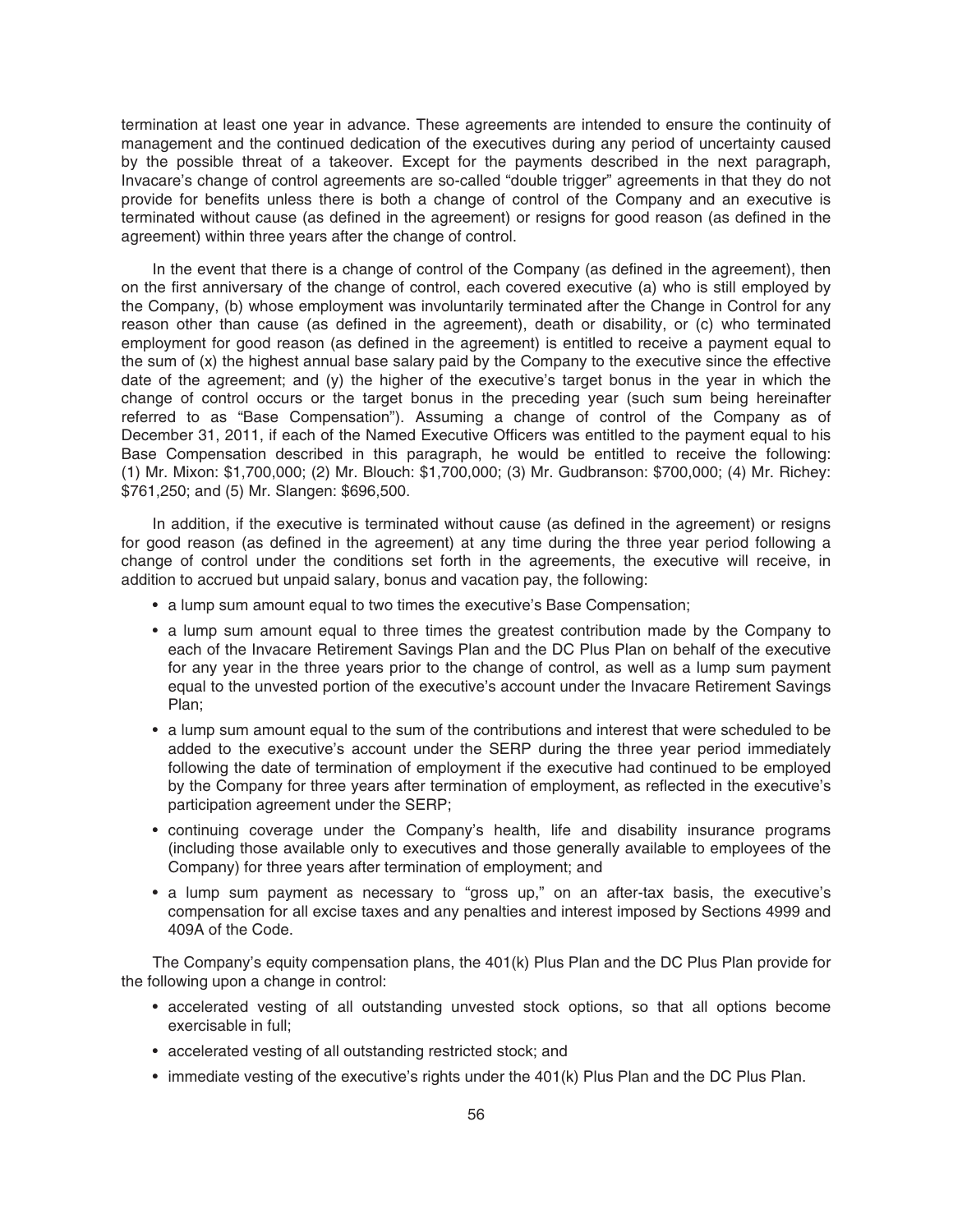The change in control agreements also provide for these benefits if the executive is terminated without cause or resigns for good reason within three years after the change in control. Accordingly, the executive would receive the accelerated vesting of these benefits under the change in control agreements upon a qualifying termination of employment if they were not otherwise provided for under the plans at the time of the change of control, as a result of the Board determining not to accelerate vesting or due to an amendment in the terms of the plans. The change in control agreements further provide that all vested options will continue to be exercisable for two years after termination (unless the option earlier expires by its terms). Finally, the change in control agreements generally provide that the agreements will automatically terminate upon a termination of employment prior to a change in control. However, if an executive is involuntarily terminated or terminates employment for good reason (as defined in the agreement) within the six months before, and primarily in anticipation of, a change in control, then effective as of the date of the change in control, the executive will be vested in and entitled to receive the same benefits to which he would have been entitled to if his termination of employment had occurred after the change in control.

The table below reflects the approximate amounts that would be payable to each Named Executive Officer under the individual change of control agreements assuming that the change of control occurred at December 31, 2011 and that such executive's employment was terminated in a manner triggering payment of the above benefits, including a gross-up for certain taxes in the event that any payments made in connection with a change in control would be subject to the excise tax imposed by Section 4999 of the Internal Revenue Code, and assuming that no payments would be subject to excise tax or penalties imposed by Section 409A of the Internal Revenue Code.

| <b>Name</b>                       | Lump Sum<br>Severance<br>Amount(1) | Continuing<br><b>Benefit Plan</b><br>Coverage(2) | Early<br>Vesting of<br><b>Stock</b><br>Options(3) | Early<br>Vesting of<br><b>Restricted</b><br>Stock(3) | <b>DBO Plan</b><br>Coverage(4) | <b>Estimated</b><br>Tax<br>Gross Up(5) | Total        |
|-----------------------------------|------------------------------------|--------------------------------------------------|---------------------------------------------------|------------------------------------------------------|--------------------------------|----------------------------------------|--------------|
| A. Malachi Mixon, III \$6,158,782 |                                    | \$73.164                                         | $s-$                                              | \$223,985                                            | $\overline{\phantom{0}}$       |                                        | \$ 6.455.931 |
| Gerald B. Blouch                  | 7.226.357                          | 64,731                                           |                                                   | 182.501                                              | 1,700,000                      | 3.268.910                              | 12,442,499   |
| <b>Robert K. Gudbranson</b>       | 2.662.504                          | 64,344                                           |                                                   | 58.562                                               | 700.000                        | 1.226.293                              | 4,711,703    |
| Joseph B. Richey, $\mathbf{II}$   | 2.484.365                          | 20.100                                           |                                                   | 31.026                                               | 761.250                        | 942.483                                | 4.239.224    |
| Louis F. J. Slangen $\ldots$      | 2.452.085                          | 63,984                                           |                                                   | 31.760                                               | 696,500                        | 1,068,278                              | 4,312,607    |

- (1) This amount is comprised of (i) a lump sum amount equal to the executive's retention payment (which is equal to his Base Compensation) plus an additional amount which, together, equal three times the executive's Base Compensation (which is \$5,100,000 for Mr. Mixon, \$5,100,000 for Mr. Blouch, \$2,100,000 for Mr. Gudbranson, \$2,283,750 for Mr. Richey and \$2,089,500 for Mr. Slangen); (ii) a lump sum amount equal to three times the greatest contribution made by the Company on behalf of the executive for any year in the three years prior to the change of control to (A) the Invacare Retirement Savings Plan (which is \$44,100 for Messrs. Mixon, Blouch, Slangen and Gudbranson, and \$29,400 for Mr. Richey), (B) the DC Plus Plan (which is \$344,301 for Mr. Mixon, \$219,021 for Mr. Blouch, \$52,416 for Mr. Gudbranson, \$70,824 for Mr. Richey and \$86,277 for Mr. Slangen), and (iii) a lump sum amount equal to the sum of the contributions and credited interest which were scheduled to be added to the executive's account under the SERP during the three year period following the change of control if the executive had continued in the employ of the Company through the third anniversary of the change of control (which is \$670,381 for Mr. Mixon, \$1,863,236 for Mr. Blouch, \$465,988 for Mr. Gudbranson, \$100,391 for Mr. Richey and \$232,208 for Mr. Slangen).
- (2) This amount represents the present value of continuing coverage under the Company's health, life and disability insurance programs (including those available only to executives and those generally available to employees of the Company) for three years following the date of termination.
- (3) These awards would become vested and the amount shown represents the present value of the acceleration of vesting under Section 4999 of the Internal Revenue Code.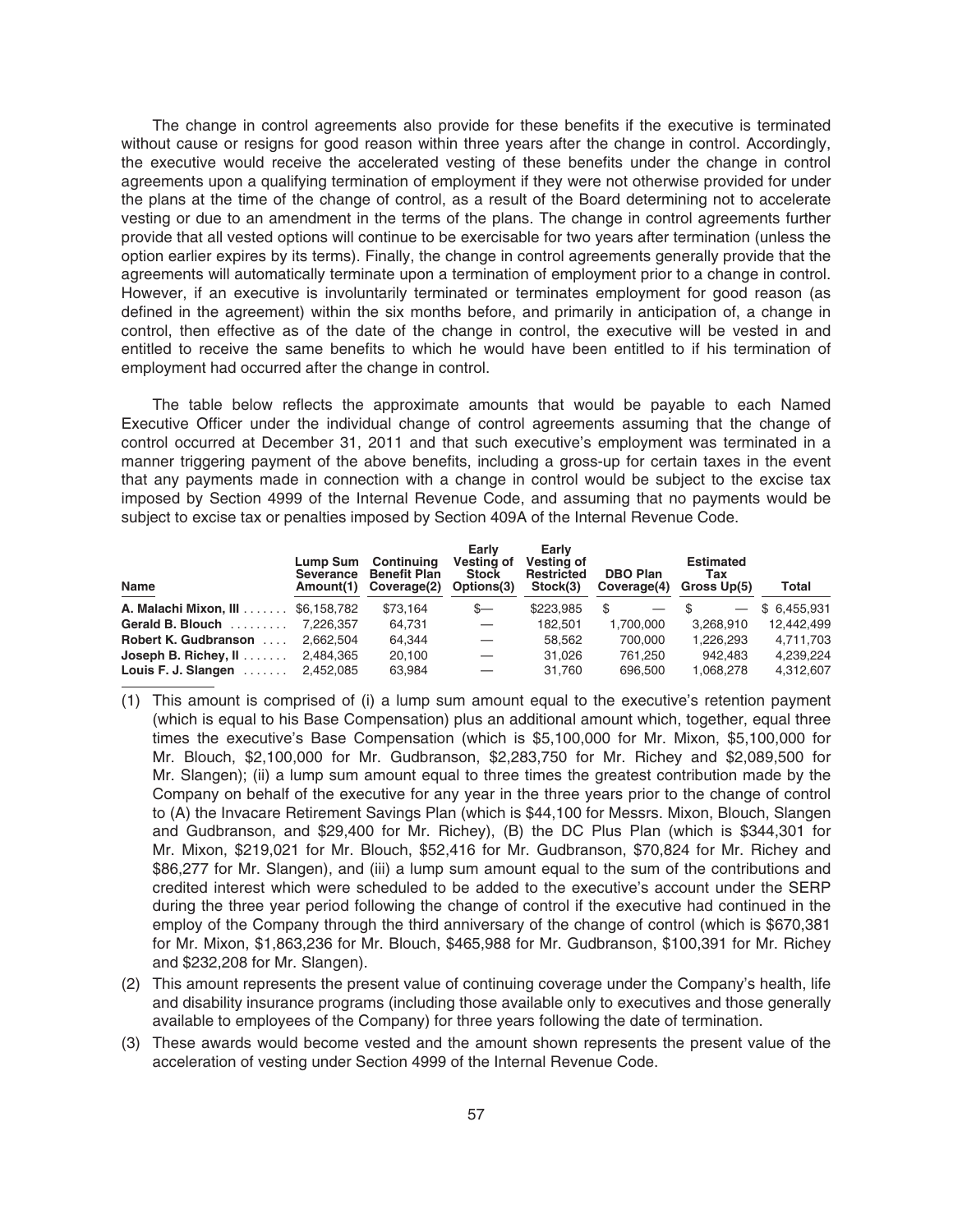- (4) The amounts in this column are amounts that would be payable to beneficiaries of the Named Executive Officers under the Company's Death Benefit Only Plan if the executive subsequently died following a termination of his employment after a change of control on December 31, 2011. See Retirement and Other Post-Termination Benefits — Death Benefit Only Plan below.
- (5) The estimated tax gross-up is calculated assuming that a change of control of the Company and termination of the executive's employment occurred at December 31, 2011 and assuming that none of the payments made pursuant to the change of control agreements were made in consideration of past services.

#### *Retirement and Other Post-Termination Benefits*

The Company maintains other plans and arrangements with its Named Executive Officers which provide for post-employment benefits upon the retirement or death of the executives, as further described below.

#### *Retirement Plans*

The Company's Named Executive Officers are eligible to participate in the SERP and the DC Plus Plan. The SERP and the present value of the accumulated benefits of each Named Executive Officer under the SERP are described elsewhere in this proxy statement under the Pension Benefits Table. The DC Plus Plan and the aggregate account balance of each Named Executive Officer under the plan are described elsewhere in this proxy statement under the Non-Qualified Deferred Compensation Table.

#### *Death Benefit Only Plan*

The Company maintains a Death Benefit Only Plan ("DBO Plan") for its senior executives other than the executive Chairman of the Board. By participating in the DBO Plan, an executive agrees to limit his or her coverage under the Company's other group life insurance plans to a maximum of \$50,000. Under the DBO Plan, subject to certain limitations, if a participant dies while employed by the Company, his or her designated beneficiary shall receive a benefit equal to three times the executive's highest annual base salary plus target bonus as in effect on the April 1st preceding or coincident with his or her death. If a participant dies after attaining age 65 or after his or her employment with the Company is otherwise terminated following a change of control of the Company, a payment equal to his highest annual base salary plus target bonus as in effect on the April 1st preceding or coincident with such event will be payable on behalf of the participant. The Company may, in its discretion, pay an additional amount in order to "gross up" the participant for some or all of the income taxes that may result from the benefits described above. With respect to each Named Executive Officer, if the executive had died on December 31, 2011, the following amounts would have been payable on an after-tax basis under the DBO Plan: (1) \$5,100,000 to the beneficiaries of Mr. Blouch; (2) \$2,283,750 to the beneficiaries of Mr. Richey (who is over age 65); (3) \$2,089,500 to the beneficiaries of Mr. Slangen; and (4) \$2,100,000 to the beneficiaries of Mr. Gudbranson. Upon a change of control of the Company, the Company's obligations under the DBO Plan will be binding on any successor to the Company and the foregoing benefits would be payable to a participant under the DBO Plan in accordance with the terms described above upon the death of the participant following the change of control.

#### *Chairman Retirement Program*

In March 2000, the Company established a retirement program for Mr. Mixon. Under the program, upon his retirement, Mr. Mixon is to be provided with a spending account of \$200,000 per year for each of the five years following retirement for reimbursement of office and clerical support, financial and legal planning and other reasonable expenses incurred in an ongoing role as consultant to the Company. If, at the end of any year, any amounts remain in such account, the remaining amounts are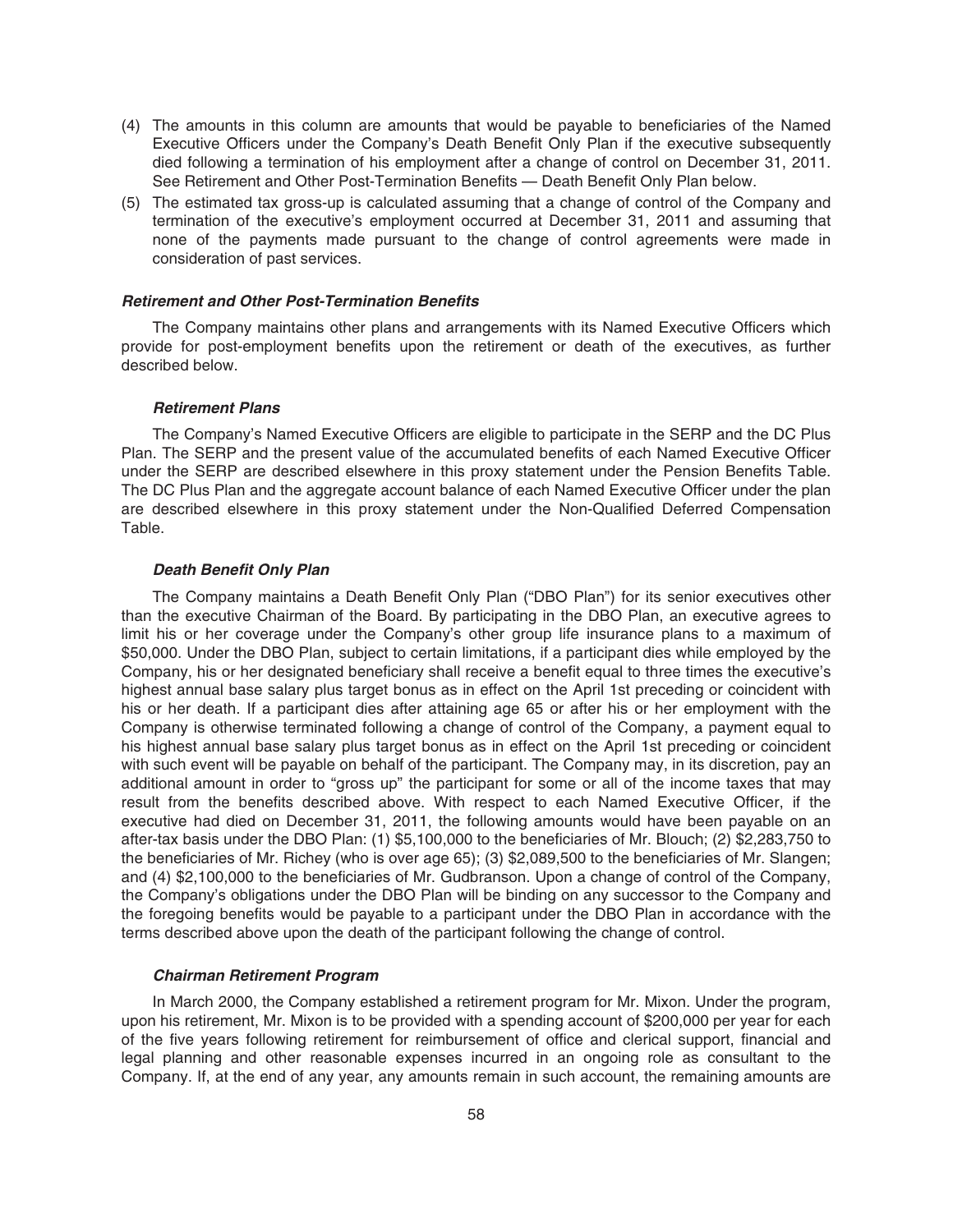to be paid to Mr. Mixon or his beneficiaries. The program further provides that, for each of the five years following his retirement, Mr. Mixon will be reimbursed for the cost of private or first class airfare of up to a maximum of \$30,000 per year, the cost of home security expenses of up to \$2,000 per year and the annual premium cost for medical insurance for Mr. Mixon and his spouse that is substantially similar to that maintained by the Company on his behalf prior to his retirement. In addition, during the five years after his retirement, Mr. Mixon will continue to be eligible to participate, at the Company's cost, in such personal umbrella insurance coverage and medical check-up benefit plans as may be maintained by the Company for its senior executives. The program will terminate on the earlier of the fifth anniversary of Mr. Mixon's retirement from the Company or a change of control of the Company as defined under the Change of Control Agreements described above. The Company estimates that, assuming that Mr. Mixon retired from the Company at December 31, 2011, the total amount payable to Mr. Mixon in connection with the foregoing benefits over the five-year period following retirement would be equal to approximately \$1,255,240.

#### **Compensation of Directors**

Non-employee directors were paid a \$60,000 annual retainer in 2011. The Company's Lead Director received an additional annual retainer of \$15,000 in 2011. In 2011, the Chairman of the Audit Committee and the Chairman of the Compensation and Management Development Committee each received an additional annual retainer of \$15,000, and the Chairmen of the Investment, Governance and Nominating Committees each received an additional annual retainer of \$10,000. To the extent any director was required to attend in excess of 24 Board or committee meetings in a year, the director was paid a fee equal to \$1,500 for each meeting in excess of 24 he or she attended. Certain independent directors who served on certain Special Committees formed in 2011 were paid \$1,500 per meeting attended, and the Chair of one such Special Committee was paid \$2,000 per meeting attended. Upon joining the Board of Directors, a newly-elected director receives a one-time grant of stock options to purchase a number of shares equal to \$150,000 divided by the market price of Invacare common shares on the date of grant, vesting over a four-year term. In September 2011, each non-employee director was granted a restricted stock award of 3,681 shares.

With respect to their 2011 compensation, directors are eligible to defer compensation payable by the Company for their services as a director into discounted stock options granted under the 2003 Plan, exercisable at 75% of market value on the date of grant. Of the amounts reflected in the "Fees Earned or Paid in Cash" column in the table below, Mr. Delaney deferred \$6,000, General Jones deferred \$24,000, Senator Robb deferred \$60,000 and Mr. Weber deferred \$37,500 of their 2011 compensation and, as a result, each was issued stock options on December 22, 2010 with an exercise price per share discounted 25% from the closing price per share of the Company's common shares as quoted on the New York Stock Exchange on that date.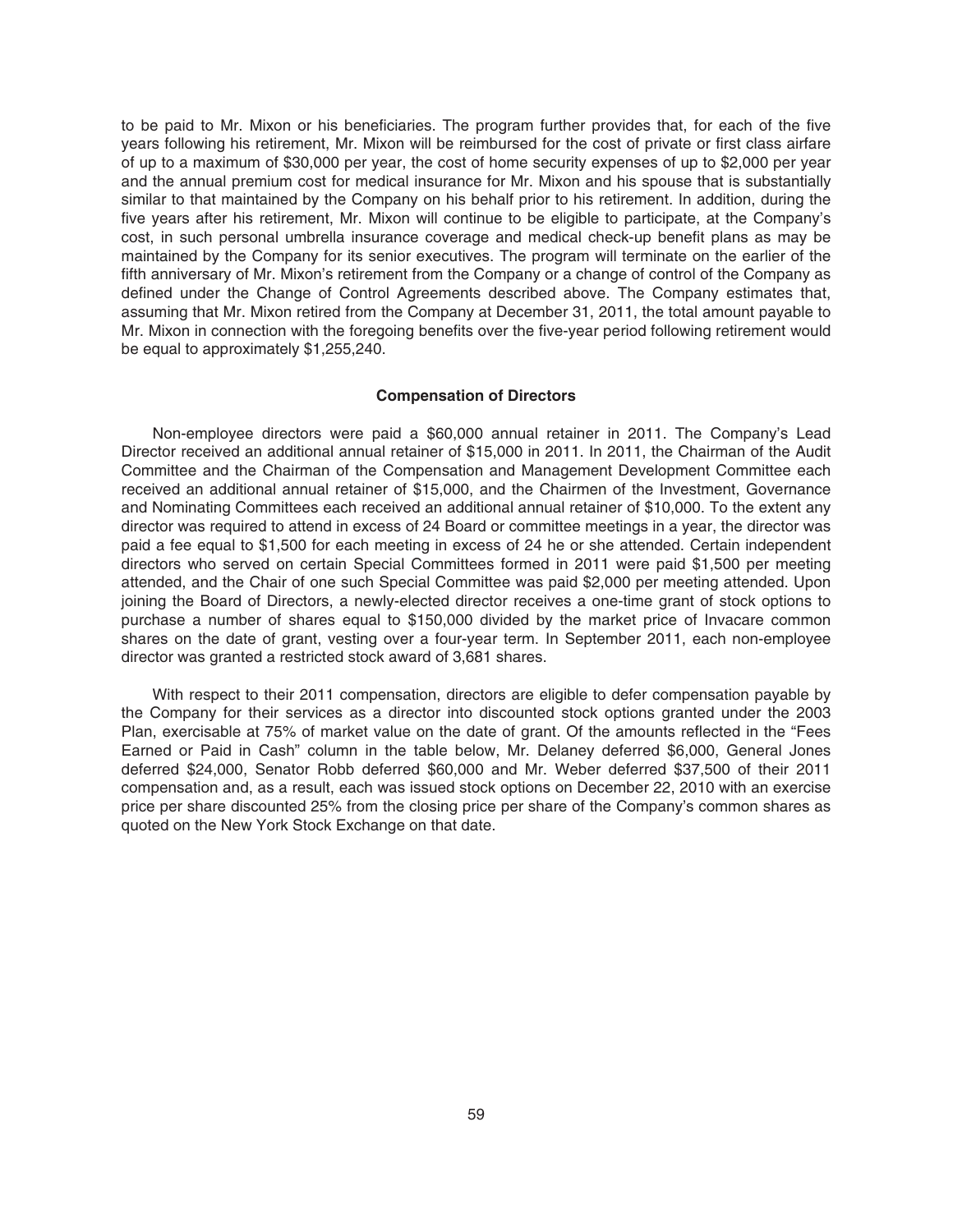#### **2011 Director Compensation Table**

| <b>Name</b>               | <b>Fees Earned</b><br>or Paid in<br>Cash (\$) | <b>Stock</b><br><b>Awards</b><br>(\$)(1) | <b>Option</b><br><b>Awards</b><br>(\$)(2) | <b>Non-Equity</b><br><b>Incentive Plan</b><br>Compensation<br>(S) | Change in<br>Pension<br><b>Value and</b><br>Nongualified<br><b>Deferred</b><br>Compensation<br><b>Earnings</b> | <b>All Other</b><br>Compensation<br>$(\$)$ | Total<br>$($)$ |
|---------------------------|-----------------------------------------------|------------------------------------------|-------------------------------------------|-------------------------------------------------------------------|----------------------------------------------------------------------------------------------------------------|--------------------------------------------|----------------|
| James C. Boland<br>.      | 125,500(3)                                    | 90.000                                   | $- (4)$                                   |                                                                   |                                                                                                                | 40(21)                                     | 215,540        |
| Michael F. Delaney        | 60,000(5)                                     | 90.000                                   | $- (6)$                                   |                                                                   |                                                                                                                |                                            | 150.000        |
| C. Martin Harris, M.D.    | 72,167(7)                                     | 90.000                                   | $- (8)$                                   |                                                                   |                                                                                                                | 125(21)                                    | 162,292        |
| Dale C. LaPorte           | 69.167(9)                                     | 90.000                                   | $- (10)$                                  |                                                                   |                                                                                                                |                                            | 159.167        |
| Dan T. Moore, III         | 64,500(11)                                    | 90.000                                   | $- (12)$                                  |                                                                   |                                                                                                                | 40(21)                                     | 154,540        |
| William M. Weber          | 79,500(13)                                    | 90.000                                   | $- (14)$                                  |                                                                   |                                                                                                                | 777(21)                                    | 170,277        |
| James L. Jones $\ldots$ , | 75,000(15)                                    | 90.000                                   | $- (16)$                                  |                                                                   |                                                                                                                |                                            | 165,000        |
| Charles S. Robb           | 79,500(17)                                    | 90.000                                   | $- (18)$                                  |                                                                   |                                                                                                                |                                            | 169,500        |
| Baiju R. Shah             | 40.000(19)                                    | 90.000                                   | 36,682(20)                                |                                                                   |                                                                                                                |                                            | 166,682        |

- (1) The values reported in this column represent the dollar amount of expense, calculated in accordance with ASC 718, Compensation — Stock Compensation, to be recognized for financial statement purposes over the respective vesting periods with respect to all restricted stock awarded to each director during 2011. For a summary of the terms of these awards, see the discussion following the Grants of Plan-Based Awards Table. For a description of the assumptions made in computing the values reported in this column, see "Shareholders' Equity Transactions" in the Notes to Consolidated Financial Statements contained in the Company's Annual Report on Form 10-K for the fiscal year ended December 31, 2011.
- (2) The values reported in this column represent the dollar amount of expense, calculated in accordance with ASC 718, Compensation — Stock Compensation, to be recognized for financial statement purposes over the respective vesting periods with respect to all stock options awarded to each director during 2011. For a summary of the terms of these awards, see the discussion following the Grants of Plan-Based Awards Table. For a description of the assumptions made in computing the values reported in this column, see "Shareholders' Equity Transactions" in the Notes to Consolidated Financial Statements contained in the Company's Annual Report on Form 10-K for the fiscal year ended December 31, 2011.
- (3) The fees to Mr. Boland include a \$60,000 retainer, a \$15,000 additional retainer for his service as Lead Director, a \$15,000 additional retainer for his service as Chairman of the Compensation and Management Development Committee, a \$10,000 additional retainer for his service as Chairman of the Governance Committee and \$25,500 in fees for attendance at 16 Special Committee meetings in 2011.
- (4) As of the end of the fiscal year, Mr. Boland held options to buy 45,343 common shares of the Company under the Invacare Corporation 1994 Performance Plan and the Invacare Corporation 2003 Performance Plan. All options were granted between January 31, 2002 and December 11, 2009, at exercise prices between \$10.695 to \$47.01 per share, expired or will expire between January 31, 2012 and August 20, 2018, and became or will become exercisable between March 31, 2003 and January 1, 2013.
- (5) Mr. Delaney deferred certain of his 2011 director fees, as further described above.
- (6) As of the end of the fiscal year, Mr. Delaney held options to buy 27,826 common shares of the Company under the Invacare Corporation 1994 Performance Plan and the Invacare Corporation 2003 Performance Plan. All options were granted between January 31, 2002 and December 22, 2010, at exercise prices between \$10.695 to \$47.01 per share, expired or will expire between January 31, 2012 and August 20, 2018, and became or will become exercisable between March 31, 2003 and January 1, 2014.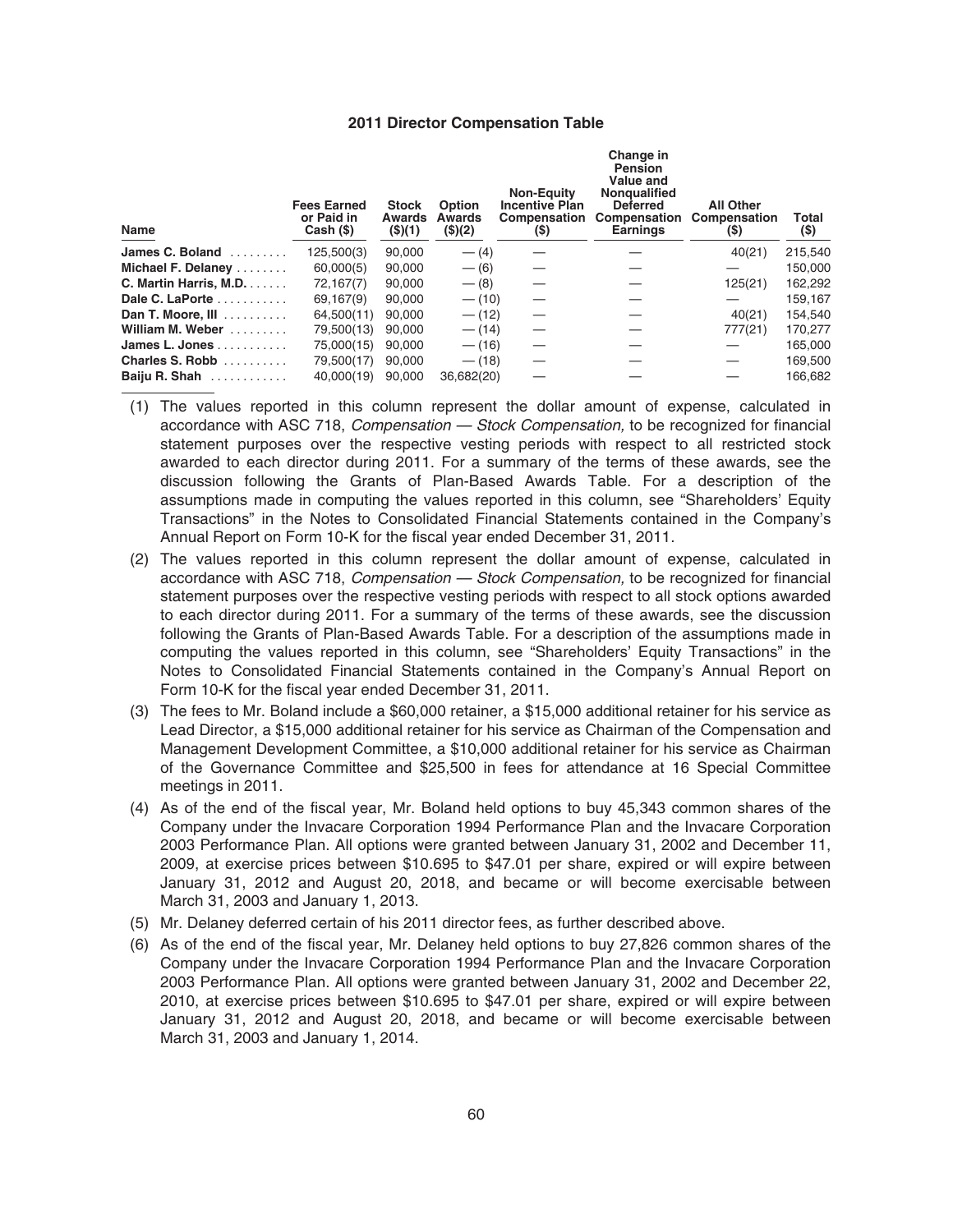- (7) The fees to Dr. Harris include a \$60,000 retainer, an additional \$9,167 retainer for his service as Chairman of the Nominating Committee for 11 months of the year and \$3,000 in fees for attendance at two Special Committee meetings in 2011.
- (8) As of the end of the fiscal year, Dr. Harris held options to buy 30,779 common shares of the Company under the Invacare Corporation 1994 Performance Plan and the Invacare Corporation 2003 Performance Plan. All options were granted between February 6, 2003 and August 20, 2008 at exercise prices between \$23.71 to \$47.01 per share, will expire between February 6, 2013 and August 20, 2018, and became or will become exercisable between January 24, 2004 and September 30, 2012.
- (9) The fees to Mr. LaPorte include a \$60,000 retainer and an additional \$9,167 retainer for his service as Chairman of the Investment Committee for 11 months of the year.
- (10) As of the end of the fiscal year, Mr. LaPorte held options to buy 7,858 common shares of the Company under the Invacare Corporation 2003 Performance Plan. All options were granted on February 12, 2009 at an exercise price of \$19.09 per share, will expire on February 13, 2019, and will become exercisable between March 31, 2010 and March 31, 2013.
- (11) The fees to Mr. Moore include a \$60,000 retainer and \$4,500 in fees for attendance at three Special Committee meetings in 2011.
- (12) As of the end of the fiscal year, Mr. Moore held options to buy 28,142 common shares of the Company under the Invacare Corporation 1994 Performance Plan and the Invacare Corporation 2003 Performance Plan. All options were granted between January 31, 2002 and August 20, 2008, at exercise prices between \$23.71 to \$47.01 per share, expired or will expire between January 31, 2012 and August 20, 2018, and became or will become exercisable between March 31, 2003 and September 30, 2012.
- (13) The fees to Mr. Weber include a \$60,000 retainer, a \$15,000 additional retainer for his service as Chairman of the Audit Committee and \$4,500 in fees for attendance at three Special Committee meetings in 2011. Mr. Weber deferred certain of his 2011 director fees, as further described above.
- (14) As of the end of the fiscal year, Mr. Weber held options to buy 33,783 common shares of the Company under the Invacare Corporation 1994 Performance Plan and the Invacare Corporation 2003 Performance Plan. All options were granted between January 31, 2002 and December 22, 2010, at exercise prices between \$10.695 to \$47.01 per share, expired or will expire between January 31, 2012 and August 20, 2018, and became or will become exercisable between March 31, 2003 and January 1, 2015.
- (15) The fees to General Jones include a \$60,000 retainer and \$15,000 in fees for attendance at 10 Special Committee meetings in 2011. General Jones deferred certain of his 2011 director fees, as further described above.
- (16) As of the end of the fiscal year, General Jones held options to buy 8,563 common shares of the Company under the Invacare Corporation 2003 Performance Plan. All options were granted between December 1, 2010 and December 22, 2010, at exercise prices between \$22.7025 to \$27.82 per share, will expire between December 31, 2014 and December 1, 2020, and will become exercisable between September 30, 2011 and January 1, 2016.
- (17) The fees to Senator Robb include a \$60,000 retainer and \$19,500 in fees for attendance at 13 Special Committee meetings in 2011. Senator Robb deferred all of his 2011 director fees, as further described above.
- (18) As of the end of the fiscal year, Senator Robb held options to buy 13,161 common shares of the Company under the Invacare Corporation 2003 Performance Plan. All options were granted between March 1, 2010 and December 22, 2010, at exercise prices between \$22.7025 to \$28.67 per share, will expire between December 31, 2015 and March 1, 2020, and will become exercisable between March 31, 2011 and January 1, 2015.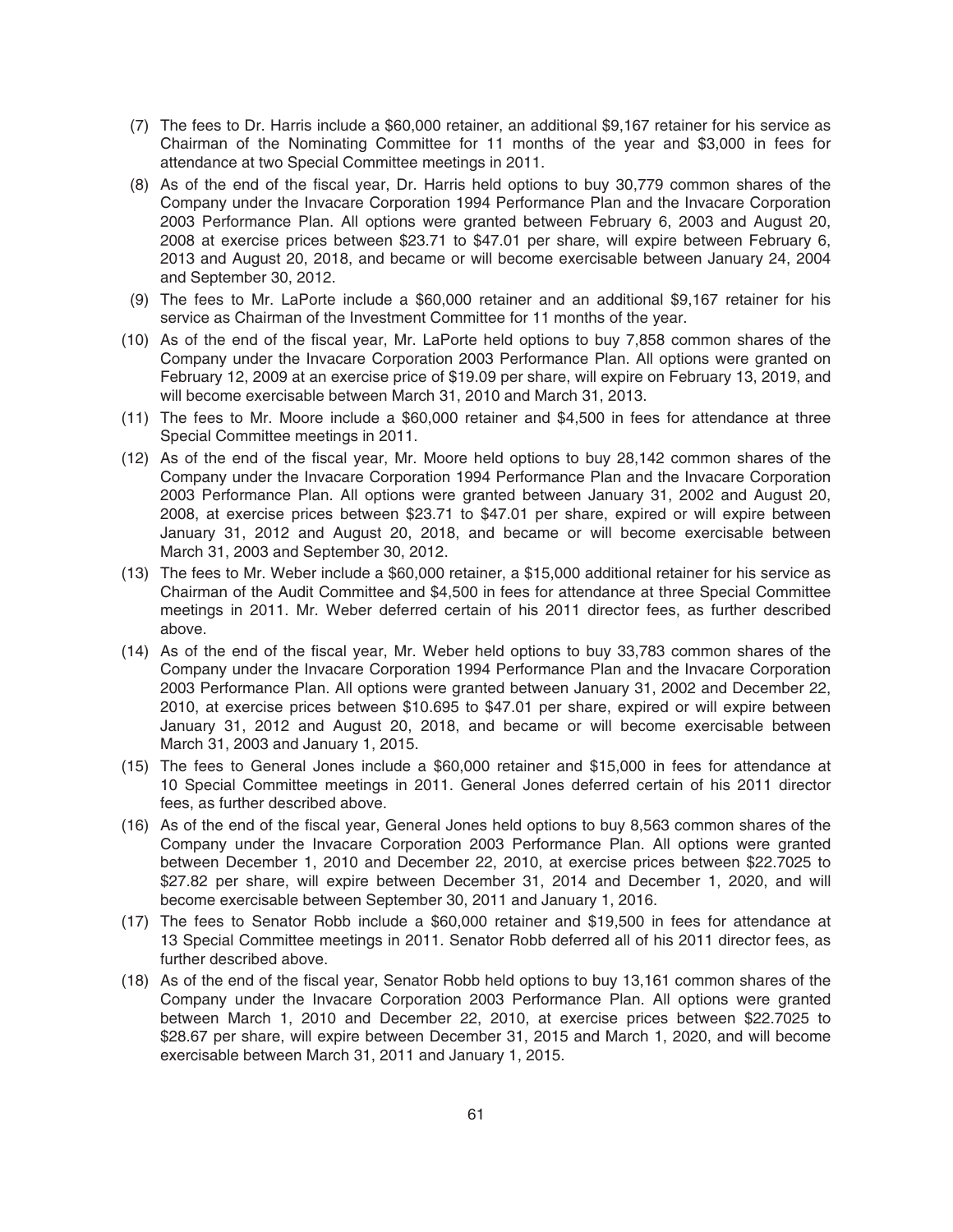- (19) Mr. Shah was appointed to the Board of Directors effective May 19, 2011. The fees to Mr. Shah represent a prorated portion of his annual retainer for service during 2011.
- (20) As of the end of the fiscal year, Mr. Shah held options to buy 4,496 common shares of the Company under the Invacare Corporation 2003 Performance Plan. All options were granted on May 19, 2011 at an exercise price of \$33.36 per share, will expire on May 19, 2021, and will become exercisable between March 31, 2012 and March 31, 2015.
- (21) Other compensation includes personal use of corporate suites or tickets to sporting events. See the discussion in footnote 7 to the Summary Compensation Table for a description of the Company's methodology for determining the incremental cost of this perquisite.

#### **Equity Compensation Plan Information**

The following table provides information as of December 31, 2011 about our common shares that may be issued upon the exercise of options, warrants and rights granted under all of our existing equity compensation plans, including the Invacare Corporation 2003 Performance Plan, the Invacare Corporation 1994 Performance Plan and the Invacare Corporation 1992 Non-Employee Directors Stock Option Plan.

**Number of securities**

| <b>Plan Category</b>                                         | <b>Number of securities</b><br>to be issued upon exercise<br>of outstanding options,<br>warrants and rights<br>(a) | Weighted-average<br>exercise price of<br>outstanding options,<br>warrants and rights<br>(b) | remaining available for<br>future issuance under<br>equity compensation plans<br>(excluding securities<br>reflected in column (a))<br>(C) |  |
|--------------------------------------------------------------|--------------------------------------------------------------------------------------------------------------------|---------------------------------------------------------------------------------------------|-------------------------------------------------------------------------------------------------------------------------------------------|--|
| Equity compensation plans<br>approved by security<br>holders | 4,455,365                                                                                                          | \$28.99                                                                                     | 1,914,574(1)                                                                                                                              |  |
| Equity compensation plans<br>not approved by security        |                                                                                                                    |                                                                                             |                                                                                                                                           |  |
| holders                                                      | 3,506(2)                                                                                                           |                                                                                             |                                                                                                                                           |  |
|                                                              | 4,458,871                                                                                                          | \$28.99                                                                                     | 1,914,574                                                                                                                                 |  |

- (1) Represents shares available under the Invacare Corporation 2003 Performance Plan. The Invacare Corporation 2003 Performance Plan allows for the granting of no more than 200,000 shares at an exercise price of not less than 75% of the market value on the date the option is granted. All other option grants must be made at not less than the market value on the date the option is granted.
- (2) Represents phantom share units in the 401(k) Plus Plan and the DC Plus Plan, which are allocated to participants' accounts at their discretion as their investment choice.

### **OTHER MATTERS**

The Board of Directors does not know of any matters to be presented at the annual meeting other than those stated in the Notice of Annual Meeting of Shareholders. However, if other matters properly come before the annual meeting, it is the intention of the persons named in the accompanying proxy to vote based on their best judgment on any other matters unless instructed to do otherwise.

Any shareholder who wishes to submit a proposal for inclusion in the proxy material to be distributed by Invacare in connection with its annual meeting of shareholders to be held in 2013 must do so no later than December 11, 2012. To be eligible for inclusion in our 2013 proxy material, proposals must conform to the requirements of Regulation 14A under the Securities Exchange Act of 1934, as amended.